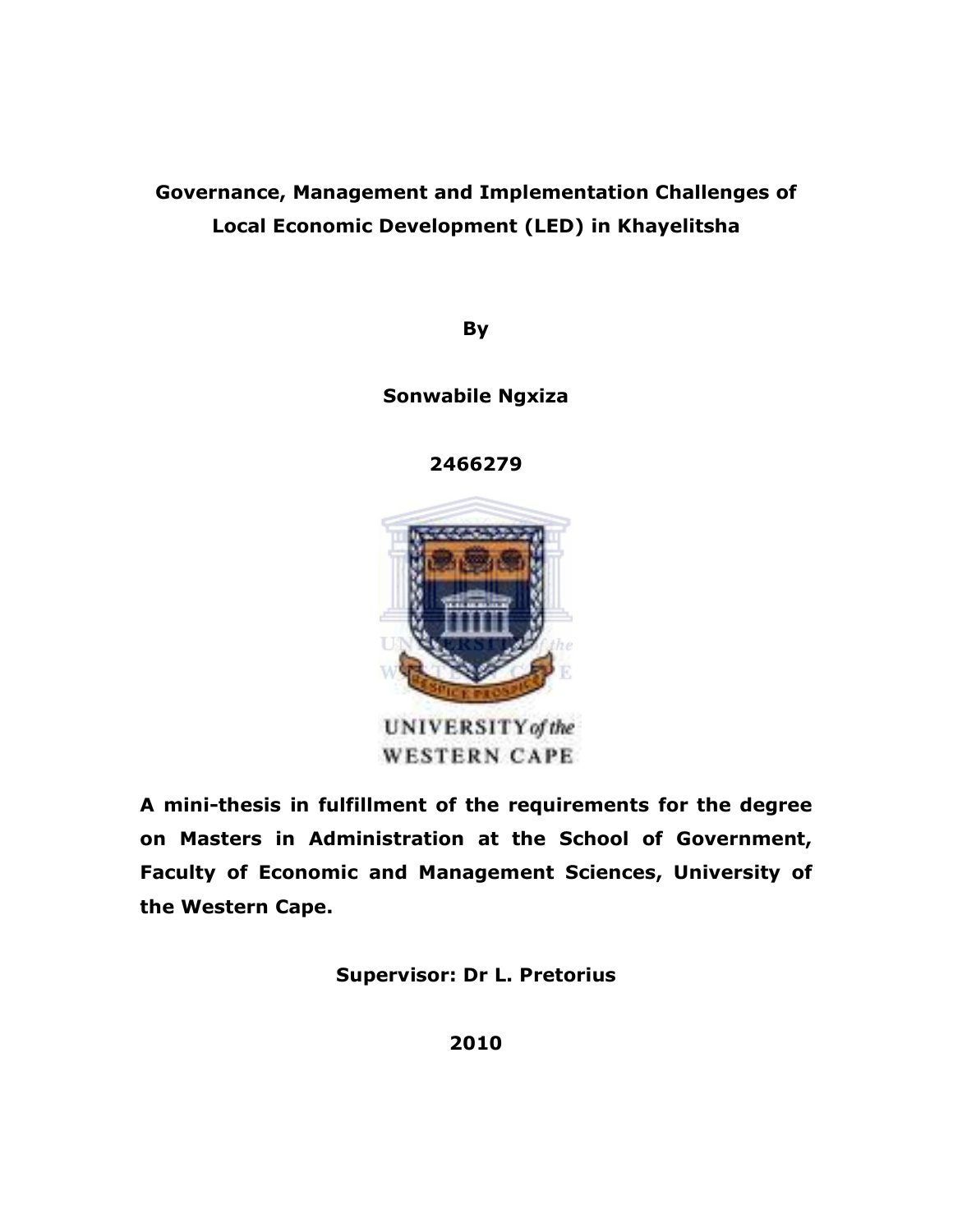# **TABLE OF CONTENTS**

| <b>CONTENT</b>                                                | <b>PAGE</b>    |
|---------------------------------------------------------------|----------------|
| Declaration                                                   | Ϊİ             |
| Dedication                                                    | iii            |
| Acknowledgements                                              | iv             |
| List of Acronyms                                              | $\vee$         |
| List of tables                                                | vii            |
| List of graphs                                                | viii           |
| List of figures                                               | ix             |
| Abstract                                                      | xiii           |
| <b>CHAPTER ONE - INTRODUCTION AND RESEARCH OBJECTIVES</b>     | 1              |
| Introduction<br>$\mathbf{u}$ and $\mathbf{u}$<br>ТT           | 1              |
| Context and Background                                        | $\overline{2}$ |
| <b>Research Statement</b>                                     | 5              |
| Research Objectives<br><b>UNIVERSITY</b> of the               | 6              |
| Research Methodology<br>WESTERN CAPE                          | 6              |
| <b>Chapter Outline</b>                                        | 8              |
| Summary                                                       | 10             |
| <b>CHAPTER TWO - THEORETICAL FRAMEWORKS</b>                   | 12             |
| Introduction                                                  | 12             |
| The Origins of LED                                            | 13             |
| Roles of Different Actors in LED                              | 24             |
| Problems Associated with LED Implementation                   | 33             |
| Summary                                                       | 34             |
| <b>CHAPTER THREE-THE LEGISLATIVE AND REGULATORY FRAMEWORK</b> | 36             |
| Introduction                                                  | 36             |
| The Legislative Framework of Local Government                 | 37             |
| Participatory Democracy and Governance at Local Government    | 40             |
| Systems of Governance and Accountability in Local Government  | 43             |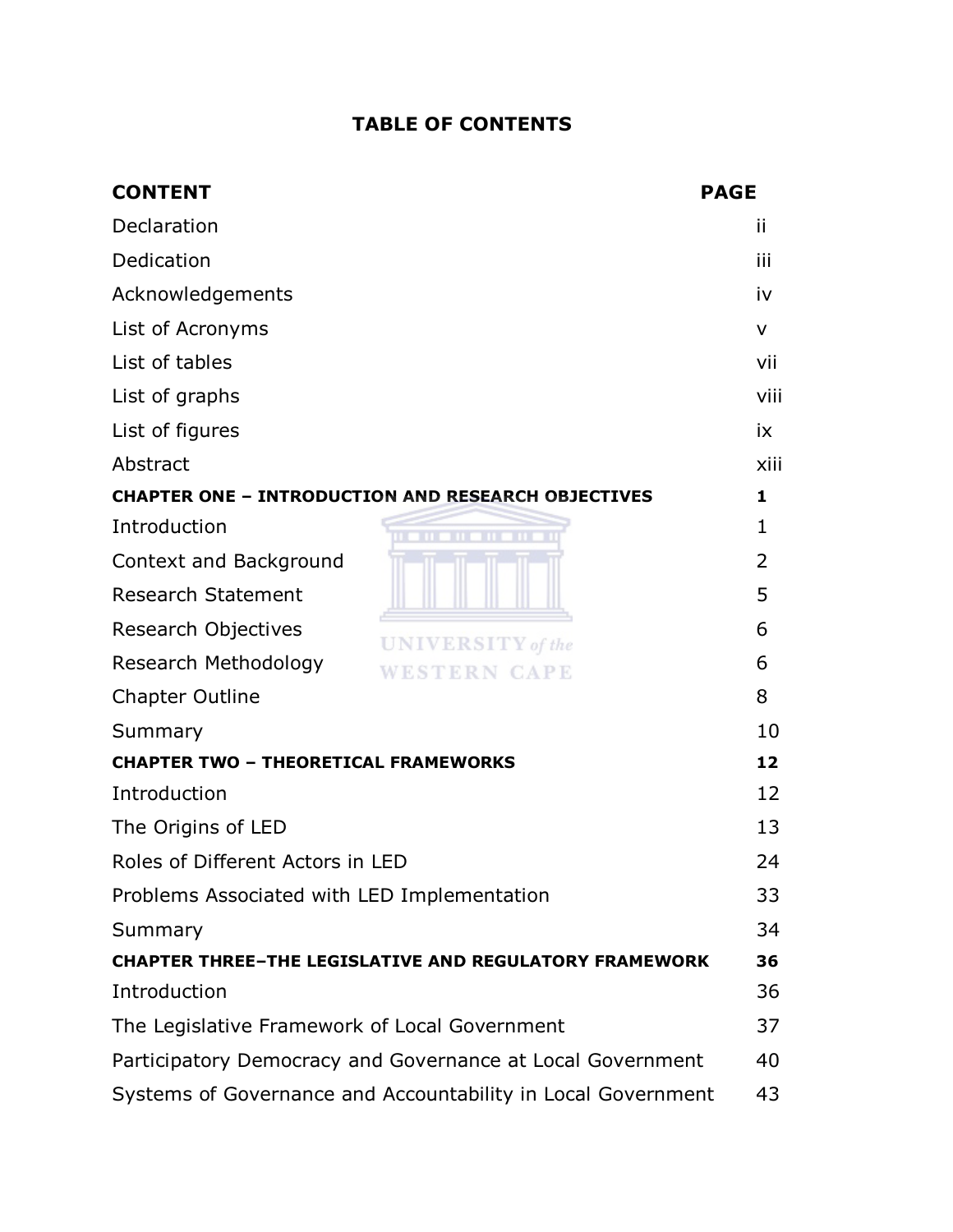| Mechanisms for Governance and Implementation                      | 49  |
|-------------------------------------------------------------------|-----|
| Policy Management and Implementation in Local Government          | 53  |
| Towards Institutionalisation of Project and Programme             |     |
| Management in Local Government                                    | 62  |
| Summary                                                           | 64  |
| <b>CHAPTER FOUR - FIELDWORK RESULTS (THE CASE OF KHAYELITSHA)</b> | 67  |
| Introduction                                                      | 67  |
| The Socio-Economic Nature of Khayelitsha                          | 68  |
| Current Strategies and Implementing Agencies                      | 73  |
| Progress of LED in Khayelitsha                                    | 85  |
| Governance in LED Implementation in Khayelitsha                   | 86  |
| Planning, Budgeting and Programming                               | 92  |
| <b>Institutional Capacity</b>                                     | 94  |
| Summary                                                           | 102 |
| <b>CHAPTER FIVE - RESEARCH FINDINGS</b>                           | 104 |
| Introduction                                                      | 104 |
| General Observations and Analysis                                 | 105 |
| <b>Findings on Governance</b>                                     | 109 |
| Findings on Management Practices and Institutional Capacity       | 112 |
| Findings on progress of LED Implementation in Khayelitsha         | 119 |
| <b>CHAPTER SIX - CONCLUSION AND RECOMMENDATIONS</b>               | 122 |
| Introduction                                                      | 122 |
| Towards a Synthesis                                               | 123 |
| Recommendations                                                   | 127 |
| References                                                        | 133 |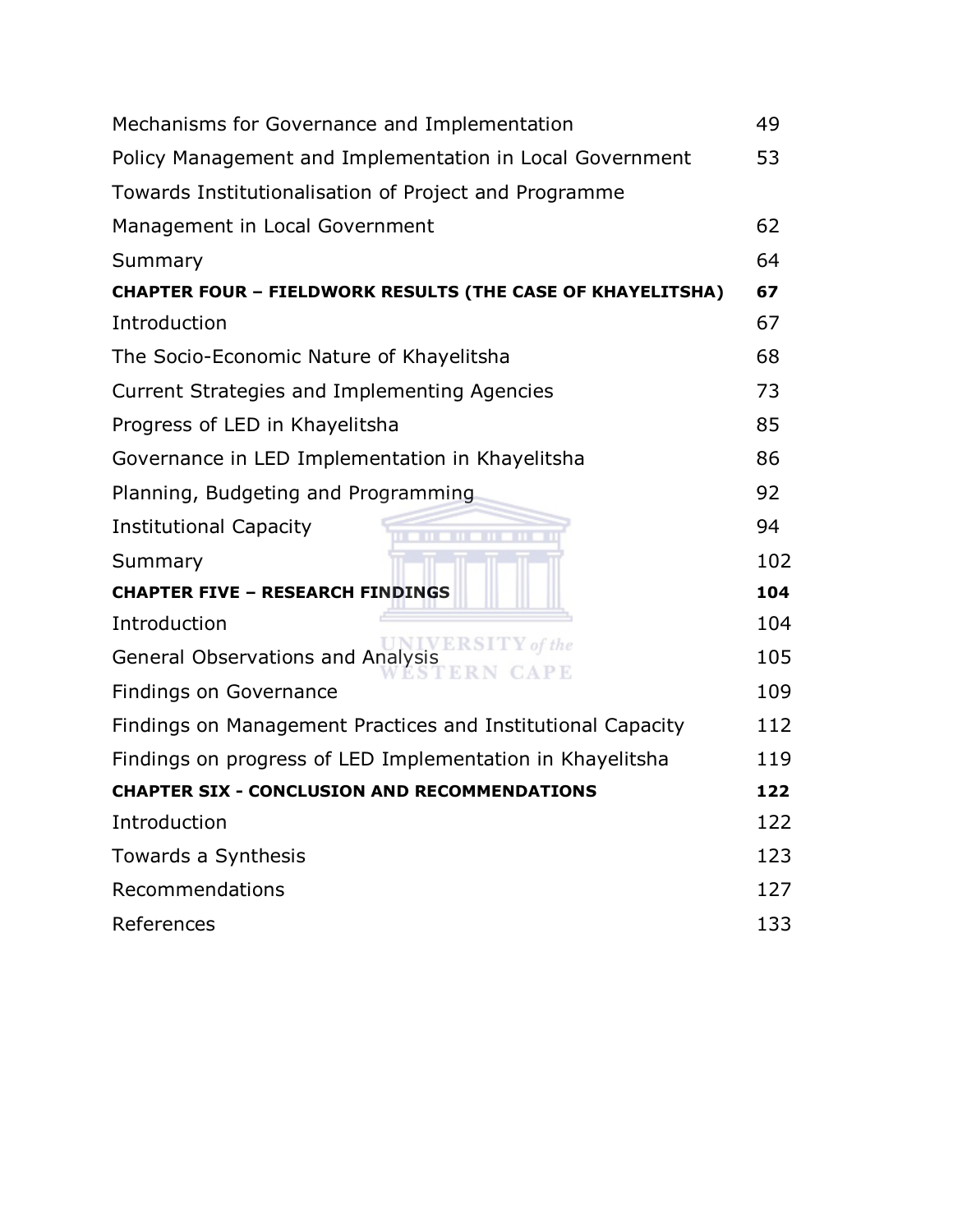## **DECLARATION**

I, the undersigned, hereby declare that this thesis is my own work and all sources have been duly acknowledged. This study is mainly for the purposes of completion of my academic studies for a Masters Degree in Administration at the School of Government at the University of the Western Cape.

Sonwabile Ngxiza March 2011



**UNIVERSITY** of the **WESTERN CAPE**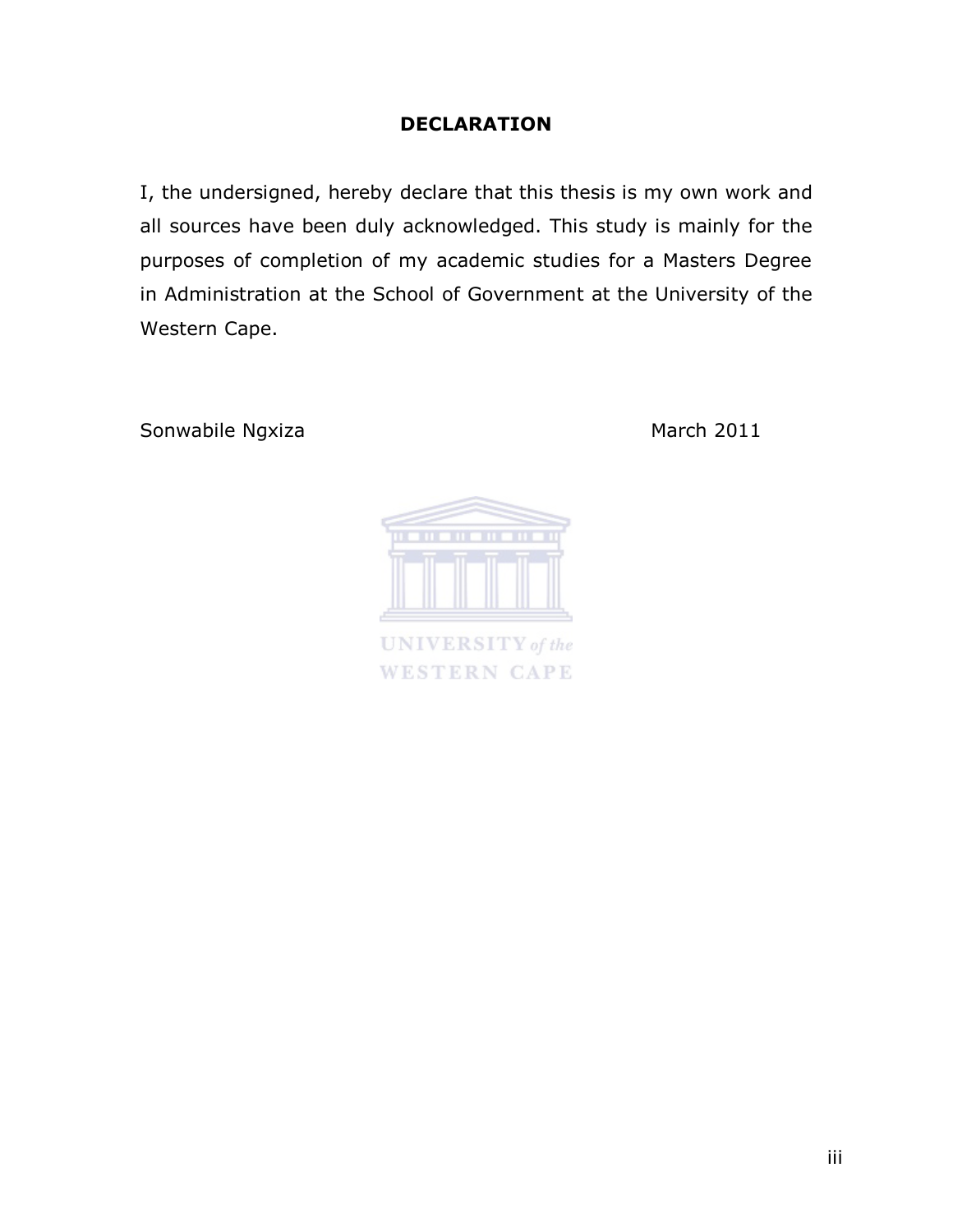## **DEDICATION**

The success of this study is dedicated to my loving mother for unrelenting support throughout my academic career, may you remain an inspiration and leave an indelible mark in the many lives you touch. To my son, Kamva, for the energy, excitement, laughter and cheerful spirit you display on all occasions, the world awaits your strength, talent and peaceful demeanor.



**WESTERN CAPE**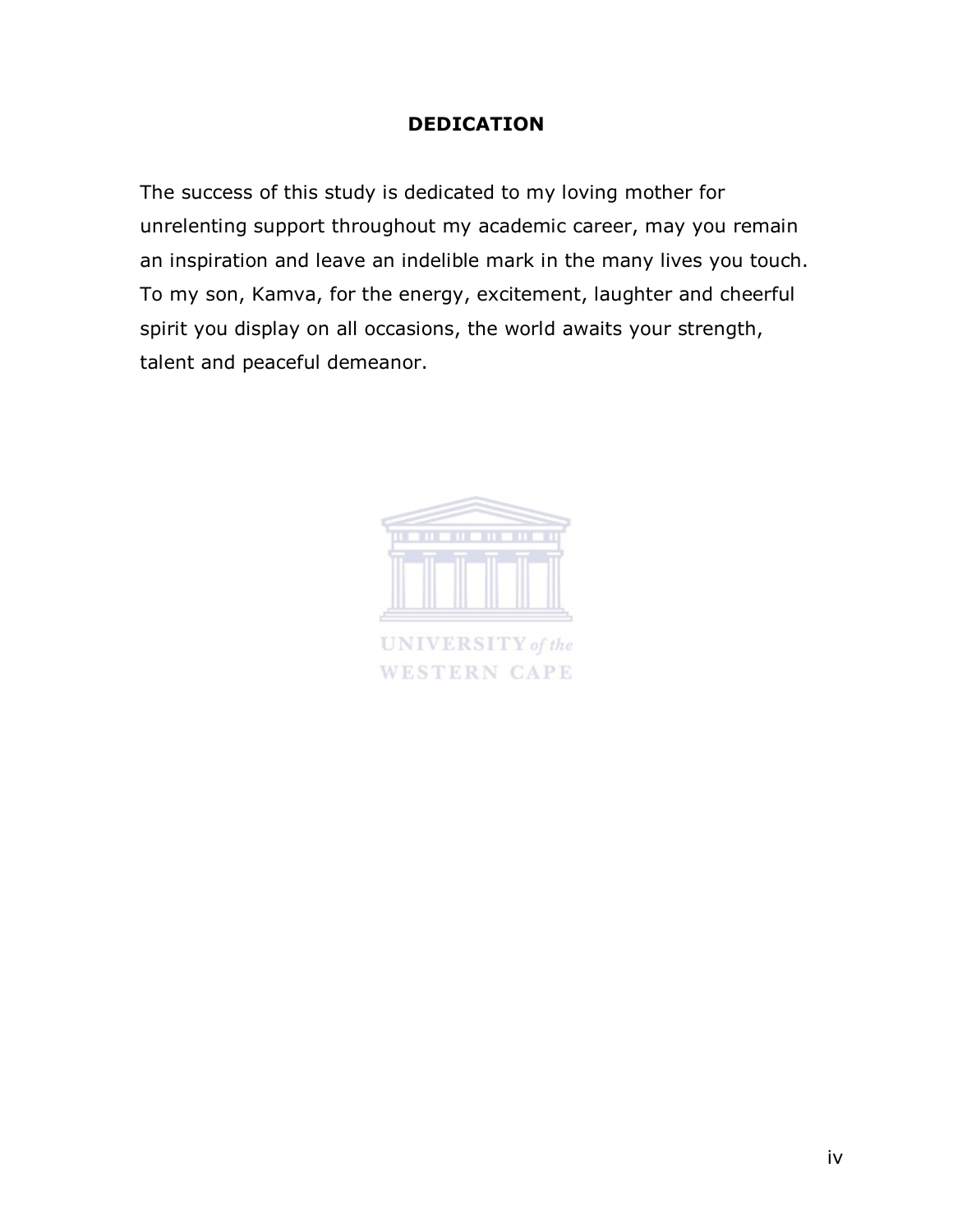## **ACKNOWLEDGEMENTS**

I wish to thank Professor Christo De Coning for laying the foundation to this lengthy research project. I would be remiss if I forgot the immense guidance and contributions of Dr L. Pretorius that refocused the study with extreme depth and analysis. Lastly, I must extend my sincere gratitude to all those who contributed in numerous ways to making the study a success. In particular I would like to thank the following individuals for t

heir contribution to the completion of the study:

| CEO of KCT:                                       | Mr Gaula   |
|---------------------------------------------------|------------|
| Chairperson of KDF:                               | Mr         |
| Sogayise                                          |            |
| Manager of Sub-Council 10:                        | Mr Siwisa  |
| Business and Development Support Directorate CCT: | Mr Siswana |
| DDG of URP in COGTA:<br><b>WESTERN CAPE</b>       | Ms Lester  |
| <b>Councillor Mdoda</b>                           |            |
| Councillor Billy Nontsomi                         |            |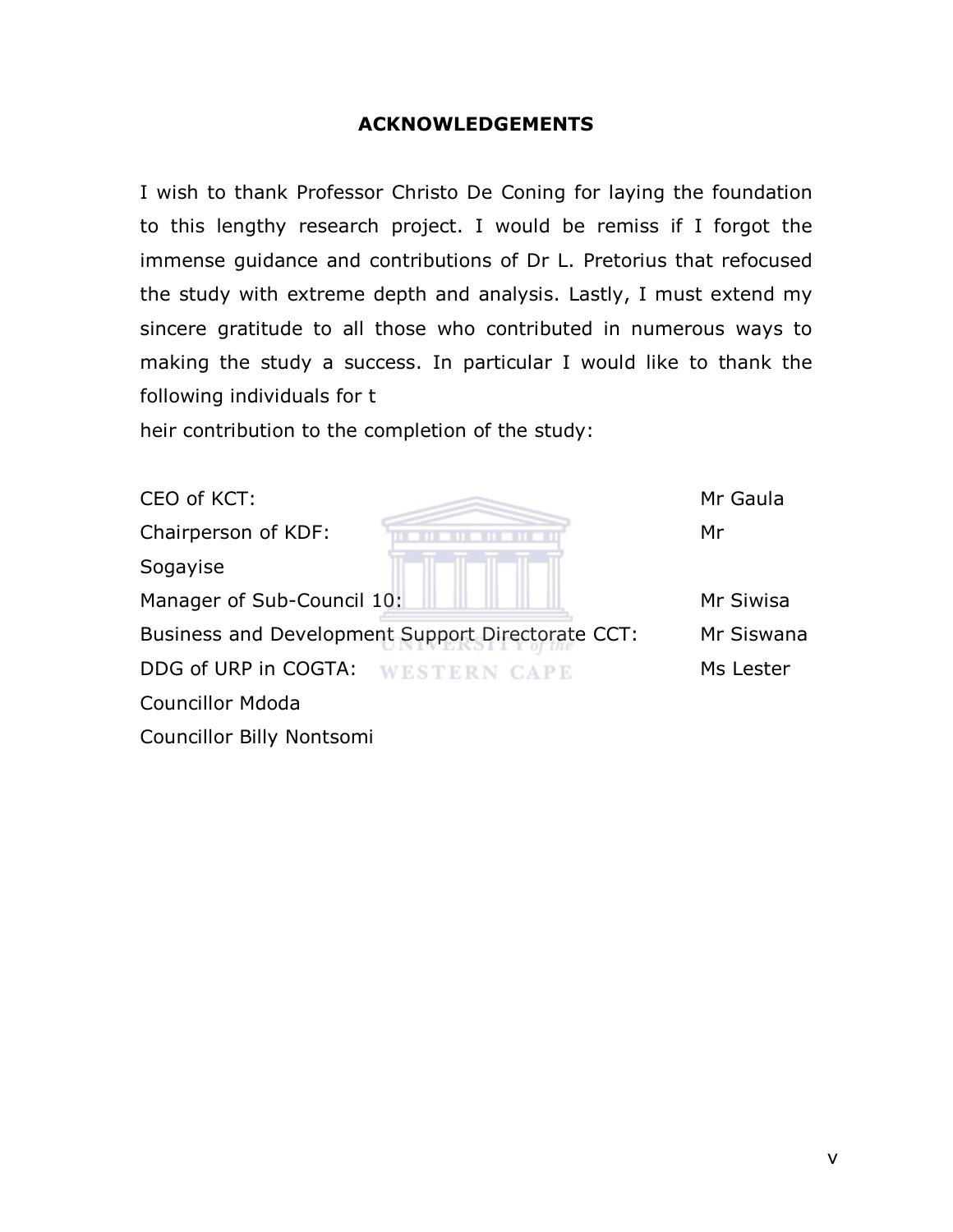# **LIST OF ACRONYMS**

| <b>CBO</b>   | <b>Community Based Organisations</b>        |  |  |
|--------------|---------------------------------------------|--|--|
| <b>CBP</b>   | <b>Community Based Planning</b>             |  |  |
| <b>CCT</b>   | City of Cape Town                           |  |  |
| <b>COGTA</b> | Department of Cooperative Governance        |  |  |
|              | and Traditional Affairs                     |  |  |
| <b>DBSA</b>  | Development Bank of Southern Africa         |  |  |
| <b>DPLG</b>  | Department of Provincial and Local          |  |  |
|              | Government                                  |  |  |
| <b>FCR</b>   | Foundation for Contemporary research        |  |  |
| <b>GEAR</b>  | Growth Employment and Redistribution        |  |  |
| <b>GDP</b>   | <b>Growth Domestic Product</b>              |  |  |
| <b>HSRC</b>  | Human Sciences Research Council             |  |  |
| <b>IDP</b>   | <b>Integrated Development Plan</b>          |  |  |
| <b>KCT</b>   | Khayelitsha Community Trust                 |  |  |
| <b>KBD</b>   | <b>WE Khayelitsha Business District</b>     |  |  |
| <b>KDF</b>   | Khayelitsha Development Forum               |  |  |
| <b>KFW</b>   | German Development Bank                     |  |  |
| <b>LED</b>   | Local Economic Development                  |  |  |
| <b>LAED</b>  | Local Area Economic Development             |  |  |
| <b>MTEF</b>  | Medium Term Expenditure Framework           |  |  |
| <b>NGO</b>   | Non-Governmental Organisation               |  |  |
| <b>NPM</b>   | New Public Management                       |  |  |
| <b>PGDS</b>  | Provincial Growth and Development           |  |  |
|              | Strategy                                    |  |  |
| <b>PLP</b>   | Presidential Lead Projects                  |  |  |
| <b>PPCP</b>  | <b>Public Private Community Partnership</b> |  |  |
| <b>RDP</b>   | Reconstruction and Development              |  |  |
|              | Programme                                   |  |  |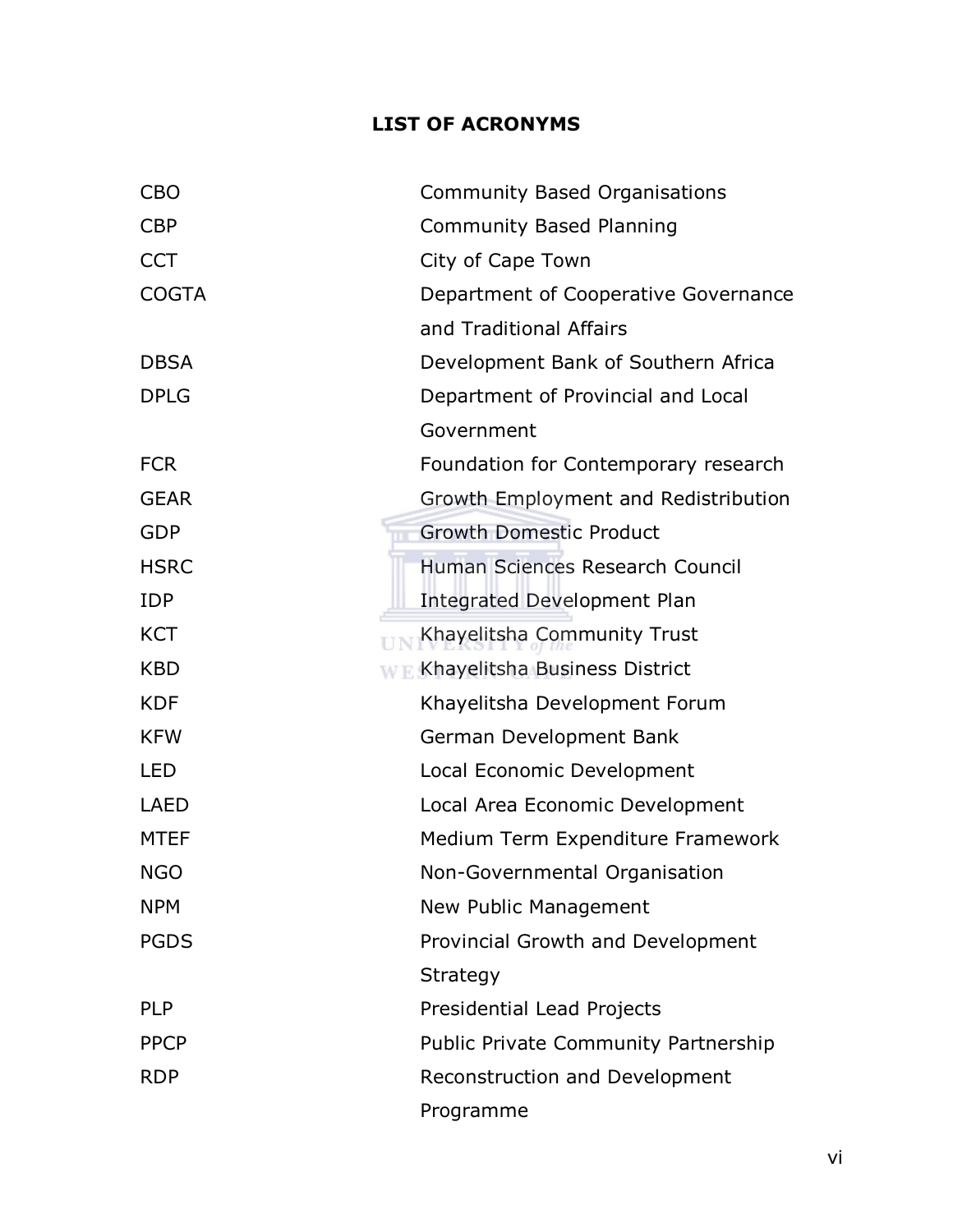| <b>SETA</b> | Sector Education and Training Authority   |  |
|-------------|-------------------------------------------|--|
| <b>SMME</b> | <b>Small Medium and Micro Enterprises</b> |  |
| <b>URP</b>  | Urban Renewal Programme                   |  |
| <b>VPUU</b> | Violence Prevention through Urban         |  |
|             | Upgrading                                 |  |



UNIVERSITY of the WESTERN CAPE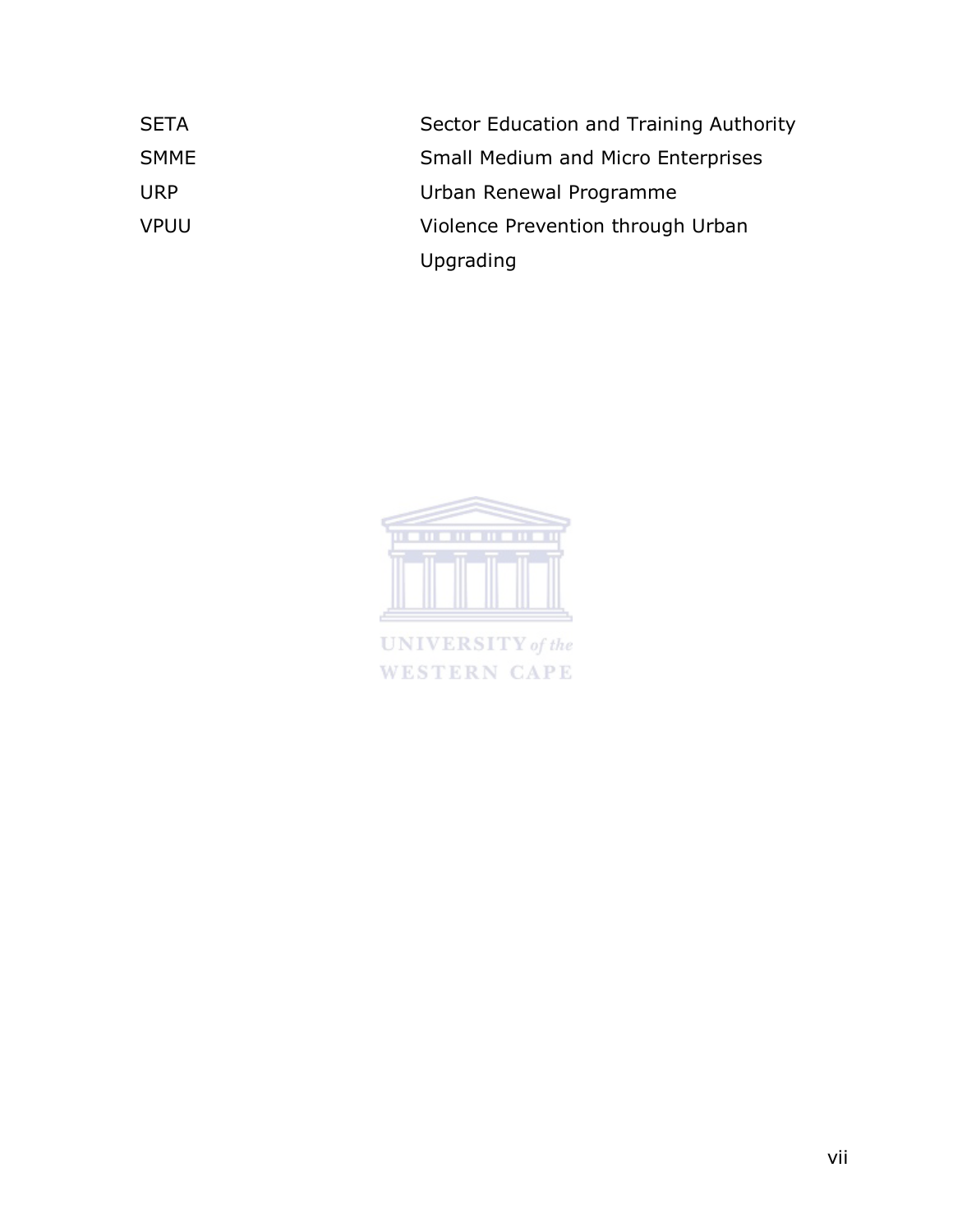# **LIST OF TABLES**

| <b>Table</b>                                          | Page |
|-------------------------------------------------------|------|
| Table 1: The Three Waves of LED                       | 16   |
| Table 2: Legislative and policy developments of local |      |
| government in South Africa                            | 38   |
| Table 3: The Programmes and Projects in Khayelitsha   | 81   |



UNIVERSITY of the WESTERN CAPE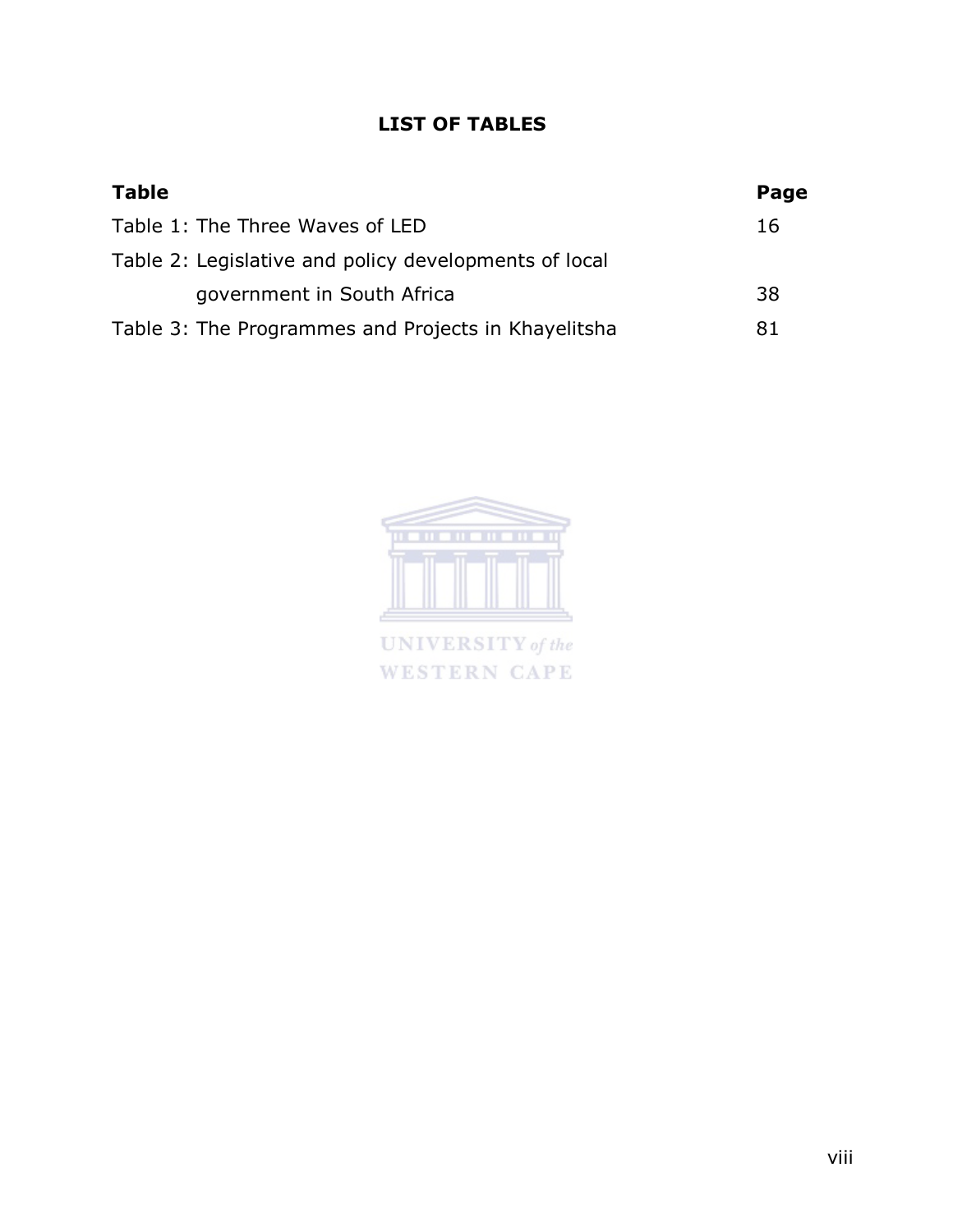# **LIST OF GRAPHS**

| Graph                                                          | Page |
|----------------------------------------------------------------|------|
| Graph 1: Features of Khayelitsha economy                       | 70   |
| Graph 2: Economic Trajectory of Khayelitsha economy            | 71   |
| Graph 3: Key role-players in LED implementation in Khayelitsha | 73   |
| Graph 4: Progress on LED implementation in Khayelitsha         | 86   |
| Graph 5: Participation of sector depts. in IDP process         | 88   |
| Graph 6: LED linkage with provincial growth and development    |      |
| strategy                                                       | 89   |
| Graph 7: State of public participation in IDP                  | 91   |
| Graph 8: Participation of ward forums in IDP & LED             | 92   |
| Graph 9: IDP & LED focus of local priorities                   | 93   |
| Graph 10: Effectiveness of the Business Support Centre         | 97   |
| Graph 11: Is there sufficient business advice and support?     | 98   |
| Graph 12: Are LED & URP Offices adequately                     |      |
| structured & resourced's TERN CAPE                             | 101  |
| Graph 13: Does LED Unit monitor implementation & evaluate      |      |
| progress                                                       | 101  |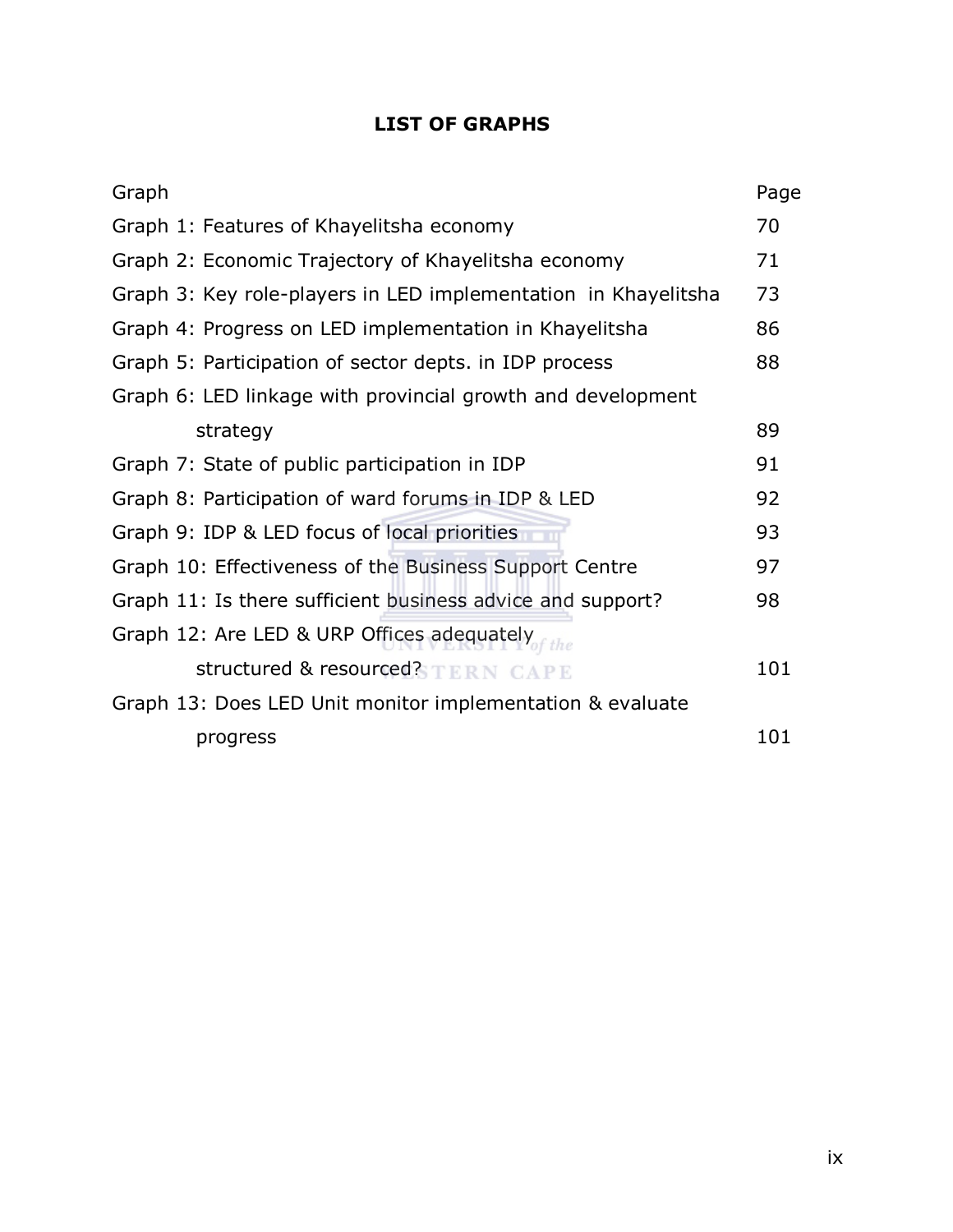# **LIST OF FIGURES**

# **Figure Page 2012**

Figure 1: URP structures in Khayelitsha 44



**UNIVERSITY** of the **WESTERN CAPE**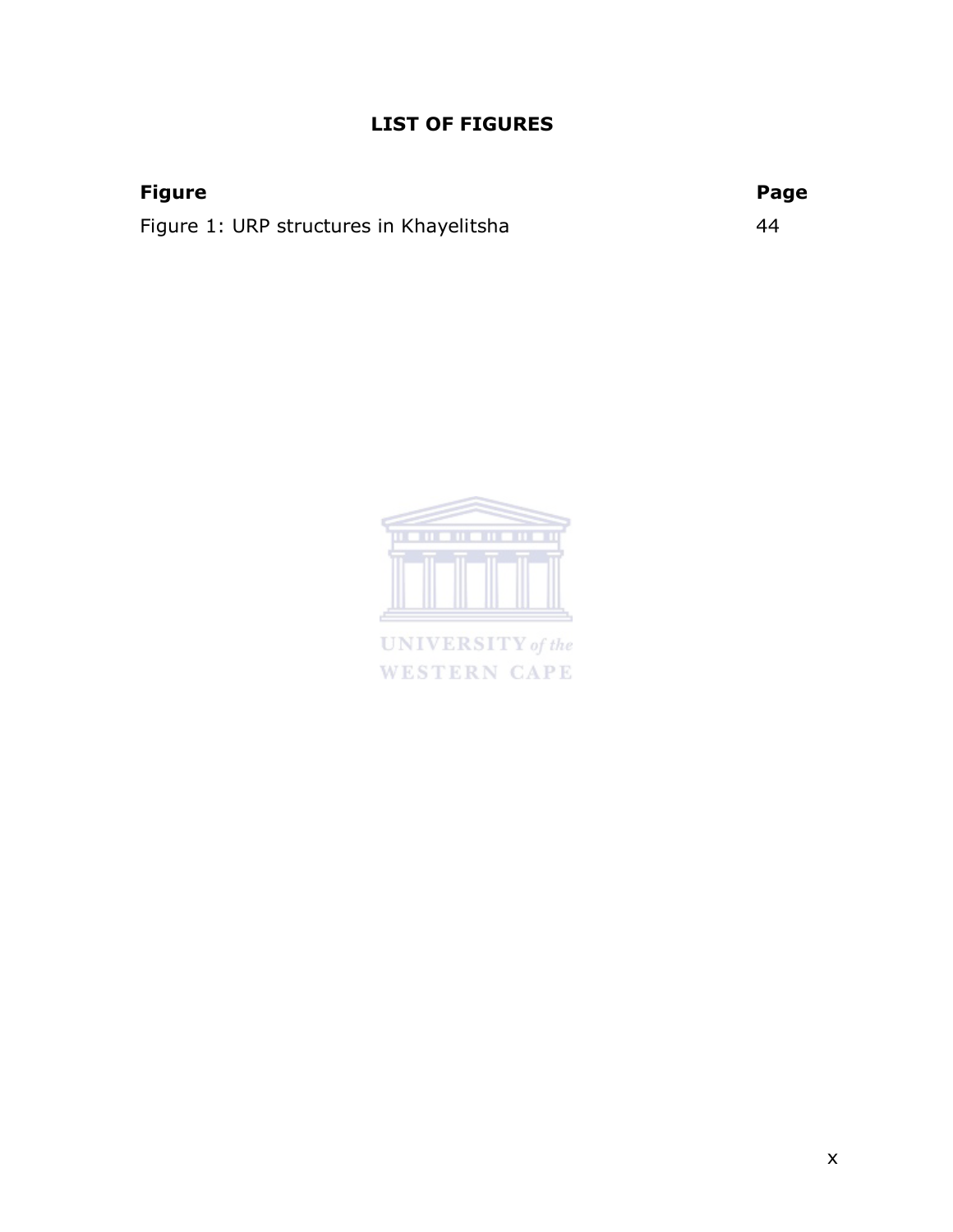#### **ABSTRACT**

There is a growing consensus globally about the significance of developing local and regional economies in order to create sustainable livelihood for local communities. The policy discourse in South Africa and elsewhere as well as the immense body of literature on local economic development bears testimony to this reality (Nel 1994, Tomlinson 1994, Rogerson 2003, World Bank 2002, Madell 2002, Cashdan, 2002). The Constitution of the Republic of South Africa (Act 108 of 1996) and the Local Government: Municipal Systems Act (Act 36 of 2000) enshrine the role of municipalities in enhancing the economic growth and development, and harnessing the social wellbeing of the communities '*through creation of employment opportunities and redistribution of resources'*. Importantly, this legislative framework must be accompanied by, on the one hand proper structures and political will, and on the other hand provision of resources and institutional capacity for realization of the long term objectives of Local Economic Development (LED). In order to be successfully mainstreamed and implemented the LED must be embodied within the legally prescribed Integrated Development Plans. In addition, the LED strategy must be incorporated within the Provincial Growth and Development Strategies (PGDS).

In Khayelitsha the prevailing interlocking challenges that necessitate an integrated and holistic intervention include but not limited to poverty, unemployment, inadequate infrastructure and lack of economic base. There is a plethora of interventions to these problems that are uncoordinated, thus it becomes imperative to ensure coordination and integration to build synergy and ensure resource mobilization for these efforts to yield fruit. Local Economic

xi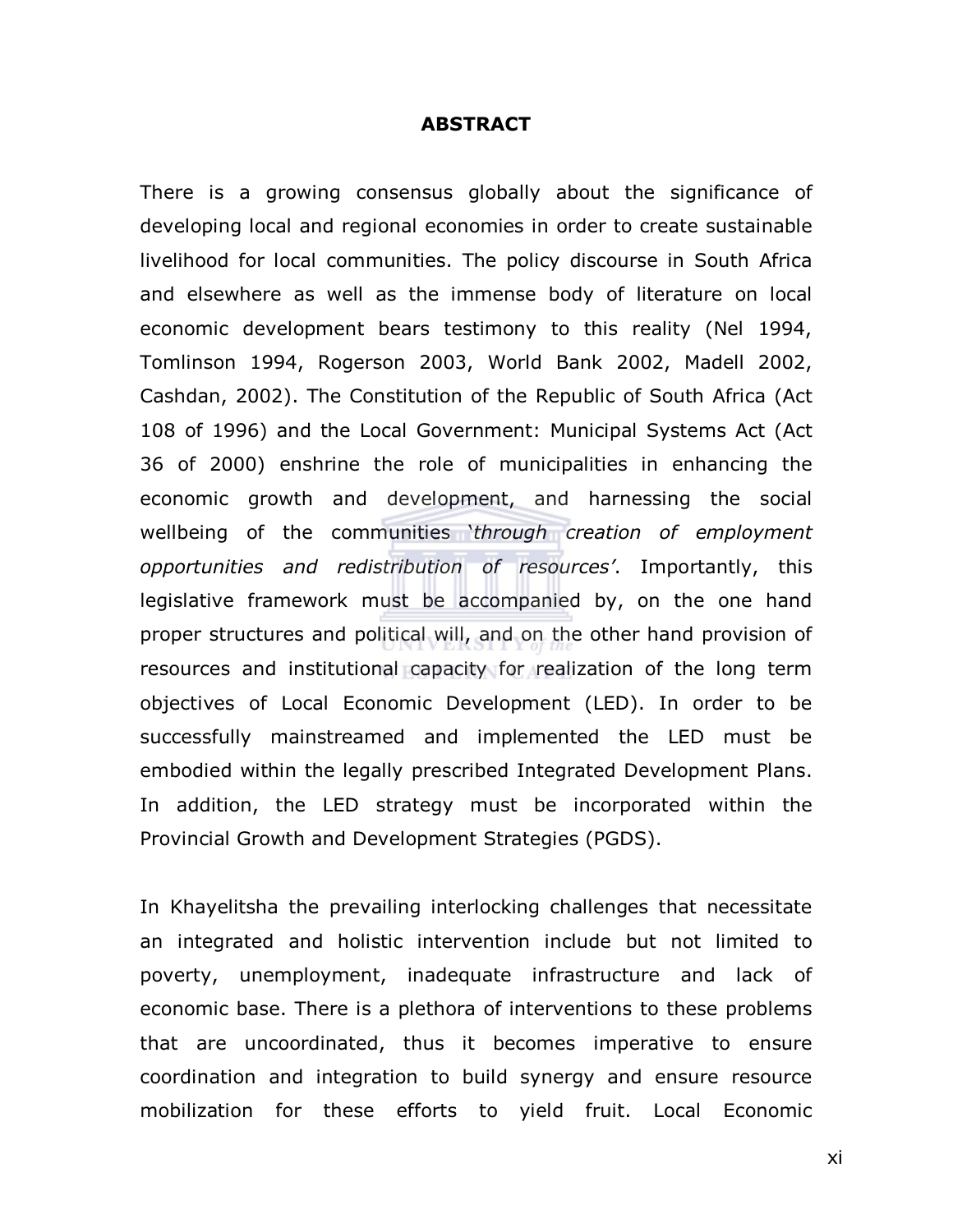Development should not be viewed as just a project but must be understood as an overarching strategy with a thorough implementation plan and specific targets as well as review mechanisms. All different spheres of government, organs of civil society and business have a tremendous role to play in pursuit of sustainable economic growth and development. In Khayelitsha there are emerging trends of bulk infrastructure spending and community led partnership that seek to unlock the economic potential however this progress has thus far been limited to retail development with no productive industrial development.



**WESTERN CAPE**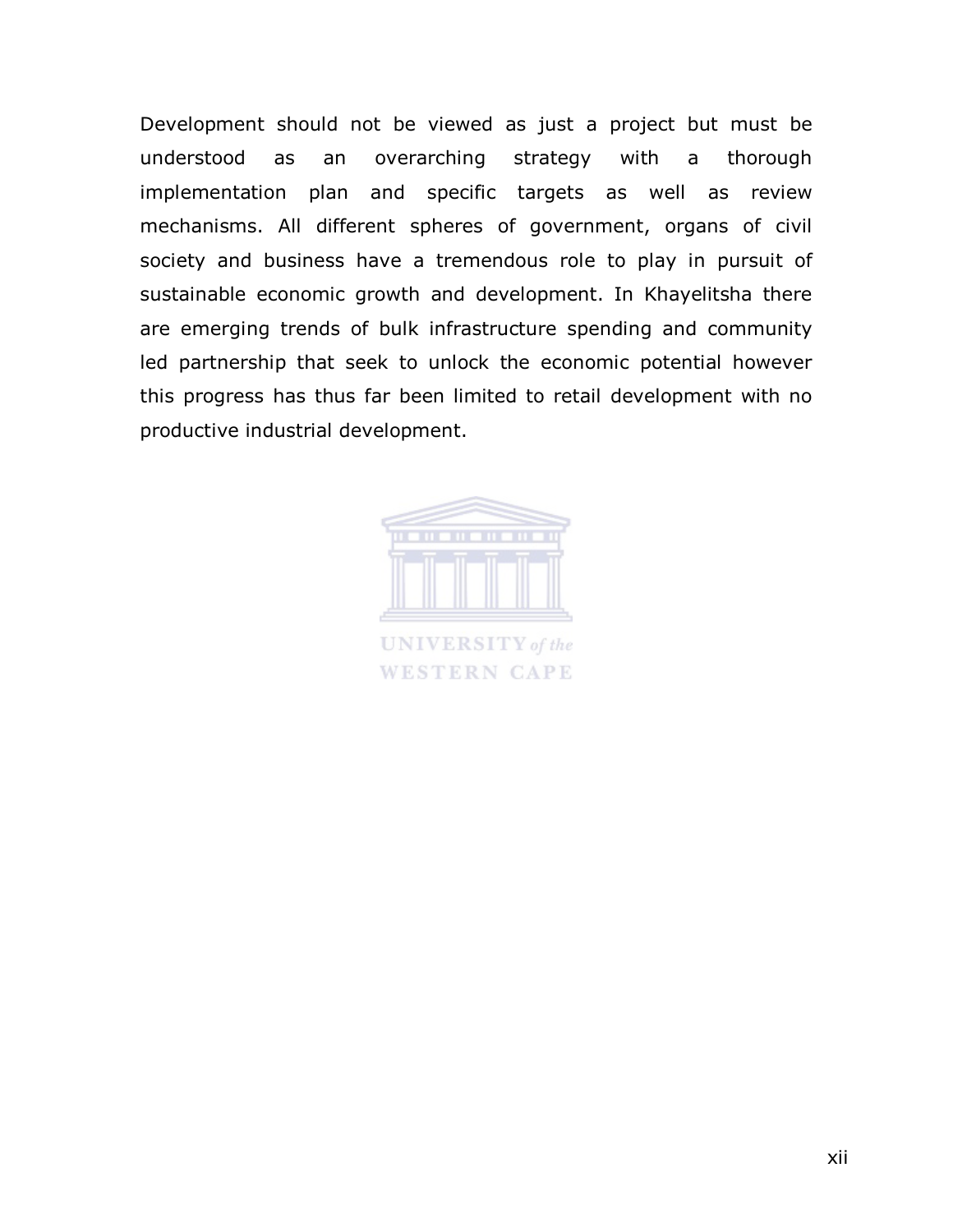## **CHAPTER ONE**

## **INTRODUCTION AND RESEARCH OBJECTIVES**

## **1.1 INTRODUCTION**

Established in 1985, Khayelitsha (*new home*) is the third largest township in South Africa after Soweto and Mdantsane, respectively, and it is the largest township in the Western Cape. This area has endured years of gross neglect in relation to economic development and service provision. Some of the eminent prevailing challenges that beset Khayelitsha include poverty, unemployment, crime, inadequate infrastructure and lack of economic activity which are indicative of the poor socio-economic character of the area. The introduction of Local Economic Development as a policy response is meant to reverse these conditions in areas such as Khayelitsha.

## **WESTERN CAPE**

Since the advent of democracy and the adoption of the developmental local government approach, municipalities have been entrusted with the responsibility to facilitate and stimulate economic development. This obligation is placed on municipalities by the Constitution (Act 108 of 1996) White Paper on Local Government (1998) and the Municipal Systems Act of 2000 which make it mandatory for local government "*to give priority to basic needs of the community and in a sustainable way promote the socio-economic and material needs in order to improve the quality of their lives"*. Local Economic Development is an important policy response which serves as a mechanism to enhance economic growth and development to address underlying socioeconomic challenges in municipalities.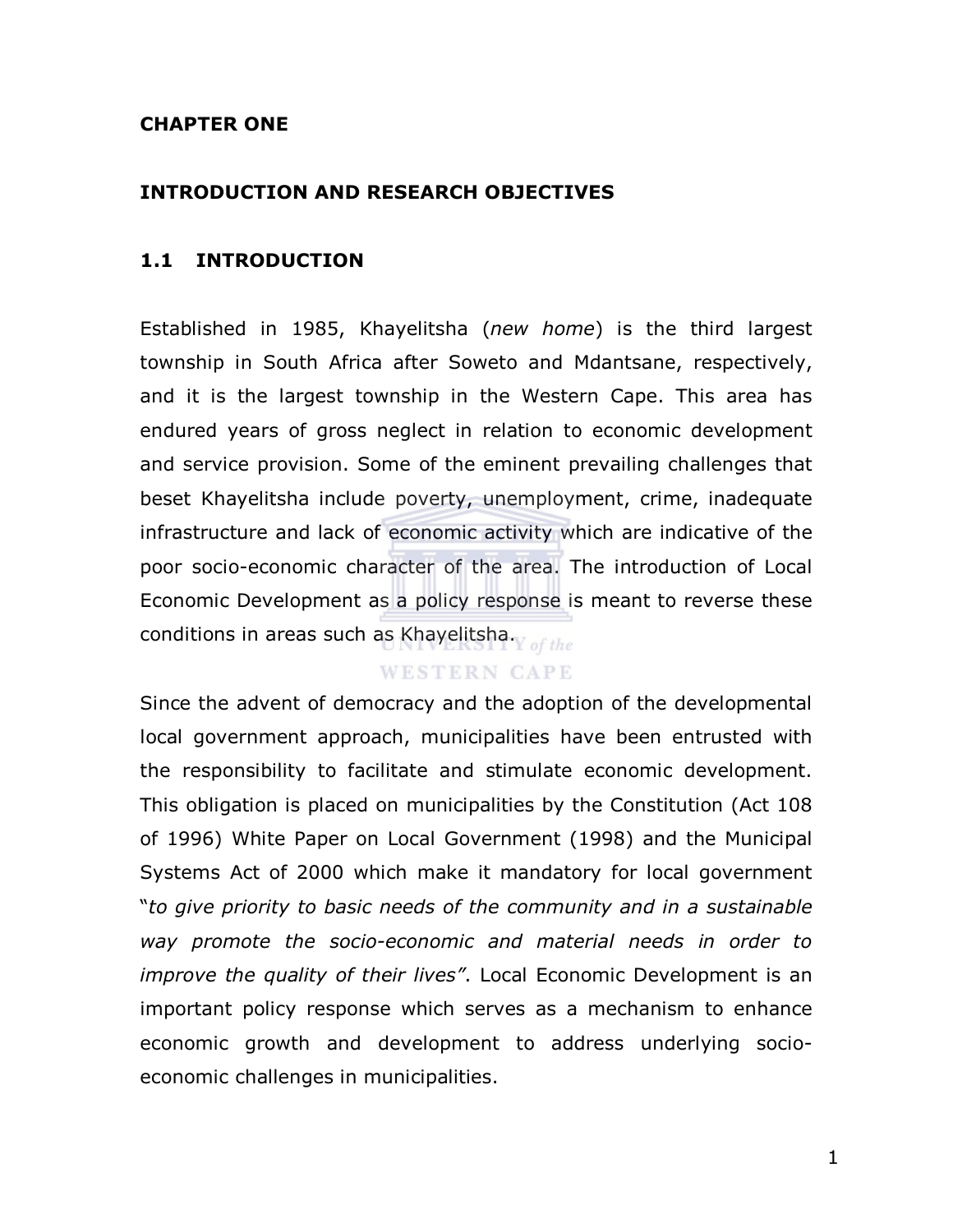At a glance Khayelitsha manifests a poverty profile ie high levels of unemployment, low household income, underdevelopment and lack of economic base due to spatial dislocation and historical neglect, therefore LED seeks to address these problems. Understanding the material realities confronting the majority of residents prompted the author to undertake the study. It is critically important for researchers and practitioners to have an understanding and analysis of the prevailing situation in order to identify ways to unlock prevailing challenges in the implementation of such an important approach. Local Economic Development as an intervention to promote economic development and ensure the wellbeing of the people is a significant measure. However, it is important to look at the mechanics and intricacies of governance, management and implementation aspects to determine whether the envisaged improvements have actually occurred in Khayelitsha specifically.

#### **UNIVERSITY** of the

Further, the study critically investigates institutional capacity, planning and leadership and the overall approach of the LED implementation process. In an effort to understand and analyse the concrete implementation of LED the research will examine the approach of operationalisation of LED, assess the institutional capacity as well as identify the major challenges confronting LED implementation in Khayelitsha.

#### **1.2 CONTEXT AND BACKGROUND**

*Local Economic Development is essentially a process in which local governments and/ or community based groups manage their existing resources and enter into partnership arrangements with the private sector or with each other, to create new jobs and*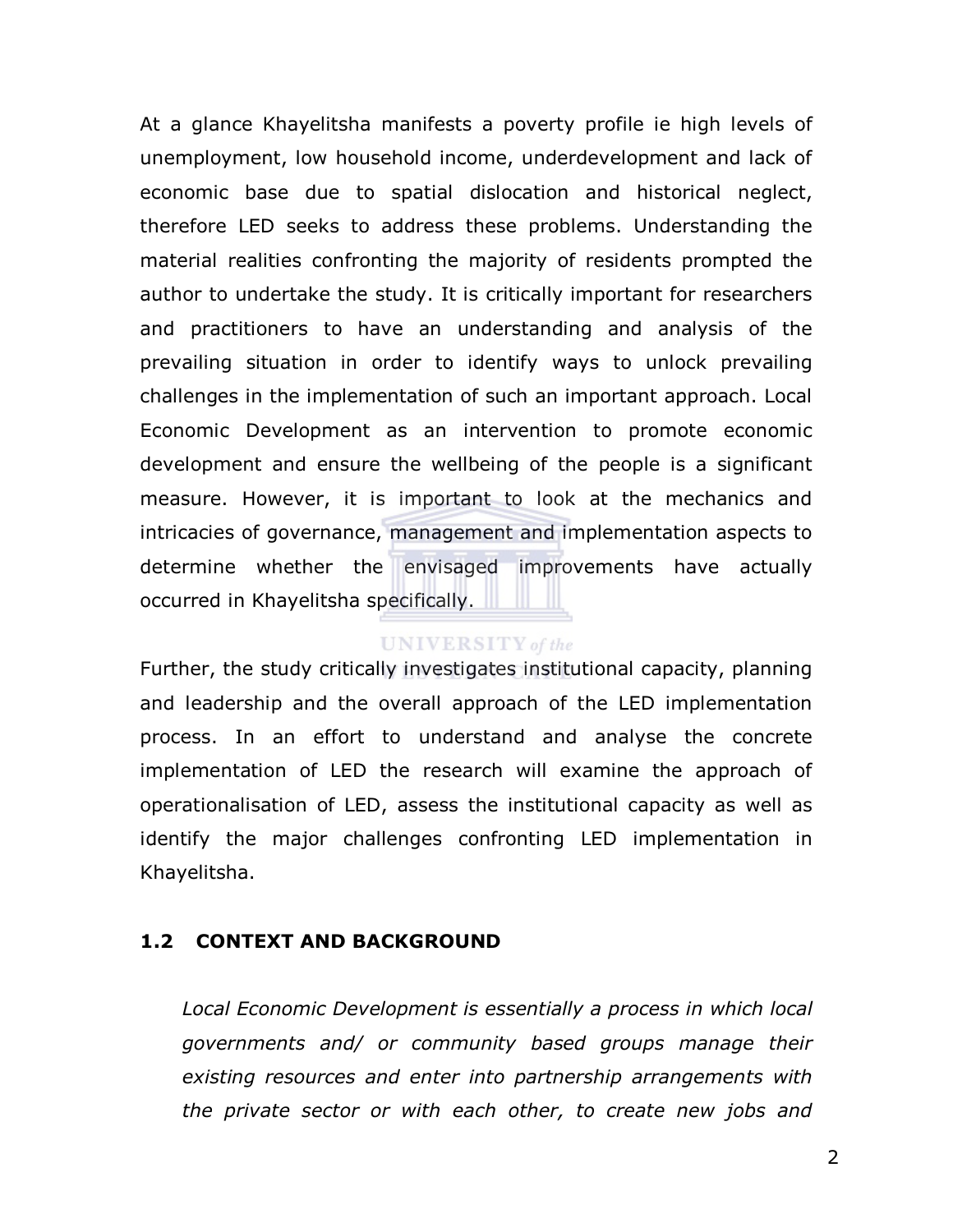*stimulate economic activity in an economic area* (Stohr & Taylor 1981:129, Zaaijer & Sara, 1993, p 129).

Chapter 7 section 153 (a) of the RSA Constitution makes it mandatory for municipalities to develop and promote local economies in a sustainable fashion. The promotion of LED is further augmented in the White Paper on Local Government through ensuring active participation of local authorities as they are in a better position in the local sphere. Local Economic Development must be operationalised, aligned and coordinated within the framework of the Integrated Development Plan (IDP) linked to Provincial Growth and Development Strategies (PGDS) under the overall national planning framework (DPLG, 2005). **TITLE** 

It is against this background that this research paper examines LED in Khayelitsha within the City of Cape Town. The LED process coincides with the much needed transformation  $\overline{P}$  or consolidation of local government. Subsequently Khayelitsha (previously under Tygerberg Municipality) was together with other areas reconstituted under the City of Cape Town. The challenges inherited by various townships from the apartheid regime are vast and there is a need to overcome these challenges. Like many townships, Khayelitsha was designed to keep Black people away from cities and merely allow them as transient workers. Such townships are spread across the country on the urban fringes as part of the deliberate spatial distortion undertaken by the apartheid regime. As a result there is gross underdevelopment, poverty and unemployment which remain eminent in present day South Africa. To reverse this prevailing situation necessarily requires strong institutional capacity coupled with resources and community participation.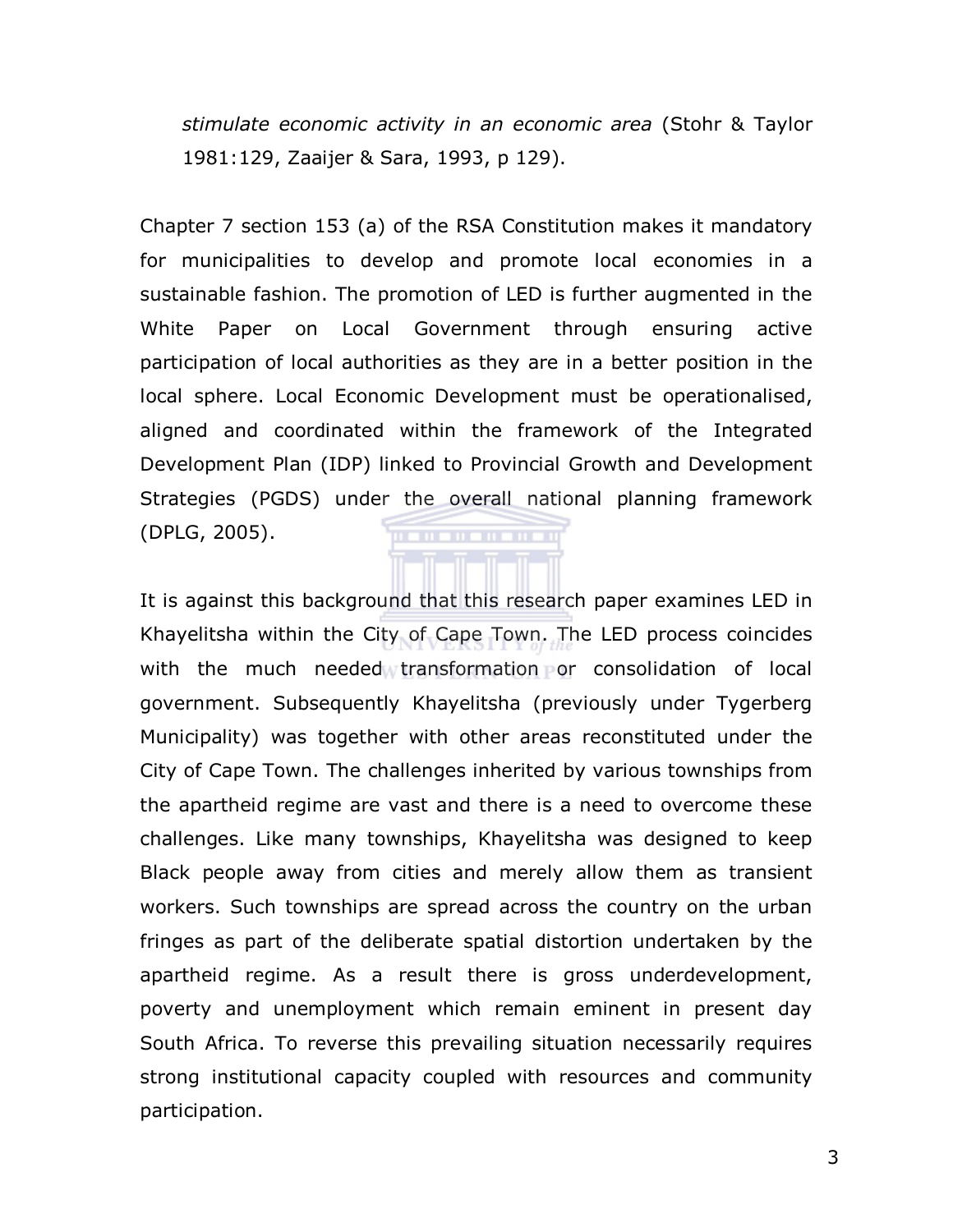It is worth noting that LED is a vehicle to eradicate poverty, create sustainable employment and enhance economic growth. In essence this suggests that people are not just an appendage or beneficiaries but to the contrary they are an integral part of the whole process. The White Paper on Local Government (1998) states that *"local authorities are best placed to promote economic development of their communities because this sphere exerts considerable influence over the social wellbeing of local communities".* As the Department of Provincial and Local Government (currently known as Cooperative Governance and Traditional Affairs) (2005) asserts, *"The 'local' in economic development points to the fact that the political jurisdiction at a local level is often the most appropriate place for economic intervention as it caries alongside with it the accountability of a democratically elected body".* Local authorities are at the core of service delivery particularly community economic development hence their role becomes imperative as facilitators, developers as well as coordinators. **WESTERN CAPE** 

The analytical perspective of the study contains two related phases which lead to the conclusion of the study. On the one hand, the implementation tools such as managerialism, governance, leadership, institutional capacity and planning together with vehicles of implementation including Non-Governmental Organisations, Public Private Partnerships, Private Community Partnerships are critical ingredients that cannot be overlooked. On the other hand, the tenets of sustainable economic development congruent for Khayelitsha including SMMEs, Informal sector, investment, employment creation, business support infrastructure and opportunities provide a useful layer of analysis.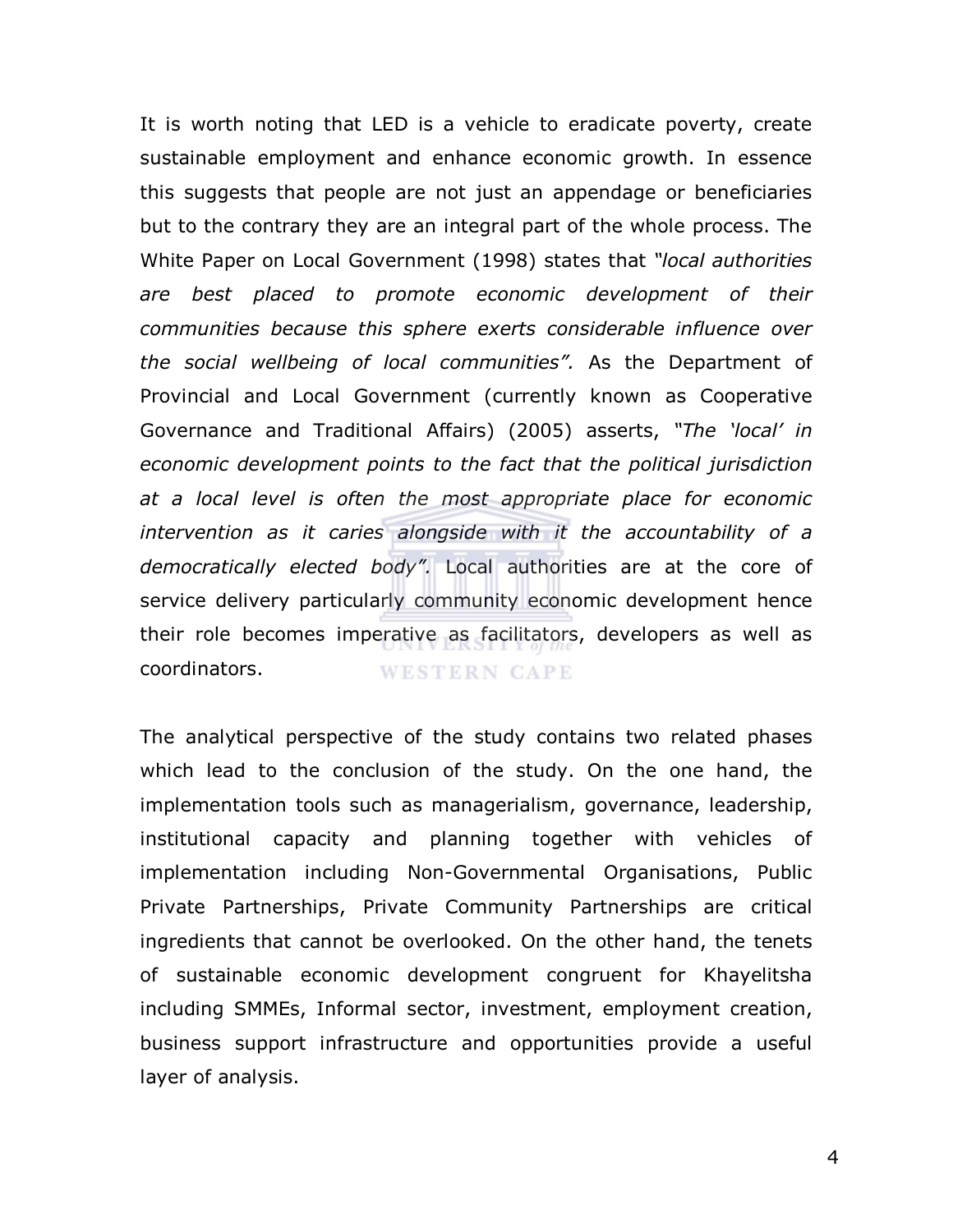### **1.3 RESEARCH STATEMENT**

The LED phenomenon has gained prominence in South Africa as a vehicle to promote economic growth and sustainable development in municipalities (Nel 1994, Tomlinson 1994, Rogerson 2003, Madell 2002, Cashdan, 2002). This is a strategy aimed at combating poverty, unemployment and underdevelopment amongst other things. However, in Khayelitsha development indices (Nattrass 2002, Dyatyi & Frater 1998, Stats SA Community Survey 2007) suggest that sufficient progress in local area development and improvement of the quality of life is lacking.

With the promulgation of various policies to provide direction and institutional mechanisms to foster economic development in municipal areas including Khayelitsha the prevailing conditions beg the question as to what is the actual impact of LED in Khayelitsha. Another central area of concern is how is government in general playing its supportive and coordinating role in stimulating LED in Khayelitsha? These questions are critical in order to unpack the significance of the governance, coordination and management practices in enhancing LED implementation in Khayelitsha.

The Constitution of the Republic of South Africa (Act 108 of 1996), the White Paper on Local Government and Local Government: Municipal Systems Act (32 of 2000) instructively assert that "*municipalities must, in a sustainable manner, promote socio-economic growth and development in their localities".* This legislative framework provides basis upon which municipalities should strive to empower their communities. The government also instituted an LED Fund (now defunct) as well as the LED Nerve Centre administered by the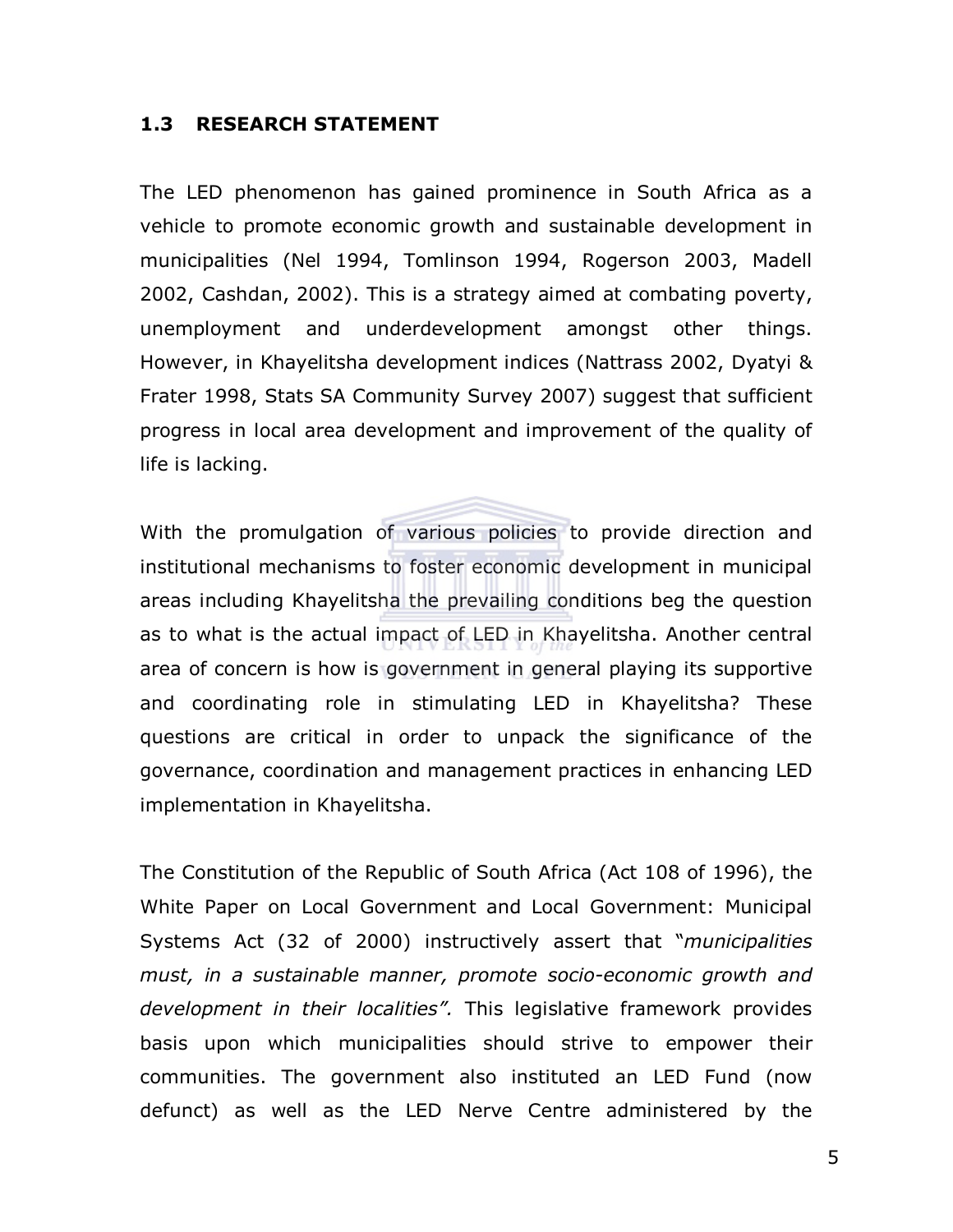Department of Cooperative Governance and Traditional Affairs for the purpose of assisting and facilitating the advancement of LED. Various institutions of government, business and civil society have a critical role to play for poverty alleviation and economic growth to the realized.

# **1.4 RESEARCH OBJECTIVES**

The set of objectives below forms the cornerstone of this research and provides a roadmap for the fieldwork, findings and recommendations. The underlying objectives that systematically constitute the guiding framework of the overall study are to;

. . . . . . . . . . . . .

- · Present theoretical and regulatory frameworks of LED implementation,
- · Provide a conceptual overview of governance, management and institutional arrangements for LED,  $P_{\text{E}}$
- · Conduct and record a case study of the practice of LED process in Khayelitsha,
- · Draw analysis of emerging trends based on findings
- · Draw conclusion and practical recommendations.

# **1.5 RESEARCH METHODOLOGY**

This research applies a multi-pronged approach in collecting and analyzing data. Data gathering for this study was conducted between September 2005 and July 2010. To enrich and validate research findings it was necessary to make use of qualitative research methods. With regards to usage of qualitative methods, in-depth interviews and a structured questionnaire were employed as a way of collecting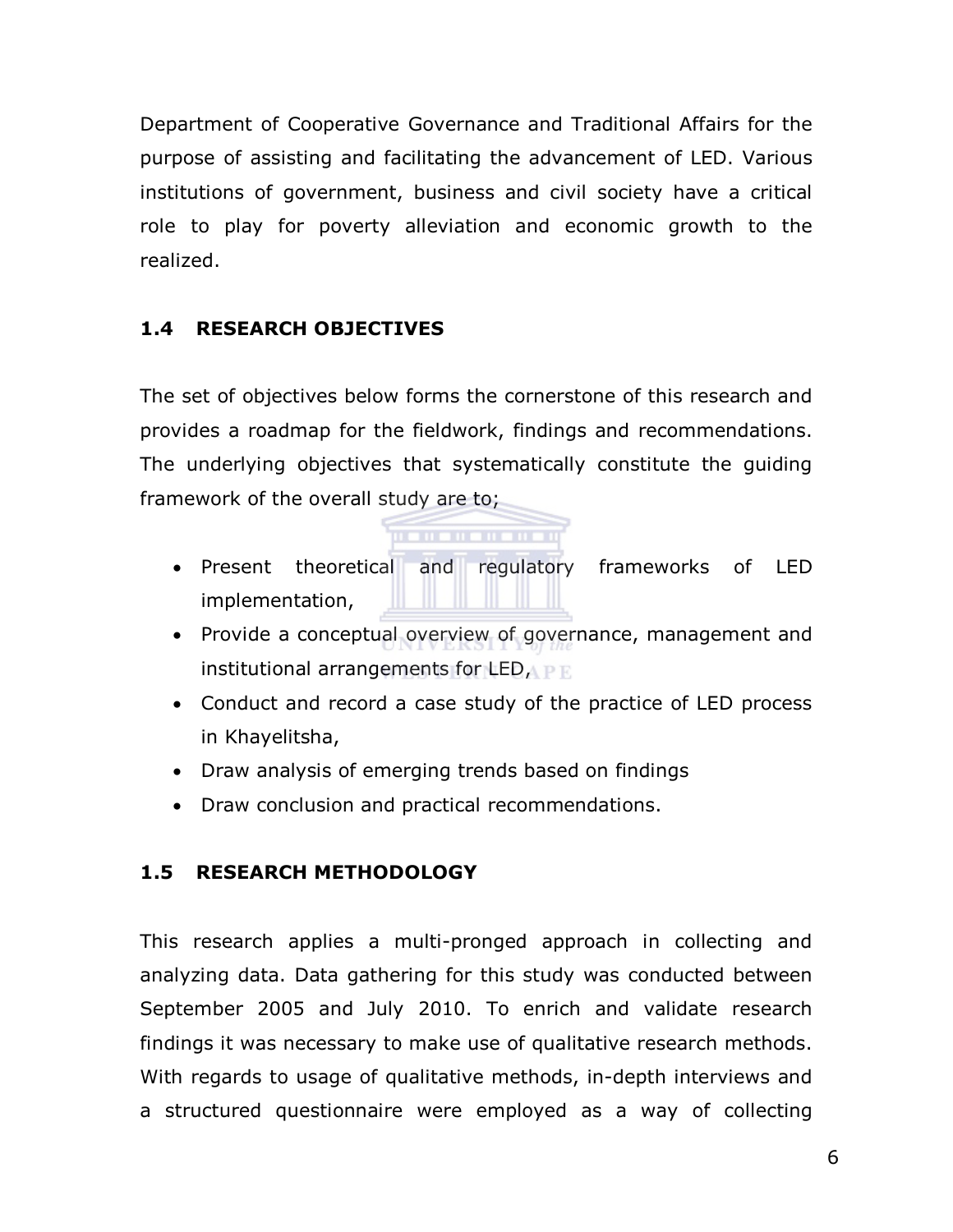primary data from key respondents in the in national and provincial government as well as City Administration, ward councilors and prominent CBO and NGO leaders. The most dominant method of collecting data in this study is structured a questionnaire which is more convenient for data processing and analysis tools which enable researchers to quantify responses into categories of information. Quantitative data is obtained from secondary sources and are used to support or validate the conclusions of this research. Books, journals and other publications were also used as secondary data through which tools of analysis were developed and applied in the study.

In terms of the sample selection, a deliberate effort is made to obtain and present balanced perspectives on the substance of the LED approach, techniques, policy and implementation. To this end, a total of thirty five (35) respondents including nine (9) ward councillors, three (3) City officials, three  $(3)$  from the provincial government and three (3) from the National Department of Cooperative Governance and Traditional Affairs. In addition, in an effort to ensure representativity and balance the study draws three (3) respondents each from respectively Khayelitsha Development Forum, Khayelitsha Community Trust and Khayelitsha Business Forum.

Regarding the research method there was a need to get a wide range of reliable information for the purpose of producing dependable and perhaps transferable information. This is primarily the reason for choosing a selective method for in-depth interviews or discussions. As this is a case study that is descriptive and analytical in nature, I analyse certain patterns and variables in the context of LED in Khayelitsha. This process involved investigation of multiple variables such as governance, management and institutional capacity for the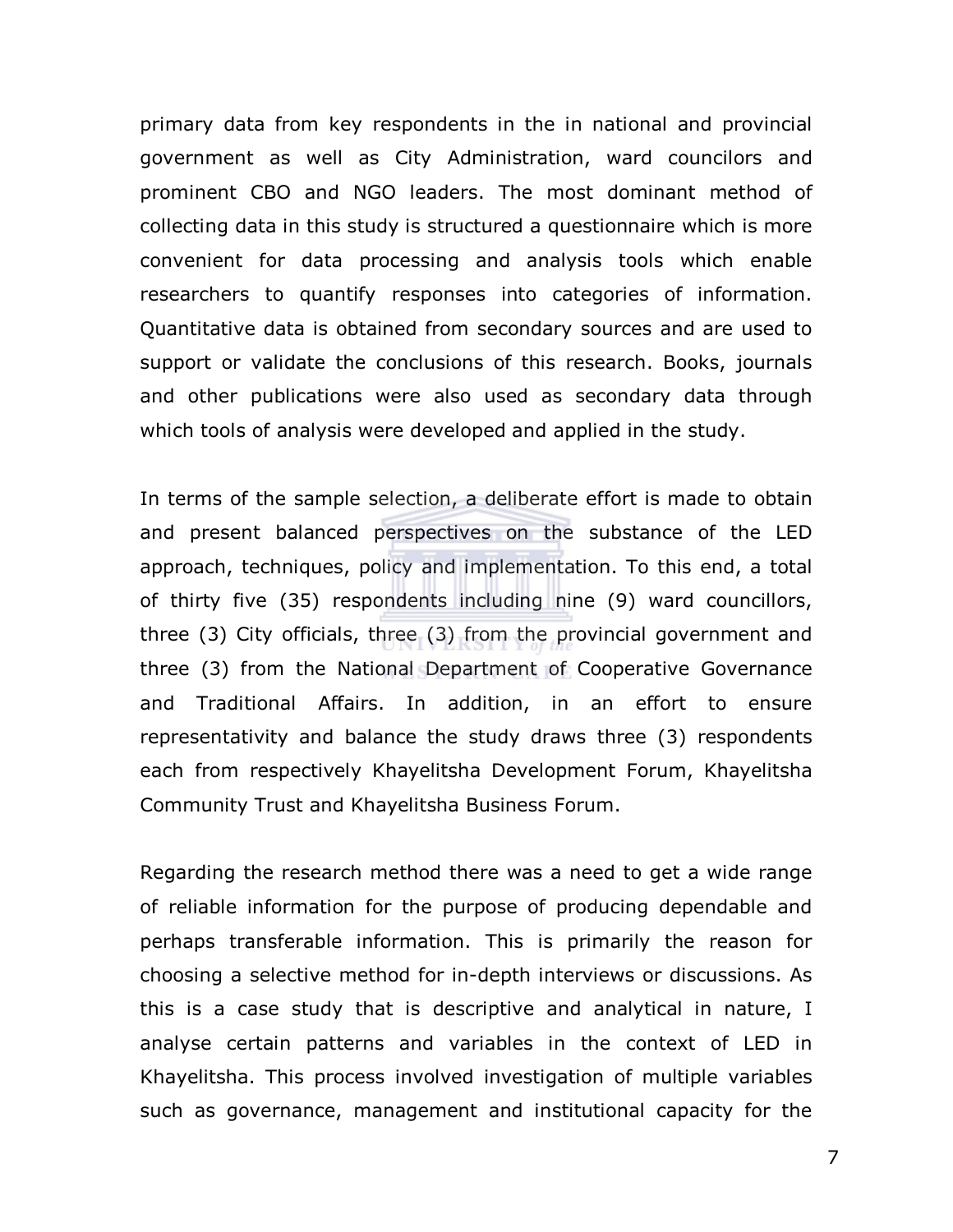implementation of the LED. This is the central scope of the study at a conceptual level. However as the title suggests the study is limited to Khayelitsha in the Cape Metropolitan area.

*Albeit* the study seeks, in a generic fashion, to asses the socioeconomic impact of LED in Khayelitsha it is not intended to be a monitoring and evaluation exercise of individual LED projects. Therefore the limitation of the study primarily consists in the fact that, albeit important, the techniques and programming dynamics of individual LED projects are not subject of this study. The study focuses squarely the governance, management and implementation instruments for fostering successful LED. The author chose these three factors as they in many respect cover a wide array of areas that underpin successful LED process. Importantly these factors are interrelated and complement each other in the process of community economic development. Governance, management and implementation involve a variety of techniques and constitutionally enshrined structures, systems and role-players within a governance framework.

#### **1.6 CHAPTER OUTLINE**

This research paper entails six chapters which start from the general to the particular in order to provide a theoretical understanding as well as contextual analysis of the specific area under study. The chapter outline provides a concise description of how all the chapters are organized and precisely what each chapter entails.

Chapter two draws on international as well as South African conceptions of LED. The central idea is to provide an understanding of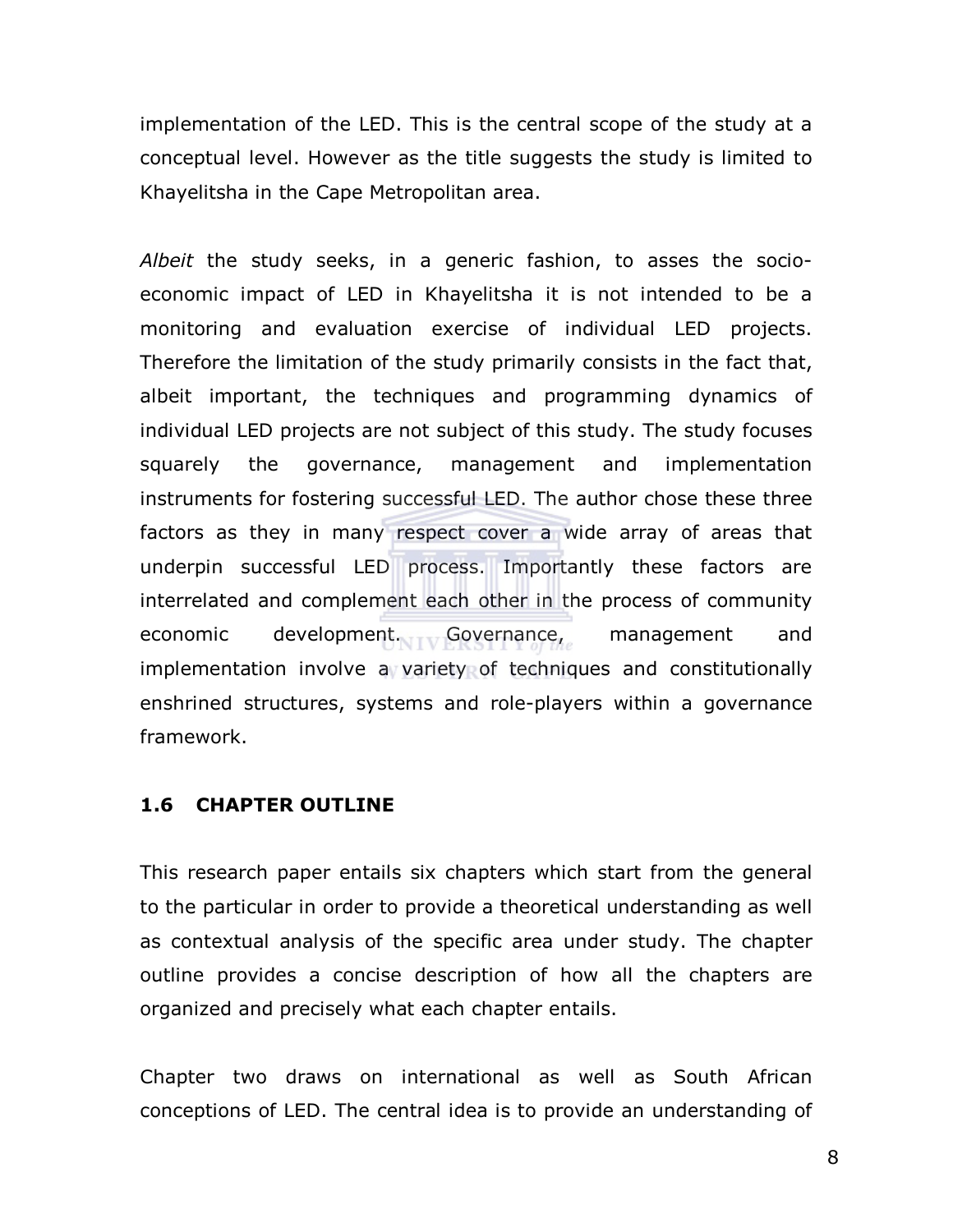the origins of LED as well as different ideological strands of LED ie market-led and pro-poor LED respectively. This Chapter also defines the role of various role-players and stresses the important role played by government in facilitating democratic development by drawing closer both civil society and the private sector. This chapter also outlines some of the problems associated with LED implementation.

Chapter three captures the legislative instruments and the regulatory framework guiding the conceptualization of LED in the South African context particularly in advancing the ideal of developmental local government. The central tenets of this chapter revolve around the Constitution, White Paper on Local Government, the Municipal Systems and the Municipal Structures Acts. The centrality of community based planning in developing Integrated Development Plans (IDP) and the attendant concerns of accountability emerge strongly in this chapter. Policy implementation needs various vehicles in order to reach the expected levels of efficacy hence this chapter places considerable importance to capacity building in order to drive LED in particular.

Chapter four provides a situational analysis of Khayelitsha as the central area of this study. This chapter provides in some length the current economic situation as well as the contribution various role players have made in Khayelitsha. The main criticism emerging in this chapter is the uncoordinated nature of the plethora of interventions in Khayelitsha. This chapter points out that there is a fundamental challenge of lack of coordination between the LED Unit in the City of Cape Town and the Urban Renewal Programme. Another criticism is that the private sector has made demands that squeeze small traders out of business by charging exorbitant prices for trading spaces in the newly established retail centres. It also emerges that most of the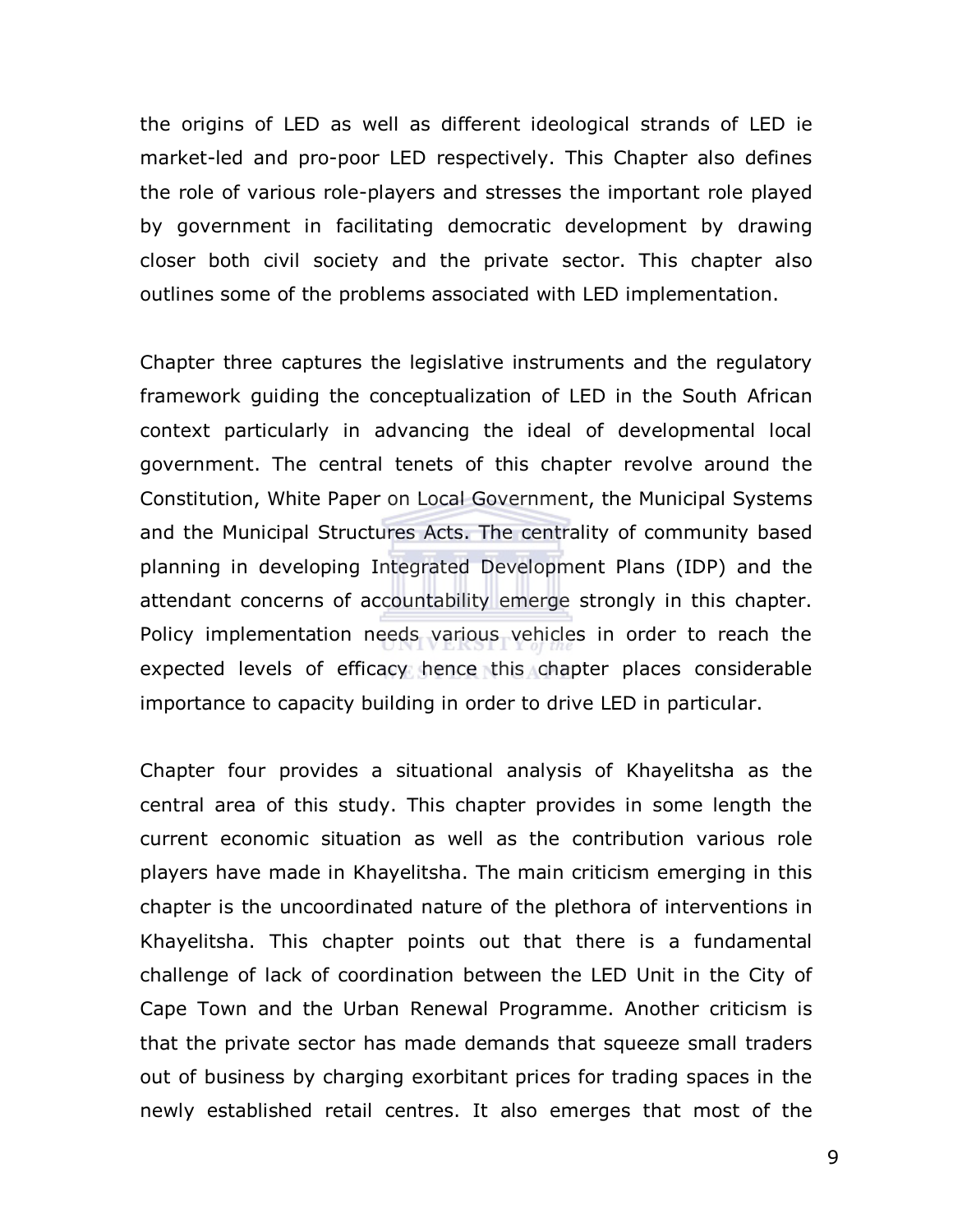developments thus far are retail expansion and not industrial development in the productive sectors.

Chapter five attempts to present the research findings on various key areas of the study, for instance, governance, institutional capacity and some indication about the perception of progress in implementing LED in Khayelitsha. The emerging pattern is that public participation in the form of ward forums remains average and therefore needs improvement. The other finding from the respondents indicates that institutional capacity to drive LED implementation in Khayelitsha is insufficient and needs drastic improvement in order to ensure adequate resource mobilization for implementation of programmes as well as monitoring and evaluation.

. . . . . . . . . . . . . .

Chapter six draws a conclusion of the study as well as present recommendations that are grounded on the experience on the ground as well as theoretical underpinnings of community economic development. The conclusion is that Khayelitsha as a nodal district has its share of complexities and therefore needs a focused LED strategy that draws support from government, the private sector, the community organizations and the development finance institutions. The bulk infrastructure provision by government is fundamentally important, however, industrial development would contribute immensely in fighting poverty, creating employment, developing entrepreneurship and creating sustainable livelihood in Khayelitsha.

#### **1.7 SUMMARY**

Local Economic Development (LED) is a sound policy to give meaning to the concept of developmental local government, however, in reality the local government system in South Africa inherited major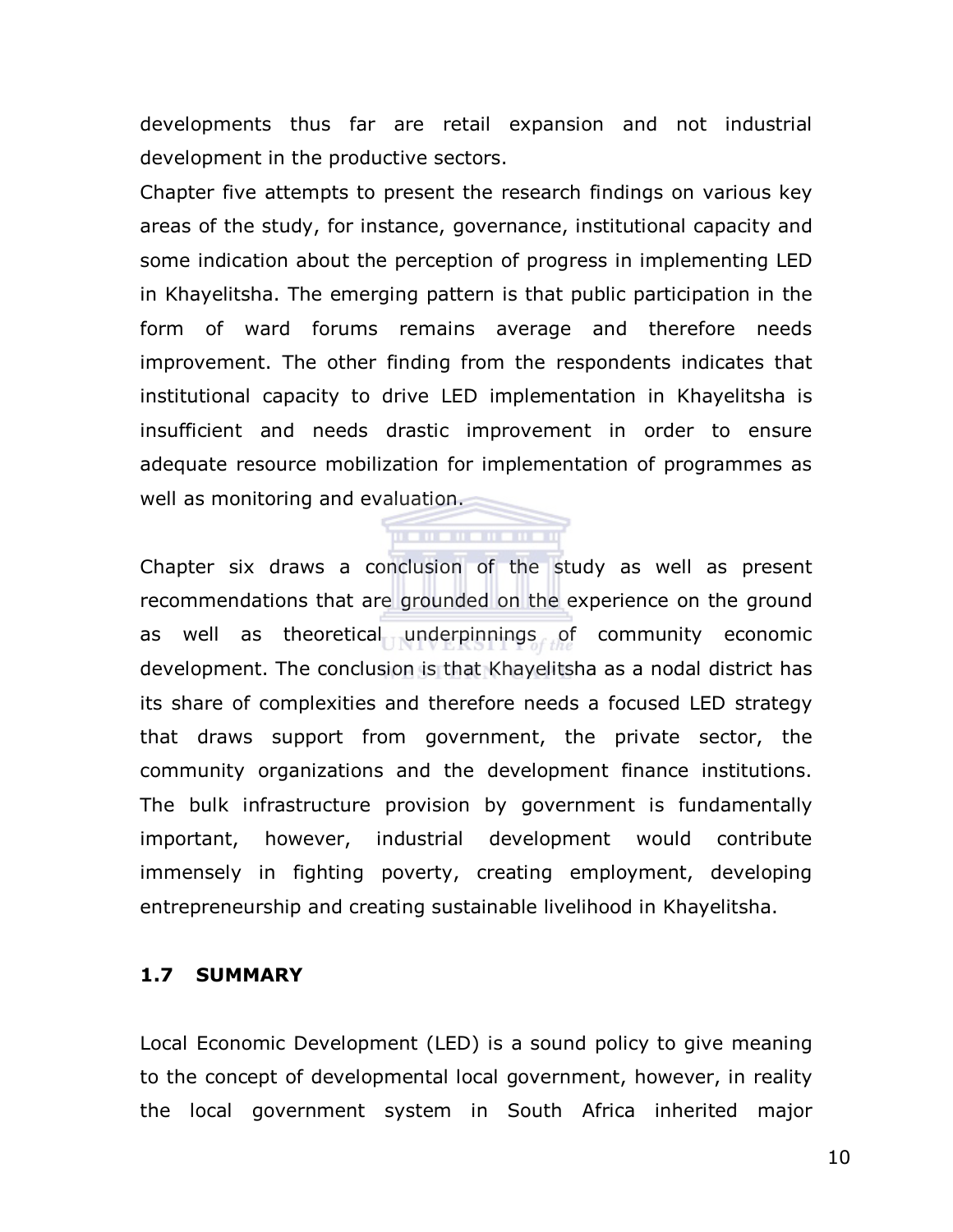disfunctionalities which still haunt the development process. This Chapter provided a brief synopsis of the situation confronting local government in an effort to promote LED. The severity and enormity of the challenges confronting the implementation of LED particularly in Khayelitsha provides an interesting prism through which more analysis and suggestions are brought to light.

The focal point for the next Chapter is to provide a theoretical understanding of governance and local government. Importantly, Chapter two attempts to locate the LED debate into the broader context of local government systems, duties and functions and the community involvement further fostering planning and implementation of LED process. Municipalities are an integral part of government due to the relative proximity to the people in their areas of jurisdiction. In this juncture in the South African development process local government through LED can play a profound role in adjoining various actors and stakeholders to stimulate development. Therefore Chapter Two focuses mainly in the evolution of the governance systems in local government since the democratic breakthrough and how sustainable integrated local economic development can be achieved through the tenets of governance, generally.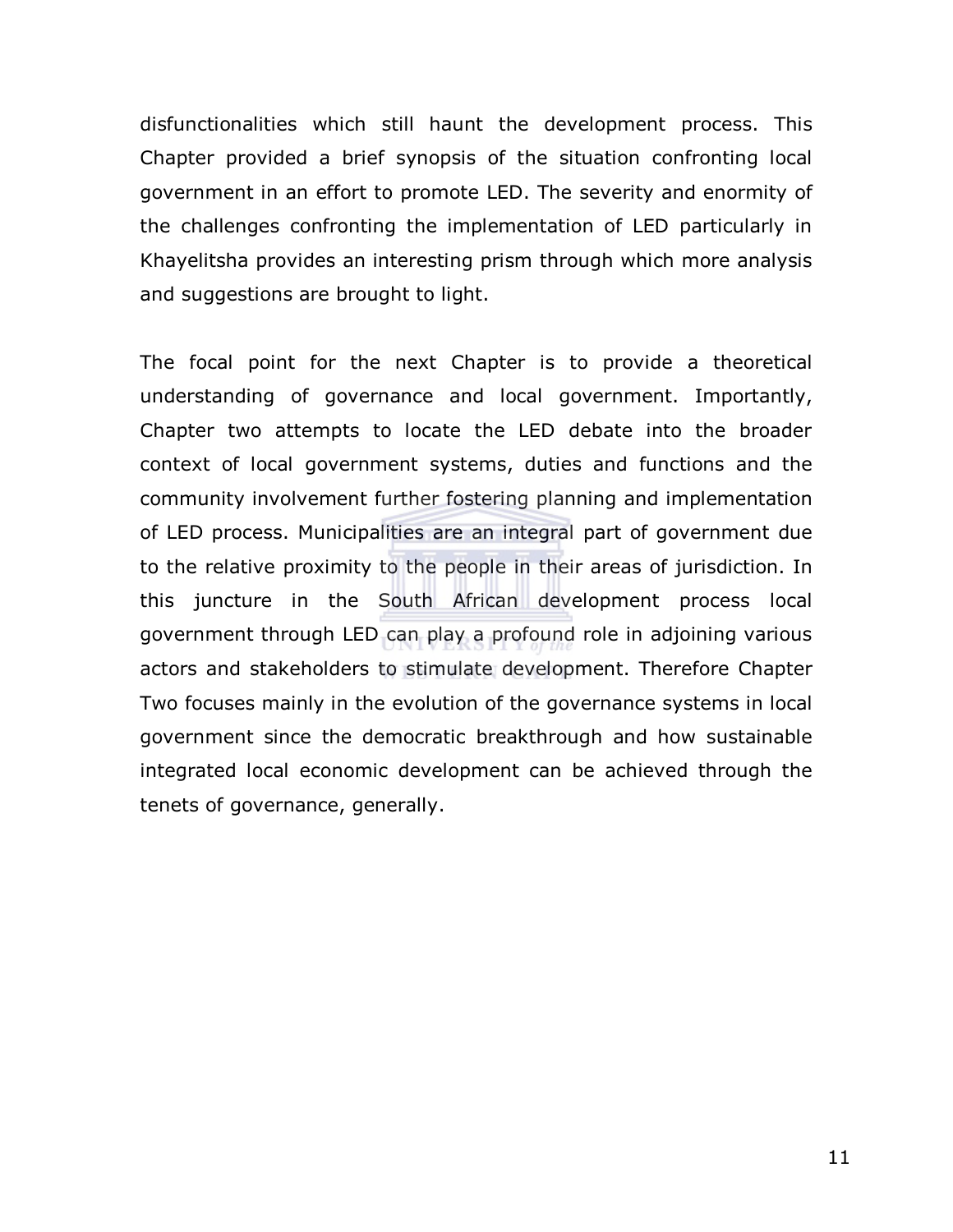## **CHAPTER TWO**

#### **THEORETICAL FRAMEWORKS**

#### **2.1 INTRODUCTION**

*By mobilizing the resources of urban communities, government and the private sector we can make our cities centres of opportunity for all South Africas, and competitive within the world economy. The success of this will depend in the initiative taken by urban residents to build their local authorities and promote local economic development (Mandela; RSA, 1995, p.5, quoted in Nel, 2001)* 

This injunction is extremely important however, it reflects the dominant development paradigm of the time which puts a divide between rural and urban development frameworks. There is an enduring message that is quite instructive about the pivotal role that residents need to play in shaping their economic development opportunities.

This Chapter entails an overview of LED and the way it needs to be implemented to realise its founding objectives and improve the lives of ordinary people in the communities. The focus of this Chapter is to determine the rationale, approach and the legislative arrangements that brought LED into effect. In the implementation of LED various actors in the South African society have fundamental roles however divergent their interests, therefore a brief look at the roles different actors play is necessary in this juncture. The nature of LED warrants convergence of strategies and joint responsibility by multiple actors to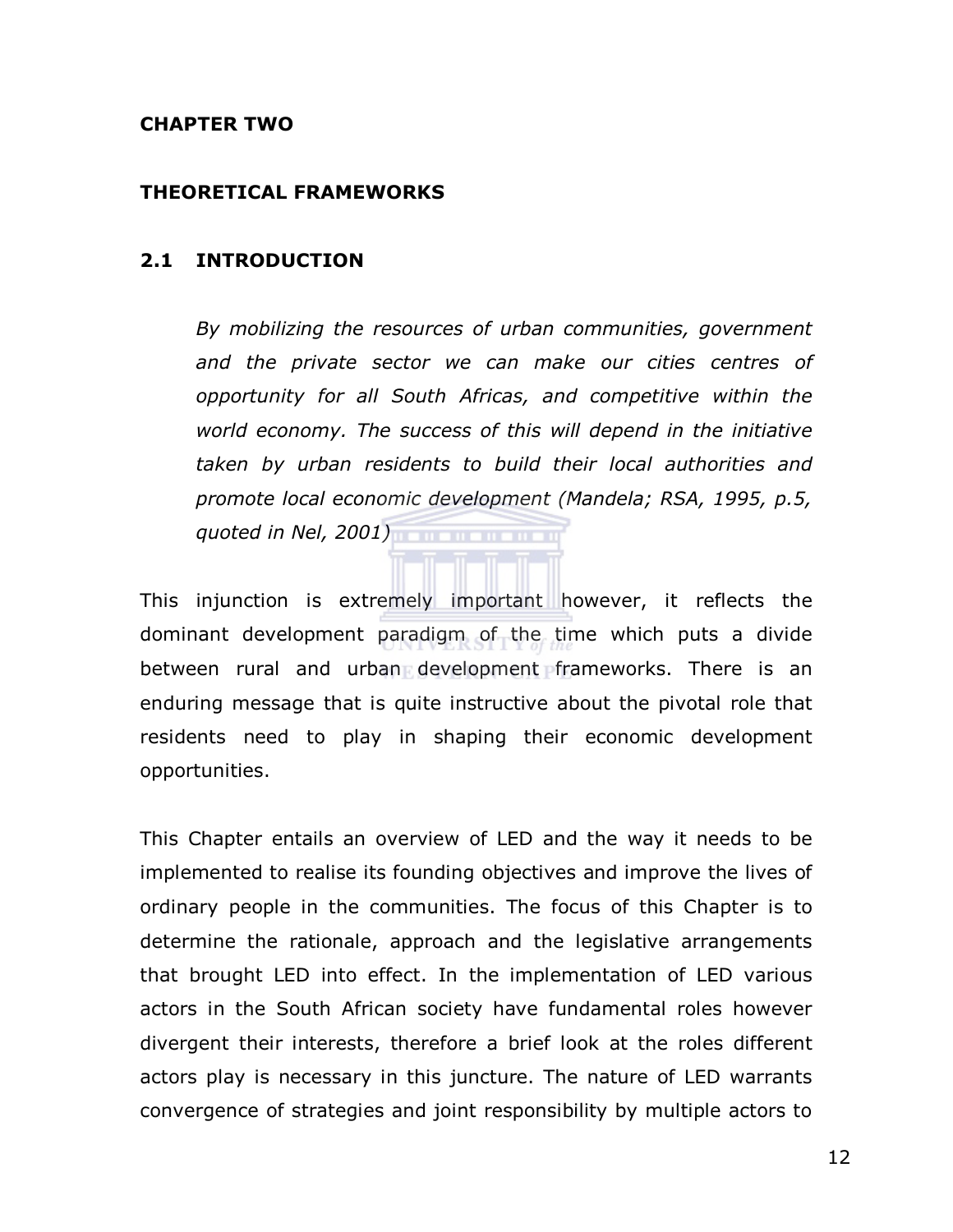ensure that benefits accrue to communities, which in return fulfils ideals of many other actors.

A brief account of the current situation in implementation of LED in South Africa is also essential to be able to determine the way in which it has been operationalised throughout the country. This account would enable us to understand the challenges surrounding the implementation of LED. It is important to recognise the advances and gains of the process but ignoring the problems and challenges is suicidal. Certainly, there have been eminent challenges contained in the report of the Portfolio Committee on Provincial and Local Government (now PC on COGTA) which alludes to a tendency in most municipalities to view LED in a way that is "too project based". This critique is validated by a similar instructive statement contained in the LED guidelines which stipulates that "There should be a move away from an "isolated" project based approach towards a focus on supporting productive networks of enterprises that are linked into broader support initiatives and markets for the sale of produce" (DPLG March 2005).

## **2.2 THE ORIGINS OF LED**

In tracing the origins of LED, it is imperative to begin by defining the concept in relation to its conception and application internationally and South Africa. In building the international body of knowledge several bodies have contributed to the conception of LED (World Bank, 2000; International Labour Organisation, 2005 & UN-Habitat 2005). The World Bank (2000) observes that "*LED is a process by which public, business and non-governmental sector partners work collectively to create better conditions for economic growth and employment*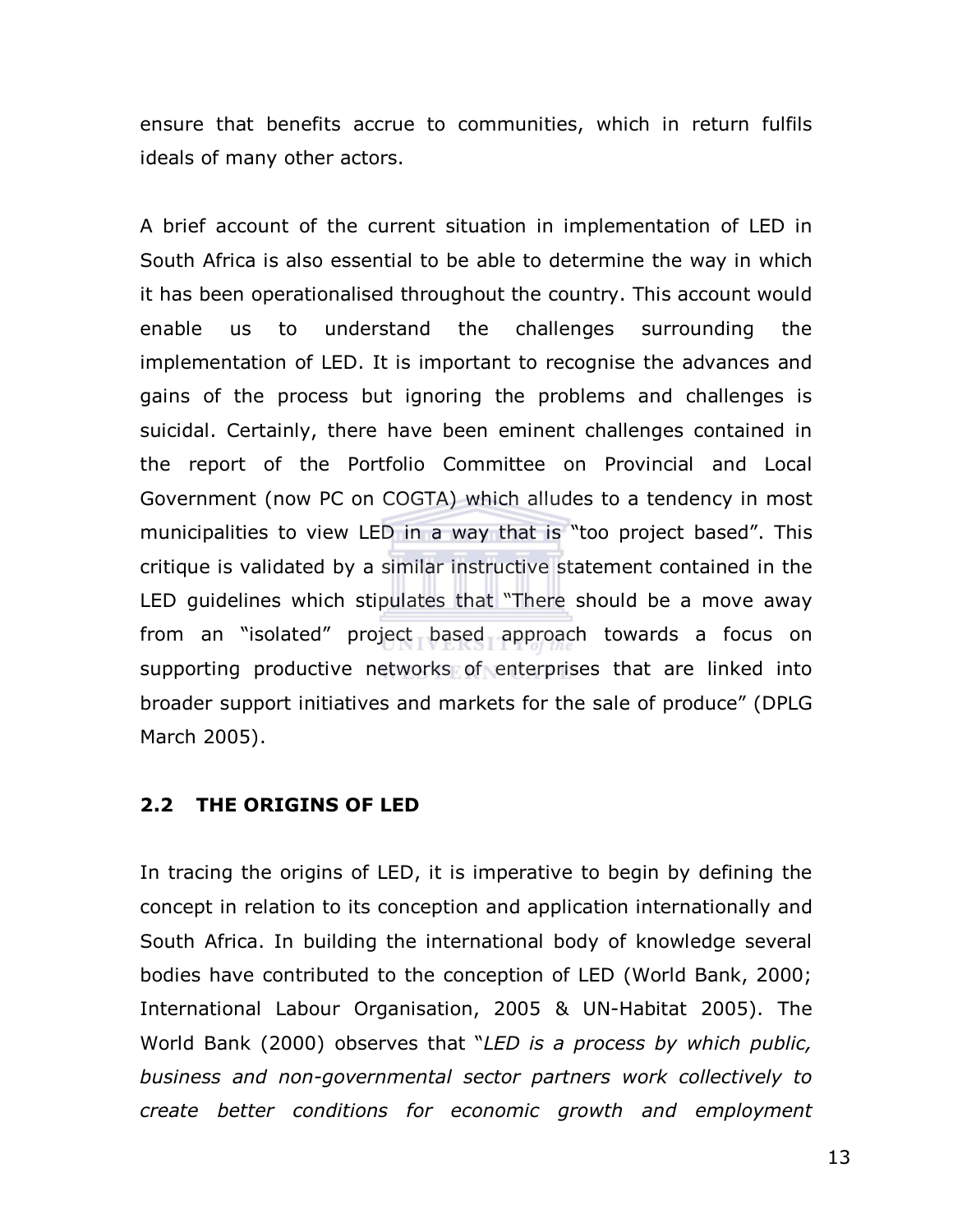*generation".* Further the World Bank for its part concludes that*,* "In essence LED is about communities continually upgrading their business environments to improve their competitiveness, retain jobs, and improve incomes". The International Labour Organization (2005) understands LED as "……*more than just economic growth. It is promoting participation and local dialogue, connecting people and their resources for better employment and a higher quality of life for both men and women".*

It is noteworthy that there is a difference of emphasis between the two international organizations which have contributed to the shaping of LED globally through advice, workshops and other support interventions. The difference of emphasis lies in the concepts such as business growth, investor confidence and competitiveness on one hand and public participation and improvement of quality of life on the other hand. UN- Habitat (2005) defines LED along the same lines as ILO to the effect that: **WESTERN CAPE** 

*LED is a participatory process in which local people from all sectors work together to stimulate local commercial activity, resulting in a resilient and sustainable economy. It is a way to create decent jobs and improve the quality of life for everyone, including the poor and marginalized.* 

A more elaborate definition comes from Folser (1991 quoted in Abrahams, 2003:188) which states that:

*LED refers to the process of creating wealth through the organised mobilization of human, physical, financial and natural resources in a locality. The aim of LED ultimately is to produce higher*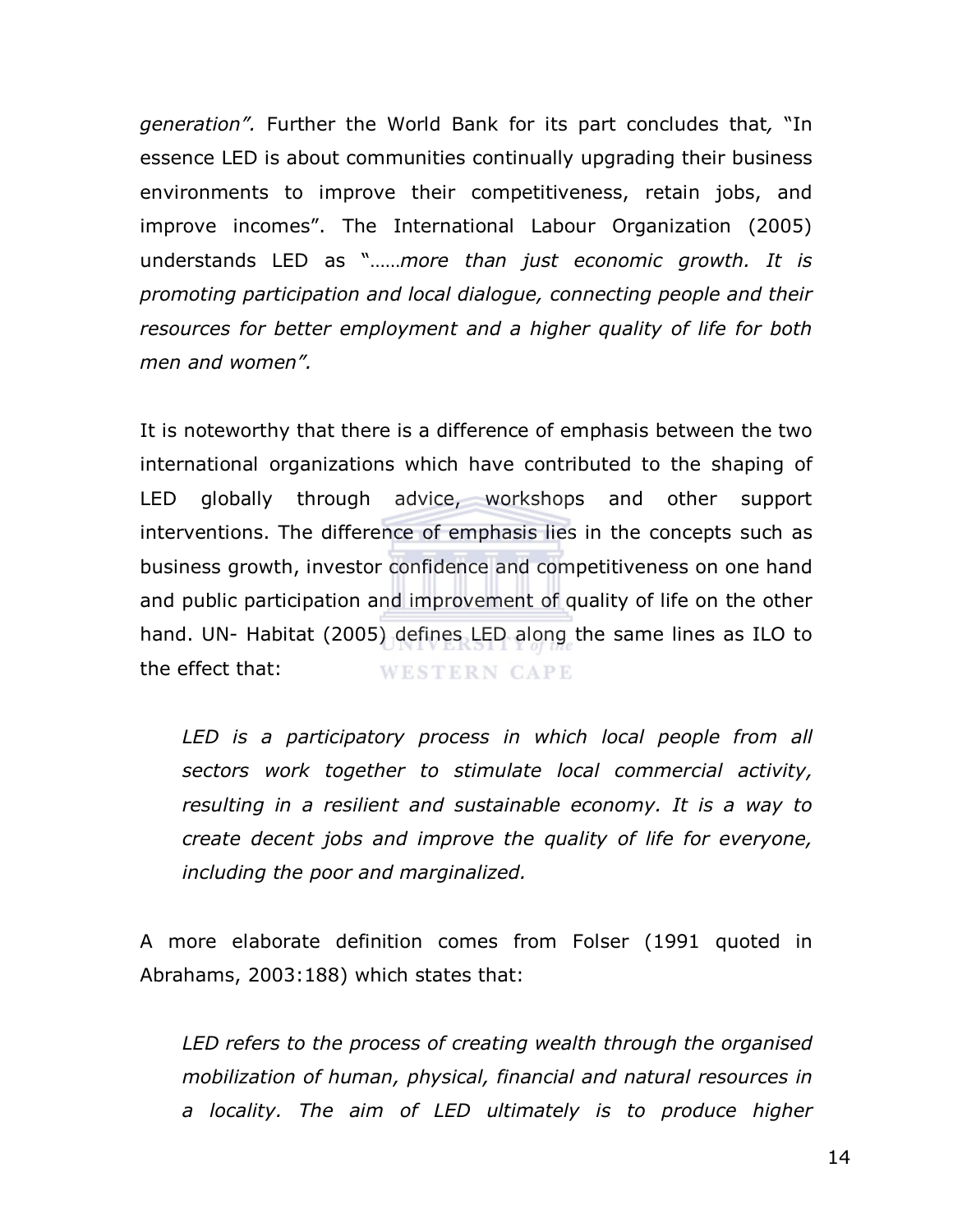*standards of living, improve quality of life, alleviate poverty, create more and decent jobs, advance skills and build capacity for sustained development in the future*.

The process of LED is understood as a way in which partnerships between local governments, community groups, state institutions and the private sector are established to manage existing resources to create jobs and to stimulate the economy of a locality. The Department of Cooperative Governance and Traditional Affairs sees LED as an outcome stemming from local initiative and driven by stakeholders (CoGTA, 2000). Blakely (1994) defines LED as:

*The process in which local governments or community-based organizations engage to stimulate or maintain business activity and/ or employments. The principal goal of LED is to stimulate local employment opportunities in sectors that improve the community, using existing human, natural, and institutional resources.* 

The common denominator in these definitions is the significant role of local government and local actors in developing sustainable local economic growth.

In terms of the history of LED the World Bank provides a brief account of the evolution of LED according to three waves namely; 1960's to early 1980's, 1980's to mid 1990's and late 1990's onwards. The World Bank concludes that LED is in its Third Wave. The table below provides a summary of the stages of LED evolution however, the World Bank observes that there are some overlaps in the stages outlined.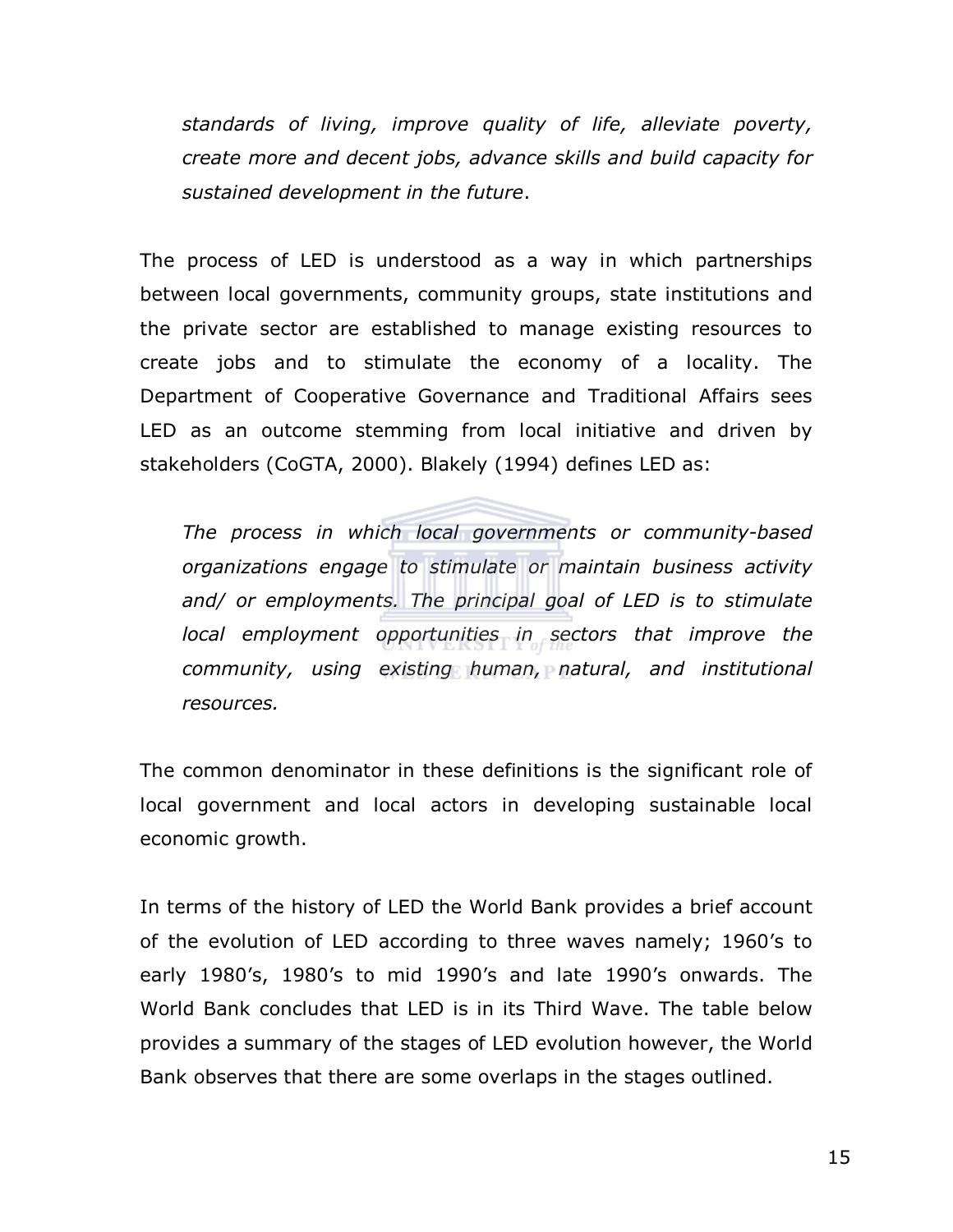|  |  | Table 1. The Three waves of LED |  |
|--|--|---------------------------------|--|
|  |  |                                 |  |

| Three Waves of Local Economic Development |                                                                                                                                                                                                                                                                                                                                                                                                                                                                                                                                                            |                                                                                                                                                                                                                                                                                                                                                                                                                                                                                                                                    |  |  |
|-------------------------------------------|------------------------------------------------------------------------------------------------------------------------------------------------------------------------------------------------------------------------------------------------------------------------------------------------------------------------------------------------------------------------------------------------------------------------------------------------------------------------------------------------------------------------------------------------------------|------------------------------------------------------------------------------------------------------------------------------------------------------------------------------------------------------------------------------------------------------------------------------------------------------------------------------------------------------------------------------------------------------------------------------------------------------------------------------------------------------------------------------------|--|--|
| Wave                                      | <b>Focus</b>                                                                                                                                                                                                                                                                                                                                                                                                                                                                                                                                               | <b>Tools</b>                                                                                                                                                                                                                                                                                                                                                                                                                                                                                                                       |  |  |
| First:<br>1960s to early<br><b>1980s</b>  | During the first wave the focus was on the<br>attraction of:<br>mobile manufacturing investment,<br>$\bullet$<br>attracting outside investment,<br>especially the attraction of foreign<br>direct investment<br>hard infrastructure investments<br>$\bullet$                                                                                                                                                                                                                                                                                               | To achieve this cities used:<br>massive grants<br>$\bullet$<br>subsidized loans usually aimed<br>$\bullet$<br>at inward investing<br>manufacturers<br>tax breaks<br>$\bullet$<br>subsidized hard infrastructure<br>investment<br>expensive "low road" industrial<br>$\bullet$<br>recruitment techniques                                                                                                                                                                                                                            |  |  |
| Second:<br>1980s to mid 1990s             | During the second wave the focus moved<br>towards:<br>the retention and growing of existing<br>$\bullet$<br>local businesses<br>still with an emphasis on inward<br>$\bullet$<br>investment attraction, but usually<br>this was becoming more targeted to<br>specific sectors or from certain<br>geographic areas                                                                                                                                                                                                                                          | To achieve this cities provided:<br>direct payments to individual<br>$\bullet$<br>businesses<br>business incubators/workspace<br>advice and training for small-<br>$\bullet$<br>and medium-sized firms<br>technical support<br>$\bullet$<br>business start-up support<br>$\bullet$<br>some hard and soft<br>$\bullet$<br>infrastructure investment                                                                                                                                                                                 |  |  |
| Third:<br><b>Late 1990s</b><br>onwards    | The focus then shifted from individual direct<br>firm financial transfers to making the entire<br>business environment more conducive to<br>business.<br>During this third (and current) wave of LED,<br>more focus is placed on:<br>soft infrastructure investments<br>$\bullet$<br>public/private partnerships<br>$\bullet$<br>networking and the leveraging of<br>$\bullet$<br>private sector investments for the<br>public good<br>highly targeted inward investment<br>$\bullet$<br>attraction to add to the competitive<br>advantages of local areas | To achieve this cities are:<br>developing a holistic strategy<br>$\bullet$<br>aimed at growing local firms<br>providing a competitive local<br>$\bullet$<br>investment climate<br>supporting and encouraging<br>$\bullet$<br>networking and collaboration<br>encouraging the development of<br>$\bullet$<br>business clusters<br>encouraging workforce<br>$\bullet$<br>development and education<br>closely targeting inward<br>$\bullet$<br>investment to support cluster<br>growth<br>supporting quality of life<br>improvements |  |  |

Source: World Bank (2001)

Globally and later in South Africa, there were two approaches which underpinned the understanding of LED viz pro-growth or market led approach and pro-poor LED. In South Africa these approaches were given prominence by policy documents which surfaced after 1994, which were characterised and influenced by the expositions from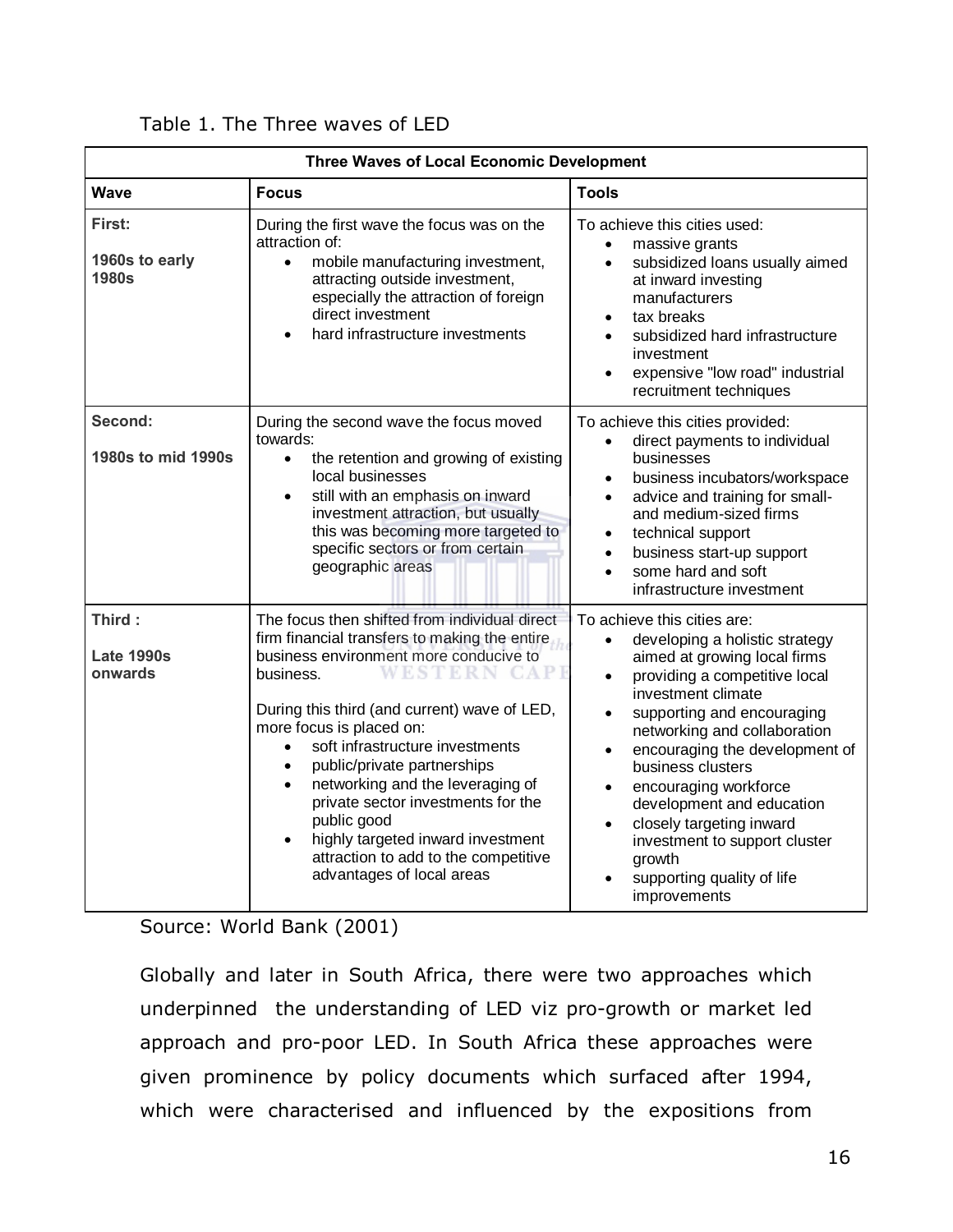international debates which mirror the "market-led pro-growth LED and pro-poor LED (sometimes referred to as 'non-developmental' and 'developmental' LED respectively)" (Abrahams, 2003:186). It is glaringly clear that the former is a liberal approach and the latter is more a left oriented ideological approach. These two approaches were propagated by different interpretations and different schools of thought. Abrahams also traces the development and spread of these two approaches in South Africa.

In the aftermath of apartheid, the private sector developed an LED policy document that favoured the North American and European LED experience – i.e market- led approaches (Rogerson, 2002; Simon, 2003). In contrast, the South African National Civics Organisation (SANCO) produced a policy document which had a more people centred focus (Abrahams, 2003:188). Evidently, in a developmental state such as South Africa these approaches should not be seen as diametrically opposed to each other but some synergies can be found. From these approaches the government realized the central role municipalities can play in promoting development, creating employment and entrenching participatory democracy hence the adoption of the notion of 'developmental local government'.

Based on this understanding the South Africa government advocates the following aspects of LED:

- · Community economic development where the beneficiaries are the community,
- · Linkages between profitable growth and redistributive development or financing,
- · Human capital development,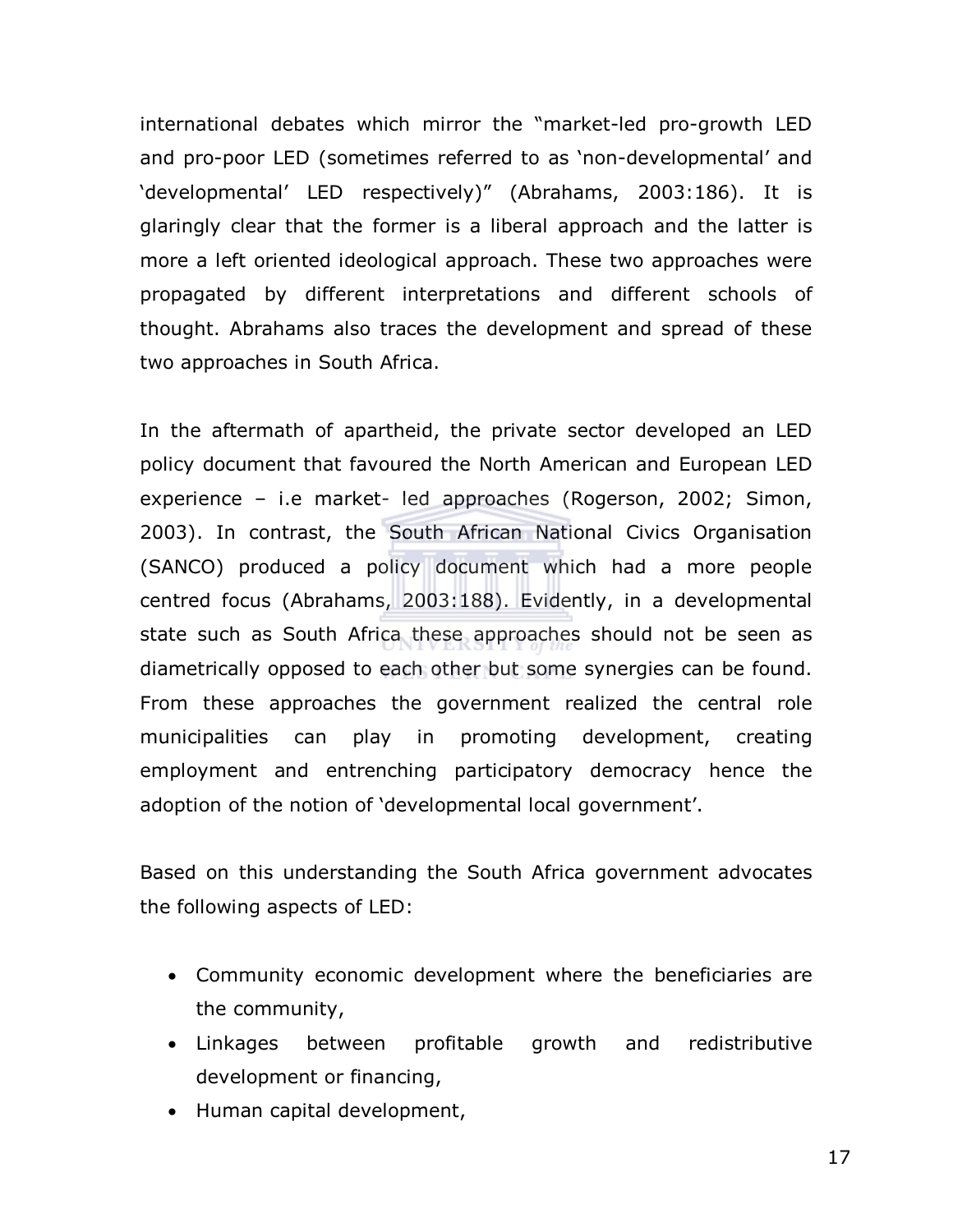- · Development and maintenance of infrastructure,
- · Plugging the leaks in the local economy, and
- · Retention and expansion of existing business (COGTA, 2000)

In the Reconstruction and Development Programme (RDP) it is noted that "In order to foster the growth of local economies, broadly representative institutions must be established to address local economic development needs. Their purpose would be to formulate strategies to address job creation and community development…"

*In the face of the failure of different policies and strategies to have the majority of the population benefit from economic growth, LED has become the most recent panacea to overcome the multiple obstacles of low skills level, non-existent entrepreneurial culture amongst the black population, inappropriate or weak support mechanisms, lack of access to financial and business development services, spatial marginalisation and numerous other market failures that lead to high unemployment, low income and thus widespread poverty* (Gabriele Trah, GTZ–no publication date)

The manifestation of poverty in terms of unemployment; housing, infrastructural inadequacies and lack of transport networks; low income levels also lead to other social ills such as crime, abuse of substances etc. The objectives of the LED, inter alia, are the creation of employment opportunities and the promotion of sustainable economic growth. Despite efforts of poverty reduction and creation of employment there is no significant progress in this regard. A study conducted by Nattrass (2002:16) reveals an unemployment rate of 46.3 % using the broad definition of unemployment. The study conducted by Nattrass covered Khayelitsha and Mitchells Plain and the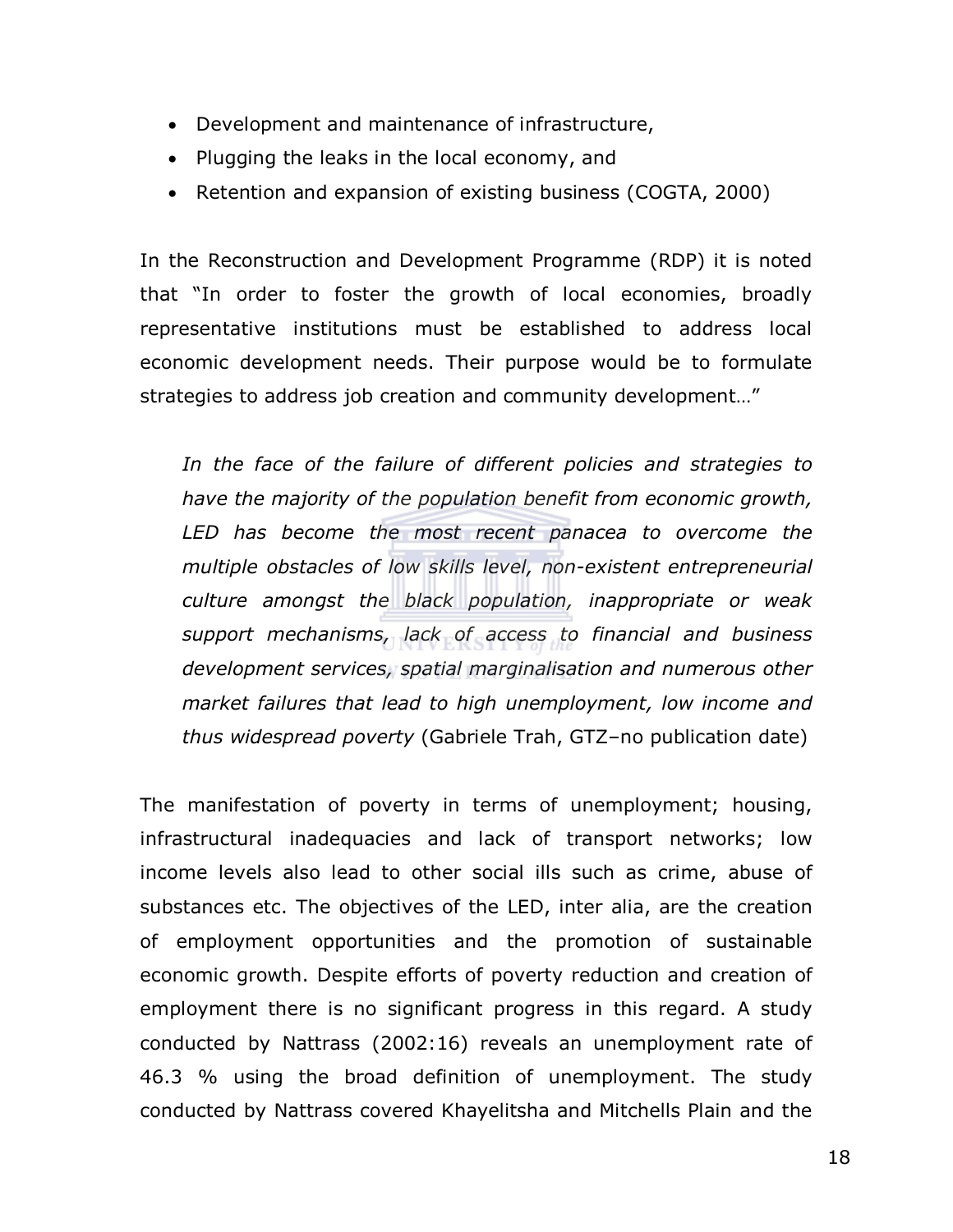reflection of unemployment is worryingly high. It is probably higher when Khayelitsha is viewed exclusively.

According to the Portfolio Committee and Provincial and Local Government Report (2003:48) "LED in many municipalities is too project based, and is not dealing with fundamentals of the economy. It is seen more as poverty alleviation. LED has to relate to IDPs and to the economic and financial plans, strategies, programmes and projects of the provincial governments". LED should be understood as an overarching strategy, which employs IDP as a planning tool. This view must be promulgated explicitly and must be a non-negotiable.

*Local Economic Development in South Africa form part of a relatively new approach to development. Economic and social has been mandated by national government to local authorities and, though policies are in place, LED strategies have produced very few success stories for various reasons, but mainly as a result of the capacity within municipalities as well as resource constraints* (Nel, 2001).

LED is an initiative that strives to break away from the past which curtailed any form of economic progress, investment and sustainable growth and development in localities particularly townships. In the past, townships were relegated to the fringes of economic activity, however, the intent of the LED is to break the away from the entanglement of poverty and unemployment of the past through involving local communities in the mainstream economy. The South African Communist Party (SACP) Gauteng Discussion Document (2003) argues that, "An alternative LED for townships is essentially about creating choices within local spaces – the city, the township and the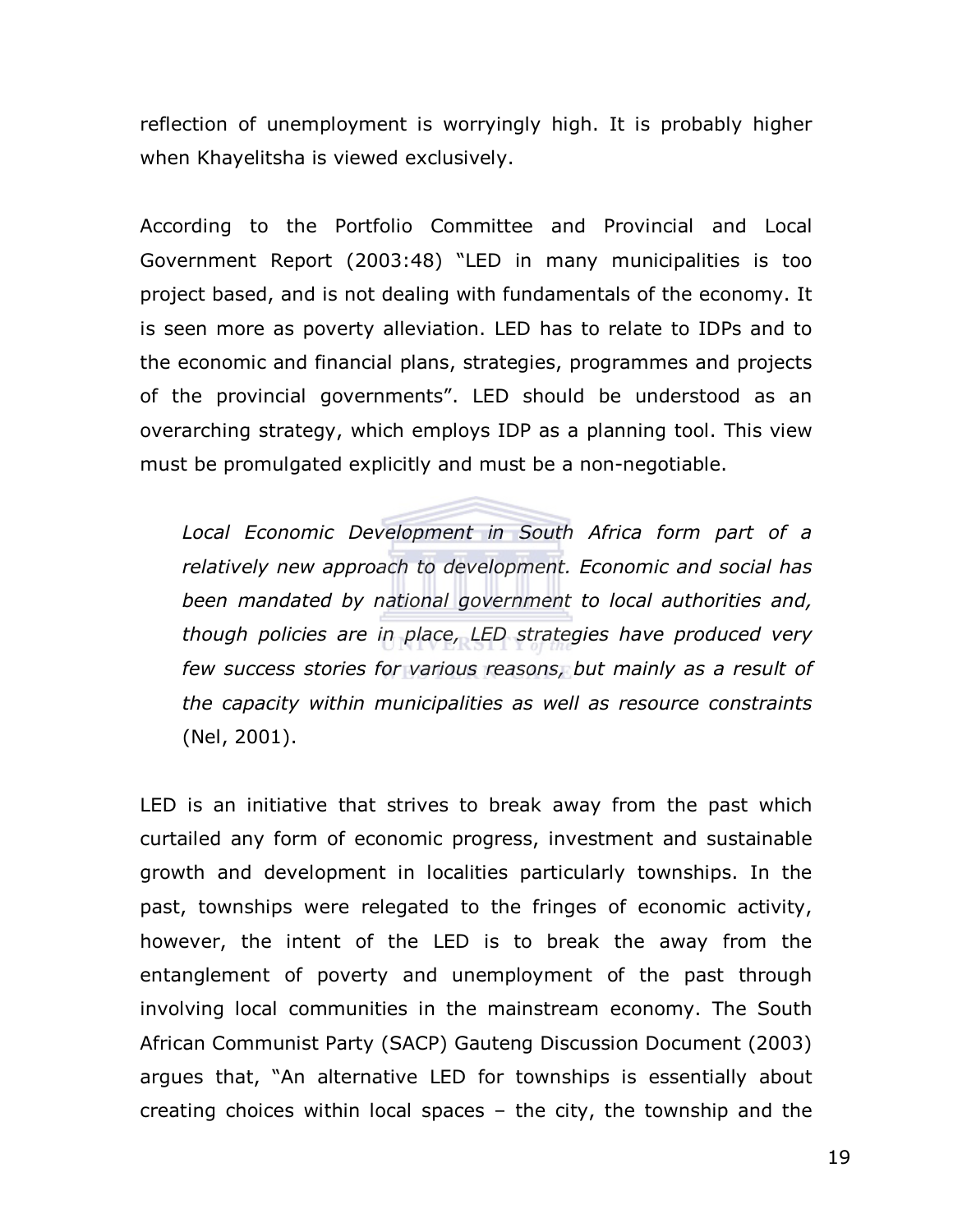household – for people to decide how they want to survive". This relates to the approach that should be adopted by the local authorities when designing LED strategy to deal with the issues affecting people using local solutions. To augment this view Cashdan (2002:13) states that, "Perhaps the vision for LED in South Africa should be home grown: an African alternative based on the cultural and political heritage of the country, the survival strategies of the poor over many decades, and the tradition of community organisaton and mobilization".

The LED has a set of measurable objectives through which it seeks to improve lives of the people. LED is crucial for economic growth and development of municipalities. According to Ndlela (unpublished paper) of the Local Government Centre stipulates seven areas of significance of the LED and these are to:

#### **UNIVERSITY** of the

- · Create jobs and new employment opportunities,
- · Increase income levels and enable people to pay for services,
- · Broaden tax and revenue base of the locality,
- · Enable municipality to provide more and better services and facilities,
- · Concentrate on human resource potential and opportunity for development,
- · Build new institutions for sustainable economic development, and
- · Promote skills between developed and underdeveloped areas.

These would be the outcomes of the LED process and the impact would be beneficial to the people primarily and the municipality as a whole. The communities and the local authorities must lead the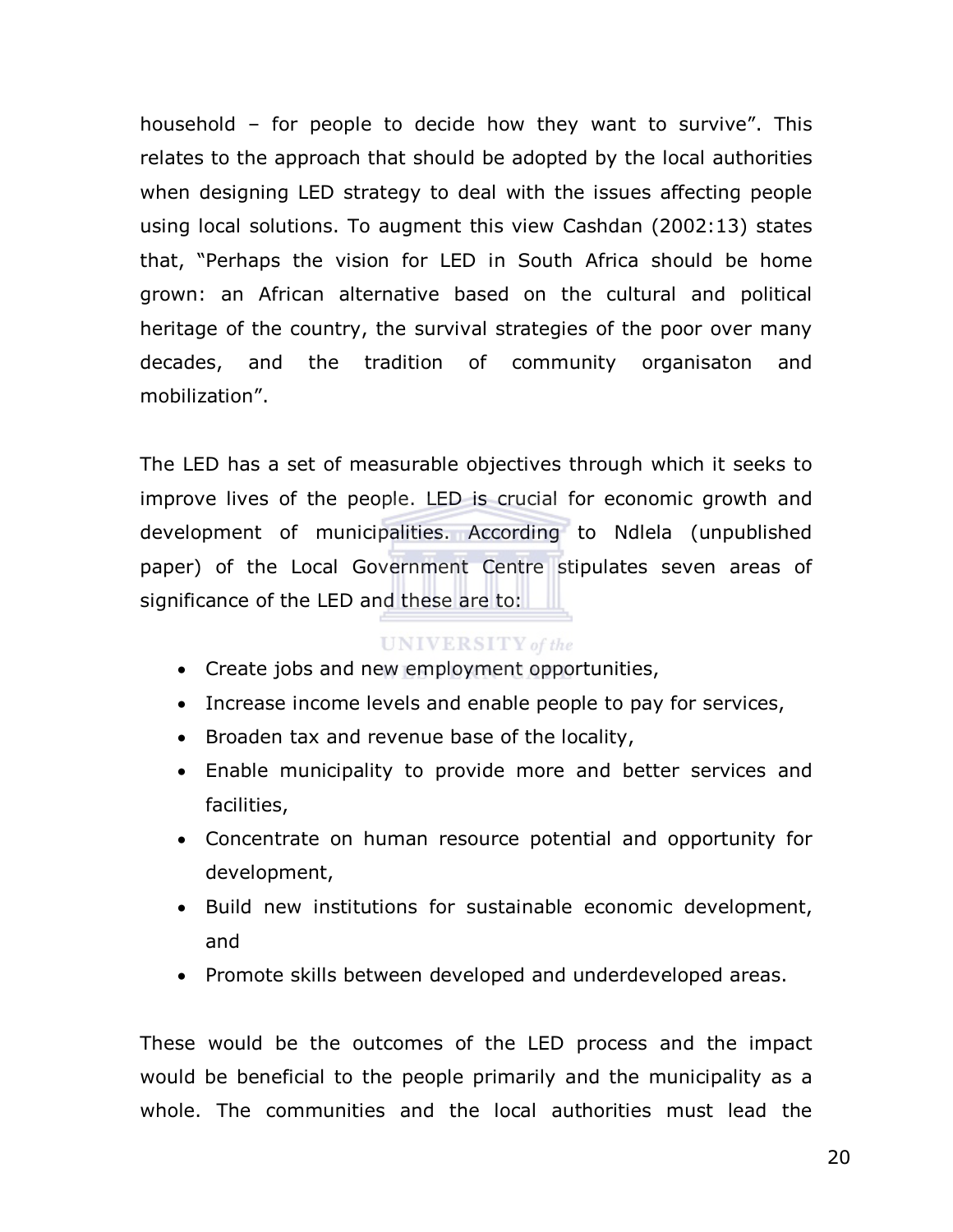process jointly. "The improvement of people's lives through LED in Khayelitsha rests with a partnership between representative community based structures and the local government" (Dyatyi et al, 1998). This collaboration eliminate fragmentation in the process of LED, it would also bring coordination and thus a synthesis of the strategies for greater effectiveness.

The previous paragraphs portray the severity and enormity of fundamental problems confronting Khayelitsha regarding its path of economic growth and development. Implementing the strategy efficiently and effectively for sustained growth is a mammoth task, which requires certain instruments. Various scholars in the field of policy and programme implementation suggest several propositions. Scholars admit that in South Africa implementation remains a grey area with various discrepancies and inadequacies emerging as obstacles to successful implementation. A report for Centre for Policy Studies conducted Dr Khosa (2004) entitled "Closing the gap between policy and implementation in South Africa" highlights the discrepancies that hinder implementation. There are numerous critical tools for sound implementation, institutionalisation and performance, including inter alia, leadership and management, planning and programming, institutionalization and performance and management. Strategy generation, development of sound planning frameworks and leadership and management at all levels that focuses on the translation of policies into operational levels (De Coning, 2004:22)

Requisite vehicles and models for policy implementation exist including amongst others sub-contracting, Public Private Partnerships (PPPs), Non-Governmental Organisations (NGOs) and more recently Public Private Community Partnership (PPCP). As Khosa (2003:50) argues,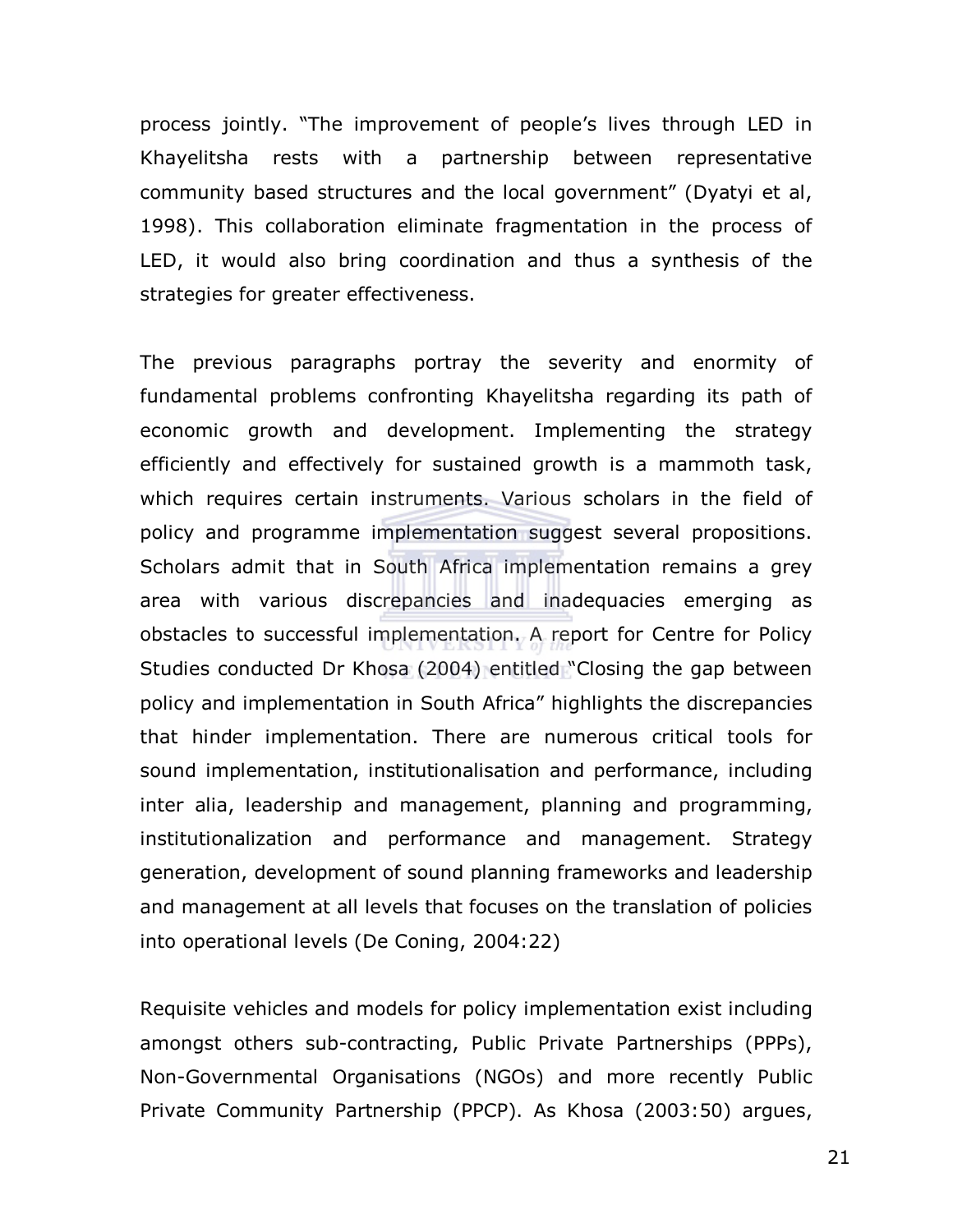"As such, policy making and implementation should be seen as two sides of the same coin. It is the interplay of state, civil society and the private sector that plays an important role in shaping policy making and implementation". There is a trend towards managerialism as advocated by the World Bank in its report entitled "The State in a Changing World". The report views the role of the state not as a sole provider but facilitator of development<sup>1</sup>. The report also postulates that the state must match its role with the available capacity. These views are associated with the New Public Management (NPM) paradigm. "In Managerialism the role of government changes from acting as the principal vehicle for socio-economic development to that of guiding and facilitating development" (De Coning, 2004:9).

In the past, economic development and job creation were seen as functions of national government, but this has changed since the advent of viable local economic development strategies. These functions in part have been transferred to local government as a sphere that is better positioned to practice participatory democracy for community ownership and sustainability. The provisions of the White Paper on Local Government augmented this paradigm shift through adopting local government of a special type. The White Paper marked a divergence in approach of local government from the traditional functions of regulations and service delivery towards developmental local government. "Developmental local government implies a change from the old technocratic way of planning to a people-centred way of planning" (Foundation for Contemporary Research, 2002:6). It is grounded on the notion of progressive improvement of the people's lives and building sustainable communities. Ntsebeza (2001:318) argues, "Developmental local government thus seeks to transform

 1 See World Bank 1997 *The State in a Changing World*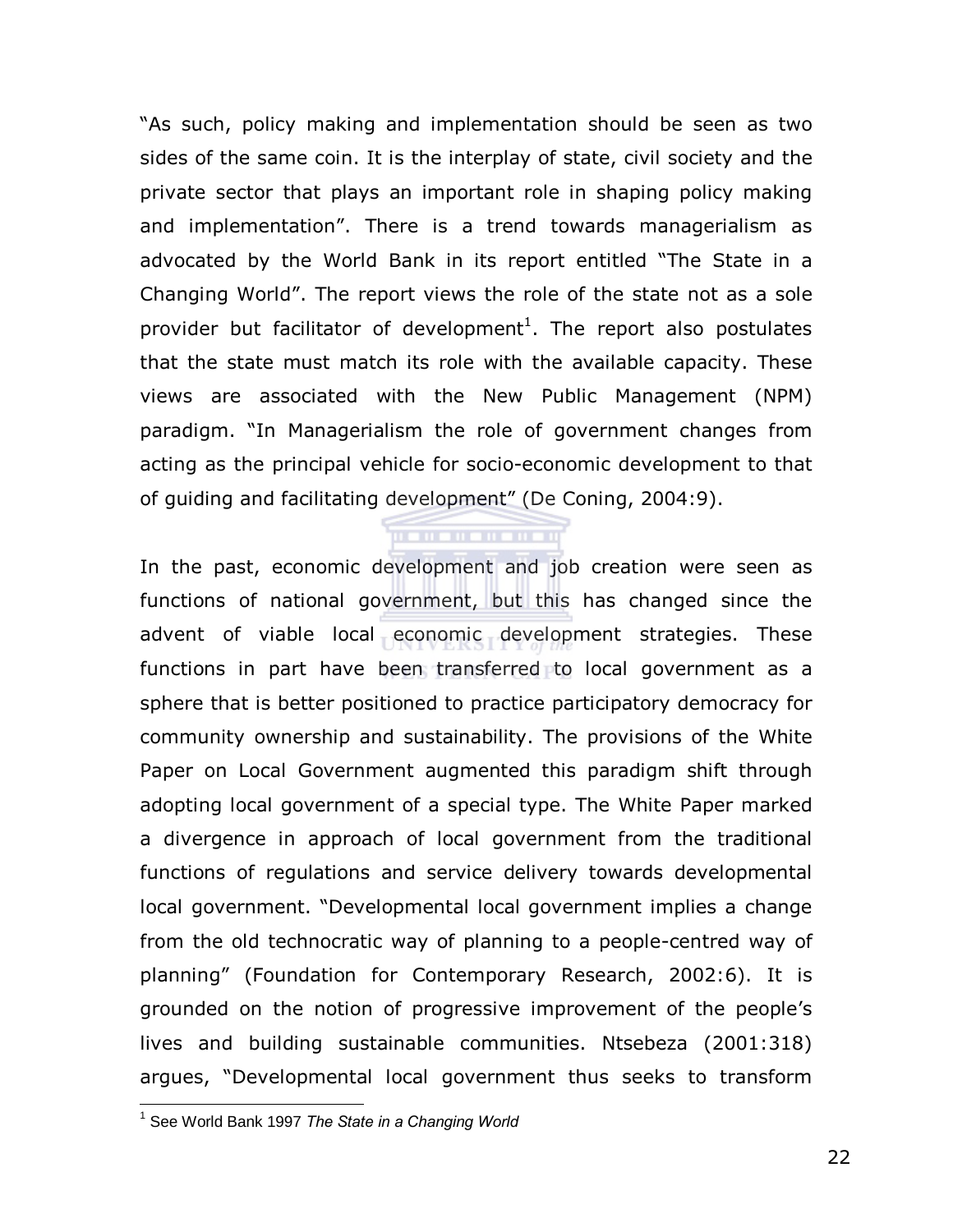local government with a new focus of improving the standard of living and quality of life of the community". In essence this requires municipalities to plan and work closely with the local people to devise developmental solutions to pertinent problems in order to build or revitalize local economies.

Municipalities play an integral role in bringing civil society and business in close proximity in order to develop and grow local economy. As article entitled 'Social reflections on the implementation of "developmental local government" of the Development Bank of Southern Africa (Parnell, 2000:204) expresses the belief that, "Implicit in the approach is the idea that promotion of economic growth, environmental sustainability and social justice, will advance the interests of the poor and reduce social inequality". The White Paper on Local Government identified four characteristics of developmental local government namely; **UNIVERSITY** of the

# **WESTERN CAPE**

- · Maximizing social development and economic growth,
- · Integrating and coordinating,
- · Democratizing development, and
- · Leading and learning.

These characteristic features of developmental local government are imperative in the analysis of the LED with a particular focus on Khayelitsha. Local government is an integral part of the development process as implementers of programmes, hence integration and coordination of programmes and projects become imperative to provide a synergy and effectiveness.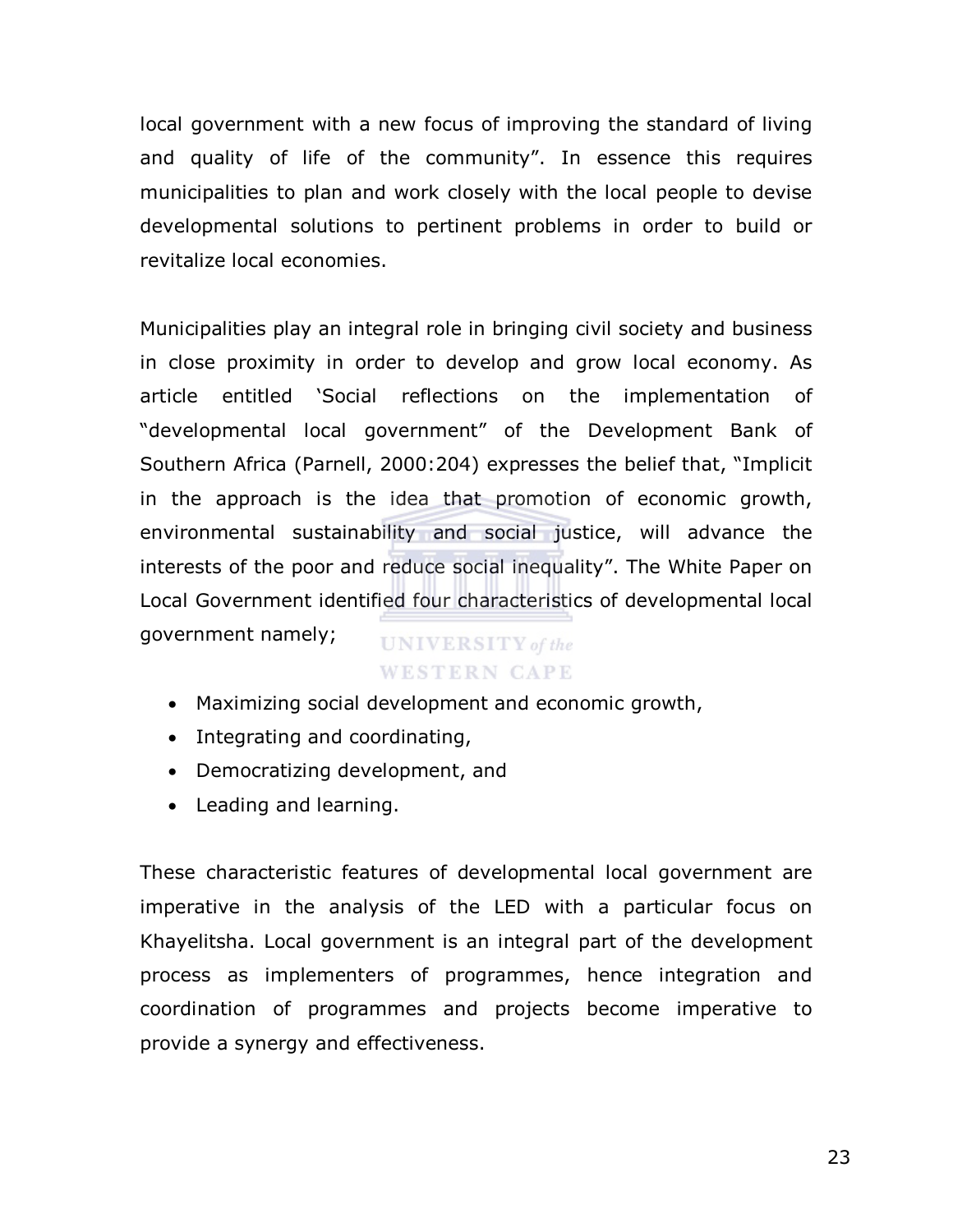Growing the local economy is critical in so various ways ie employment creation, improving the standard of living, generating revenue from businesses as well as residents to ensure financial viability of the municipality. Local government can also strengthen its financial muscle through providing incentives to attract investments to inject funding for local projects, building socio-economic infrastructure and capacity building. Municipalities must harness establishment of SMMEs. It is the responsibility of the municipality to create an enabling environment for local entrepreneurs and cooperatives to flourish through various initiatives ie capacity building and preferential procurement practices to promote and benefit growing businesses or cooperatives, formalizing the informal sector, encouraging investment and promoting fundraising opportunities for SMMEs.

There are various role-players in the LED process which play interrelated roles and thus the following section deals squarely with these actors. **WESTERN CAPE** 

#### **2.3 ROLES OF DIFFERENT ACTORS IN LED**

The institutional challenge for the LED is to bring all spheres of government, private sector and community groups pursuing common LED interests within the policy and institutional frameworks that enable collective progammes. It is thus proposed in this paper that LED has to aim to reduce poverty in a holistic manner which draws together a diverse range of role-players to confront the social, spatial, and economic barriers to development, thereby facilitating a sustainable growth in human activity and productivity (Dyantyi et al, 1998:1). The role-players relevant to LED include, inter alia: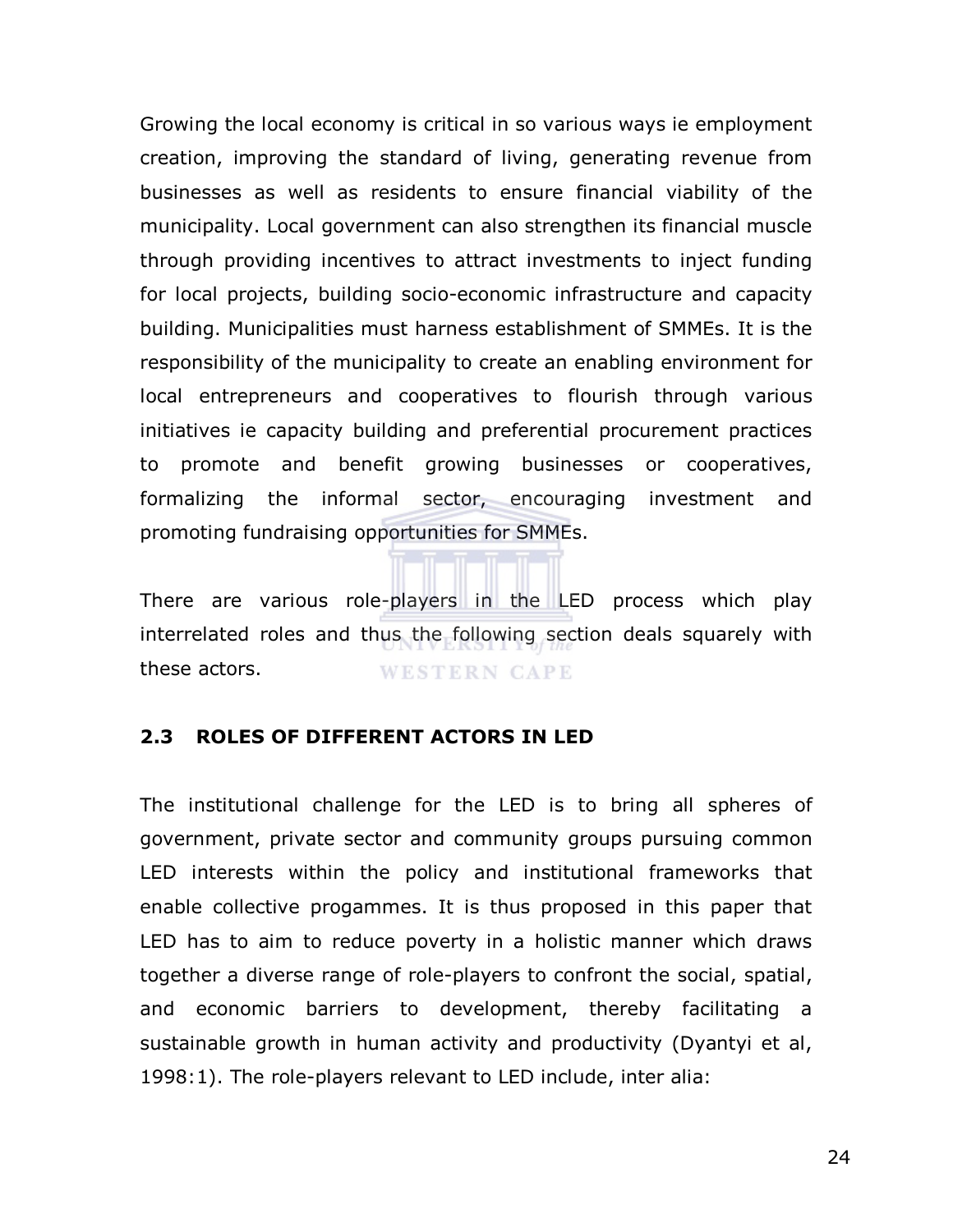- · Government (national, provincial and local),
- · Parastatals and development finance institutions,
- Private sector,
- · Civil society, and
- · Local community

It is important that these actors collectively play a constructive role in building local economies by developing common approaches within a specific framework in order to measure the impact of their programmes. The following part delves into the balanced but differentiated roles that all the afore-mentioned actors play in the LED process.

## 111 **111 111 111 2.3.1 Government**

Government's vision for local economies, as expressed in the DPLG (2006 – 2011) LED Framework is building "Robust and inclusive local economies exploiting local opportunities, real potential and competitive advantages, addressing local needs and contributing to national development objectives."

Government has in the recent past recognised the need for a holistic approach in uprooting poverty and creating employment opportunities for local people to advance the socio-economic objectives. The LED Guidelines (2005) are actually very clear on the role that government, across all spheres, is supposed to play in supporting and facilitating LED.

*The central focus of government in implementing LED must be on creating an ideal environment for private sector investment*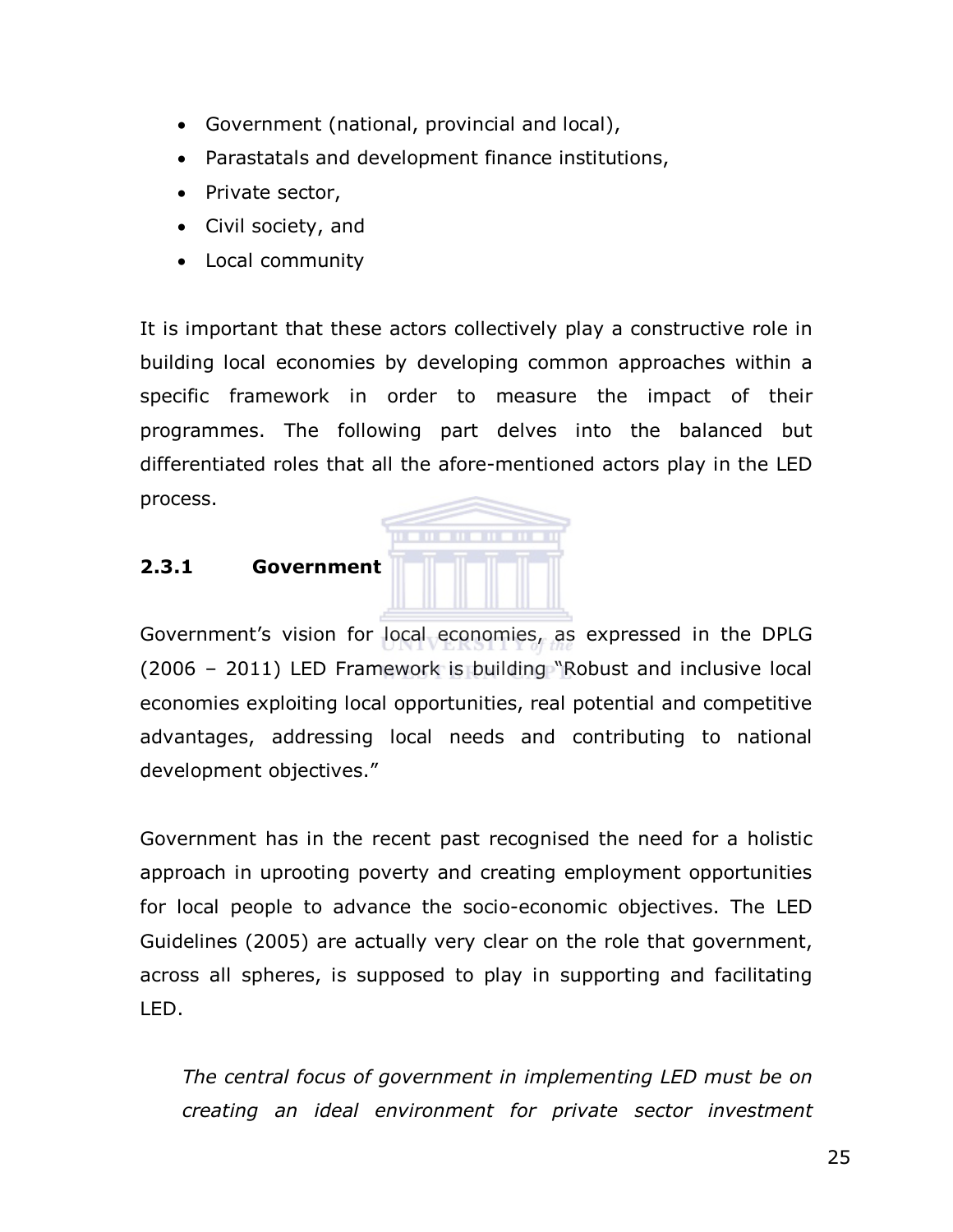*through appropriate public sector investment and by supporting the retention, growth and development of enterprises be they private or cooperatives and whether they are small, medium or large.* 

The guidelines continue to stress that:

*Enterprises that are job creating, promote environmental and ecological sustainability, promote social development, and broadbased black economic empowerment should be targeted for public sector support* (DPLG, March 2005)

 All different spheres of government have an essential role to play in enabling community economic development to be realized. According to Hindson (2003:151) "With respect to policy objectives, the principal challenge for LED, therefore, is to overcome the existing split in policy and practice that has been leading to divergent national, provincial and local economic growth and poverty alleviation initiatives". The government, for instance, must devise strategies to provide a synthesis in various programmes embarked upon such as spatial development initiatives, SMME development, Urban Renewal Programmes and IDP programmes. Wegelin and Borgman (in Pieterse, 1998:1) note several roles of government in this regard"

· National government must recognise the role and importance of municipalities as providers of basic urban services and their direct relevance to the everyday lives of the people in their jurisdiction,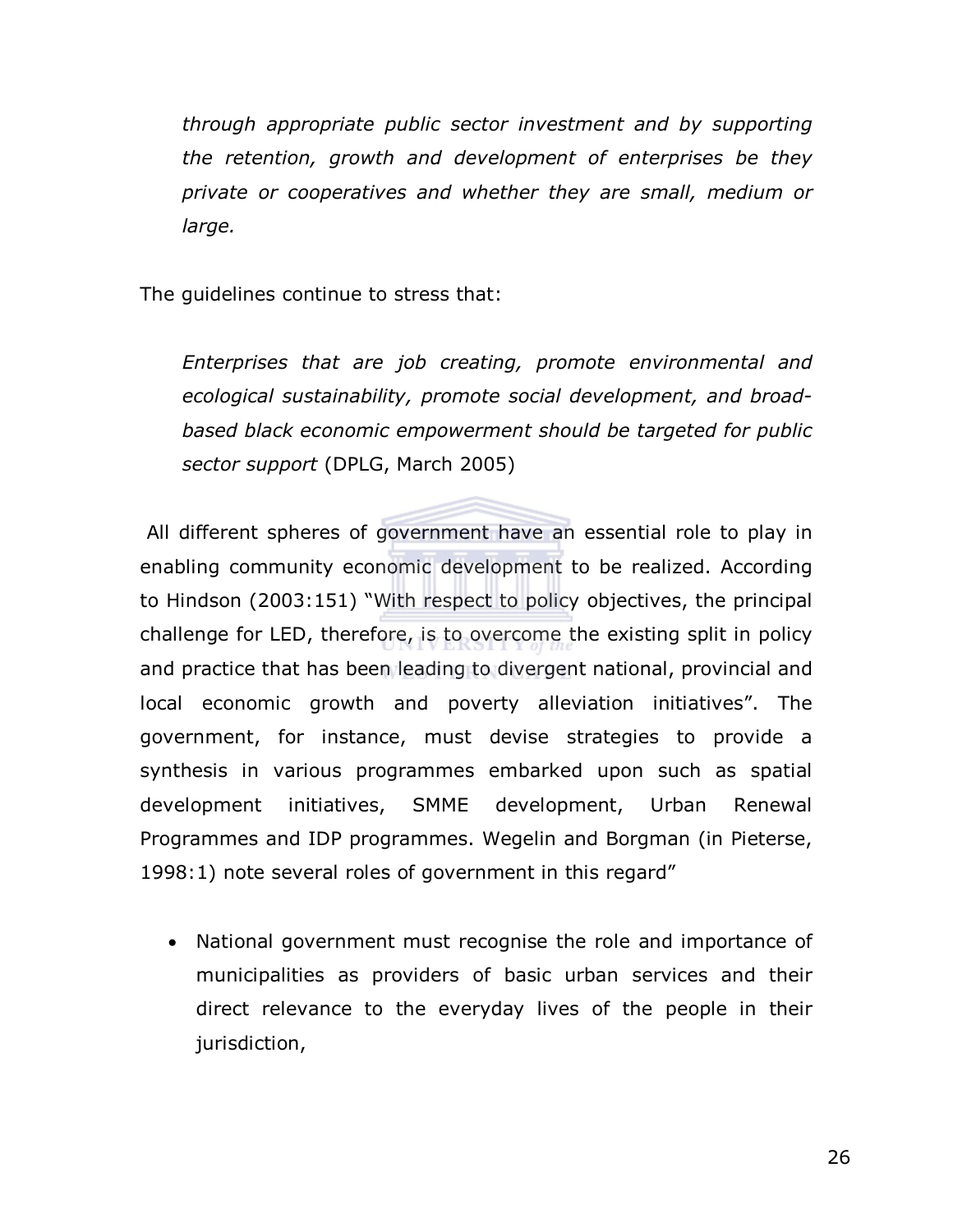- · Local governments increasingly must assume legally enshrined policy making and implementation powers to facilitate effective decision making,
- · Municipal institutional capacity to manage existing resources and to mobilise additional reources must be enhanced, and
- · Local governments must support the critical contribution made by civil society anti-poverty initiatives at local level in order to maximize their impact.

Government must play a leading role in this process regarding policy and institutional framework, financial and other resources, building partnerships, establishment of norms and standards and service level agreements with various actors engaged in LED, particularly the private sector. "In other words everything that government does must be deliberately aimed at impacting on patterns of ownership, production and supply within municipal economies" (DPLG, March 2005). In terms of the Constitution section 155 (7), the national government and provincial governments have the legislative and executive authority to ensure support to the effective performance by municipalities of their functions as stated in schedule B of the Constitution. The provincial government is charged with the duty to promote development and capacity building, and also monitoring financial management of municipalities. A more nuanced role of provincial government in LED is clearly articulated in the DPLG Guidelines (2005), in the following manner:

Local government departments in the provinces should support *municipalities to address LED as a key governance capability. The*  role of economic affairs departments in the provinces together *with provincial development agencies is to support municipalities*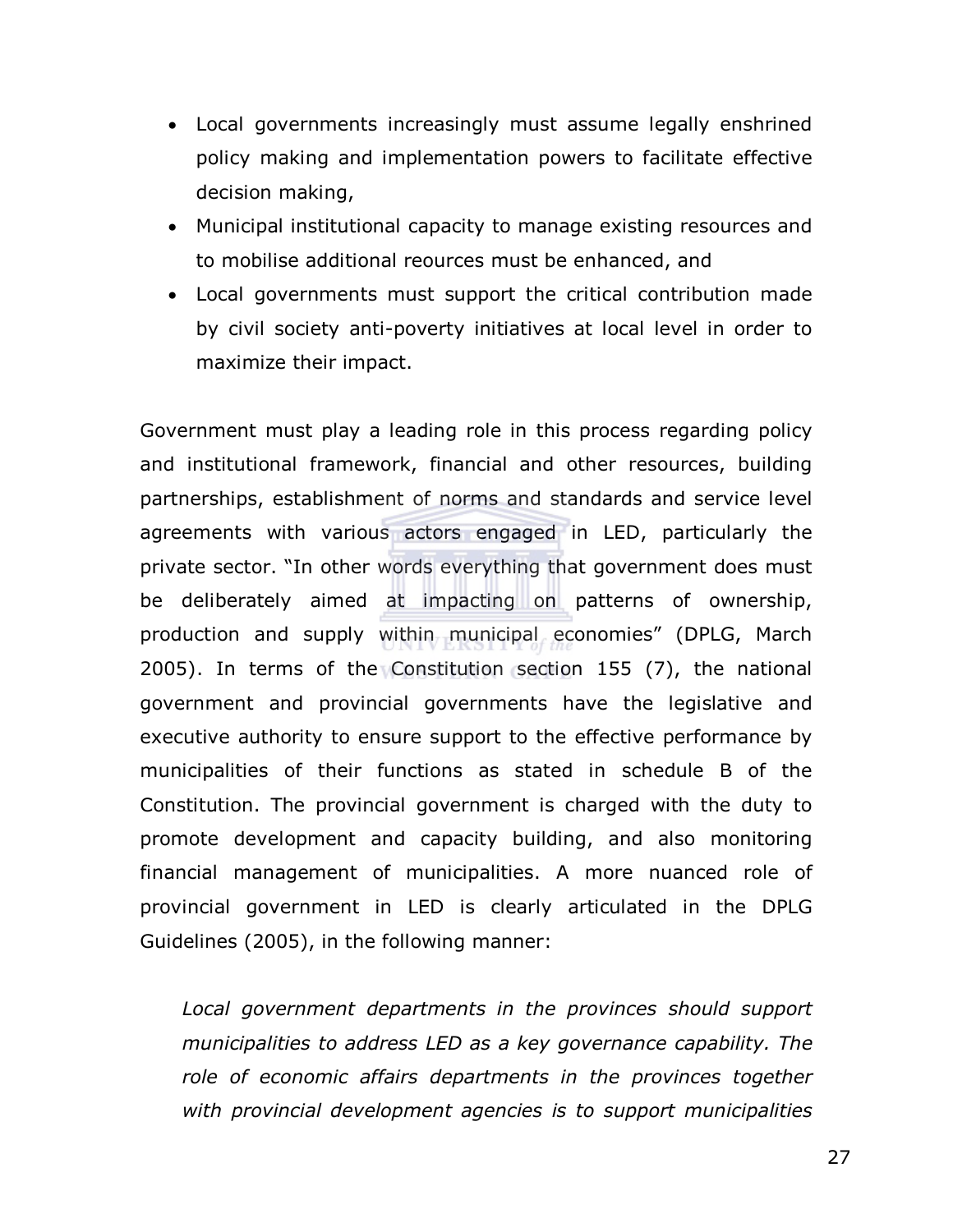*with among others, technical economic development resources, funding, investor and business information.* 

The local sphere is seen as the integral part of the process of socioeconomic development and its position closest to the people enables together with the community to solve some of the seemingly intractable local problems. "The focus on the local authority's role in economic development stems from the recognition that local government should be active in facilitating production of goods and services, and not just their consumption" (Parnell, 2000:204). Municipalities have a leverage to provide linkages and integrate initiatives, as they exist in the level of implementation. Rogerson (1998:32) states, "Local governments are well suited to the task of coordinating various actors involved in a local context in order to ensure that the interventions implemented by the private sector, government or NGOs fit into existing networks or expand in a coherent and efficient manner to suit local conditions". Central to this task is accountability and cooperation and respect for autonomy of institutions. In addition, provincial and local governments have a responsibility to implement monitoring and evaluation mechanisms to ascertain whether the interventions achieve the desired outcomes.

#### **2.3.2 Development Finance Institutions (DFIs)**

South Africa has set up institutions which are charged with encouraging entrepreneurship and business development such as Intsika, Independent Development Trust and Independent Development Corporation and the Development Bank of Southern Africa which have the capacity and the financial muscle to invest in small business development. These institutions are capable of assisting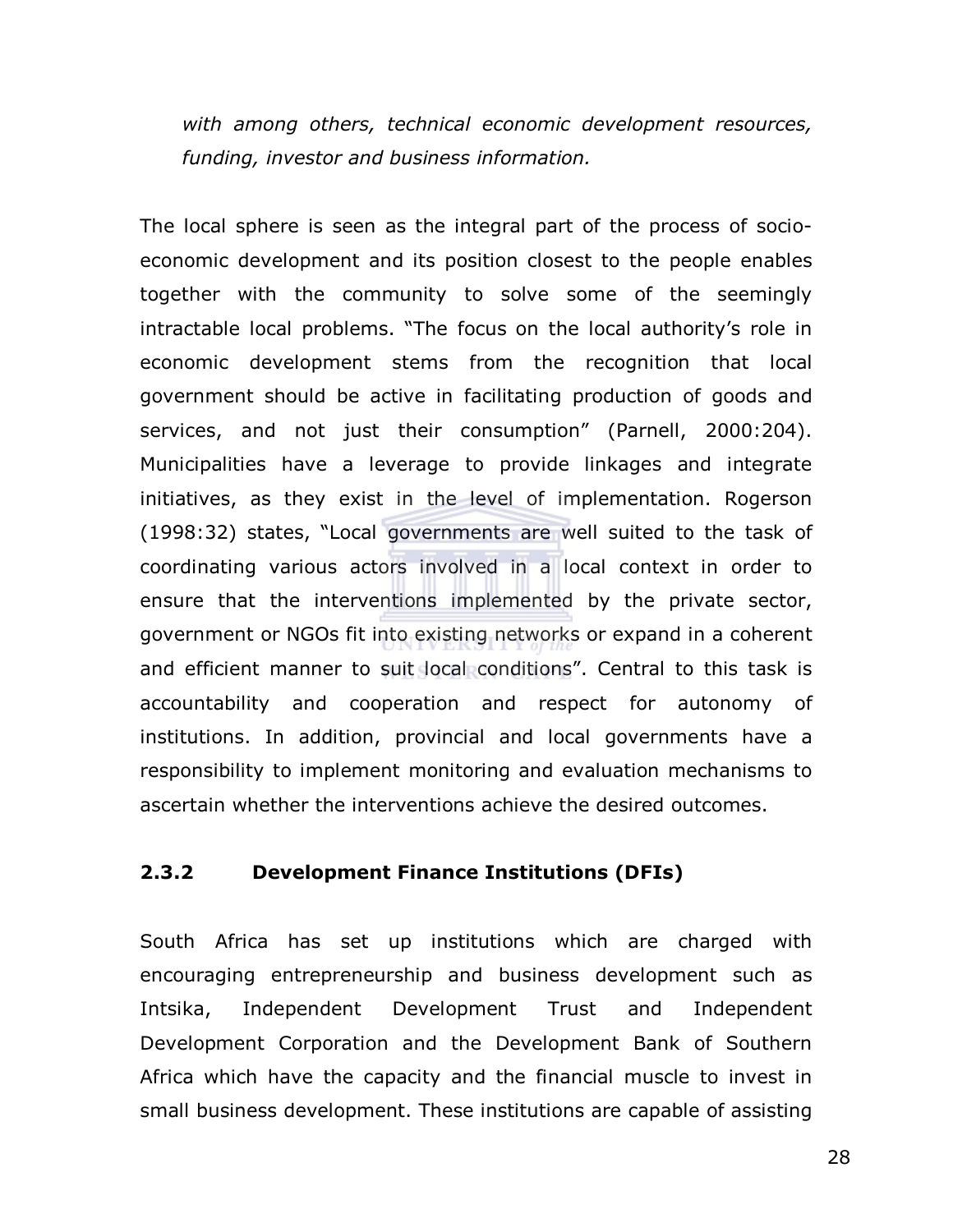emerging businesses to be established formally through finance and mentorship programmes.

Against the rubric of LED strategies the municipality must utilise on this opportunity to draw on these development finance institutions to play a part in developmental local government through building productive capacity sectors in the locality as well as encouraging entrepreneurship to flourish. It is in this context that local businesses as well as investors can come under one umbrella to exchange lessons of experience in order for businesses to survive and expand rather than compete to close each other out of the market. Skills transfer must be part of the package that once an entrepreneur grows and has a thriving business that contributes to the local economy that entrepreneur has the developmental responsibility to mentor emerging businesses as well.

#### **UNIVERSITY** of the

## **2.3.3 Private Sector ESTERN CAPE**

In recent years the concept of PPPs has gained significant popularity in the public policy domain. This has emerged from the acknowledgement that government cannot succeed in providing services and promoting economic growth if it attempts to go it alone. Nevertheless, at a local level this phenomenon still needs to be fostered to ensure maximum endogenous development in communities.

The role of the private sector is pivotal in the realisation of socioeconomic development, through resource mobilisation, improvement of the skills base and linking projects to creation of employment and poverty alleviation. "PPPs as a policy instrument can be used to promote emerging businesses and support NGOs and CBOs.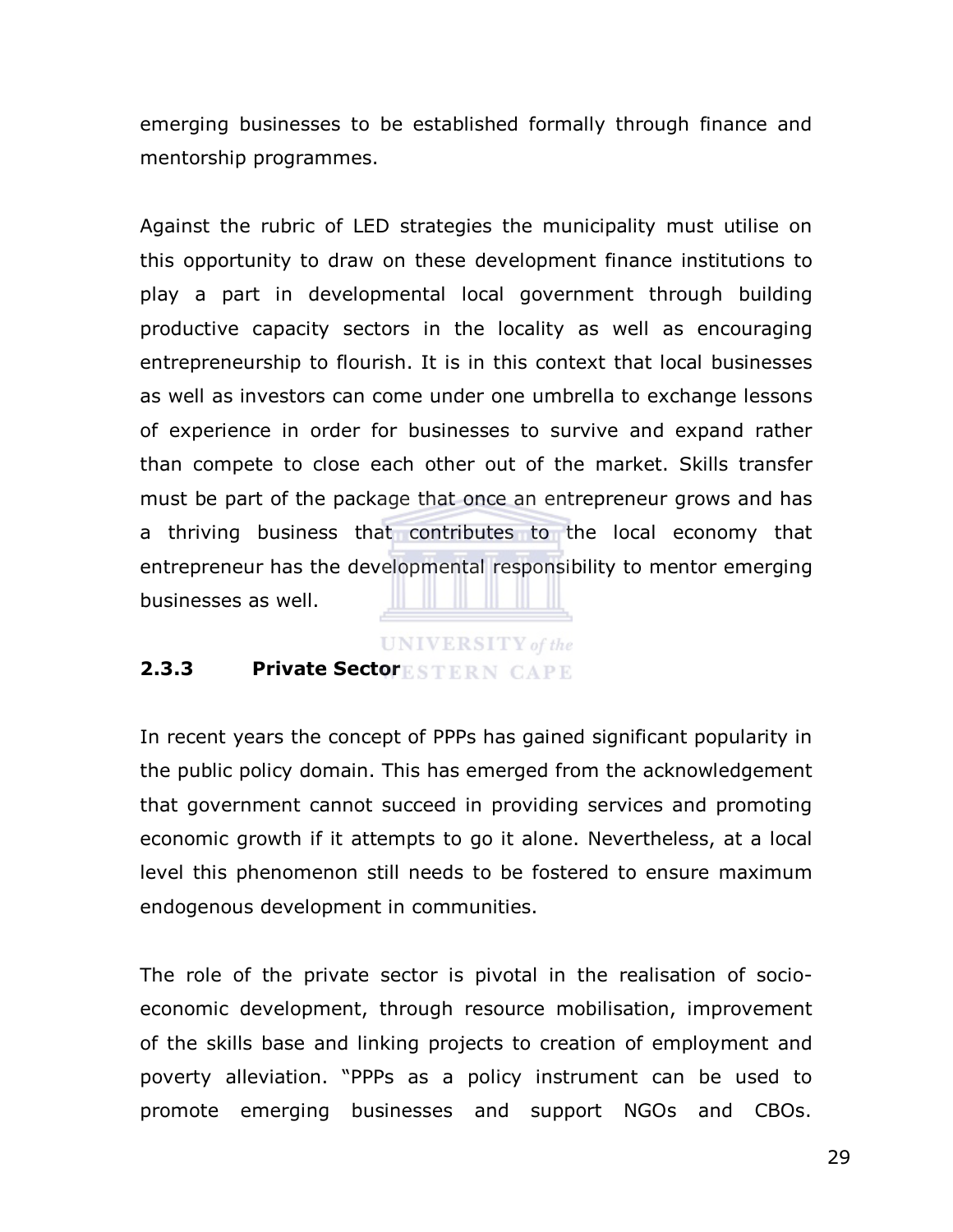Furthermore, it can serve to mobilise private sector investment and promote development projects, which are initiated – but cannot be funded or delivered efficiently – by the local authority" (Wesgro, 1998:13). The private sector needs to focus on investment, which in return presents ample opportunity of attractive returns on investment.

## **2.3.4 Civil Society**

Civil society has an immeasurable history and heritage of contributing to initiating anti-poverty strategies to fight the plight of impoverished communities, during the years of apartheid. The vigorous pursuance of effective community economic development rests with the involvement of all such players to bring their experience and resources to bear. Community based structures reflect the views and priorities of significant segments of the population, thus they have a critical role to play in the LED in order to ensure that the poor accrue the necessary benefits. **WESTERN CAPE** 

In Khayelitsha, which is the focal point of this study, Khayelitsha Development Forum (KDF) and other NGOs have striven relentlessly to respond to the challenges confronting that locality such as poverty, unemployment and underdevelopment. As Dyantyi et al (1998) adds, "These organizations have been involved in a whole range of both social and economic initiatives, the majority of which have involved high levels of community participation". The civil society plays a role in mobilizing communities and often resources through donor funding to pursue development objectives. In Khayelitsha, KDF formed strategic partnership with the Foundation for Contemporary Research (FCR) which is commendable and displays the attribute of building networks which is critically important for the development trajectory of the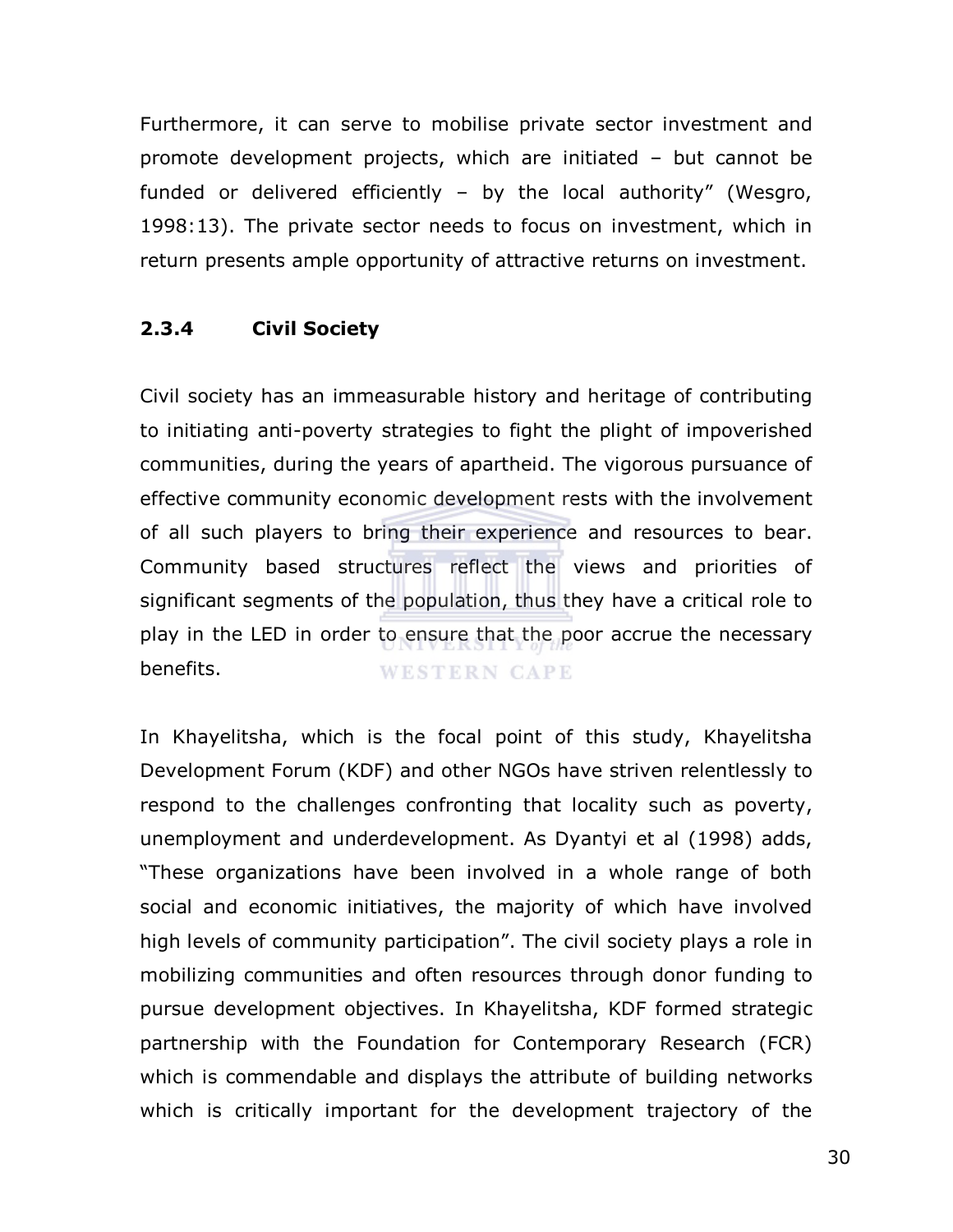locality. This partnership was premised on the need for capacity building. The FCR (quoted in Madell, 2002:13) notes, "The importance and necessity to engage in broad alliances with other NGOs in the pursuance of development facilitation in communities cannot be overemphased".

## **2.3.5 Local Community**

Community involvement is the cornerstone of any sustainable peoplecentred and driven development process including LED itself. Real community economic development cannot take place meaningfully without the involvement of the community that must ultimately drive the process and ultimately reap the benefits. "It has become essential for communities to be actively involved in managing their own development. Community Based Planning (CBP) linked to the local government system provides an opportunity to make this a reality" (Khanya, 2002 quoted in Abrahams, 2003:194). The significance of community involvement is underscored by a plethora of laws and strategies i.e the Constitution, Municipal Systems Act and Structures Act respectively as well as ISRDP and URP, which view community development and local democracy as absolutely essential. These instruments enforce the ethos that communities must become their own liberators and not wait for solutions to fall from the sky.

It is noteworthy to recognise that IDP and LED planning occurs or should occur at different levels, that is, at ward level and at the level of the municipality. Plans emanating from ward committees must inform or be factored in the broader plans of the municipality. This resembles a bottom-up or grassroots approach. LED planning at a ward or neighborhood level usually has a strong pro-poor perspective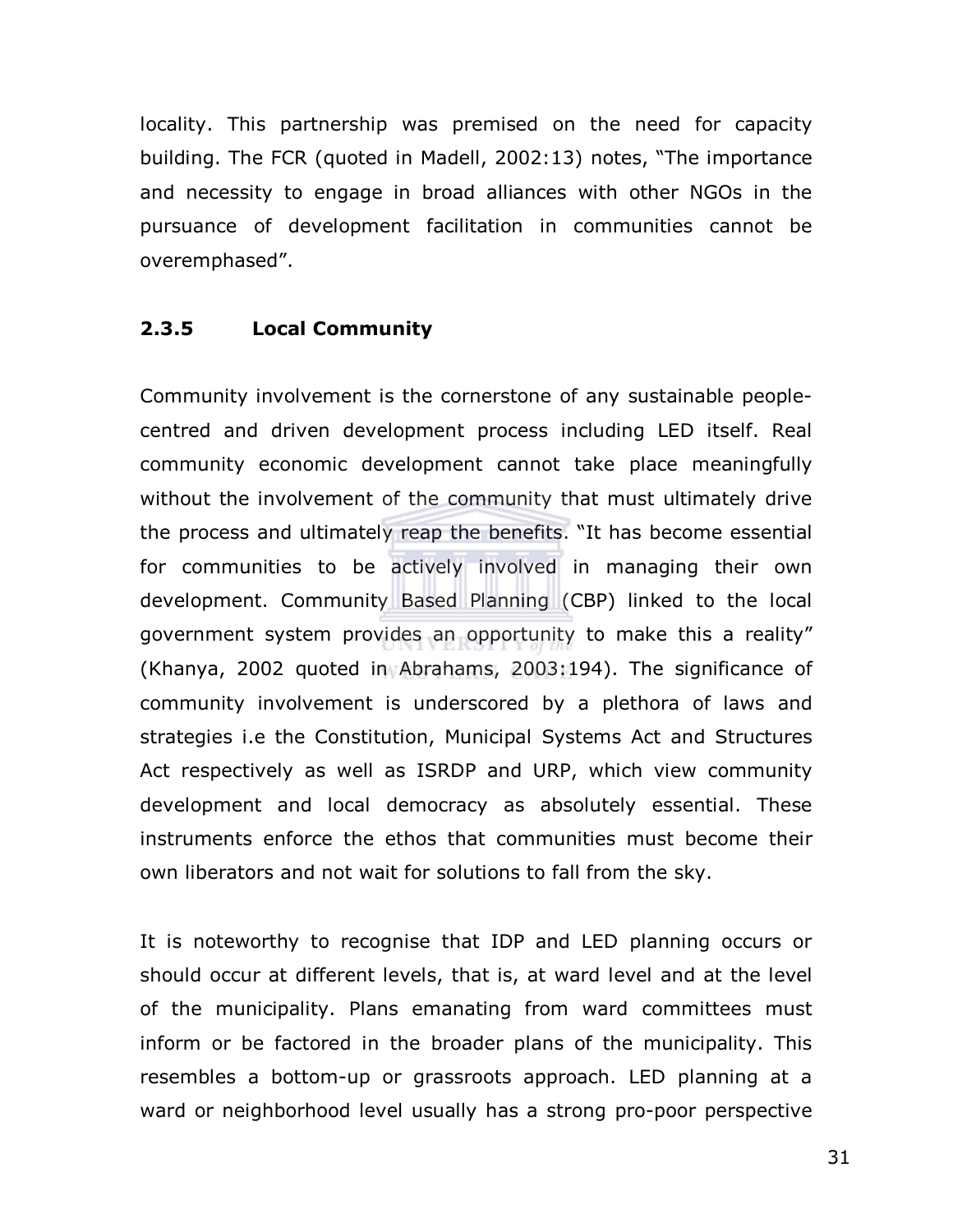since the emphasis since it responds directly to the challenges afflicting the majority. However, it is important that the type of LED plan that emerges at each of these levels needs to link with those at other levels (Abrahams, 2003:194). Further, these plans must be incorporated into the provincial strategies focusing on growth and economic development.

"The essence of Local Economic Development (LED) is that it gives local authorities new responsibility and scope for local development planning, which often involves partnerships with private sector, community organizations, unions or NGOs (Rogerson, 1999:32). All these various actors have a critical role in the consolidation and advancement of local economies. Strategic cooperation and systematic convergence is critical to ensure that synergies are leveraged to benefit the community faster. "It needs to be complemented by a wider conception of LED that would seek to promote a multi-layer, multi-actor approach, draw civil society and business actors back into the centre of play and strive to connect poverty alleviation with economic growth" (Hindson, 2003:153). This is not to suggest that the municipality must abdicate its responsibility of planning and implementation but on the contrary it ensures that initiatives have the blessing of the intended recipients for sustainability. It also draws on the wisdom and resources of a wider spectrum of players in order to develop comprehensive responses to community challenges. Local government as the locus of LED in government has a fundamental role to fulfill in being a catalyst for economic growth to improve the living conditions of the people.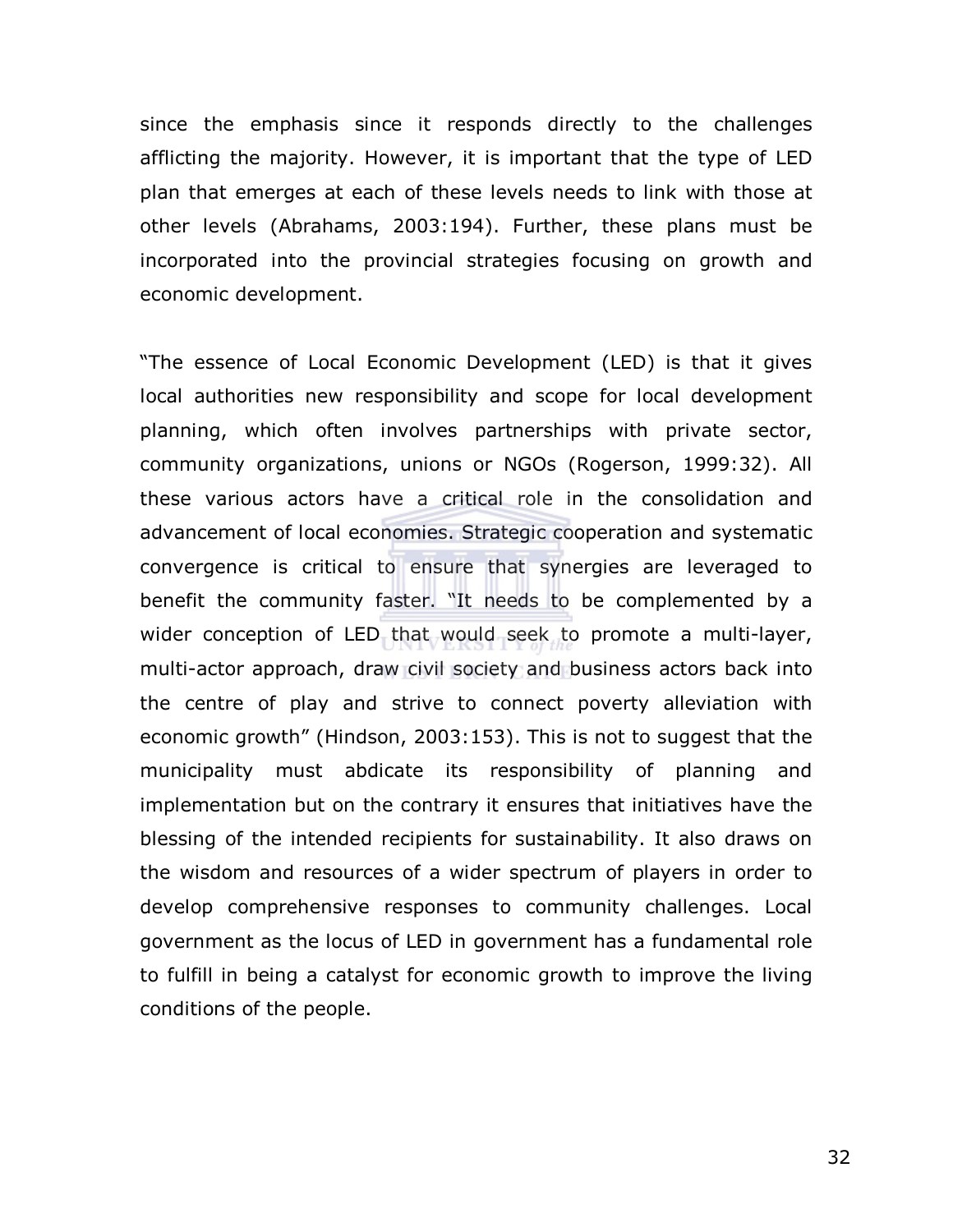#### **2.4 PROBLEMS ASSOCIATED WITH LED IMPLEMENTATION**

There are some emerging challenges associated with the planning and implementation of LED that hamper the development agenda for which this strategy was initiated. In particular, the challenge lies at the different interpretations that could be attributed to the two initial approaches, respectively the developmental and non-developmental. As Abrahams (2003:186) argues, "However, the idea of LED planning has not only brought with it renewed hope and energy to deal with ailing and stagnating local economies, but also a degree of confusion in terms of implementation of LED. This is mainly due to the interpretation of what LED actually is".

,,,,,,,,,,,,,,,,,

The important people who are entrusted with the responsibility of facilitating and overseeing the implementation of LED, namely councillors and officials often do not have the correct conception of LED and thus poor application in their specific areas. "Local government officials have had difficulty translating these different approaches into effective and meaningful LED implementation in their localities" (Abrahams, 2003:186). This situation, together with other factors, is attributable to the fact that the development of IDPs and LEDs has been outsourced to consultants and not influenced by the participative process involving the various actors as alluded to throughout this Chapter. Most notably, the Portfolio Committee argued that the LED Fund made municipalities think that LED is just a project and one of the things that they are hoping to get rid of (Portfolio Committee Report, 2004:11). LED is not just a project that will eventually fade away but combines strategies to develop and empower communities in a sustainable manner.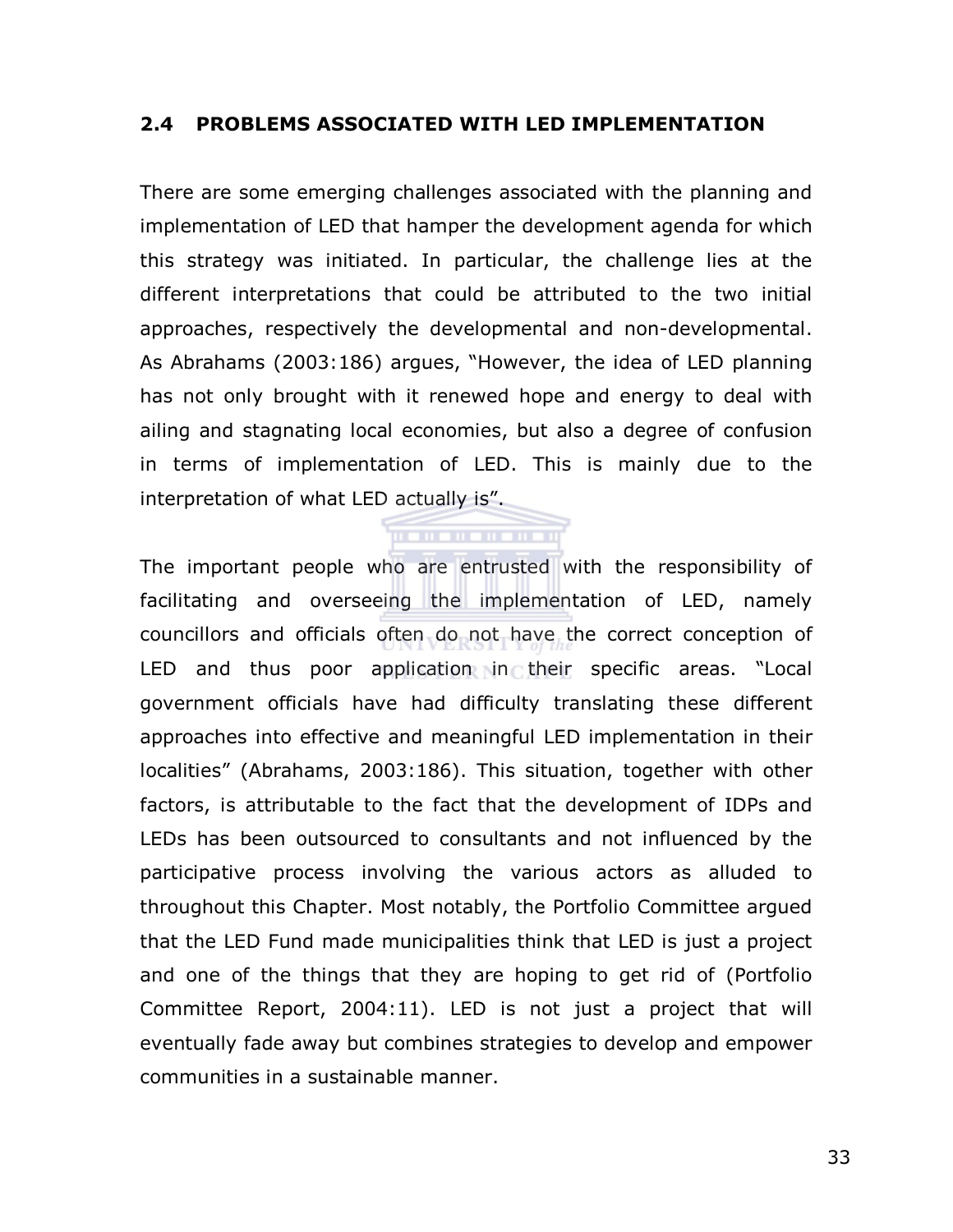#### **2.5 SUMMARY**

The new dispensation brought to the fore the realization that local government must play a more developmental role and local authorities are thus compelled by the Constitution and other legislative requirements to pursue LED. The two approaches in particular are not mutually exclusive hence the government integrated the two to form the basis for democratic developmental local government. The edifice of the LED approach is the emphasis on multi-actor, multi-layer and participative nature. This underscores the responsibility of the municipality to initiate and coordinate partnerships to draw resources and leverage on the different but complementary contribution to revitalize the local economy and fight poverty. Local government must be a catalyst for building sustainable local economy. Equally important, in the partnerships and implementation of LED to improve local conditions is the accountability and monitoring and evaluation to determine the efficacy of the LED programmes.

Local government as a centre of development and catalyst for integrated development must ensure that the system of governance works under stable and democratic conditions. Sustainability of municipal development programmes depends on the existence of, and exercise of democratic participation rights in a people centred process. The mechanisms in local situations such as ward forums, *Izimbizo*  (public consultation), and council political systems are extremely important to ensure development by the people and imperatives of accountability.

From the democratic forums which enable democratic decision-making and community ownership the process unfolds and allows formulation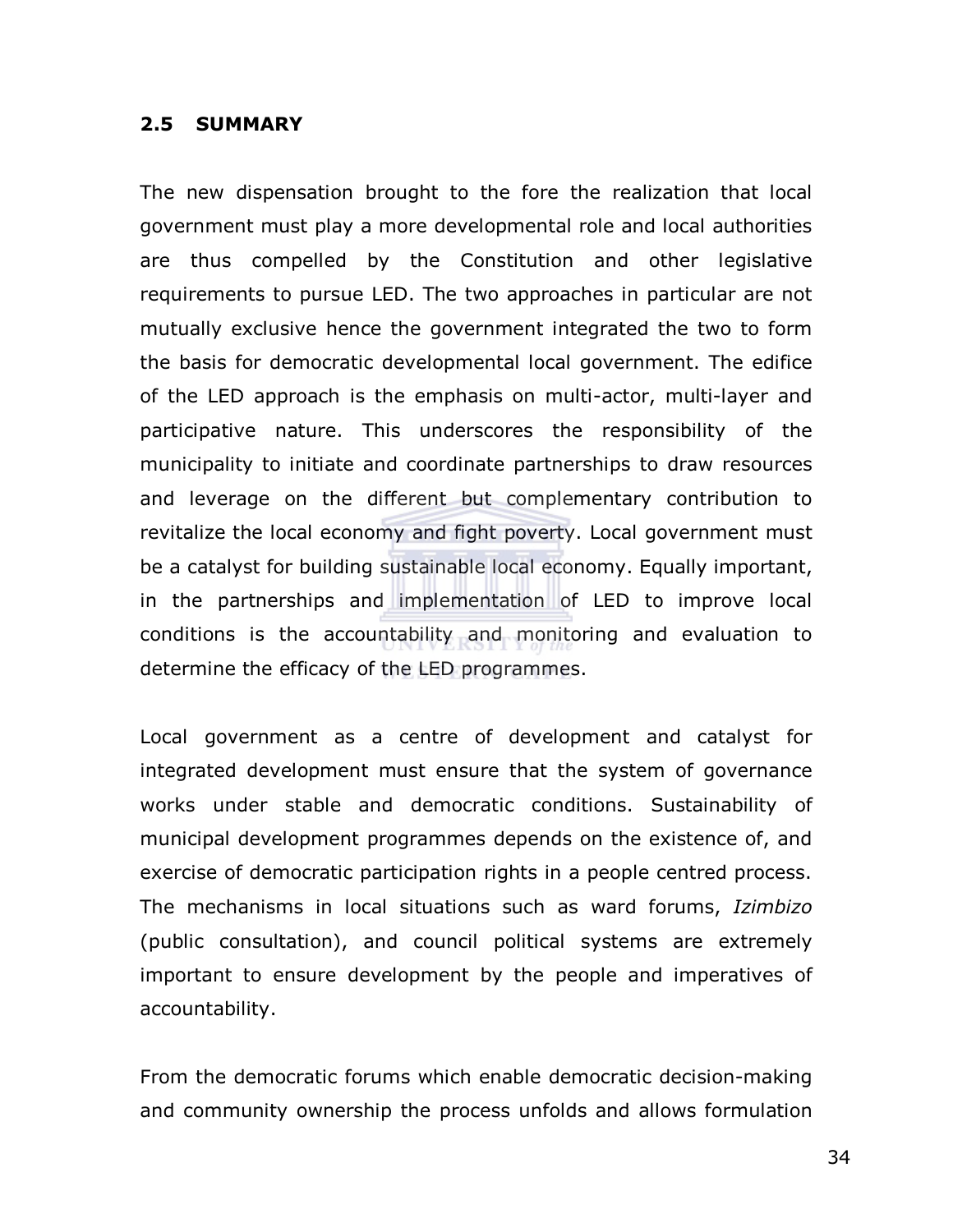of plans and allocation of resources including human, financial and technical. Planning occurs at various levels, namely ward or neighborhood and municipal level in the context of many municipalities and the significance of this is the incorporation and integration of these plans into the wider development plans of the province in general. The shortcomings identified in this chapter include inability of officials to translate plans into practice. This problem as well as capacity constraints need to be addressed as a matter of urgency.



**WESTERN CAPE**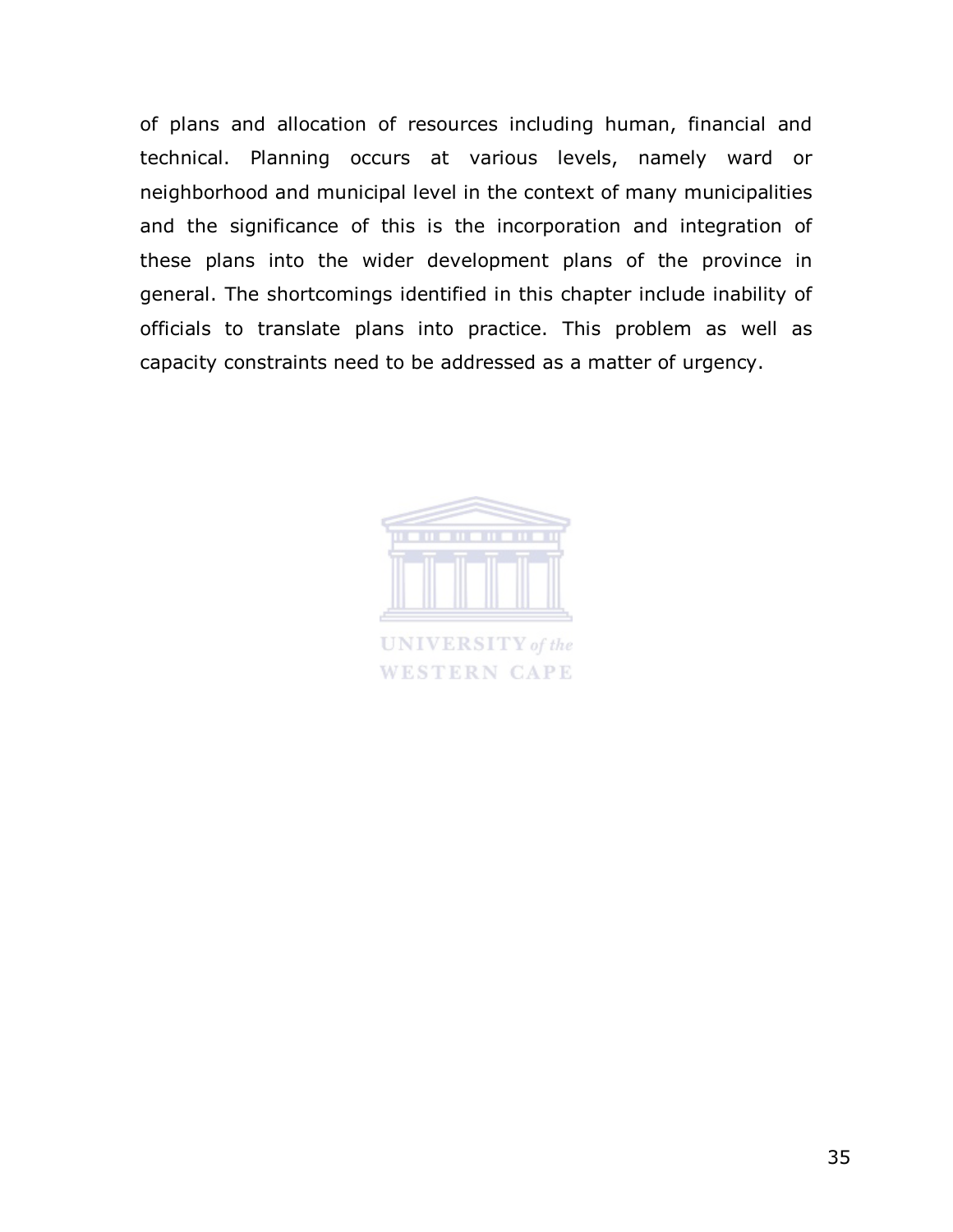## **CHAPTER THREE**

## **THE LEGISLATIVE AND REGULATORY FRAMEWORK**

#### **3.1 INTRODUCTION**

The local government framework, structure, systems and practices are set against the backdrop of the Constitution in particular chapter 7 and a plethora of local government laws. It is therefore imperative to discuss the legislative and regulatory framework of local government in order to gain a broad understanding of how local government functions and what instruments foster the developmental posture of municipalities. The evolution of local government policy and the progress in implementation is equally significant. It is so because of the need to understand what was envisioned by the architects of local government regulatory framework deriving its wisdom from the civic struggles pre-1994 and more importantly from the Constitution which ushered developmental local government.

Development of LED strategy underpinned by the IDP framework is critically important however, an examination of policy implementation trends and an observation of some successes to be replicated elsewhere or shortcomings to overcome is a worthwhile exercise. There are several important aspects of policy implementation that are relevant in the implementation of LED. These include chiefly the governance and management aspects.

Governance and management are critical variables, which are inextricably linked in the implementation process at local government. These variables inform the leadership and legitimacy on the one hand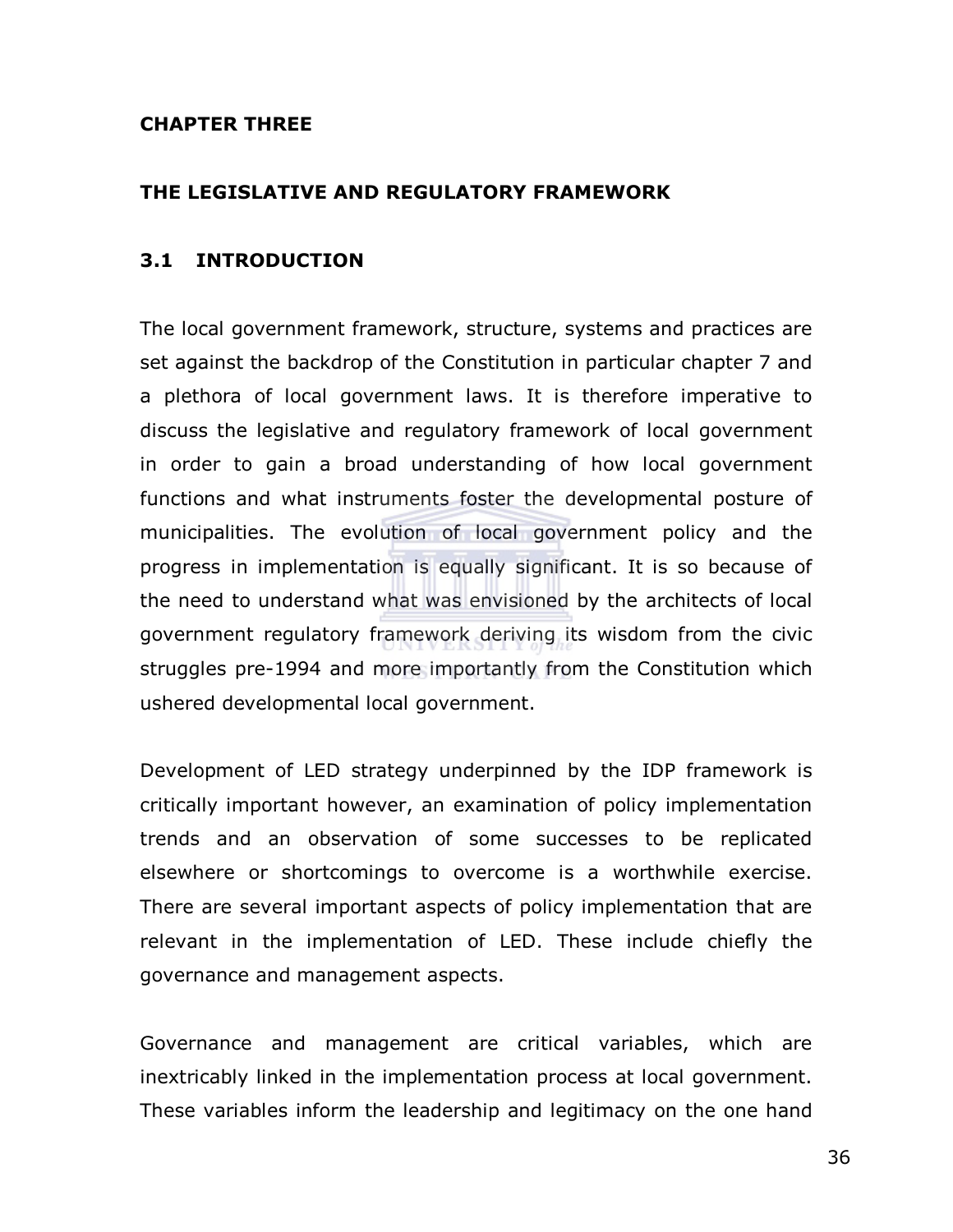and planning and programming process on the other hand. It therefore becomes very important to capture the meaning and application of these concepts in the context of local government. This Chapter deals with governance; its instruments and intricacies, and management and related dynamics in the implementation at local level. Governance and management are intertwined because if applied adequately they both ensure effective and complementary planning and implementation of local area development oriented interventions.

Local authorities are legally obliged to engage communities in the planning and execution of development objectives. Planning and management of development activities must be sensitive and respond to the specific needs of the community. In addition, communities are legally entitled to participate in performance management of the municipality to determine whether officials effectively and efficiently discharge their duties and thus achieve the pre-determined priorities.

#### **WESTERN CAPE**

#### **3.2 THE LEGISLATIVE FRAMEWORK OF LOCAL GOVERNMENT**

The underpinning legislative arrangements that inform the configuration, functions and structural relationships of local government form basis for any discussion on this sphere of government. In a comprehensive case study entitled "Local Government Policy Development in South Africa" (2002) Gail Montsi nicely illustrates phases that characterised local government policy in South Africa including "the pre-interim phase, the interim phase and the final phase".<sup>2</sup> All three phases were characterised by a plethora of

1

 $^2$  This paper provides a good insight and illustration of the plethora of legislations and policy on local government in South Africa. It also offers a theoretical analysis on the complexities of national and provincial policy initiatives which have a bearing on local government. Interested parties can find this in a book entitled *CASES IN POLICY MANAGEMENT: A FIELDWORK BOOK OF POLICY INITIATIVES IN SOUTH AFRICA* published by the Graduate School of Public and Development Management (P&DM) University of Witwatersrand.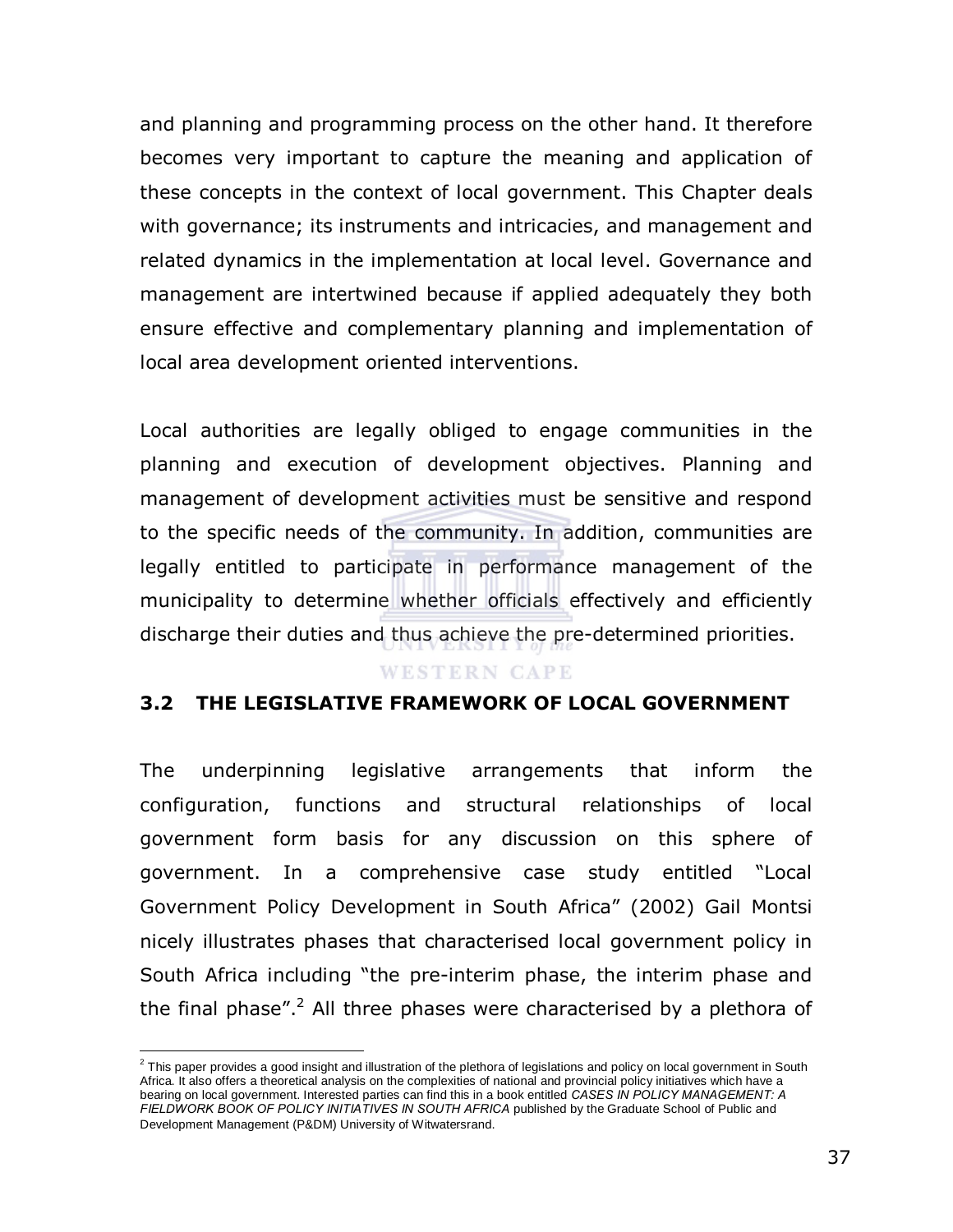laws, policies, strategies, programmes and projects, Montsi (2002:129) holds the view that "……the final phase (2000 onwards) should begin to concentrate more on the implementation of policy, capacity building, and monitoring of service delivery".

Table 2. Legislative and policy developments of local government in South Africa

| Phase                          | <b>Megapolicy</b>                                              | <b>Mesopolicy</b>                                                                | <b>Discrete policy</b>                                                                                              |
|--------------------------------|----------------------------------------------------------------|----------------------------------------------------------------------------------|---------------------------------------------------------------------------------------------------------------------|
|                                | É Interim Constitution (1993)                                  | <b>É Local Government</b><br>Transition Act (1993)                               | É Development Facilitation<br>Act (1995)                                                                            |
| Pre-Interim<br>$(1993 - 1996)$ | É Reconstruction &<br>Development (RDP)<br>m<br>$\blacksquare$ | É Urban Development<br>Strategy (1995)<br>É Rural Development<br>Strategy (1995) |                                                                                                                     |
| Interim<br>$(1996 - 2000)$     | É Constitution (1996)<br>ESTER                                 | É White Paper on Local<br>Government (1998)<br>CAPE<br>'N                        | É Municipal Demarcation<br>Act (1998)<br>É Municipal Structures Act<br>(1998)                                       |
| Final<br>(2000)                |                                                                |                                                                                  | É Municipal Systems Act<br>(2000)<br>É Municipal Finance<br>Management Act (2003)<br>É Property Rates Act<br>(2004) |

Adapted from Montsi (2002:122)

Montsi also asserts that further policy initiatives may be required which may include: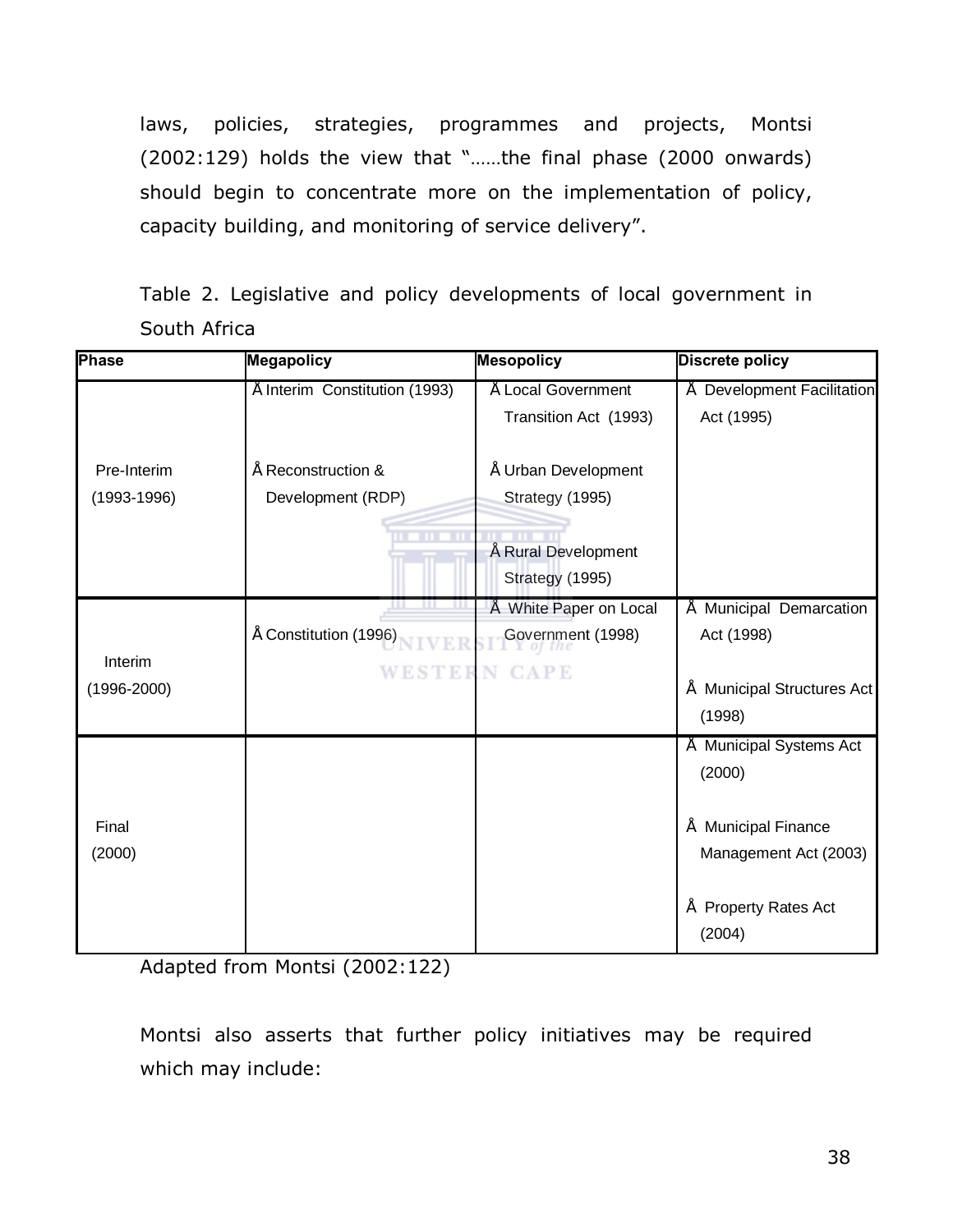- · *The redrawing of boundaries at the regional and district levels for other services such as health, education, social welfare, labour, justice, police etc to make them consistent with the new boundaries of local government (Sunday Times, 20 August 2000).*
- · *The continuing devolution of management authorities and responsibilities in these and other areas to local government. For example, the White Paper on Social Welfare makes provision for the devolution of welfare functions to local government; the National Environmental Management Act leaves open the option of incorporating local government into the provisions of environmental planning and management (2002:129).*

The fundamental transformative laws upon which the developmental principles of local government are based, include primarily the Constitution, the White Paper on Local Government, as well as the Municipal Systems and the Structures Acts respectively. These legal instruments and policies are the cornerstone of the notion of democratic developmental local government is based. The Constitution which precipitated promulgation of various local government laws dedicated Chapter 7 to local government whilst Chapter 3 deals with principles of cooperative governance. Accordingly, the Constitution sets out various fundamental objectives for local government, which form the basis for its existence. Chapter 7 section 152 (1) of the Constitution highlights the objectives of local government including:

a) to provide democratic and accountable government for local communities,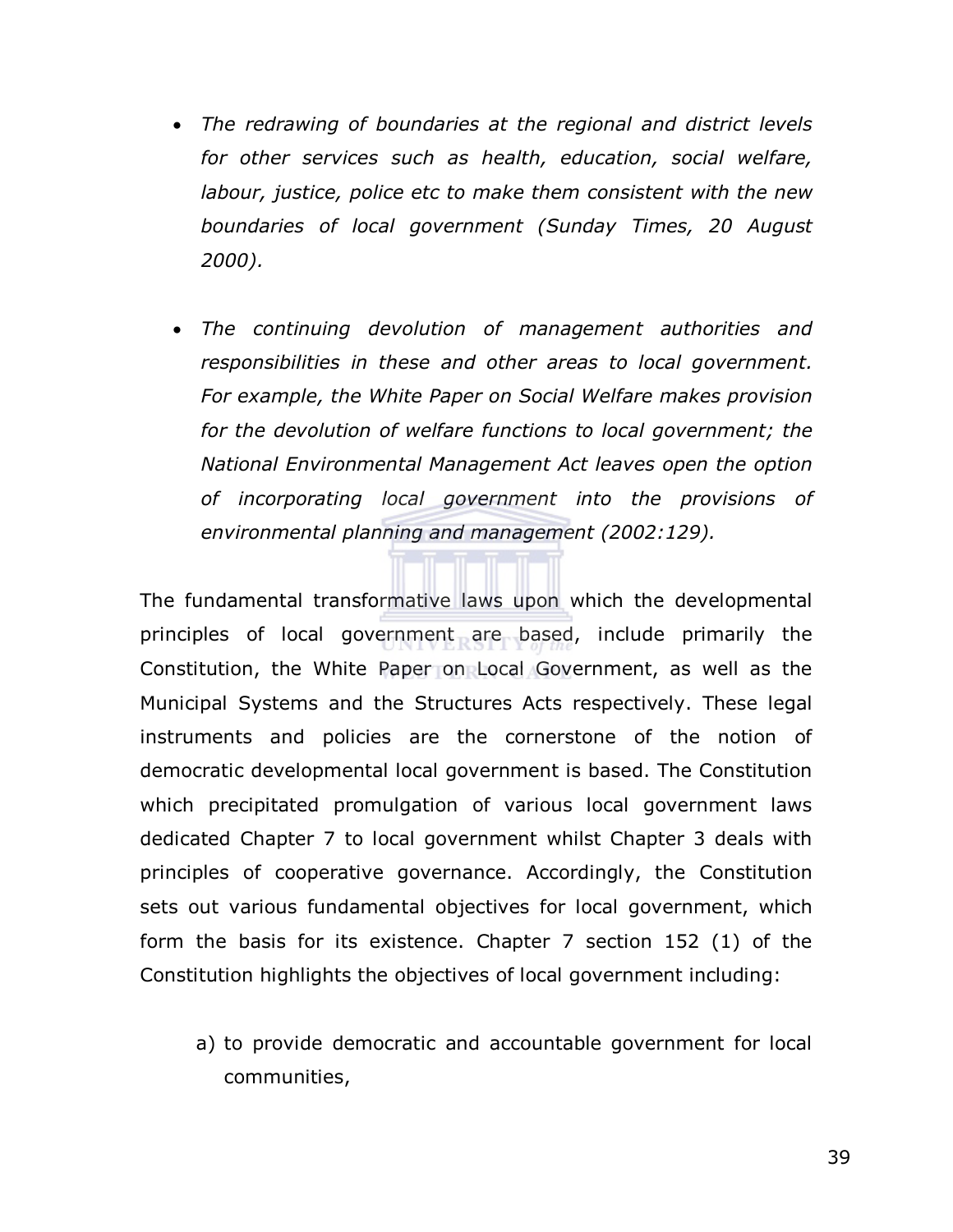- b) to ensure the provision of services to communities in a sustainable manner,
- c) to promote social and economic development,
- d) to promote safe and healthy environment, and
- e) to encourage the involvement of communities and community organizations in the matters of local government.

Importantly in these objectives the central feature is the paradigm shift in local government from the authoritative, regulatory and racially biased service provider to a more developmental approach. The Constitution primarily enjoins local government not only to provide services but most fundamentally to be developmental and move progressively towards social and economic empowerment of the people. A paper published in 2002 by the Human Sciences Research Council (HSRC) authored by Doreen Atkinson entitled 'Local Government, Local Governance and Sustainable Development' highlights various critical elements about the significance of local government in promoting development and how local government should be supported by other sectors. There is however, a seamless connection on the underpinning purpose of promoting social and economic development between various laws, which stem from developmental local government.

# **3.3 PARTICIPATORY DEMOCRACY AND GOVERNANCE AT LOCAL GOVERNMENT**

Local government as a sphere is practically better placed to harness the role of communities because constituencies are relatively smaller and issues specific to particular wards or communities. Governance according to Atkinson (2002:2), refers to government's relationships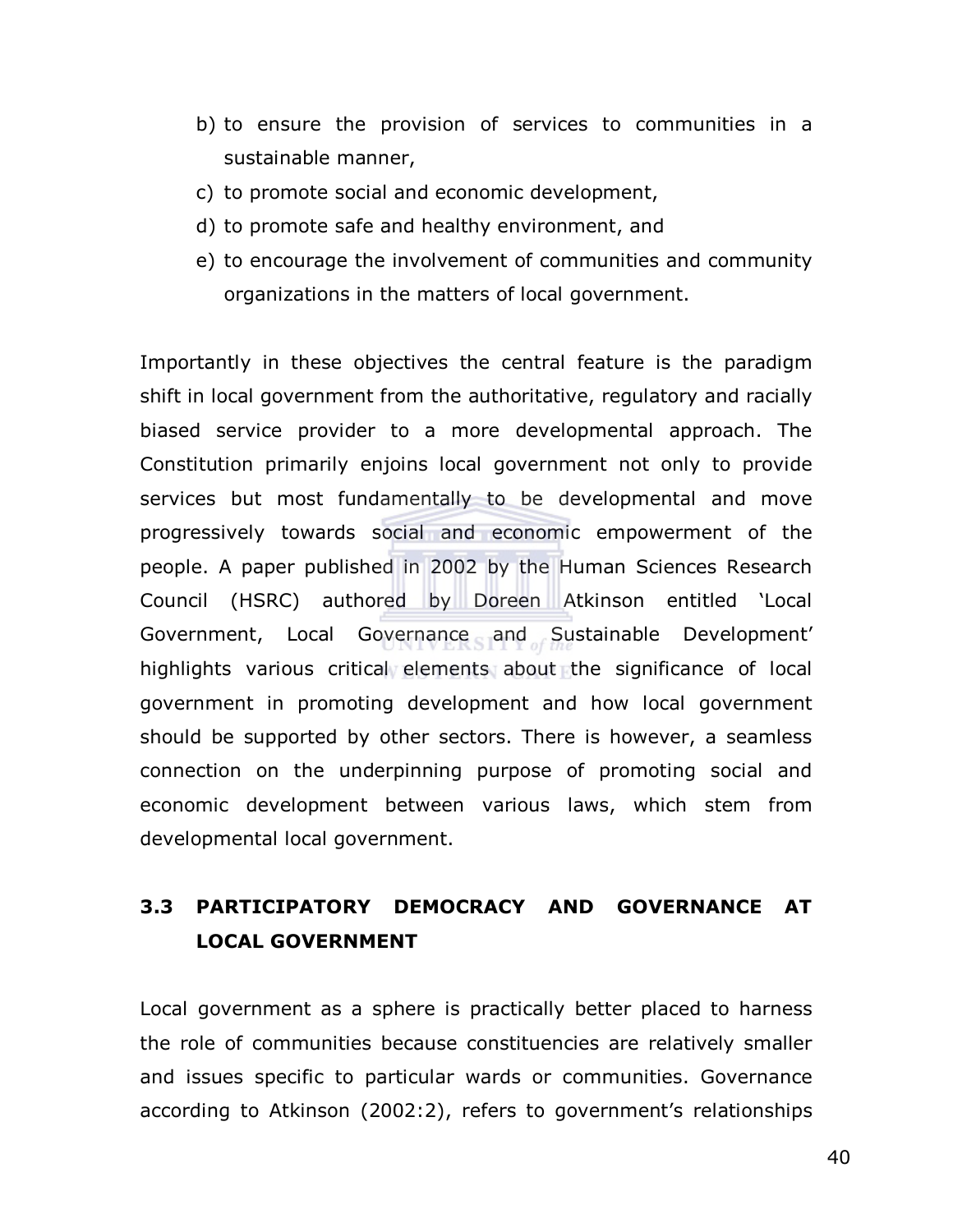with the electorate, the public, consumers of services, and non-state actors. A development oriented system of governance, therefore, is an institutional environment in which government creates these types of complementary relationships with stakeholders to move in a developmental path. Another important element in relation to governance is inter-organisational networks that reinforce cohesion and integrated strategies and programmes.

All pieces of legislation on local government mandate this important sphere to provide democratic and accountable governance through encouraging adequate participation by communities and organized formations in promoting socio-economic development. The resultant effect of apartheid is the confrontational relationship between local communities and local authorities and therefore the challenge at this juncture is to facilitate and harness mass mobilsation heritage for community partnership and ownership. The developmental local government places more emphasis on transformation of local government functions to foster community participation and to ensure enduring socio-economic development trajectory. Developmental local government is defined as "local government committed to working with citizens and groups within the community to find sustainable ways to meet their social, economic and material needs and improve the quality of their lives" (White Paper on Local Government, 1998, section B).

The emphasis on the democratic developmental potential of local government is premised on the proximity of local government with the communities.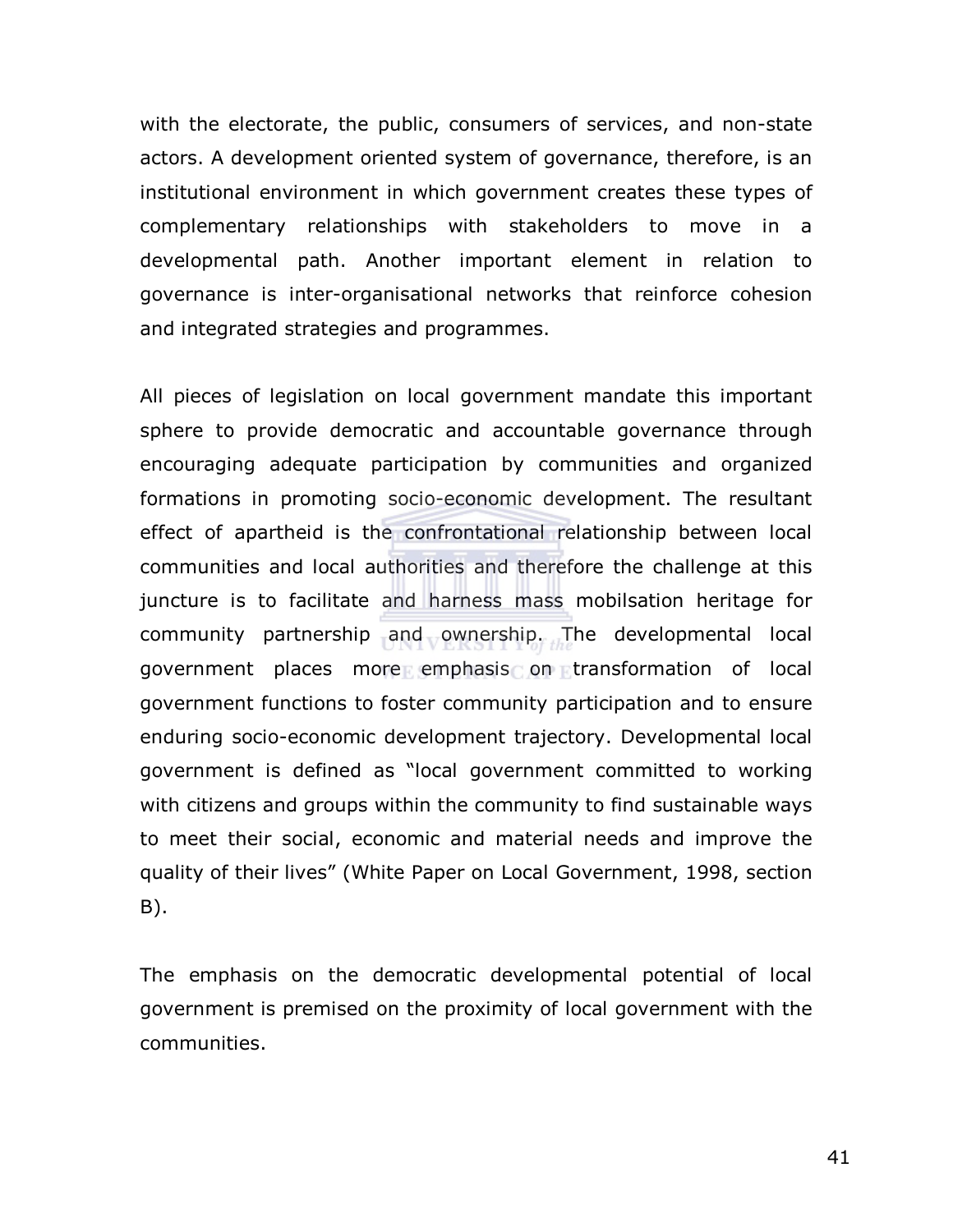*Local government is important based on several key factors: firstly,*  local government functions are multi-sectoral. It is the sphere that *practically, at the level of implementation, integrates several multisectoral and transversal issues within one developmental policy. Secondly, local government is 'closest to the people', municipal offices are located in close proximity to the people. Councillors have a relatively smaller constituency to represent and therefore can*  focus on community specific issues. Thirdly, real development *requires ongoing involvement with beneficiaries and communities, whether in the form of leadership development, institutional capacity building, public participation in planning or project implementation and frequently conflict management* (Atkinson, 2002:3). **THE HEADER** 

The significance of community participation in the development process is underscored by the Municipal Systems Act by devoting an entire Chapter 4 on community participation highlighting various mechanisms, processes and procedures thereof. Community participation in the identification of priorities of the IDP and even participation in performance management is a critical signal about the importance of participative democracy and governance at the local sphere. This is encapsulated within the preamble of the Municipal Systems Act in the following way: "whereas a fundamental aspect of the new local government system is the active engagement of communities in the affairs of municipalities of which they are an integral part, and in particular in planning, service delivery and performance management". Various systems have been instituted to harness community participation on local government matters, whether those systems are effective is another question. The LED strategy must not only take into account local priorities but must build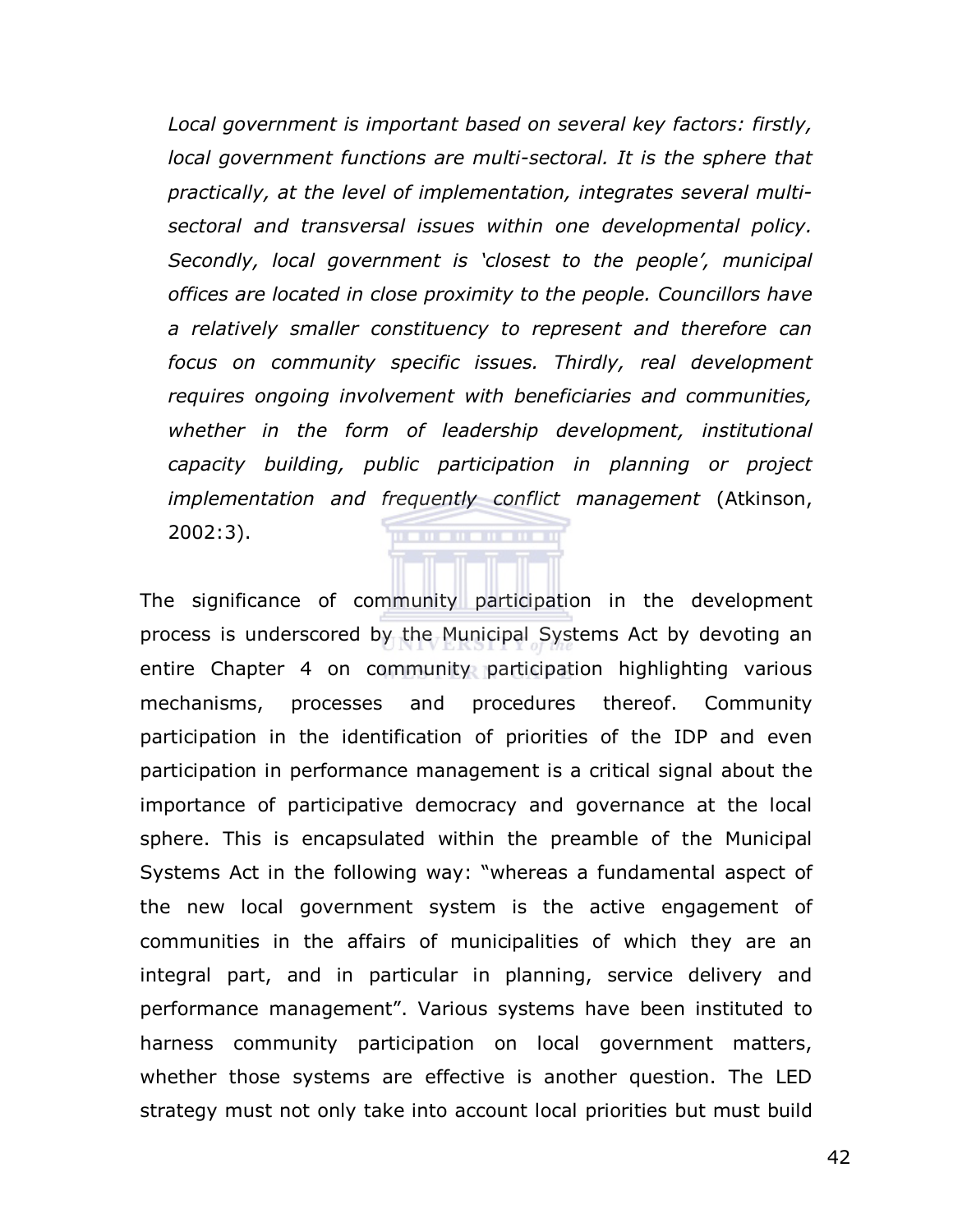productive capacity of the local space and prioritise residents in economic opportunities and capacity building. This will enable community members to participate meaningfully in the economy.

#### **3.4 SYSTEMS OF GOVERNANCE AND ACCOUNTABILITY**

A myriad of systems to harness governance at the local sphere of governance have been instituted which legally bind municipalities to initiate practices of good governance. Public participation is an imperative tool to ensure democratic local government grounded and guided by the aspirations of the people. To this end the Municipal Systems Act mandates municipalities to create a 'culture of municipal governance that complements formal representative government with a system of participatory governance". Local government is also legally obliged to capacitate local communities to participate meaningfully in the affairs of the municipality. Equally, municipalities are required to allocate funds to ensure that community participation as well as capacity building is implemented. In the same vein the Municipal Structures Act established various mechanisms and processes to foster public participation. These systems of governance and accountability that are critical in building and strengthening functional relationships at the local level include inter alia, the ward system, consultative sessions, advisory committees and political structures.

Successful implementation of LED hinges on the utilisation of these structures in order to ensure multiplicity and diversity of knowledge and ensure community buy-in. Such structures were used in the Urban Renewal Projects model and based on the evidence this approach yielded positive results. Figure 1 below shows these structures and levels of accountability.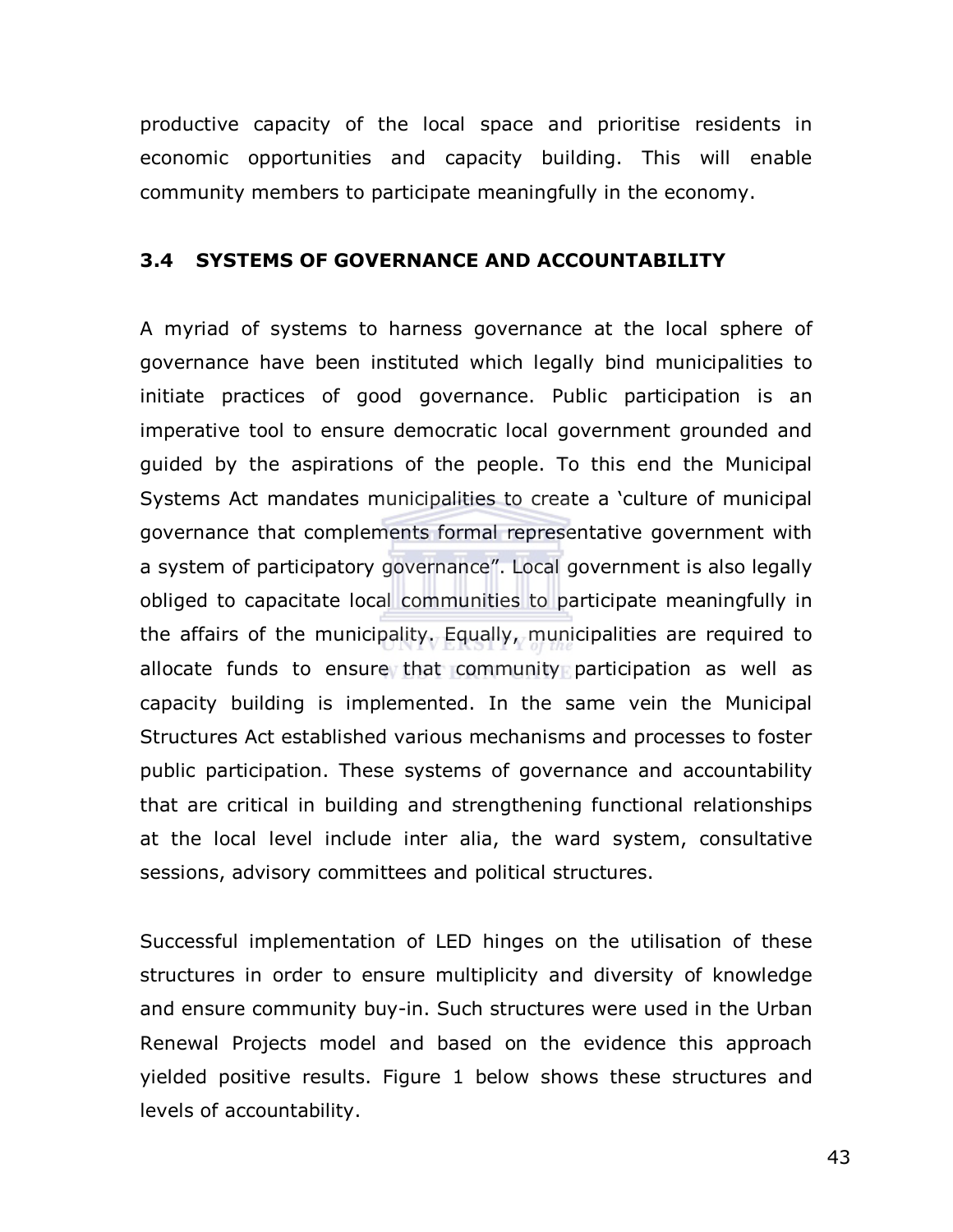

Figure 1 URP structures in Khayelitsha

## **3.4.1 The Ward System WESTERN CAPE**

All the 283 wall to wall municipalities are demarcated into various wards with a councillor representing in each ward. The ward system was applied since the 2000 local government elections. Ward committees play a fundamental role in developing a culture of municipal governance as stipulated in the Municipal Structures Act, argues Hollands (2003:21), "Ward committees exist to ensure participation in local government and as such are key mechanisms for communication with the public". The primary objective of the ward committees according to the Municipal Structures Act is to enhance participatory democracy in local government. It is abundantly clear that ward committees are intended to become a conduit between the municipal council and the community in a constructive and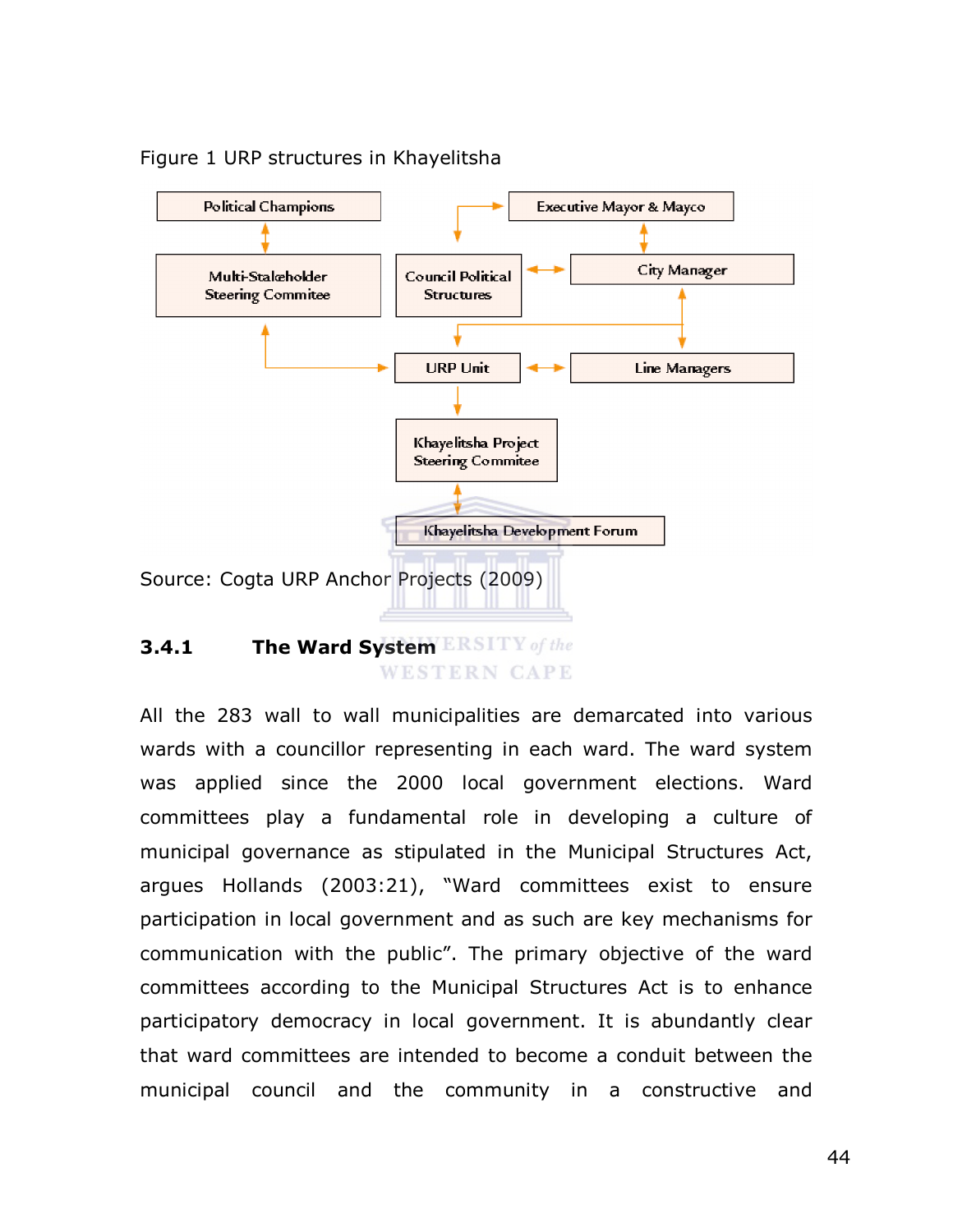complementary manner. More recently, based on the realization that ward committees are not formed or are dysfunctional based on lack of resources the Department of Cooperative Governance and Traditional Affairs has devised a new funding model for ward committees to ensure efficacy of these structures.

More importantly there are certain rights and obligations that govern this interaction as stipulated in the Municipal Systems Act of 2000 in section 5:

- *a) through various mechanisms, members of the community have a right to* 
	- *(i) contribute to the decision making process of the municipality; and*
	- *(ii) submit* written or oral recommendations, *representations and complaints to the municipal council or to another political structure or a political office bearer or the administration of the municipality.*
- *b) prompt responses to their written or oral recommendations including complaints to the municipal council, and*
- *c) be informed of the decisions of the municipal council, or another political structure or any political office bearers of the municipality, affecting their rights, property and reasonable expectations.*

The complementary role played by these role-players is mutually reinforcing in the developmental process of the municipality. Municipal-community partnerships must be instituted to ensure broader participation in the development process in a sustainable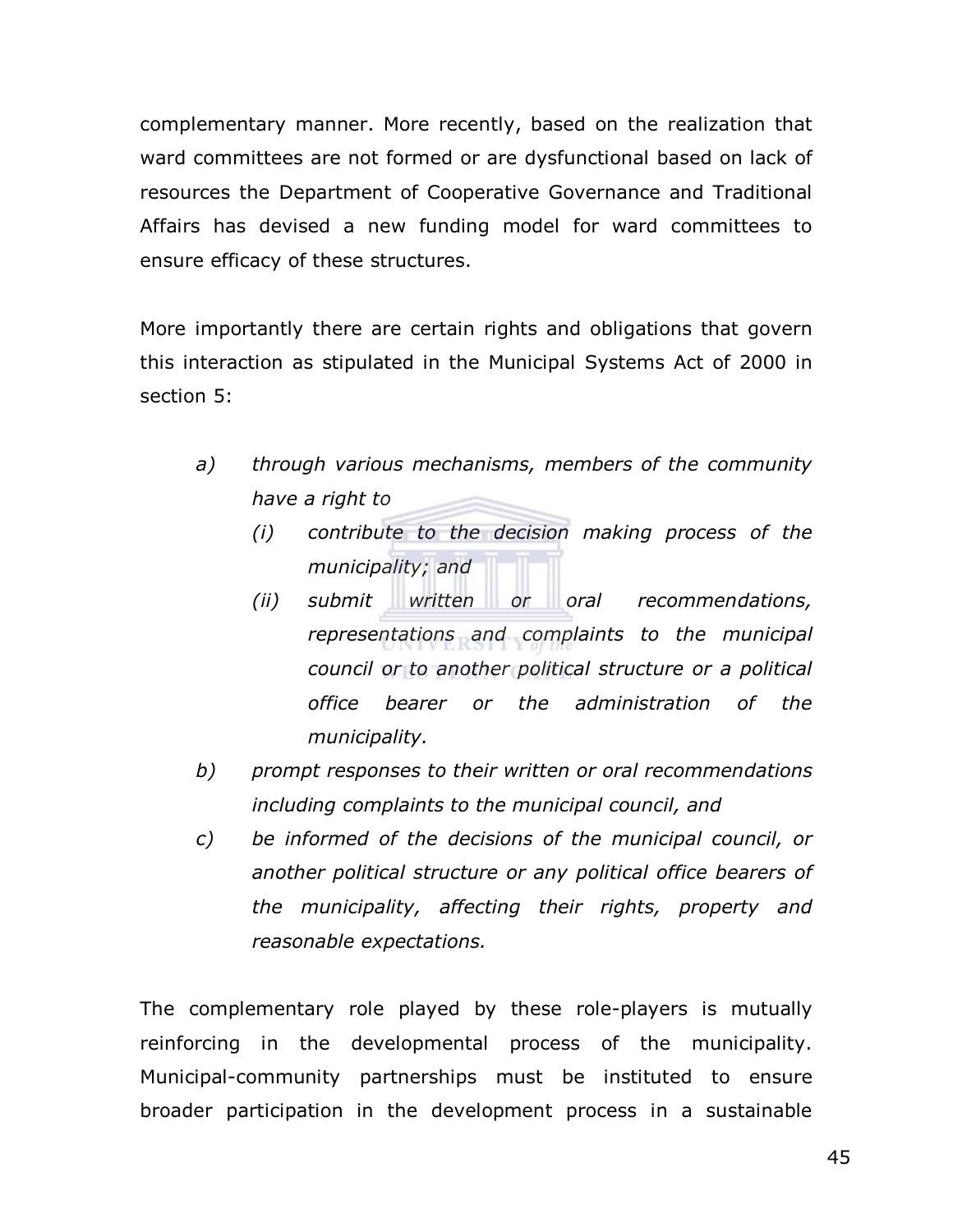manner. It is through such partnerships, interrelationships and networks that participatory democracy could be achieved using locally available skills and fostering LED through boosting local businesses. "The significance of involvement of communities through ward committees is underpinned by the significance of local resilience or bottom-up development" (Nel, 2001).

Councilors are elected to represent the interests of the specific wards that constitute smaller constituencies compared to national and provincial counterparts. The ward system, according to Atkinson (2002:3) means, "Councillors must attend to the needs of specific neighborhoods". To further enhance governance and accountability wards are encouraged to form ward committees where councilors engage communities on development issues including but not limited to LED, spatial development and environmental sustainability. It is noteworthy that ward committees have not been successful and their parameters are not properly articulated thus credibility is questionable. As Hollands (2003:240) argues, "Ward committees remain uncertain of their functions, not because laws provided an inadequate framework, as is frequently claimed, but because municipalities have failed to flesh out details of terms of reference and operating procedures based on national policy". Communities and municipal councils alike have been cautious, if not suspicious of ward committees because of lack of clearly defined parameters of ward committees in local government. 'Street level politics' have also manifested in ward committees where this has become a site of political struggle and tension as contestation for power finds expression in ward committee meetings. Another striking indication of the failure of ward committees has been the proliferation of 'service delivery protests' where communities express their anger at corruption and lack of service delivery. On realization of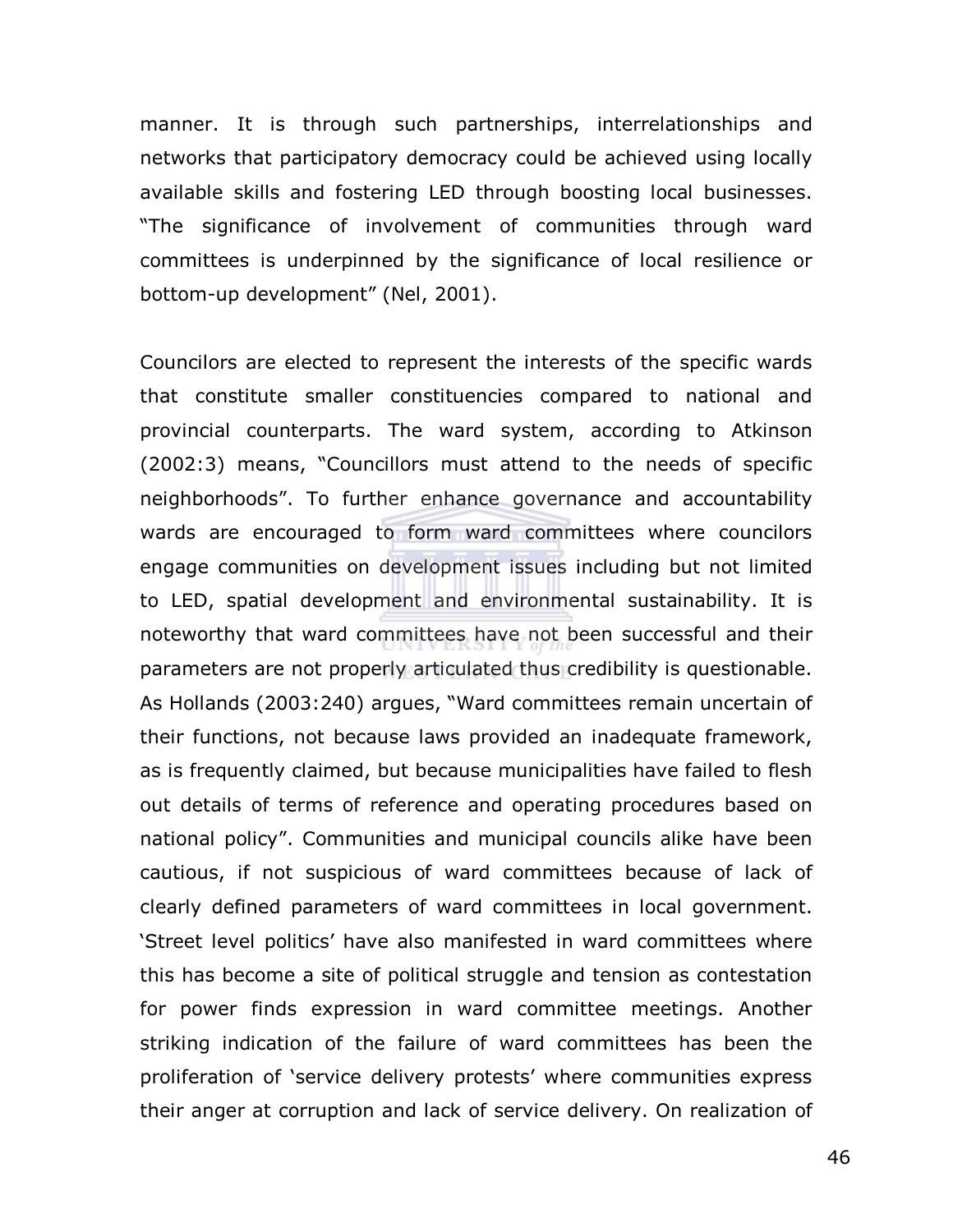the weaknesses of ward committees the Department of Cooperative Governance and Traditional Affairs is revising the ward committee funding model to ameliorate the prevailing constraints.

## **3.4.2 Consultative Sessions**

The contribution of CBOs and NGOs was profound during the struggle against the evil system of apartheid. The post-apartheid government has recognised the role these structures can play in building and strengthening democratic local governance. Developing relationships and interaction between councillors and civil society formations is significant in promoting development priorities and establishment of partnerships to implement municipal programmes. The Municipal Systems Act provides for the formation of consultative forums with locally recognised community organizations and where applicable traditional authorities as a means to enhance people centred development. "Municipal authorities are legally obliged to involve civil society formations in the formulation of municipal budgets, planning and development priorities". (Houston et al, 2001:207).

#### **3.4.3 Advisory Committees**

The Municipal Systems Act of 2000 section 17 (4) also makes provision for the establishment of the advisory committees to advise and recommend to the council on matters relevant to the councils competence. This must be constituted by people who are not councillors and must take into account issues of diversity on the basis gender in particular. This provides a window of opportunity for qualitative and meaningful participation by the community members on specific issues that advance the development priorities of the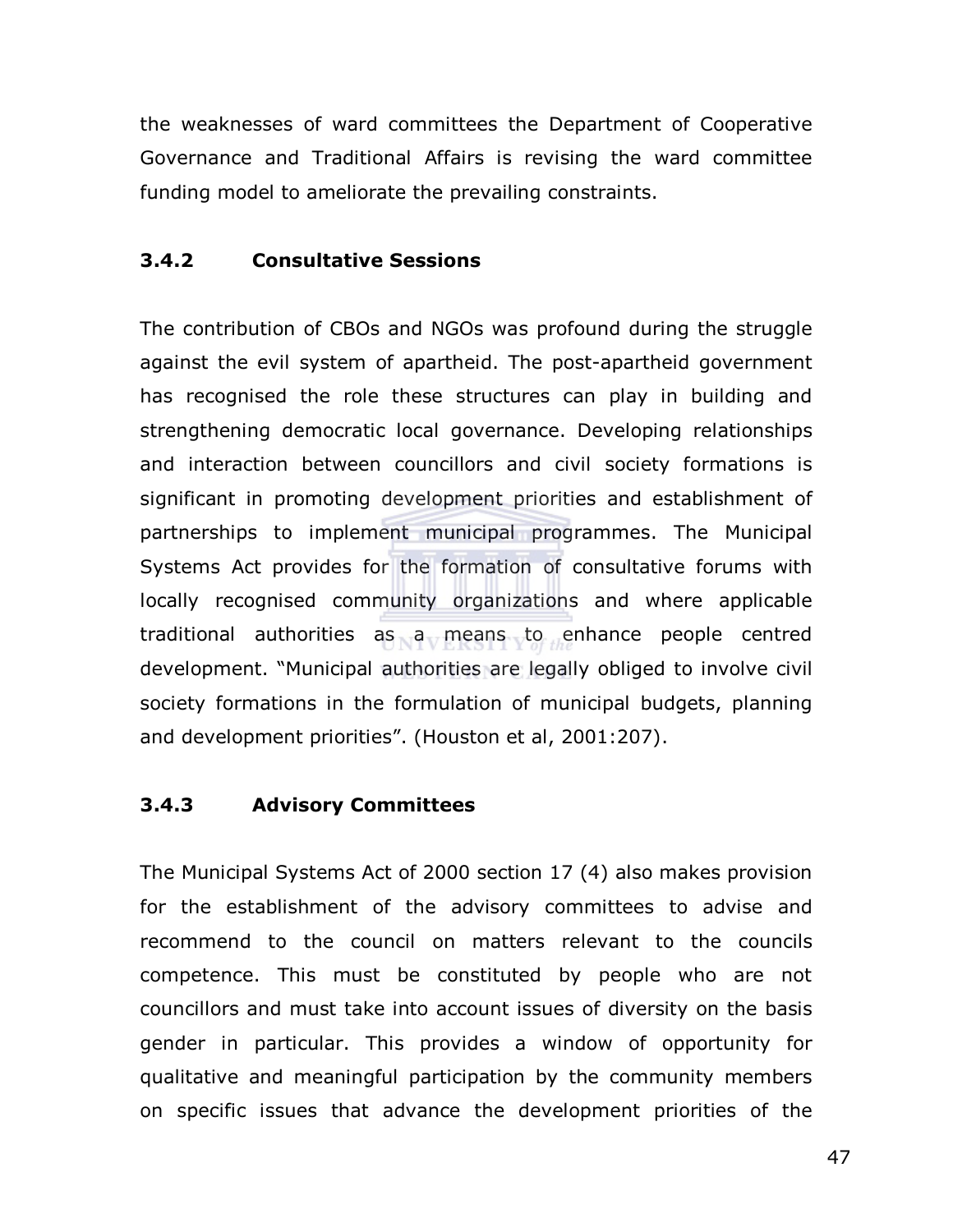community. Notably, this mechanism to enhance participation is not broad based in essence but forms part of much broader efforts to foster participatory democracy at local level. It is however, an attempt to utilize local knowledge and skills to further the cause of local development instead of reliance on consultants, which inherently has financial implications.

## **3.4.4 Council Political Structures**

Municipal councils are inherently political in their orientation as the ascendance of representatives is through a political process. In the South African context local government elections apply a hybrid system where councillors are elected through the Proportional Representation and ward system. Political structures according to the Municipal Structures Act of 1998 mean the "municipal council, any committee and any collective committee elected, designated or appointed in terms of the Act". The role of political structures is of paramount importance because it fosters deliberation of matters of municipal council to ensure transparency and good governance as prescribed by the Constitution.

In the context of IDP and LED it is extremely critical that council political structures are involved from the inception of programmes and more importantly engage in resource and public mobilization. In addition, ward councillors in particular must ensure that sub-councils and wards' interests are prioritized in developmental programmes. The municipal council, political structures and office bearers are obliged by law to hold public meetings to update and engage the community and are also required to call public hearings on issues of public interest.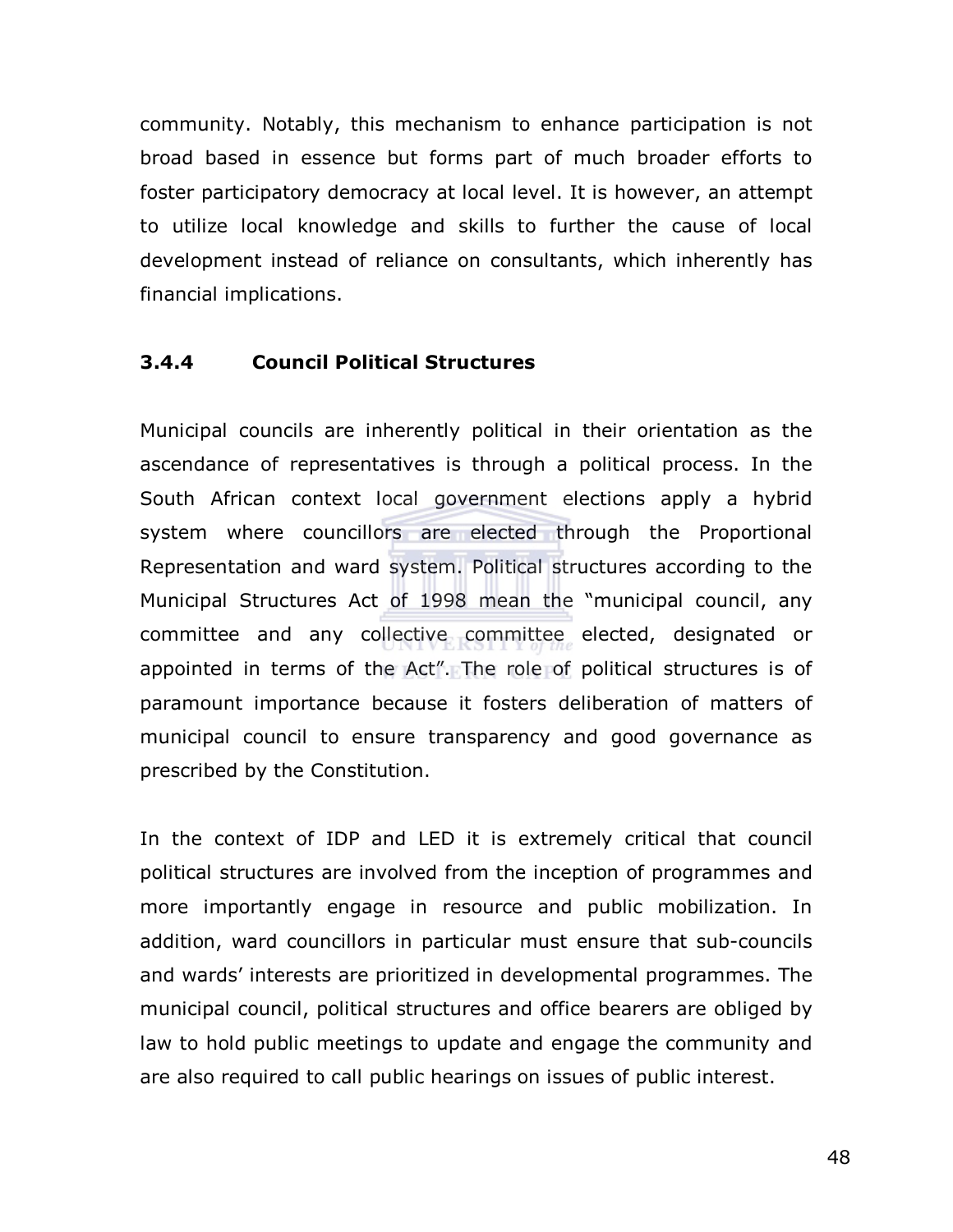#### **3.5 MECHANISMS FOR GOVERNANCE AND IMPLEMENTATION**

It must be noted that for any programme or project to be effectively implemented there are numerous ingredients that ought to exist. Successful implementation of a policy, programme or project depends on the leadership, management and institutional capacity. These are some of the critical enabling features in any environment involved with implementing public policy. However, these processes are not the end in themselves, as it may seem, but form the basis for other areas to flourish. This part of the paper focuses on the issue of leadership and its inherent variables while management and its facets will be dealt with in the second part of this Chapter in order to provide sufficient discussion and analysis of that subject matter.

Leadership is very important in all stages of the policy process, in fact, it determines the pace, level and scope, implementation and the subsequent processes such as monitoring and evaluation. Hence the thrust of this part of the Chapter focuses on the significance of leadership in policy implementation with particular emphasis on local government. The intricacies of leadership and the importance of other factors including coordination and management in the context of leadership are also discussed at length.

#### **3.5.1 The Significance of Leadership and Management**

Leadership is essential in influencing and developing policies that are legitimate and can be supported with adequate resources thus making them implementable. Leadership and strategic management have a tremendous role in the speed of the policy process and thus the likelihood of provision of adequate support systems for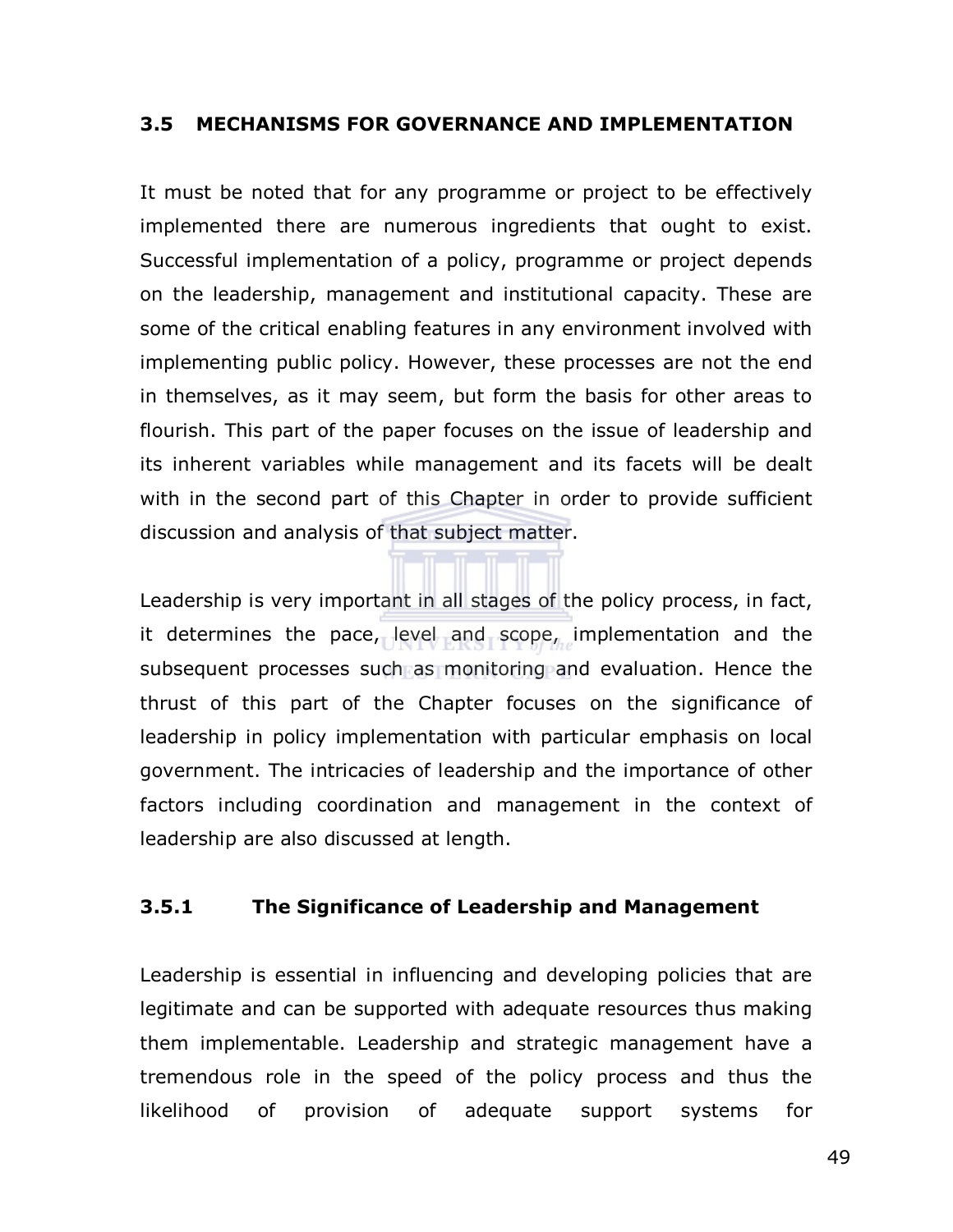implementation. Decisive and visionary leadership and management play a fundamental role in prioritizing programmes and locating such programmes in levels vested with authority and sufficient resources exist or can be mobilised. In the recent past the Presidential Lead Programmes (PLPs) are usually priority programmes which, needless to say, enjoy adequate political support and thus more urgency and resources. The important role of political leadership in policy implementation is its ability to mobilise support and resources to achieve the policy objectives.

"The role of leadership and management is critical in realising policy implementation. In addition to vision, policy development, law-making and political oversight, it is imperative that leadership and management focus on the translation of policies and laws into operational levels" (De Coning, 2004: 17). Leadership role must be understood in the broader context and must not be divorced from other actors in the policy implementation environment. Leadership is part of the broader spectrum, as De Coning (2004:17) further stresses that policies must be translated into implementation indicators by senior management, in consultation with political leadership in order to align and realise the operational policy and strategy. It is also important to ensure that sufficient capacity exists to undertake to implement programmes. Political will is extremely important but always needs to be kept in check with what is realistically achievable. Any discrepancies between policy objectives and what can be realistically implemented can cause noble ideas and policies to plummet into chaos.

#### **3.5.2 Leadership and Coordination**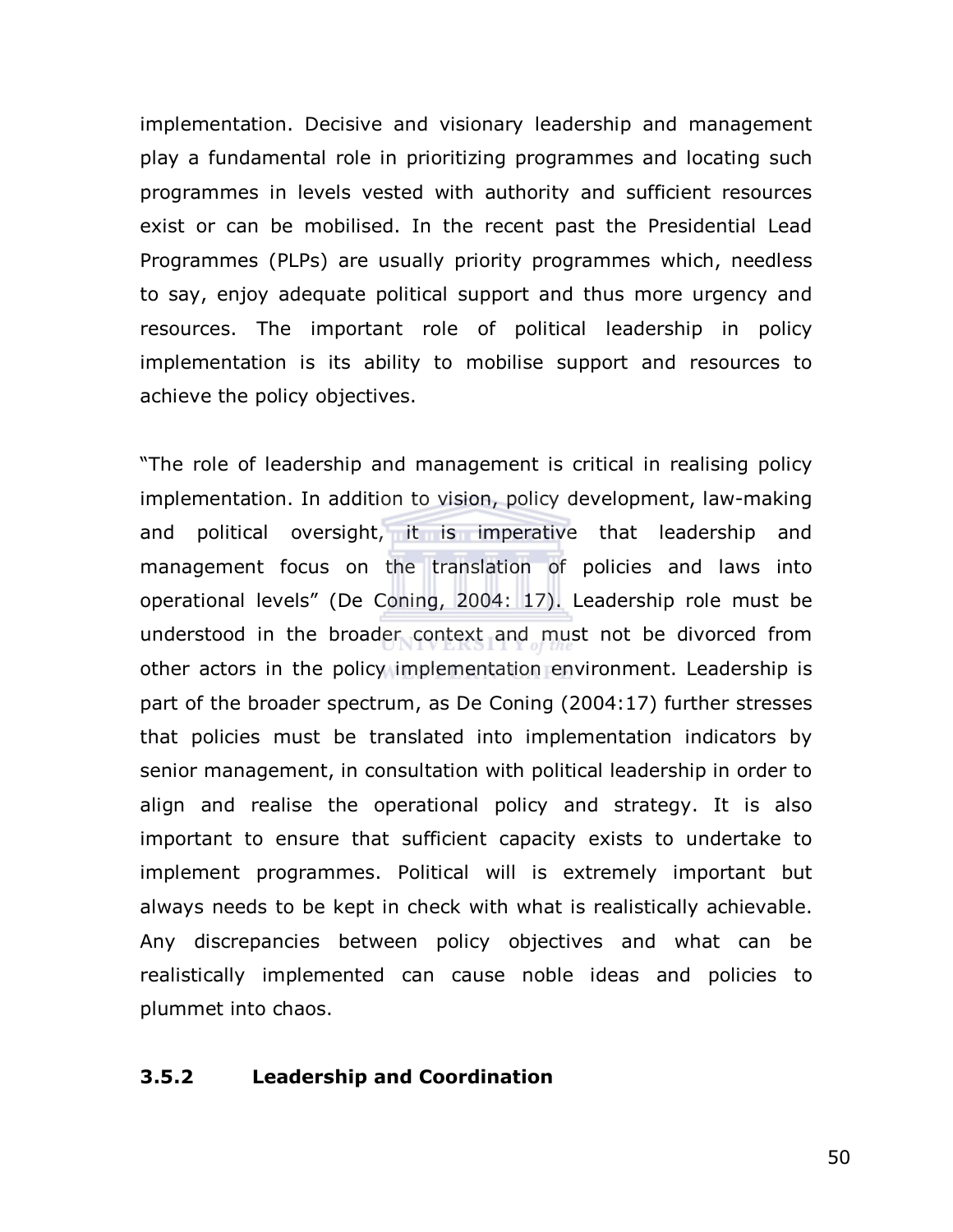The Presidential Review Commission of 1998 proclaimed several principles to enhance implementation within the state machinery. The Commission noted that a strong, coherent, political and administrative leadership was necessary to enhance implementation. It also stressed the importance of inter-departmental coordination to ensure coherent policy implementation. It is crucial to acknowledge some of its recommendations have been implemented particularly interdepartmental coordination and intergovernmental relations have been significantly improved through the establishment of various bodies in the Presidency such as Forum of Directors Generals and MinMecs.

Coordination of policies and alignment of strategies is important as it enables officials to have the same interpretation and thus be able to translate into non-contradictory achievable objectives. Coordination is increasingly emphasized in effective policy management as it involves managing a series of interlinked activities conducted within often complex institutional and organisational frameworks. However, coordination and coherence in local government has been neglected over the years, until 2000 when the Municipal Systems Act was enacted. As Atkinson (2002:5) states, "Furthermore, the leadership role of municipalities has become paramount. Until 2000, many national and provincial departments implemented infrastructure rollout programmes, within municipal jurisdictions".

A plethora of government programmes must cascade to local government as a sphere closest to the people, essentially, a centre of gravity. Local government was mandated to develop IDPs which is a comprehensive planning instrument to align and integrate community priorities as well as initiatives from the upper spheres of government.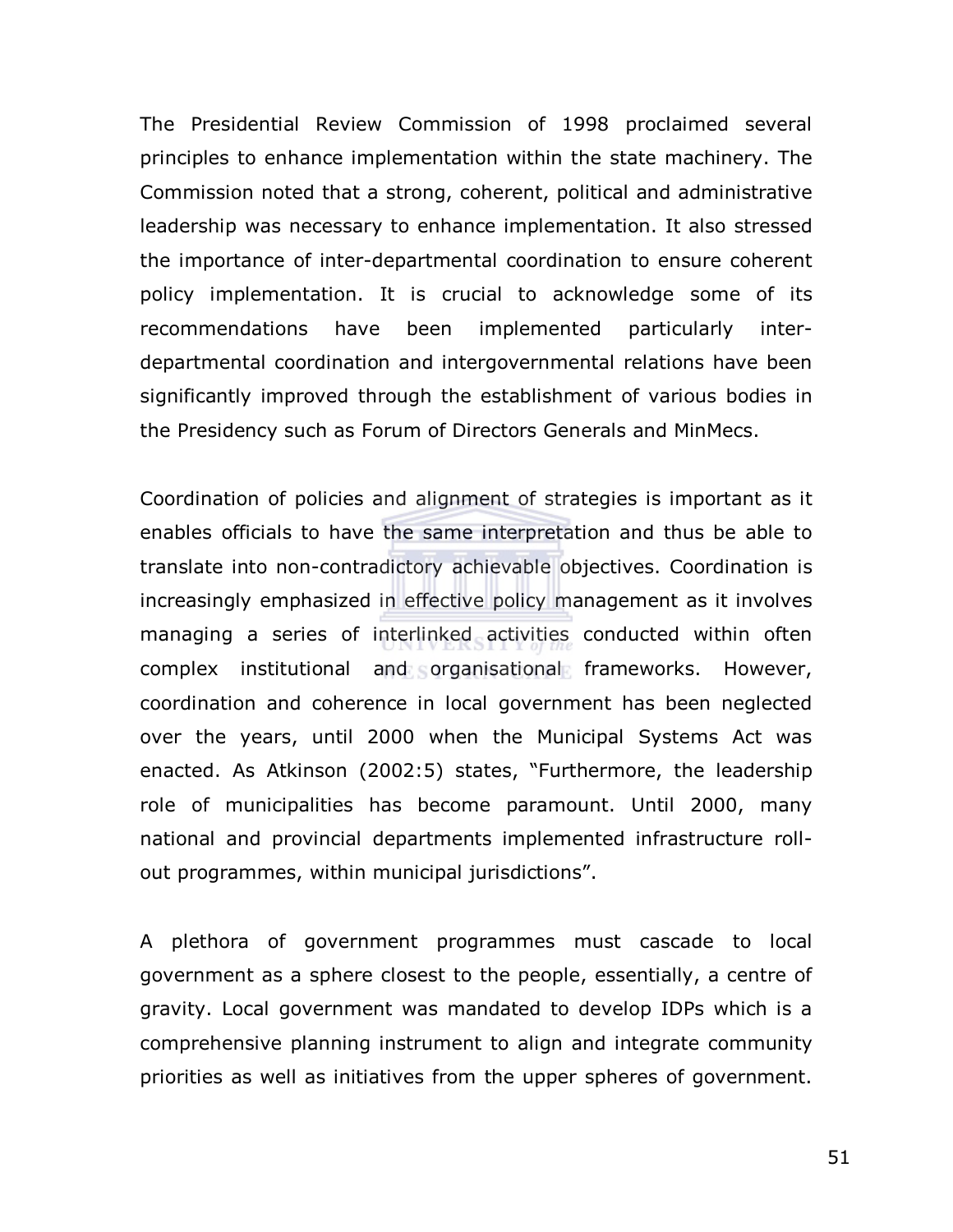Other policies that must be incorporated into the IDP include but not limited to:

- · The Water Services Act, 1997 requires a water services development plan as part of the IDP; and provides for certain norms and standards against which the performance of water services authorities (in most cases local government) is to be monitored,
- The Housing Act, 1997 requires local government to ensure access to adequate housing as part of the IDP process,
- · The National Land Transport Act, 1999 requires transport authorities (a single municipality or group of municipalities) to prepare transport plan as part of the IDP, and

#### **UNIVERSITY** of the

• The White Paper con Integrated Pollution and Waste Management, 2000 – requires local government to develop general waste management plans to collect data for national waste information system (Montsi, 2002:127).

National and provincial programmes were thus tailored into local government through the IDP process. Departments national and provincial respectively are required constitutionally, in accordance with cooperative governance to assist municipalities to lead in project implementation through funding and capacity. The Intergovernmantal Relations forums must be established which draw government departments, entities and municipalities in order to ensure coordination and integrated planning.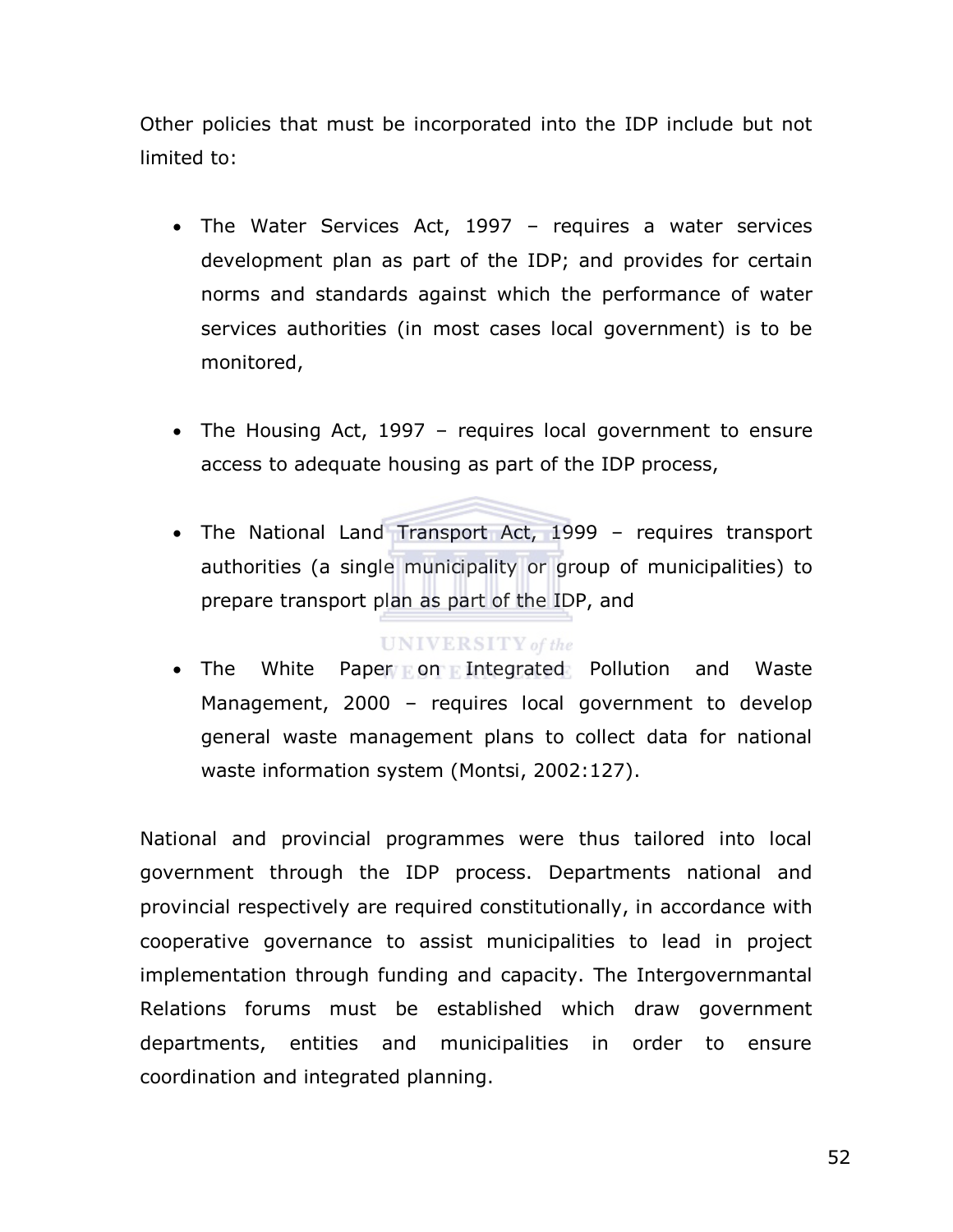In relation to LED which involves capacity building, local business development and Small, Medium and Micro Enterprises (SMMEs), integration and coordination between the Department of Trade and Industry and development finance institutions as well as municipalities is critical. There is often insufficient capacity in local government to ensure adequate business support and development, which can be addressed through more coordination, and concerted effort between the two upper spheres.

# **3.6 POLICY MANAGEMENT AND IMPLEMENTATION IN LOCAL GOVERNMENT**

The paradigm shift in South African local government comes with greater responsibilities for municipalities to respond to the developmental needs of the electorate, which invariably necessitates deployment of more resources and capacity building to implement development programmes. In  $\lim_{n \to \infty}$  with  $\lim_{n \to \infty}$  enabling legislative arrangements which, in essence broadens the scope of local government, more managerial capacity to manage resources and the formulation and implementation of policy and programmes is essential. The thrust of the argument in this section is that managerial expertise, which is technical competence, is extremely important in policy implementation and development in general.

Change of management practices in order to fit to the changing conditions in local government is critical, but this paper does not suggest that adequate management is a solution to all problems and thus immune from institutional problems. Hence the purpose of this part of the Chapter is to explore in detail some of the critical components of management practices. Some of the critical areas that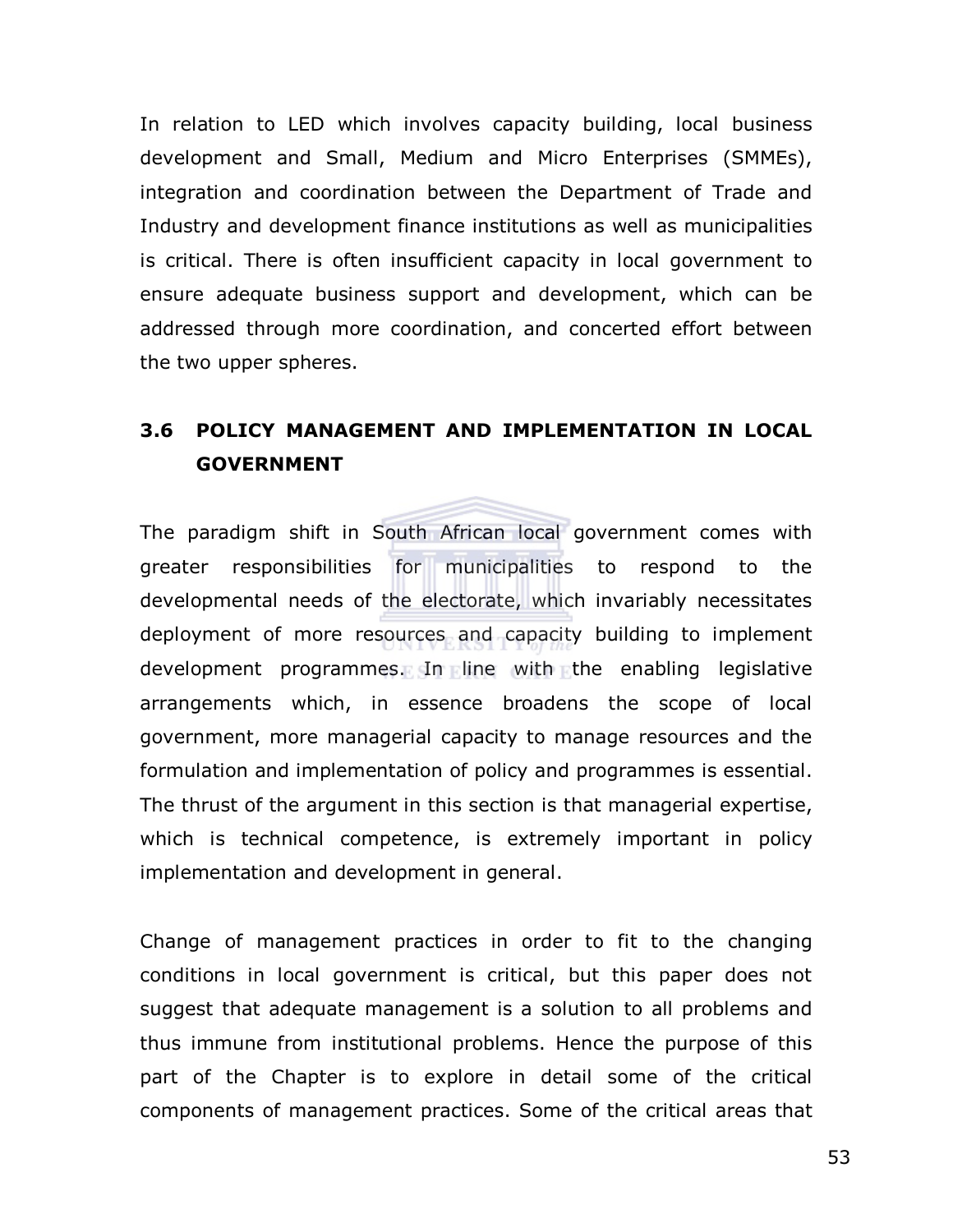are captured in this paper include inter alia, integrated management, planning and programming, accountability and performance management. This part of the Chapter entails a discussion on the institutional capacity to render necessary services and implement predetermined objectives. This thesis places emphasis on the institutional capacity, culture, networks and relationships which remain a solid foundation upon which effective implementation is based. Institutionalization of programme and project management ensures that proper structures, channels and accounting mechanisms are put in place for implementation of development projects.

. . . . . . . . . . . . . .

## **3.6.1 Management and Accountability**

There are various definitions of the term management. For the purposes of this paper management refers to the process of strategic planning, organising, coordinating, controlling and leading effectively to achieve certain outcomes. These elements are imperative for implementation of any policy initiative. Traditionally, local government was not required to perform any significant development oriented managerial functions, which crippled the capacity of local government to deliver effectively and efficiently. *Hitherto*, local government still has a difficult predicament of chronic skills and managerial expertise shortage that are necessary to translate policies and strategies into operational level. Essentially, local government needs management and leadership that can inculcate a culture that is conducive for project or programme implementation. As Atkinson (2002:6) asserts that, "There is clearly a great need for creating project management capacity within municipalities, both in terms of staff availability and in terms of relevant skills". Local government functions, in line with the principles of development local government, require professional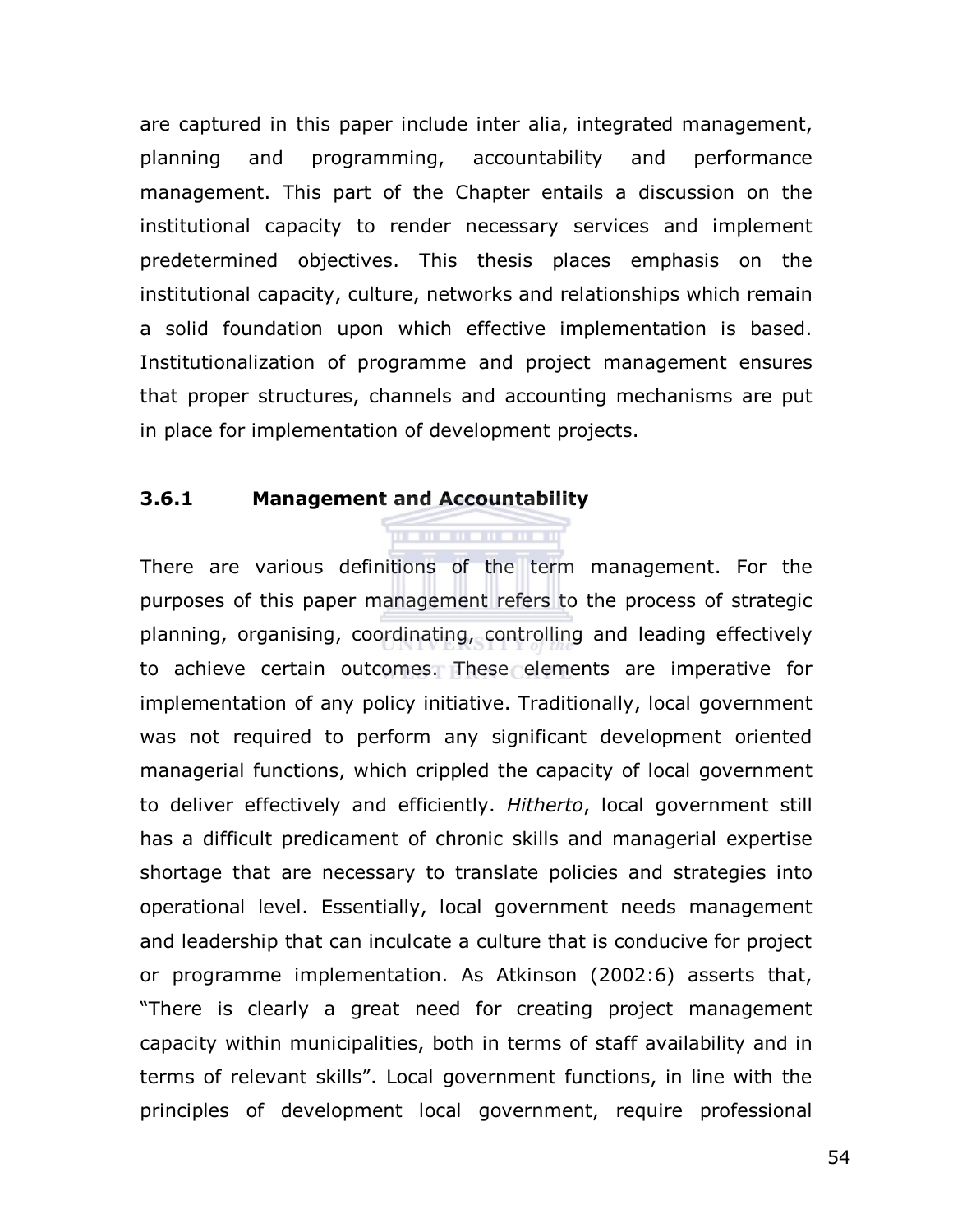managers and staff that are able to understand broad national imperatives and conceptualise strategies and development programmes that are practical and affordable.

Relations between managers and staff are complex and managers in particular are often in political infighting and other squabbles which hinder achievement of the developmental agenda. There are many anecdotes of Municipal Managers who hold senior positions than Mayors in political parties which blurs the lines of accountability etc. This prompted the current President Jacob Zuma to declare that no municipal official should hold a position in a political party in the recent 2010 January  $8<sup>th</sup>$  Statement in Kimberly. Compounding the problem is the dearth of capacity which is also a result of flawed deployment practices. It is also critical to ensure professionalization of local government management through mandatory registration or affiliation to professional bodies. **UNIVERSITY** of the

# **WESTERN CAPE**

Managerial capacity in local government must be boosted to avoid the tendency of burdening senior and middle managers with project management in addition to their duties. The point in case is highlighted by Atkinson:

 *Until now, municipalities have undertaken development projects simply by using their existing senior and middle-level staff. Typically, heads of technical departments, heads of administrative support departments and environmental health officers have managed projects. This was usually in addition to their normal line functions. Many of these staff members lack project management skills and, in particular skills of interacting with developing communities (2002:6).*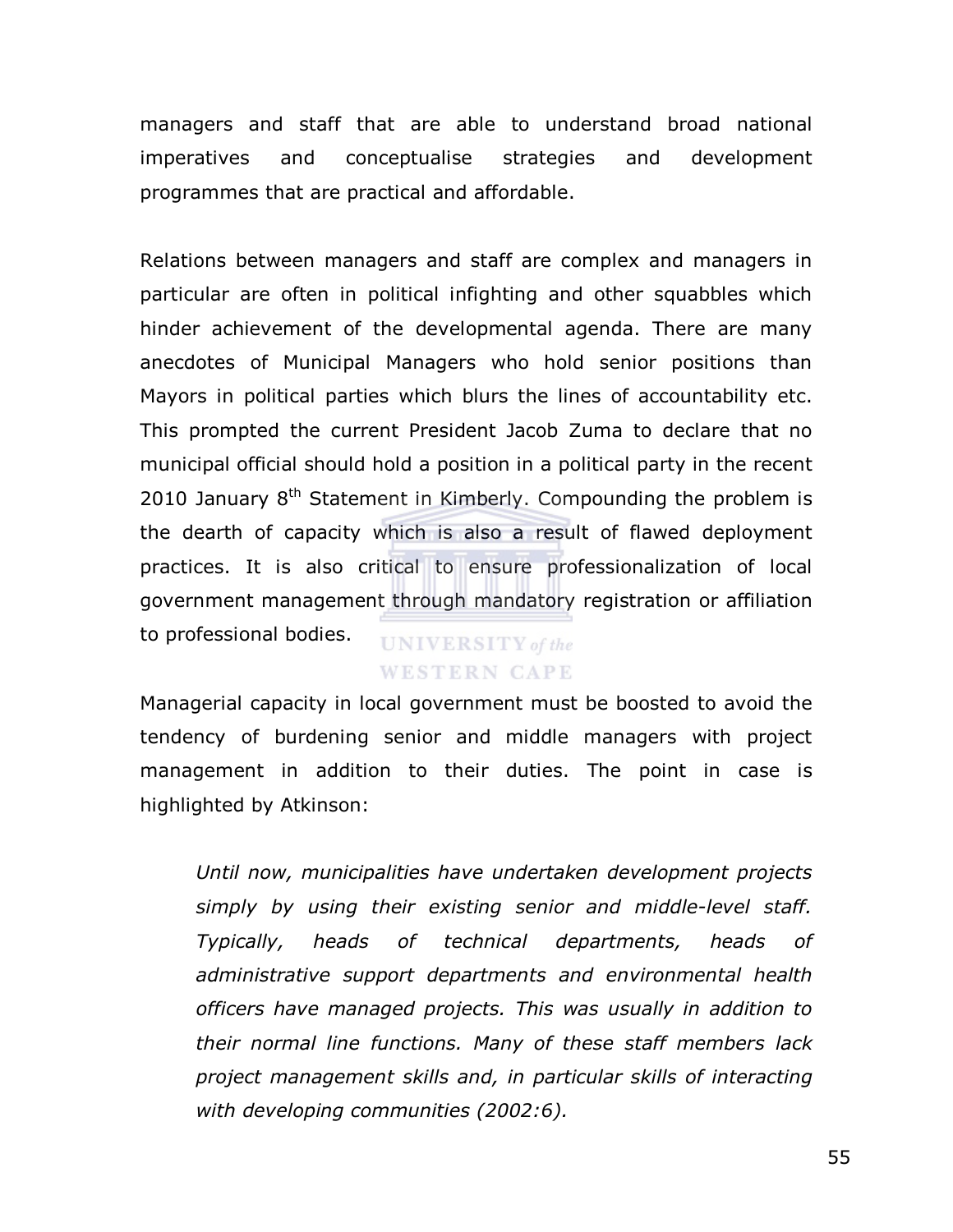This point causes paralysis of local government primarily because additional duties are not necessarily priorities as staff generally has core functions to perform. Accountability is one of the fundamental governing principles entrenched in the Constitution and is the cornerstone of democratic local governance. The strength of accountability mechanisms is enhanced if outputs are spelt out in advance. If managers are allowed to manage, and are given the appropriate scope of responsibilities which allows them to do this, the emphasis moves from bureaucratic control to service delivery. Managers – manage relationships (accountability) with both politicians and the public to gain legitimacy for their actions and to renegotiate their mandate. Municipalities are mandated by law to adopt IDP in consultation with the communities, but community participation necessitates accountability on service delivery against pre-determined objectives. If delivery standards are unsatisfactory, the municipal council may remove the manager or not renew the contract at the end of the term. **WESTERN CAPE** 

#### **3.6.2 Integrated Management Structures and Practices**

Local government is the base for implementation of government programmes, and this is the motivation for its developmental character adopted in the post-apartheid era. By implication, local government must therefore through the IDP framework integrate and coordinate implementation of government programmes which are multi-sectoral in nature. Integrated local government management challenges municipalities to formulate all-embracing plans encapsulating numerous national imperatives while prioritising local needs. Local government ought to consolidate, in a holistic manner, all delegated programmes to blend with local development priorities and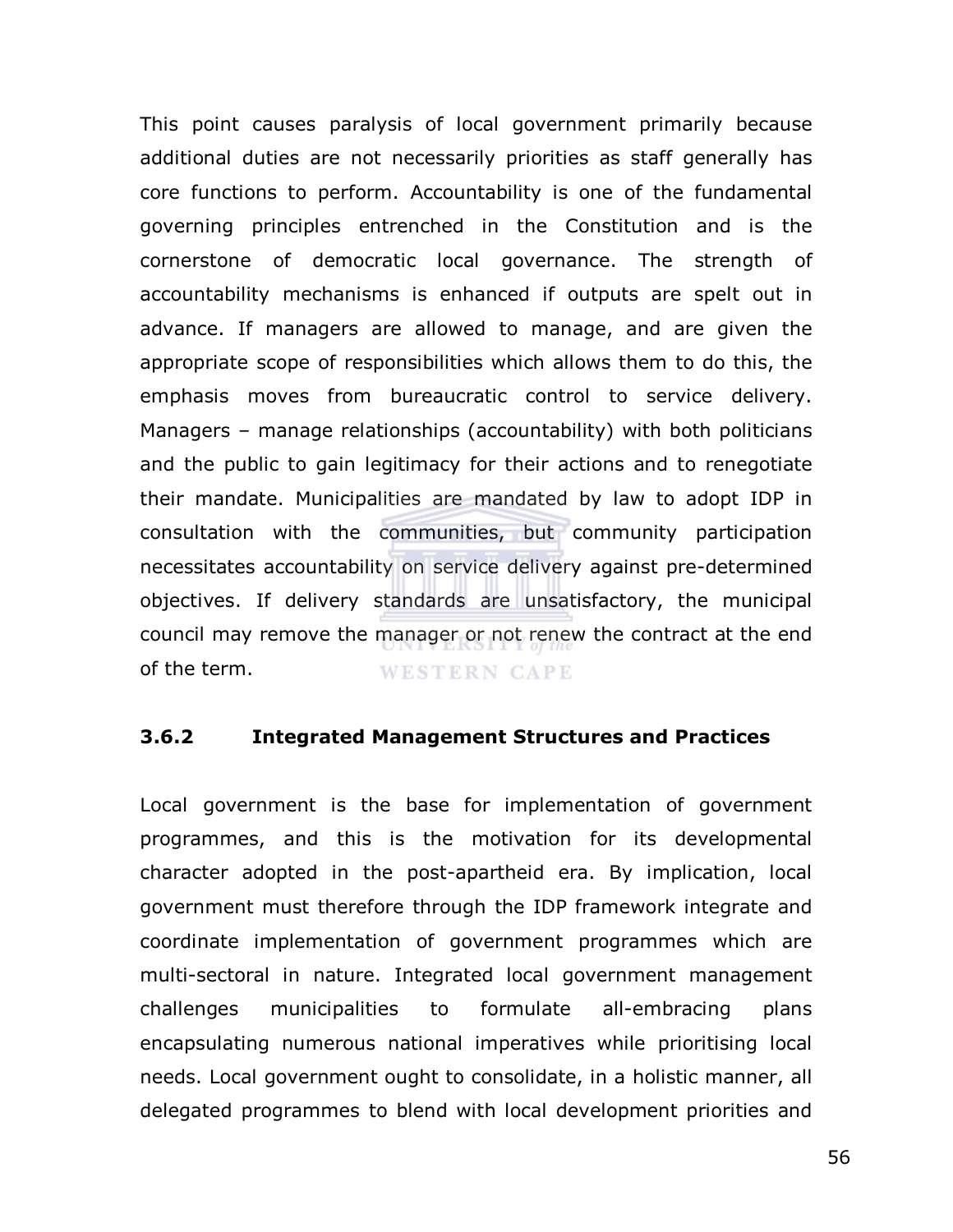thus ensure a coherent plan of action. To augment this view Parnell et al (2002:83) assert, "Under the rubric of DPLG (now CoGTA), the social, environmental, economic and physical challenges and aspirations are to be simultaneously confronted in a holistic vision of sustainable development that will be operationalised at the municipal scale". National and provincial are duty-bound to assist municipalities through deployment of technical skills and resources to municipalities that are experiencing problems in order to resolve chronic challenges in a sustainable manner.

Integrated planning frameworks at all spheres of government must reinforce each other particularly at provincial and local level. Notably, this practice has emerged through the Provincial Growth and Development Strategies which should be informed by municipal IDPs. Unfortunately due to dearth of experience with public participation or indeed lack of capacity, IDPs are developed by consultants and the 'usual suspects' such as PPPs, attracting investors and boosting local agriculture whilst thin on details and implementation remain a common feature in the most municipal IDPs. This puts ugly blemishes in the well intended idea and as such the desired outcomes are unlikely to be achieved unless an urgent intervention is instituted in this regard. IDPs are reviewed annually and the Department of Cooperative Governance and Traditional Affairs (CoGTA) reviews and rates municipal IDPs and so far has given a 100% credibility rating. This credibility rating ought to consider the process of gathering priorities, feasibility of programmes as well as resource implications.

Now shifting the focus towards sustainable management of the organization and implementation process; readings on sustainable development have focused on or have been interpreted on the basis of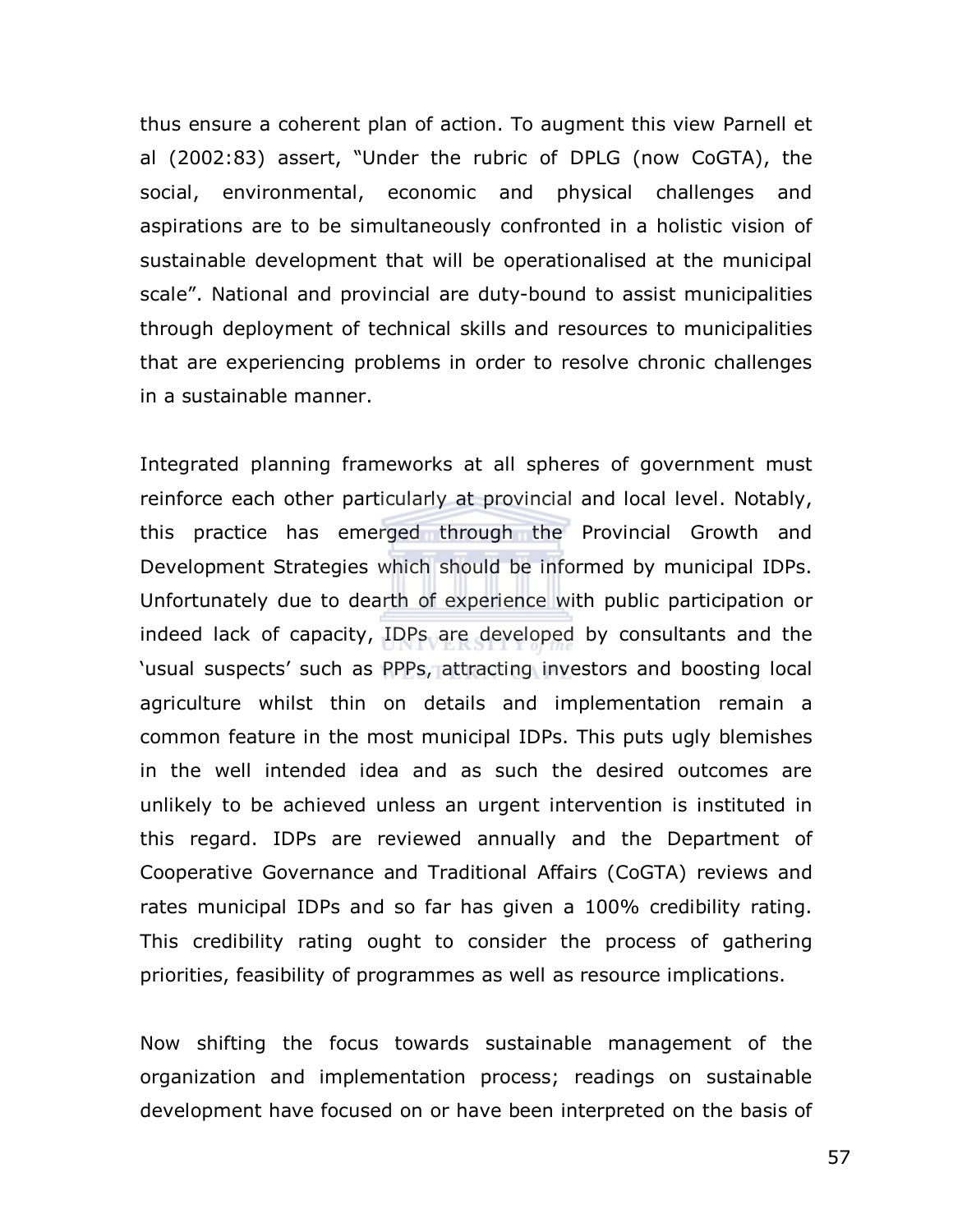environmental and socio-economic impacts. However, Fanie Cloete's exposition suggests that it (sustainable development) should be "conceptualized holistically to include political, institutional and managerial dimensions" (2002:279). Furthermore, sustainability should not be limited to financial viability, but more broadly the ability to deliver quality services, adapt to changing circumstances and new challenges while improving services rendered. "Managerial sustainability refers to strong and committed leadership; clear and unambiguous strategic policy objectives; a broad based consensus about these objectives; effective strategic and operational policy implementation; coordination, monitoring, assessment, review and redesigned process" (Cloete, 2002:279). Sustainability of management systems is important to maintain the established interrelationships and networks with the community and the political leadership. Sustainable management systems are essential, not for unjustified institutional prominence, but to build understanding (legitimacy) and momentum, improve service delivery standards, accountability, responsiveness and thus relevance and development purpose in the community.

#### **3.6.3 The Planning and Programming Frameworks**

This planning framework in local government is in the form of IDP which seeks to synchronise multi-sectoral policies and strategies. Unfortunately in the local government financial management and accounting legislation was introduced rather late and the financial situation in most municipalities is still fraught with discrepancies. The Municipal Finance Management Act stipulates various planning, management and accounting procedures for local authorities. Section 17 (3) (b) states that when an annual budget is tabled in the municipal council, it must it must be accompanied by measurable performance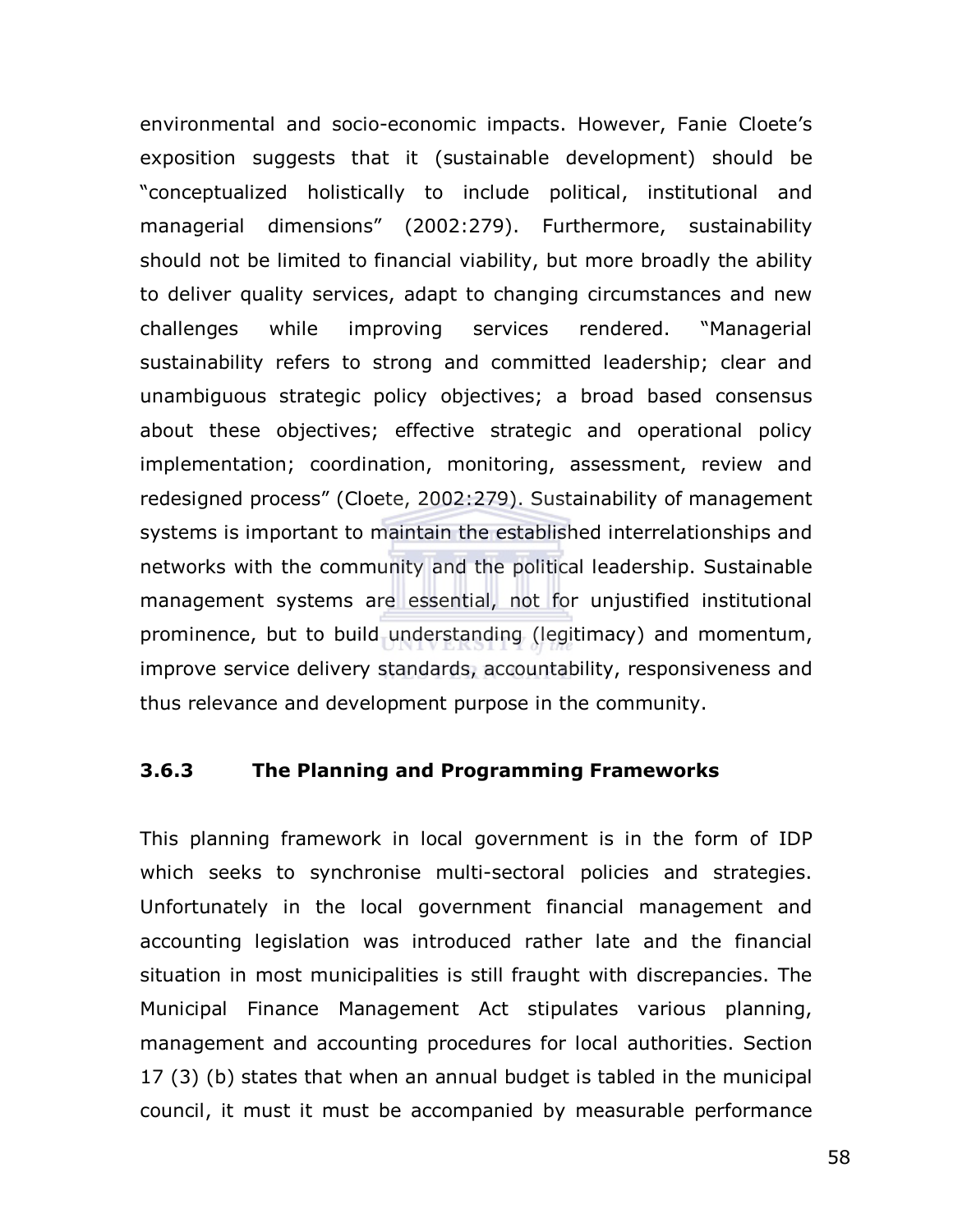objectives for each vote in the budget, taking into account the municipality's Integrated Development Plan. Importantly, regarding planning and management is economic, efficient and effective utilisation of resources directed towards priorities outlined in the IDP. In this context the promotion of LED initiatives has emerged as a central facet of policy and planning for both urban and rural reconstruction (Xuza & Swilling, 2008)

#### **3.6.4 Performance Management and Public Participation**

Performance management of service delivery in accordance to local priorities is particularly pertinent for the public and the municipality. Assessment of performance of the municipality as an institution based on the measurable objectives outlined in the IDP and other implementation strategies remains a critical area at local government. In recent months, local government in most parts of the country has been under immense pressure from burgeoning protests by communities against lack of service delivery and corruption amongst other issues. This indicates the shortcomings of 'Project Consolidate' which was an initiative of central government to assist ailing municipalities to strengthen their technical and management capacity in order to improve service rendering.

Continuous monitoring and evaluation of municipal programmes, projects and structures are critical mechanisms of performance management against the backdrop of the IDP. Performance management provides the fundamental basis for informed decisionmaking on allocation of resources and implementation of corrective measures to expedite service delivery. In a paper entitled 'Performance Management in Local Government' by Moodley on behalf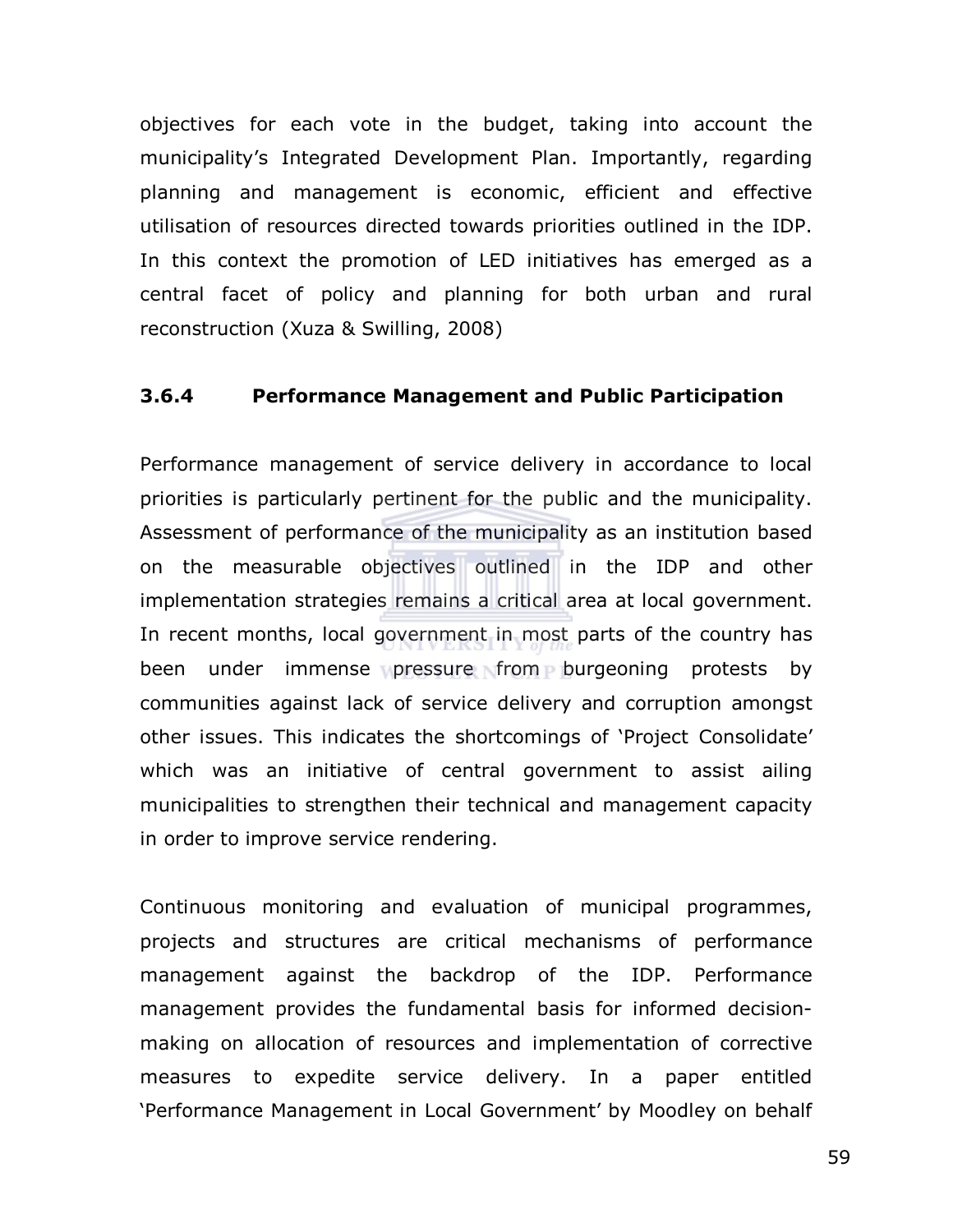of Palmer Development Group, suggests that performance management in the context of municipalities is a useful tool to achieve greater effectiveness. Further, Moodley (2003:105) argues that performance management is an essential approach that relies on the regular:

- · Measurement of municipal performance against commitments made by using indicators and targets relevant to the IDP of the Municipality,
- · Assessment, by key stakeholders, of whether the IDP is being fulfilled,
- · Adoption of corrective measures, and
- · Improvement of the IDP.

Appropriate performance management systems equip municipalities to account to the stakeholders, public as well as interested civil society groups. As an accountability mechanism, performance management provides an opportunity for the public to determine the impact of the municipality in meeting their expressed priorities. Public participation in the formulation of the IDP is highlighted as the cornerstone of the entire process, public involvement is equally vital in the review process according to the Municipal Systems Act. The Municipal Systems Act (2000) stipulates that,

*"A municipality must involve the local community in the development, implementation and review of the municipality's performance management system, and in particular, allows the community to participate in the setting of the appropriate key performance indicators and performance targets for the municipality".*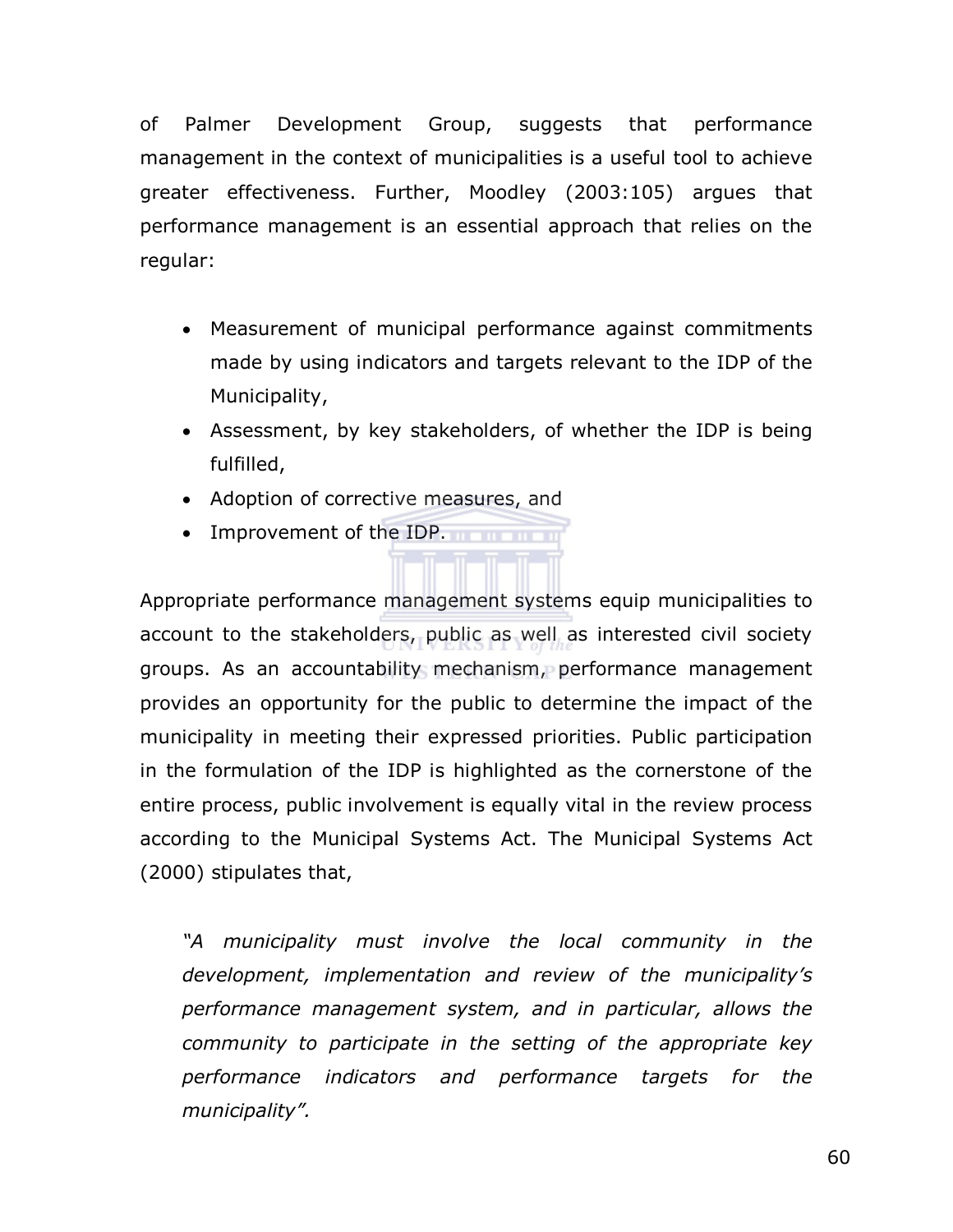This, if applied adequately in practice would invariably increase the accountability and relationship of trust between the community and the municipality.

Performance review of the individual as well as an institution against pre-determined objectives and measurable indicators must provide the information base that could be used in conjunction with other departments in local government. As De Coning (2005:29) argues, "In the quest for an integrated performance management system where the performance of the individual, the various units and the organization is measured, M&E results need to link directly with Management Information System and other components". Performance management ought to provide adequate information regarding effective and efficient use of resources (human and financial) in an effort to improve service delivery. Performance management systems must encapsulate various factors as illustrated in Moodley (2003:108) including amongst others, 'service delivery, development impact, resource management and implementation of governance' systems as mandated by the Constitution and subsequent local government legislation.

A healthy political and administrative interface is extremely crucial for performance management practices to prevail and enhance service delivery and thus accountability. Municipalities must be able to determine their capacity before making commitments on specific priorities to ensure that they are not destined for failure that places unnecessary pressure on the municipality. In other words, the priorities and expectations must meet the ability to deliver. Most municipalities inherited service delivery backlogs and racially distorted resources allocation, therefore the need in most areas is far greater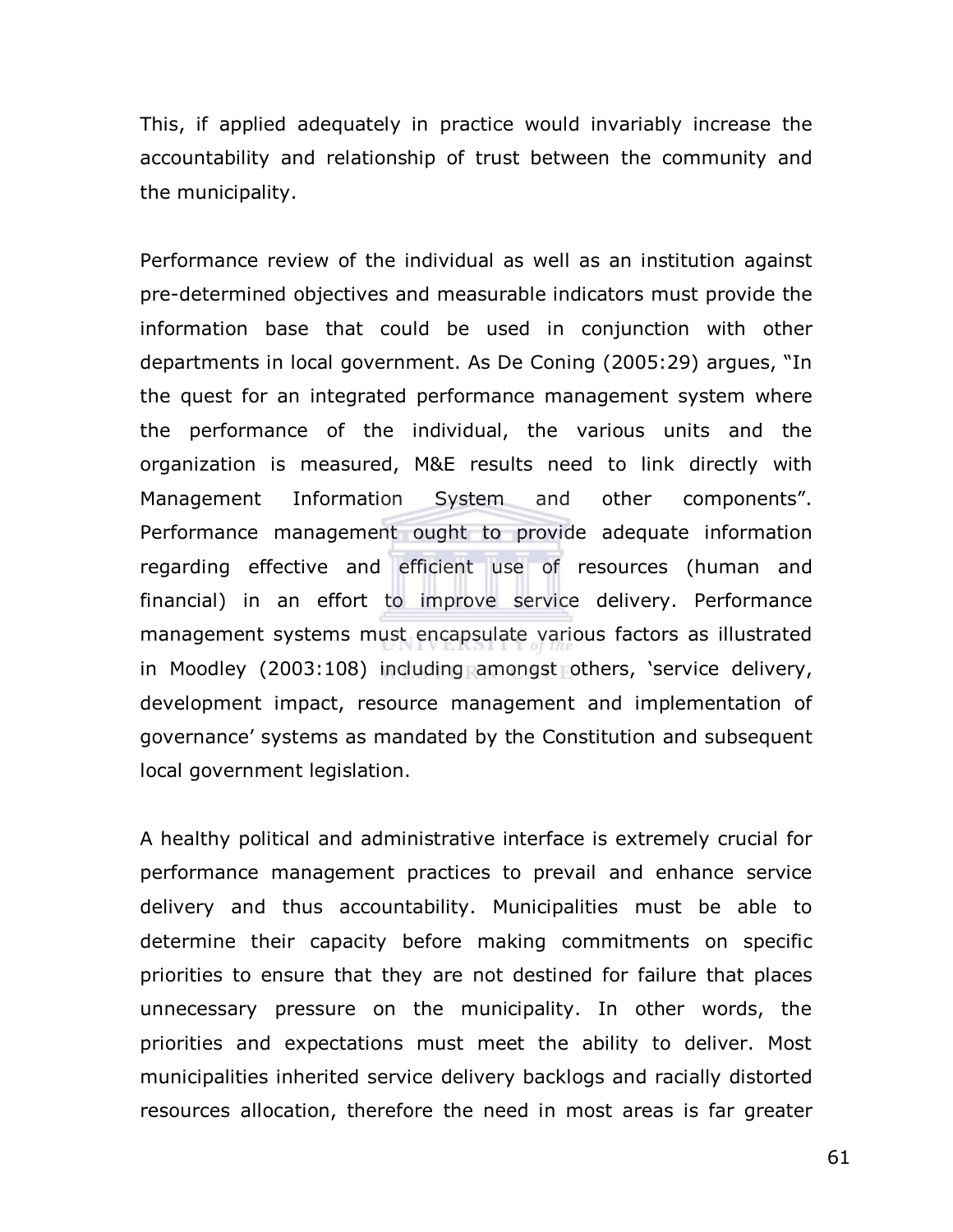than available resources. It thus becomes critical that politicians in particular manage public expectations and keep them at realistic levels. This relieves the administration of pressure based on unrealistic objectives.

# **3.7 TOWARDS INSTITUTIONALISATION OF PROGRAMME AND PROJECT MANAGEMENT IN LOCAL GOVERNMENT**

The quest for improved policy implementation in the South African public sector begins with changing the institutional approaches and realigns institutional structures and functions to manage programmes and projects. Institutional tools and techniques must enable the organization through capable managers to achieve the desired objectives. In the current conjuncture wherein technological advancement and competitive environments are flourishing, the public sector organization must incorporate technological tools that give the edge to implement and review performance relatively faster and cost effectively. The importance of more institutional and staff capacity cannot be overemphasised in the process of devolution of functions as these are deficiencies that are already crippling the implementation process at local government presently. Institutional capacity becomes more critical particularly in the context of implementation of LED which requires a variety of aspects including coordination, stakeholder engagement and investments or resource mobilization. Institutionalisation of systems and technologically advanced programming tools to assist in the project implementation process is essential. In the review of LED, Nel and John (2006:225) indicate that Implementation of LED *"suffered from various constraints chief amongst them is the permanent lament that there is a lack of experienced staff and resources within local government to handle LED*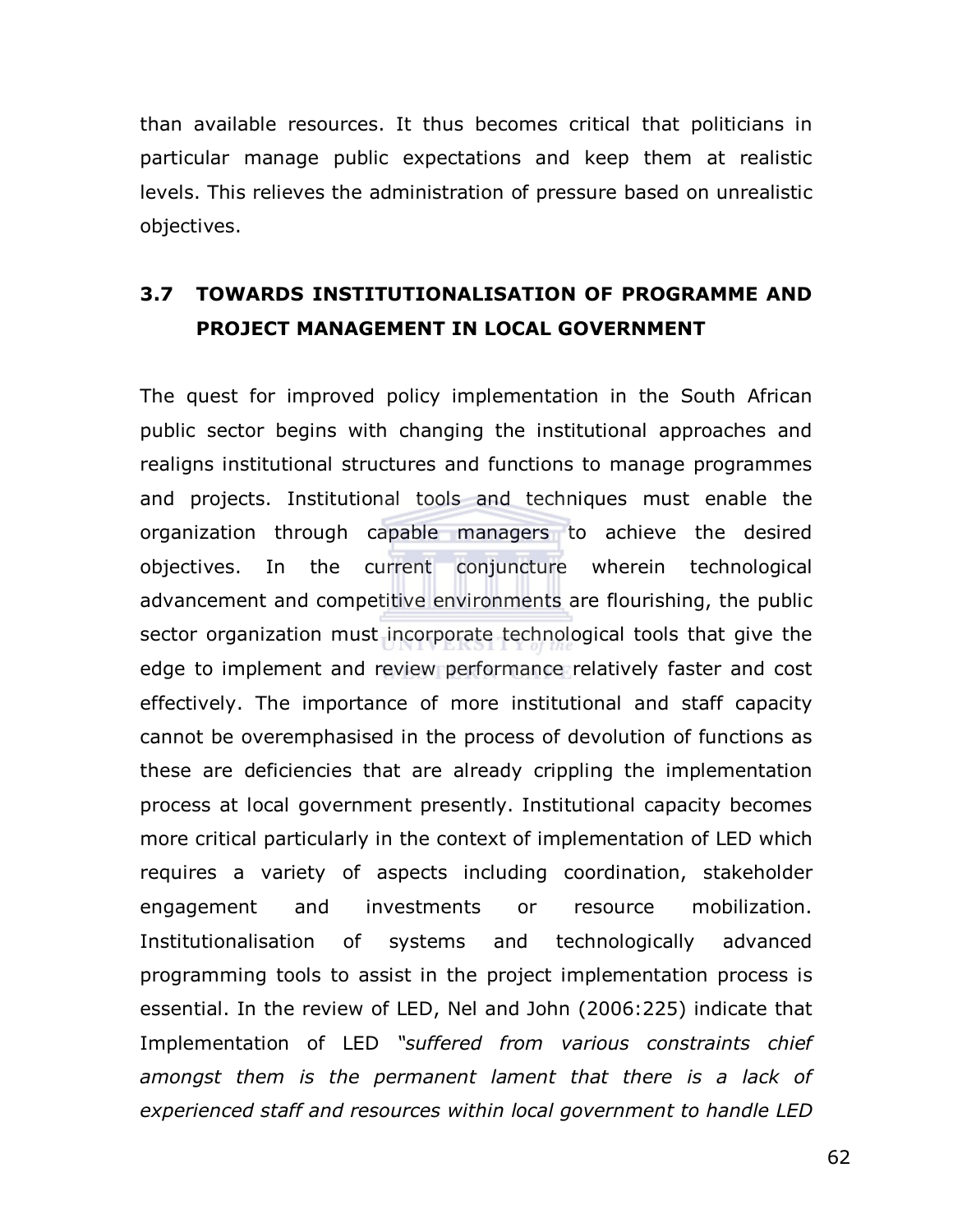*successfully"*. More training in the field of LED programme management must be institutionalized to adequately equip management in the public sector with necessary project management and technical skills.

Programmes and projects are by far the best means to implement policies in the public sector in South Africa, this warrants specialized training in programme and project management for managers as well as support staff. In this way, strategic planning and coordination of interlinked activities to achieve the predetermined objectives, with specific timeframes and resources would be internalized in public sector organizations particularly in local government. "Training through Professional Certificates and Post-Graduate Diplomas and Degrees have been more successful and it is encouraging to see increasing numbers of managers and professionals opting for advanced training" (De Coning, 2005:27). **UNIVERSITY** of the

# **WESTERN CAPE**

For training in project and programme management to yield good results transformation of the institutional culture and approach to that which encourages project management perspective is vital. As De Coning (2005:28) noted, *"It was also soon realized that training and appointing project managers in departments had limited results if the project management approach was not institutionalized in the organizational context".* The appropriate champions of change process of the institutional approach would be the leadership, all various echelons of management structures and operational staff. This would enable the organization to translate and apply the project management approach and entrench a new institutional practice.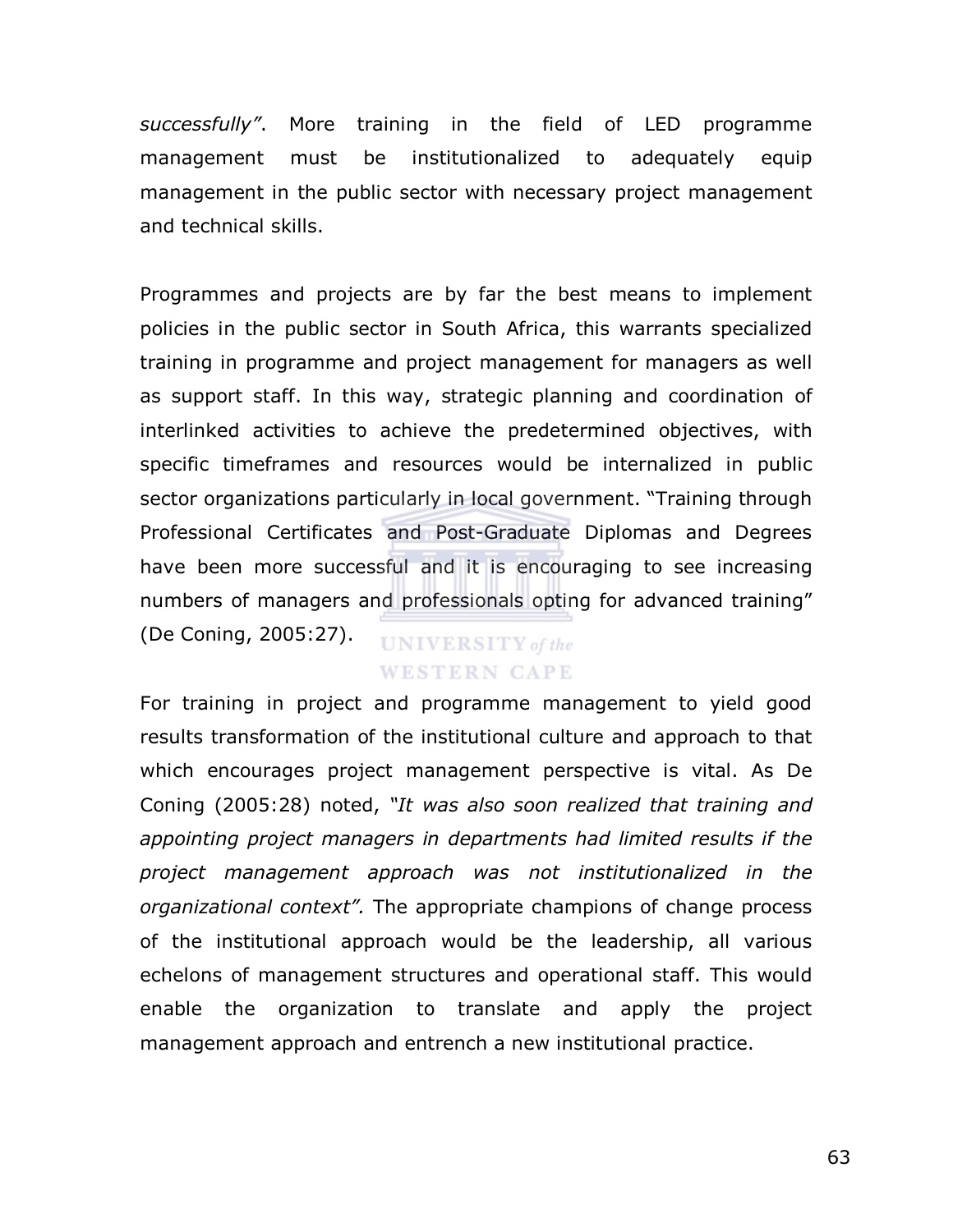*Staffing of LED Units has always been a challenge. No two LED officials have a similar educational background and expertise, and there is no LED professional qualification similar to that for planning and public finance. Even today, entry requirements for LED officials are something that an entity such as the Local Government and Water SETA (Sector Education and Training Authority) is struggling to define in its latest version of LED training for LED managers and officials. Skills and expertise are not the only challenge, and capacity is also an issue. Very few LED units, especially in needy municipalities, have more than two staff members (Xuza & Swilling 2008)* 

A flexible yet coherent institutional practice is essential to share responsibility and resources on cross-cutting themes intra and interdepartmentally. Local government in particular must introduce this project management approach to synchronise its project plans and implementation techniques. The planning process and its techniques in local government as warranted by national legislation must interface with appropriate institutional context conducive for the project management approach.

#### **3.8 SUMMARY**

A brief summary of some pertinent conclusions that emerged in this Chapter: this Chapter captured an array of critical components of governance and its significance in policy implementation. The enabling legislative arrangements and policies created a conducive environment for governance practices. The shift towards developmental local government necessitated that the democratic practices such as public participation, inclusion of civil society and transparency must prevail in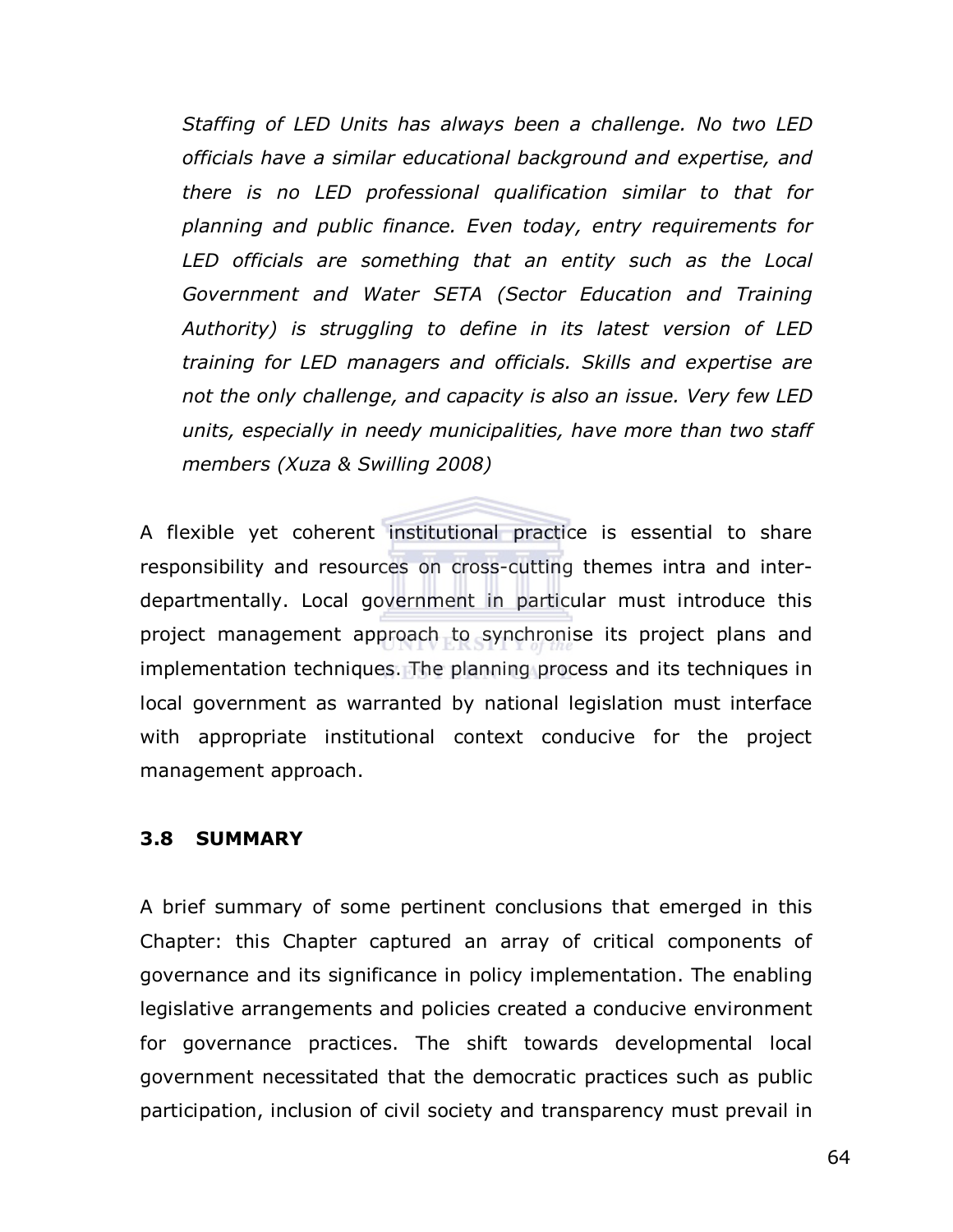local government. In addition the Chapter dealt with the significance of leadership and it connection to management. In order to improve service delivery in local government, adequate management systems need to be implemented to enable the institutions to respond to the challenges confronting the communities. The lack of management capacity in particular project management capacity in most municipalities that results in overstretching of present managers and staff is a cause for concern. Management concerns the establishment of functional networks and interrelationships with the communities and stakeholders in a sustainable manner.

Within a democratic governance environment, municipal leadership sets the policy and tone and parameters and management have a duty to translate the policy priorities into realizable objectives. It is also the duty of management to ensure that programmes are better integrated, coordinated and well harmonized to maximize benefits and ensure efficient use of resources. Integrated planning is intrinsically important in the process of policy implementation in order to improve the living conditions of the poor in particular.

The planning framework for local government builds on this premise and mandates municipalities to encourage communities and civil society to participate in the decision-making processes thus increasing accountability and public confidence. Instituting performance measurements jointly with the communities is critical for municipalities as they are confronted by a mammoth task of redressing past imbalances. Municipalities are required to develop Performance Management System which provides information about the status of the projects and programmes against the priorities set out in the IDP process permeates the community to scrutinise. Municipalities must in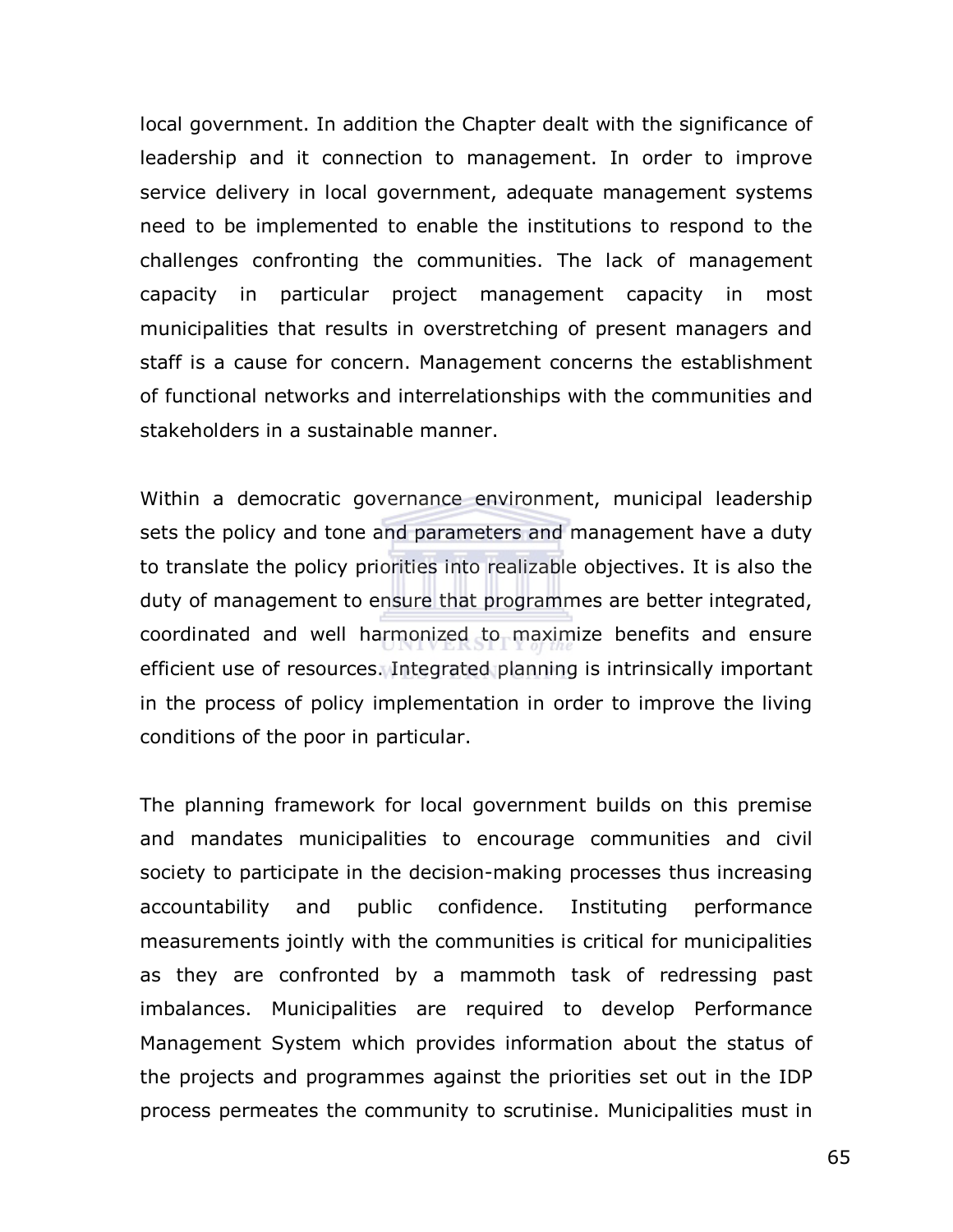conjunction with the communities develop measurable indicators against which the monitoring and review ought to be done. This introduces an element of monitoring and evaluation that warrants institutionalization on project management basis. Capacity constraints in general cause challenges for service delivery in municipalities. However, a more acute capacity challenge confronts LED units in municipalities.



**UNIVERSITY** of the **WESTERN CAPE**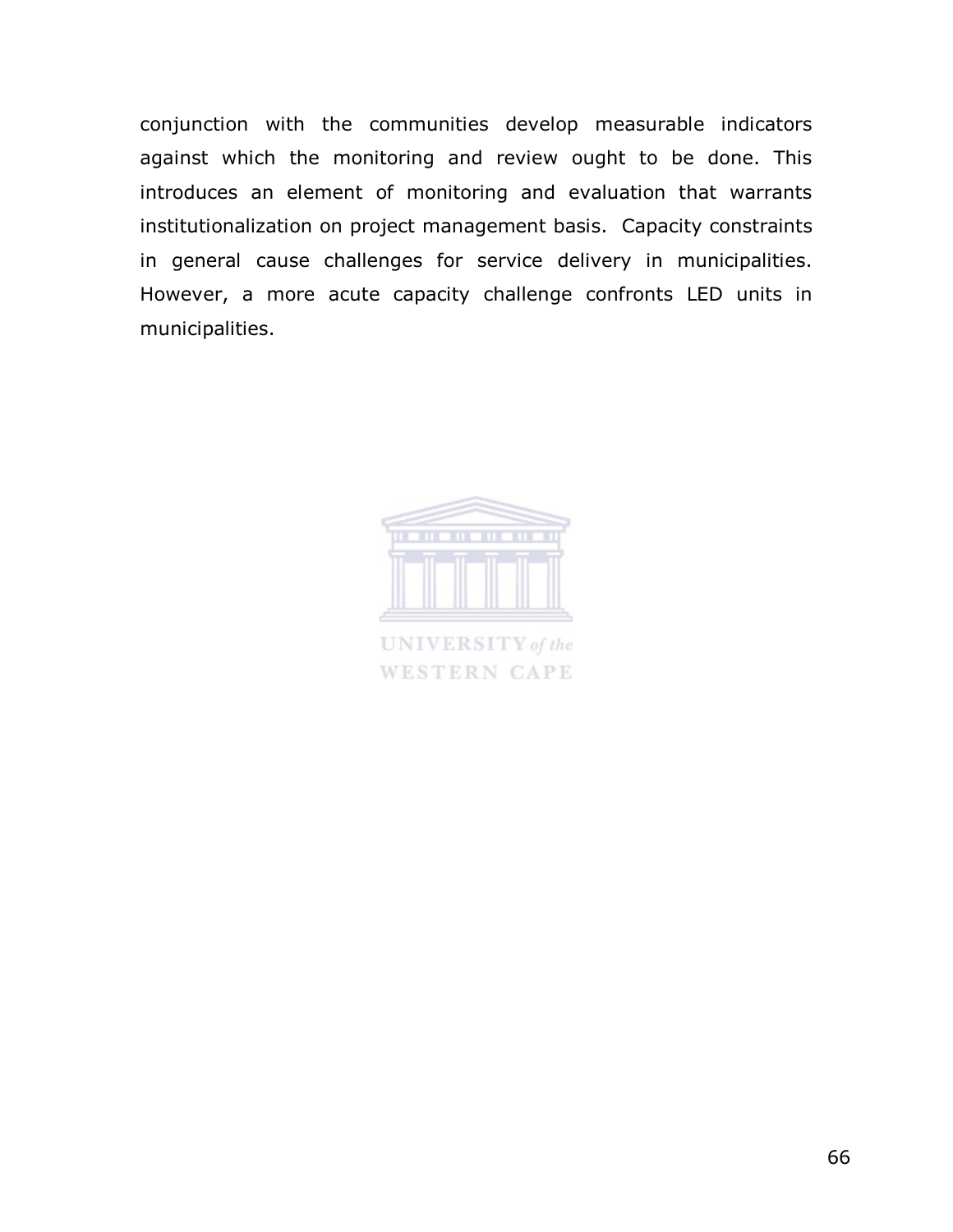#### **CHAPTER FOUR**

#### **FIELDWORK RESULTS (THE CASE OF KHAYELITSHA)**

#### **4.1 INTRODUCTION**

Khayelitsha like many other South African townships resembles the apartheid creation with deeply embedded socio-economic problems that continue to haunt its residents. Poverty, unemployment and exclusion from economic activity are the hallmarks of the area which, needless to say, have a devastating effect on the community in various ways. In a comprehensive study of LED initiatives in Khayelitsha, Dyatyi and Frater (1998:3) assert that, "The economic problems relate strongly to its history of spatial, cultural, social and economic separation from the City". It is worth noting that it is due to the apartheid segregationist policies that townships such as Khayelitsha are confronted by underdevelopment, overconcentration of people and lack of progressive spatial development which resulted from gross neglect in service delivery, lack of planning and economic development.

Khayelitsha is the largest African township, predominantly a shack settlement that is located 30 kilometers from the City of Cape Town in the Western Cape. The spatial and economic segregation from the City and neglect and underdevelopment deprived Khayelitsha its economic development potential. The deliberate segregation as part of apartheid architecture and underdevelopment created the vast distance between Khayelitsha and many other black residential areas from employment opportunities thereby escalating the cost of commuting as a result of oscillation between work and home. This township is home to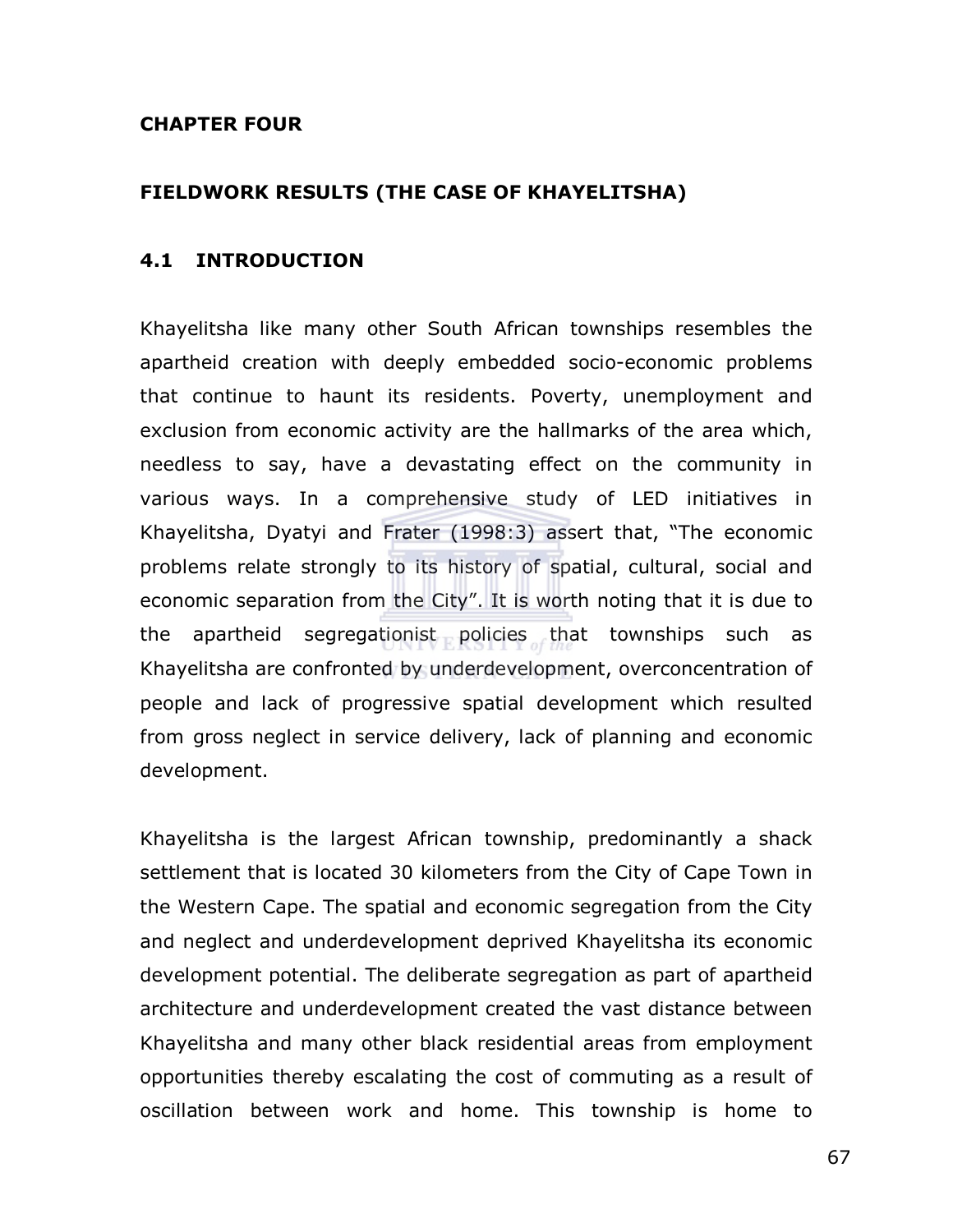approximately 900 000 people, majority of whom are unemployed, trapped in the web of poverty, and habours social ills associated with a bleak socio-economic prospect. Dyantyi et al (1998:2) trace its origins pointing out that, Khayelitsha was established as a dormitory settlement and labour reservoir, and it has virtually no significant formal economic base". As a result of the apartheid racist design and gross neglect with regards to service delivery and economic development, Khayelitsha is the most poverty stricken area in the Cape Metropolitan.

The City of Cape Town municipality is charged with the responsibility, according the Constitution and the local government laws, to develop the socio-economic profile of Khayelitsha and create employment, develop skills and fight poverty. The purpose of this Chapter is to discuss the material conditions in Khayelitsha and establish the mechanisms put in place to foster sustainable economic development. Equally important is the exploration of the governance and management mechanisms and institutional arrangements in place to harness productive economic development and participative democracy.

#### **4.2 THE SOCIO-ECONOMIC NATURE OF KHAYELITSHA**

Khayelitsha, as indicated earlier, manifests a poverty profile with high unemployment levels, low income levels, major housing and infrastructure backlogs, poor health due to poor living conditions as well as crime.

> *The Khayelitsha node had received no public or private investment since 1990, apart from the construction of the*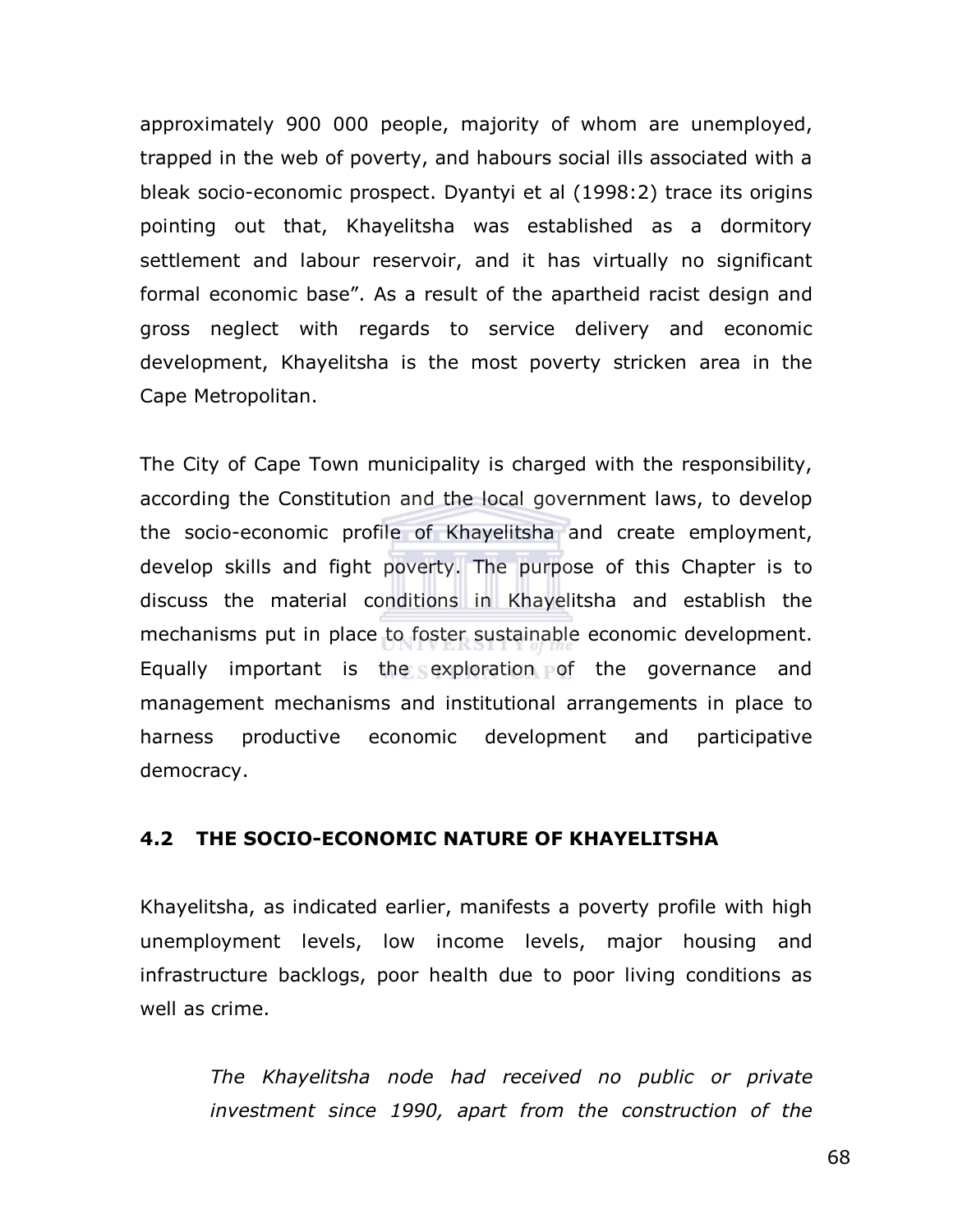*Khayelitsha (terminus) rail station. As administration of Khayelitsha was shared between the under-capacitated Lingelethu West Black Local Authority and the Western Cape Provincial Government, there was no capacity to drive an investment programme in an area that was very much a "nogo" zone during the era of political struggle pre-1994 (COGTA, 2009).*

Khayelitsha is densely populated and the majority of people dwell in shack settlements most of which are without services. This is a legacy of apartheid segregationist planning and gross neglect of black residential areas both economically and service delivery.

The challenge of over-concentration of people in small spaces is particularly rife in Khayelitsha as, for historical reasons, 'double occupation' meaning two families occupying one plot and also large numbers of people in one household due to lack of adequate space for expansion. Inevitably this situation poses serious health, safety and environmental problems for the community. The problem of overcrowding presents a major challenge as people are often reluctant to relocate for fear of being moved further away from transport networks. Compounding the problem further is the challenge of "squatters occupying developmental spaces, for instance a group of squatters settled next to the railway line hampering the railway development plan" (interview with Councillor Mdoda, Chairperson – sub-council 10, Site B). As a result of desperation for settlement people settle in areas that are not fit for human settlement, thus making them vulnerable to problems such as floods and other risks. Khayelitsha is characterised by inadequate housing, insufficient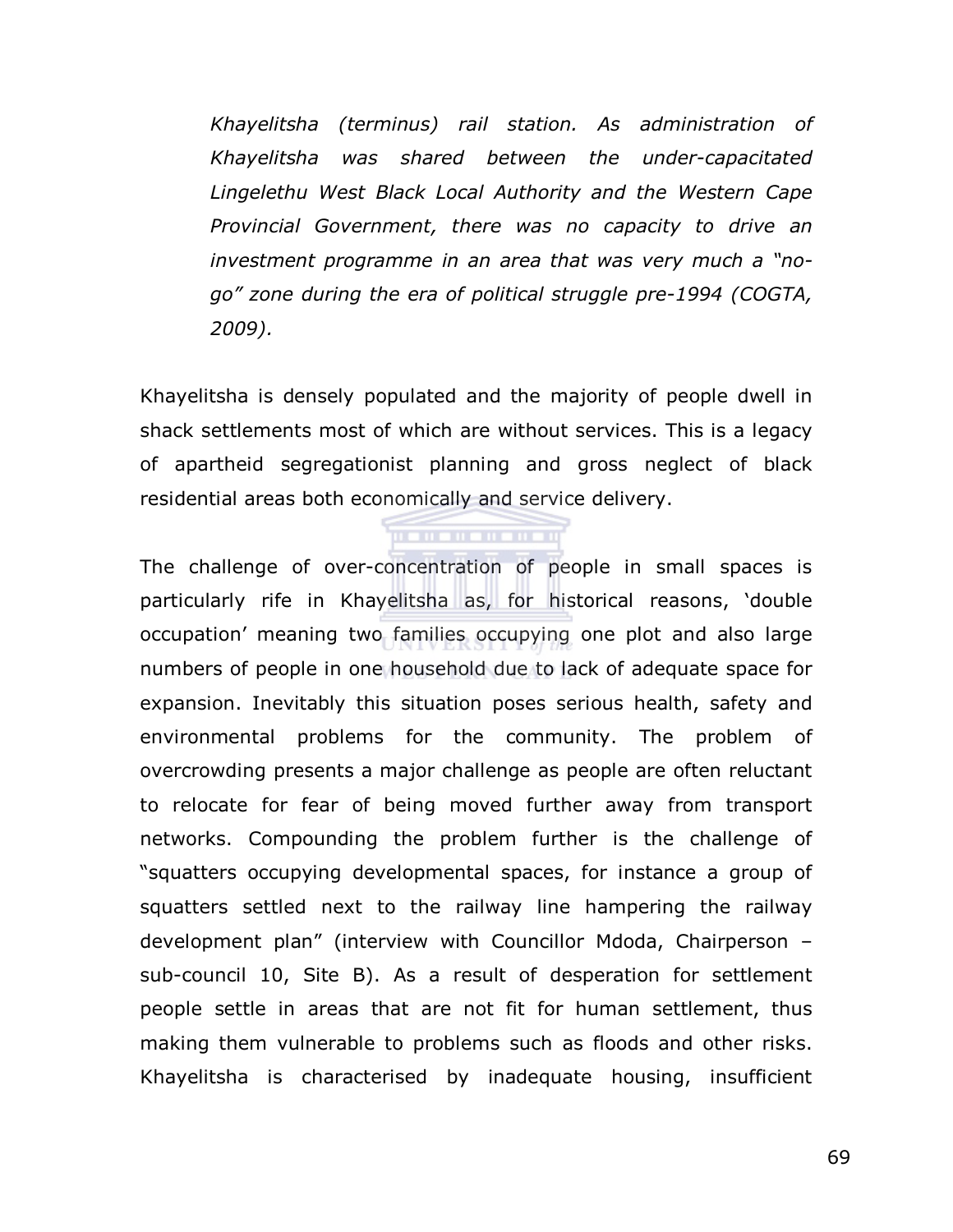community facilities, as well as lack productive industries and commercial areas.

The dominant character of the economy of Khayelitsha, according to 68 per cent of the respondents, is survivalist based. In other words it is informal, hand to mouth, type of economy. Over 10 per cent believe that there are elements of formal economic activity and another 10 per cent stress that the economy is a combination of formal and informal sectors. Some respondents articulate the first economy and second economy dimensions as very dominant in the economic outlook of the area. These sentiments are demonstrated in the graph below.



#### **Graph 1**

The graph below shows that 58 per cent of the respondents are optimistic about the economic trajectory of the area. This can be ascribed to the increasing presence and expansion of the retail sector as well as government buildings to improve access to services. About 23 per cent of the respondents indicate that the economic status is rather stagnant possibly because of lack of industries to absorb significant numbers of the unemployed population. Possibly for the same reason as above about 10 per cent feel that economic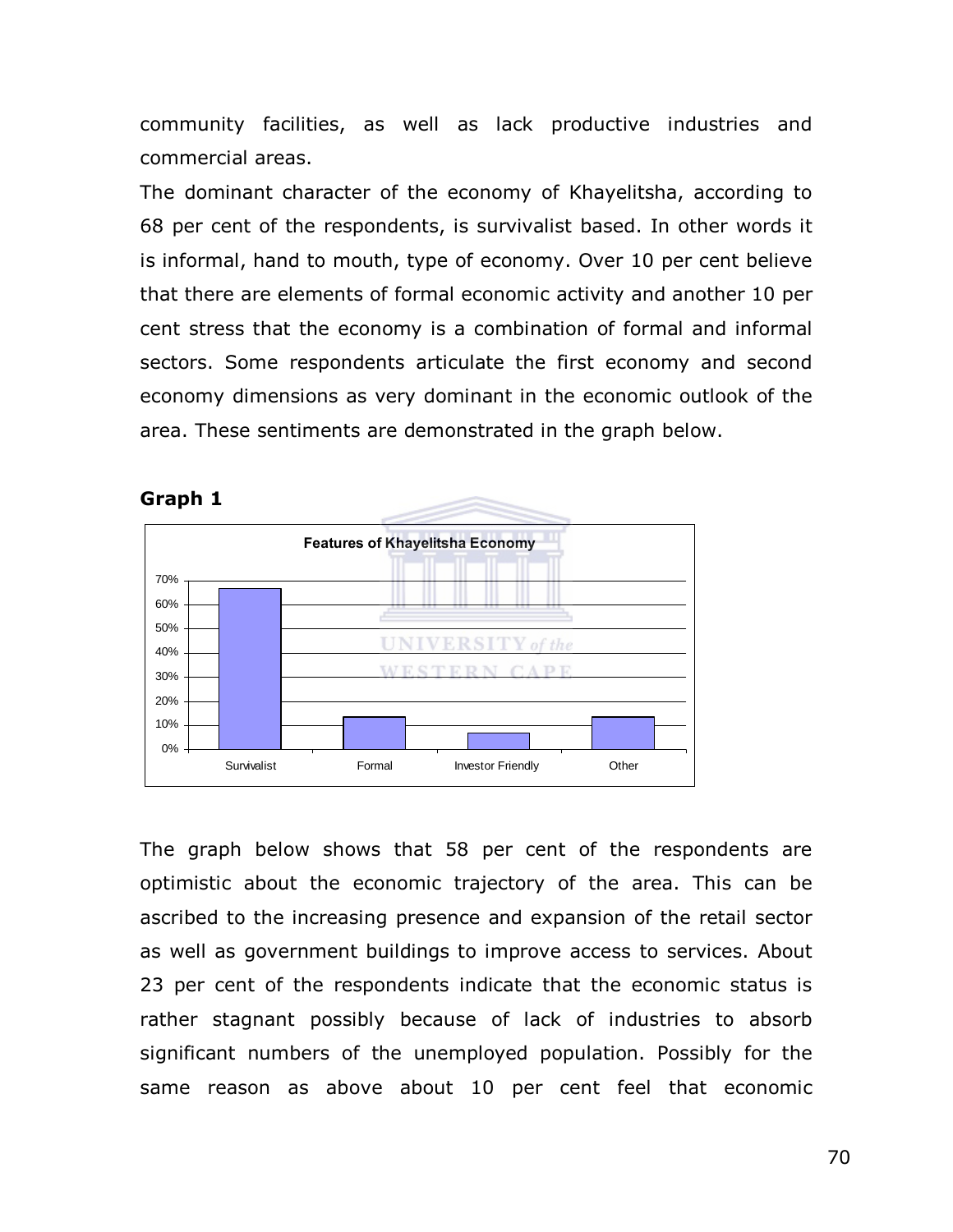performance is poor. This may be ascribed perhaps to high expectations or promises over a period. Not surprisingly 0 per cent of the respondents believe that there is an economic decline because there was no economic base to begin with.



#### **Graph 2**

Due to the deliberate spatial dislocation of Khayelitsha from the rest of the City means that residents bear the brunt of transport to places of employment. "Distance from commercial areas, where customers can get discount consumables, frequently means that Khayelitsha residents are either paying more for goods or have to pay high transport costs" Dyanti et al, 1998). Residents travel unreasonable distances to other areas to get the basic necessities for their own survival. As an alternative people buy small quantities in spaza shops that cost more than the wholesale price because shop owners must factor transport costs and thus costs are transferred to the consumer. The situation is changing slightly as there is a number of retail shops including the Sanlam Shopping Centre. The local authority is the largest employer and a large portion of the population is engaged in informal businesses that are survivalist in nature. Lack of private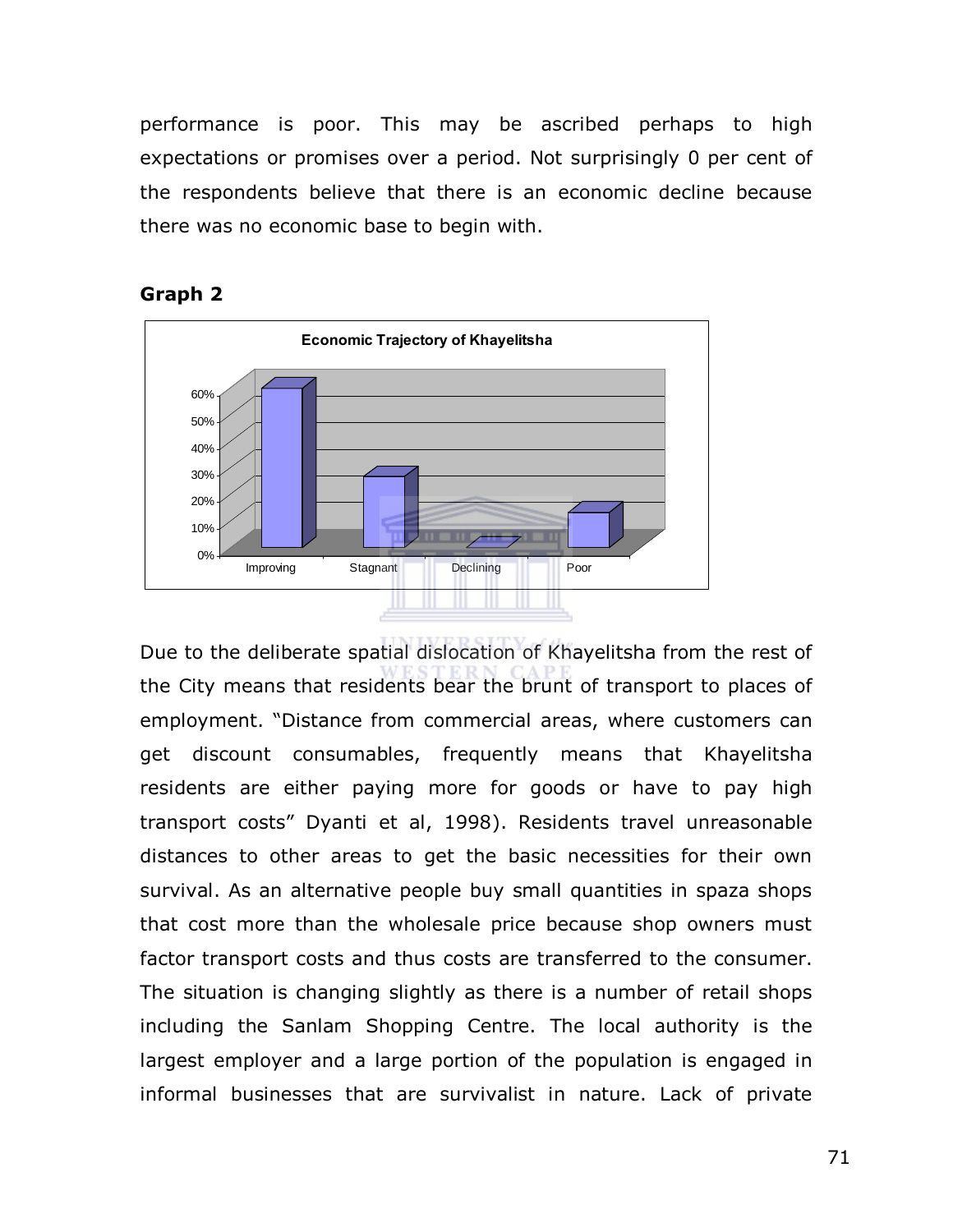sector investment in the area is heightened by low income situation and thus considered a high risk area. As Cllr Mdoda alludes, "Nonpayment behaviour is a result of low earnings and also apartheid era rates boycotts as a form of resistance and so forth".

In 1995 financial institutions considered Khayelitsha as a risk area, as 92 per cent of the households had not been servicing their bonds. The KDF in association with its NGO partner FCR embarked on a process to resolve this situation and thus release private lending from financial institutions. After 15 months, the bond repayment programme was launched, yielding a result of 65 per cent by the end of the campaign (Dyantyi, et al, 1998:5).

,,,,,,,,,,,,,,,,,

Throughout this research project the point of departure was that successful LED implementation requires a multiplicity of players and government is instrumental but importantly government across all spheres must coordinate and bring other stakeholders such as the private sector, DFIs, the community and other structures. This point is illuminated in the graph below. Respondents were asked, in order of priority, to choose three key role players in the LED process.

The results affirm the point that has been raised as a basic understanding in this paper. In graph 3 below 88 per cent of respondents stated that government plays a fundamental role in the LED process, while about 53 per cent of the respondents believe that both community organisations and the private sector have a substantial role in LED. Interestingly, in the ordering of roleplayers the DFIs and ward committees or forums are not given prominent roles. Perhaps the fault lies at the ordering of these roleplayers or on the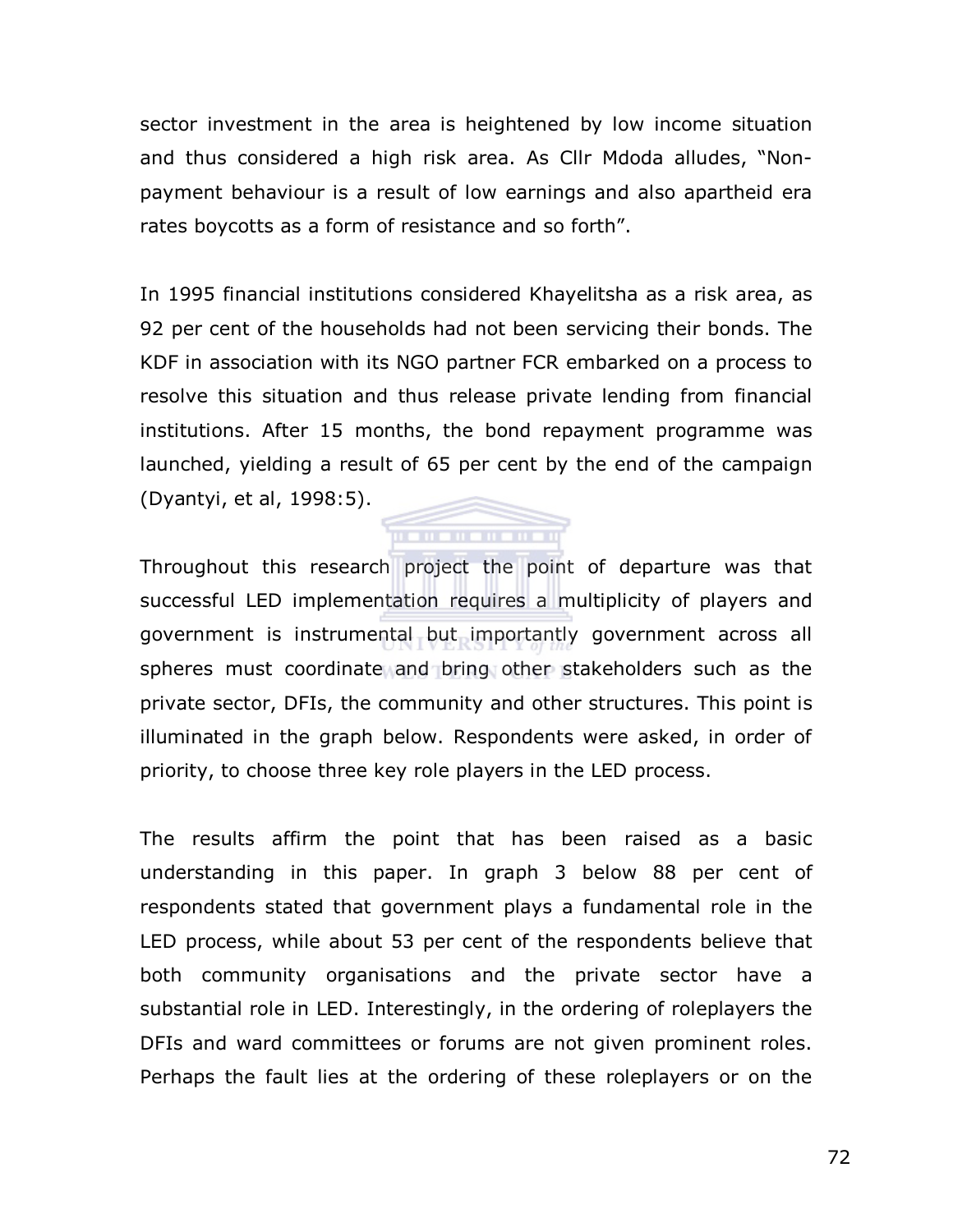perceived contribution of the respective roleplayers in the unfolding LED process currently.

# **Graph 3**



The implementation of LED has been conducted somewhat in a fragmented manner for several years in Khayelitsha. It is becoming increasingly evident that much progress is made particularly in areas of built infrastructure, bulk infrastructure as well as the burgeoning retail industry.

Community Based Organisations and Non-Governmental Organisations evidently have played a tremendous role in the socio-economic development of Khayelitsha and a partnership with local authorities is vital in this endeavour. The socio-economic problems in Khayelitsha are complex in nature, hence, LED should be multi-pronged and crosscutting.

# **4.3 CURRENT STRATEGIES AND IMPLEMENTING AGENCIES**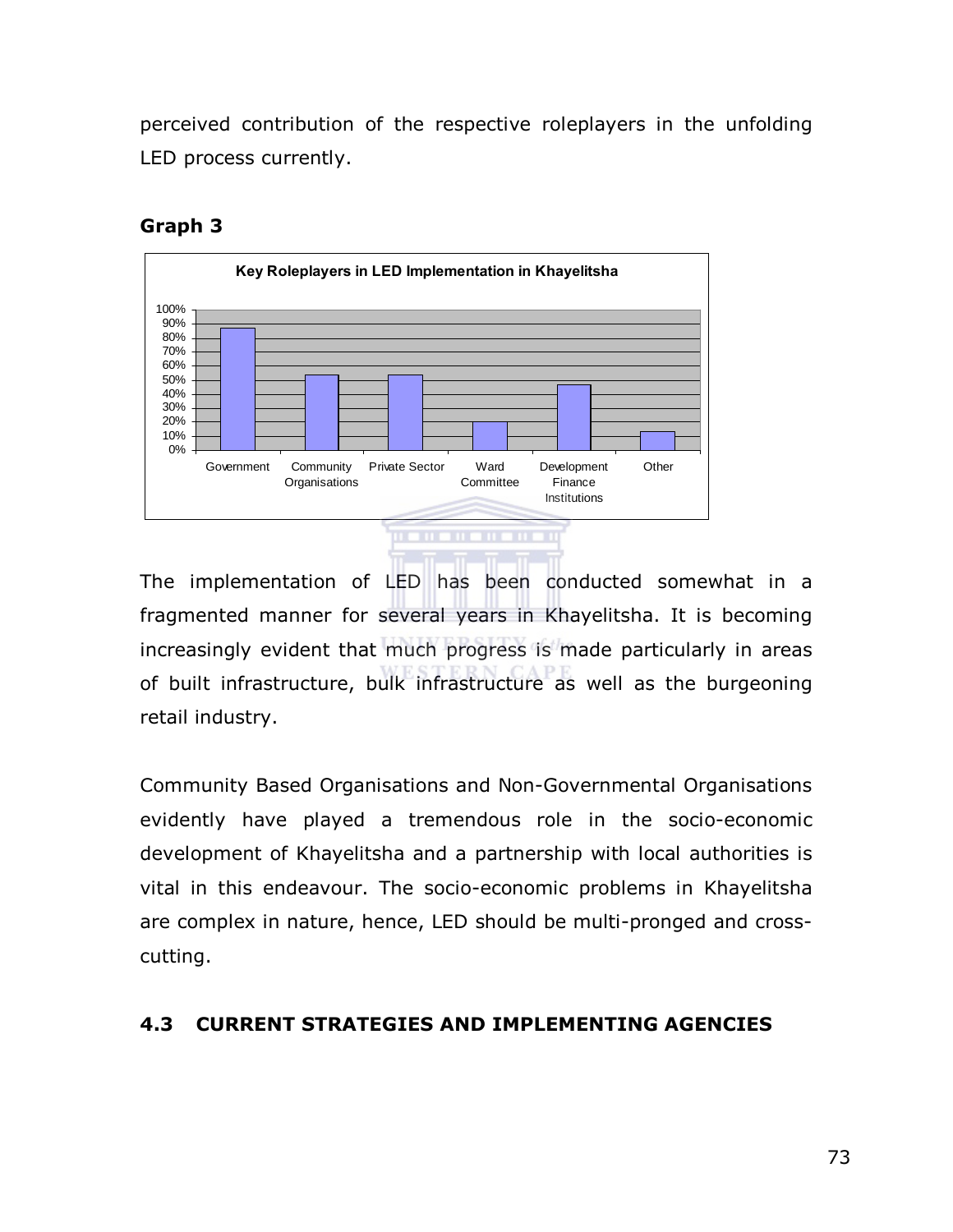As noted earlier, the approach of the City of Cape Town was not to complement the fact that Khayelitsha was identified as a node with a targeted LED strategic framework but treated the area as part of the overall strategy known as Local Area Economic Development. It is also important to acknowledge the significant role played by the Khayelitsha Community Trust which is a legal entity of the City of Cape Town. In addition, there is a strategy recently launched which essentially uses economic development as a crime prevention strategy in Site C/TR section of Khayelitsha which is called Violence Prevention through Urban Upgrading (VPUU). The point of departure for this strategy is the fact that it "……aim(s) to broaden the base of economic development beyond the retail sector - particularly try to help manufacturing, construction and certain service businesses" (City of Cape Town, 2008). For this project the City of Cape Town is involved in a partnership with the German Development Bank ("KfW").

#### **UNIVERSITY** of the

*"The overall aim of the VPUU programme is to benefit the community of Khayelitsha. This will be achieved through three distinct components, the first being commercially driven income generating enterprises and developments, the second being development, maintenance and operations of public spaces and facilities, and the third being opportunities and support for community organisations and initiatives"* (Khayelitsha Community Trust, 2009 Annual Report)*.*

The overall budget for the project is R400 million. Although limited in scope the programme may yield greater benefits to the community because Site C in Khayelitsha has the challenge of limited or lack of public spaces for leisure and recreation. It is a confluence of such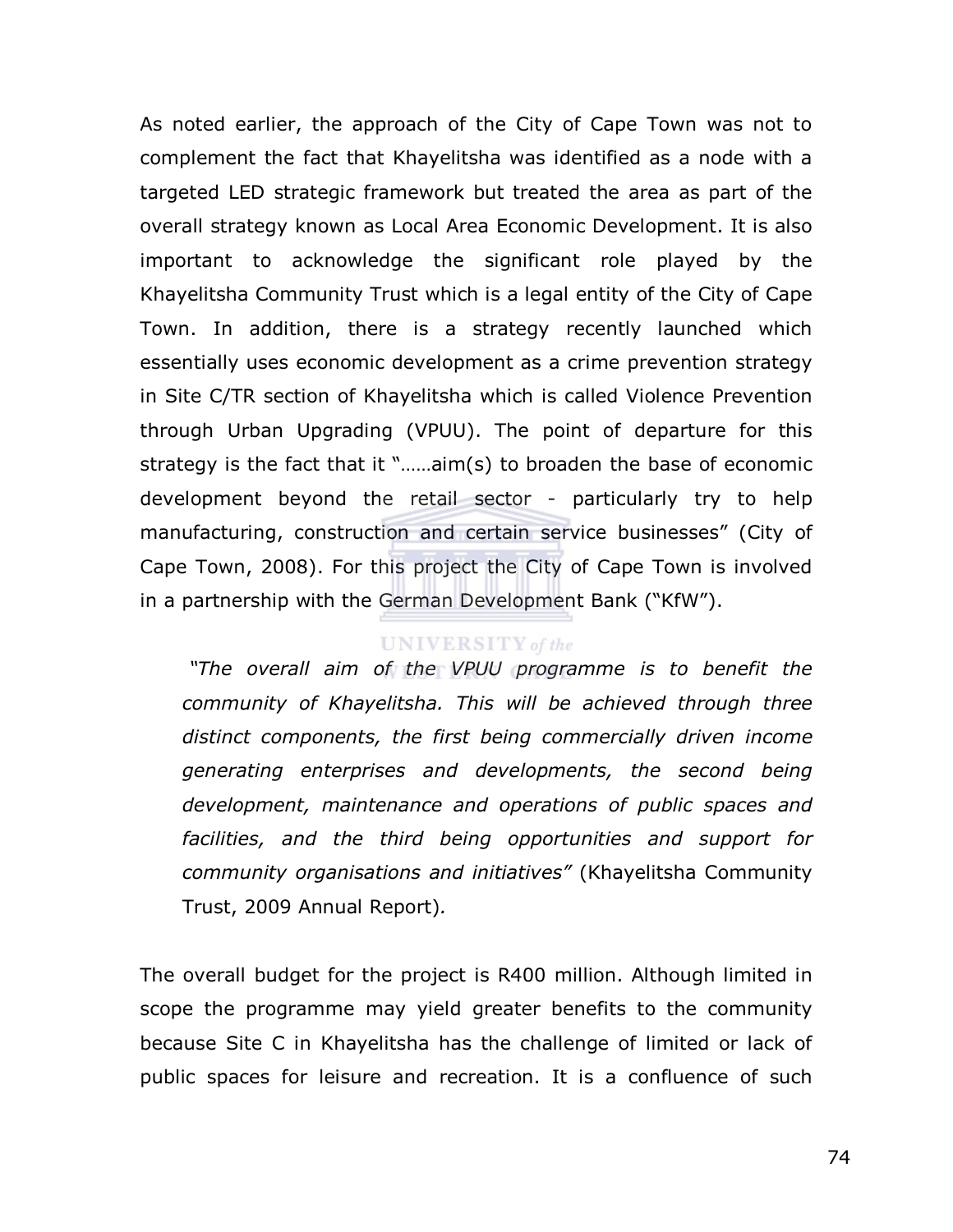challenges compounded by poverty that makes for a breeding ground for crime and criminality.

The Khayelitsha Community Trust has a broad focus of upgrading Khayelitsha to become an affluent suburb therefore it is not exclusively an economic development vehicle. The mission and the vision of the KCT put it clear that the ultimate goal is "to transform Khayelitsha from a township to one of Cape Town City's thriving suburbs by the year 2020." This will be achieved through "community empowerment and enhancement of the quality of life through the development of vital commercial, residential and communal facilities." The KCT adopts an integrated approach which involves initiating bulk electricity supply, affordable housing and the development of the Khayelitsha Business District (KBD).

# **4.3.1 LED Interventions ERSITY of the WESTERN CAPE**

The prevailing socio-economic reality in Khayelitsha necessitates a commitment to develop initiatives to find progressive and sustainable solutions to the current challenges and ameliorate the problems confronting the area. There have been various initiatives by various actors attempting to address the challenges and unlock the economic opportunities. Civil society and other players have been prime drivers of the process of confronting principal structural problems relating to spatial, institutional and socio-economic development. Due to its poverty profile and other inherent problems Khayelitsha was identified as one of the nodal areas and therefore targeted by the Urban Renewal Programme (URP) which is a major national government intervention in the area.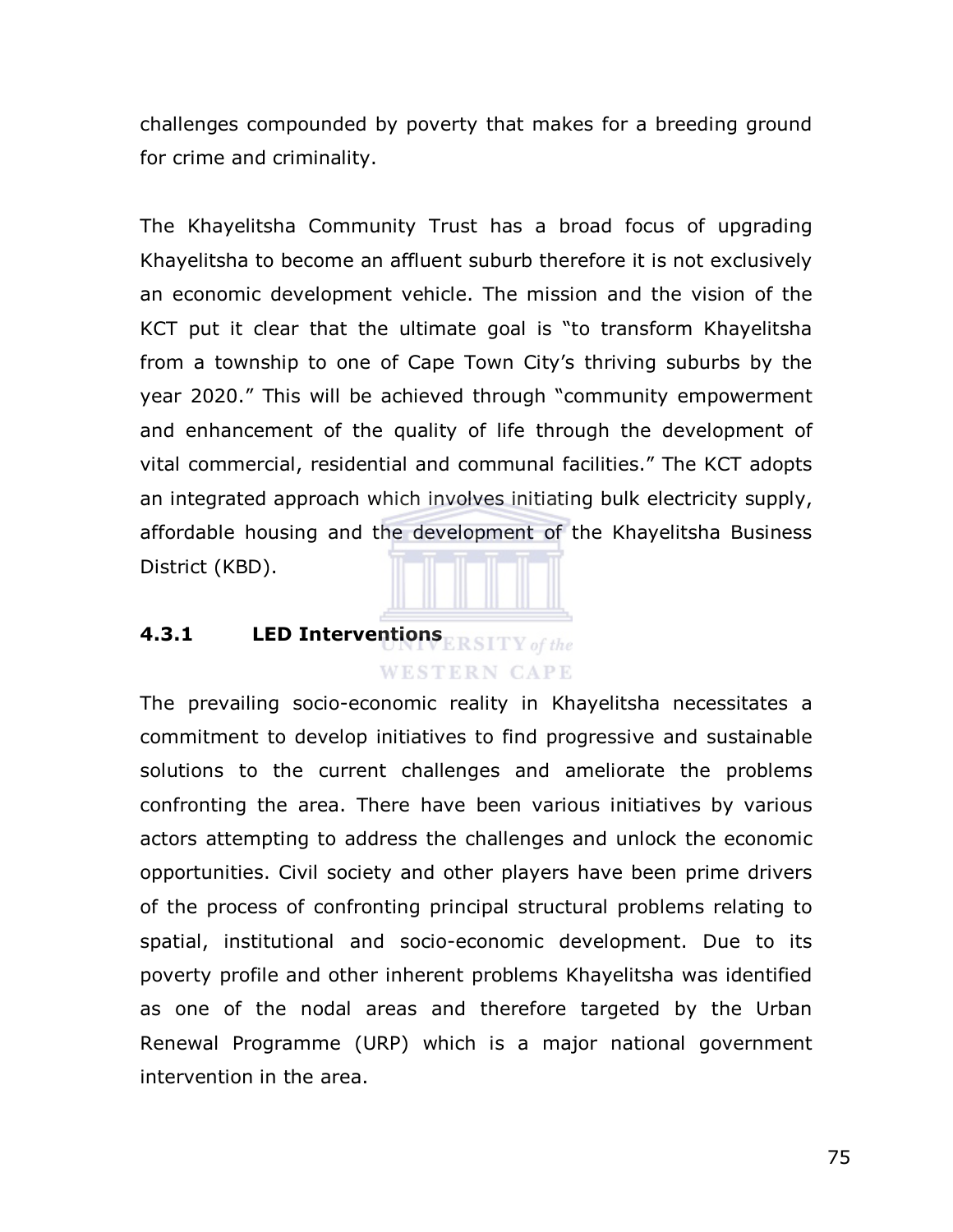In the context of Khayelitsha, a diverse range of initiatives exists, *albeit*, lack of coordination minimizes the extent of impact. This is perhaps due to a long history of government marginalization, resource starvation and economic stagnation and thus the vast challenges propel actors to battle a myriad of problems without coordination so desperately needed.

Although numerous local economic projects and programmes have been initiated and successfully implemented, townships (including most of the Urban Renewal Nodes) remain characterised by their unattractive, isolated dormitory features, high unemployment rates, low income levels or thresholds, low skills levels, high income leakage and redlining by banks. The perception remains that these areas are poverty traps, have a high security risk, are far from markets and transport, have undeveloped utility and business infrastructure and the local business entrepreneurs are categorized as being predominantly informal and survivalist (Madell, 2002:1).

"In terms of local economic development activity in Khayelitsha, there isn't a single, coherent initiative, but a range of initiatives which have been pursued by several actors" (Dyantyi et al, 1998). The complex nature of the material conditions in Khayelitsha necessitates diverse strategies that are strategically well directed, concerted and converged. The LED initiatives in Khayelitsha for the purpose of this discussion will be categorized in to three namely;

- · Spatial initiatives,
- · Economic initiatives, and
- · Institutional.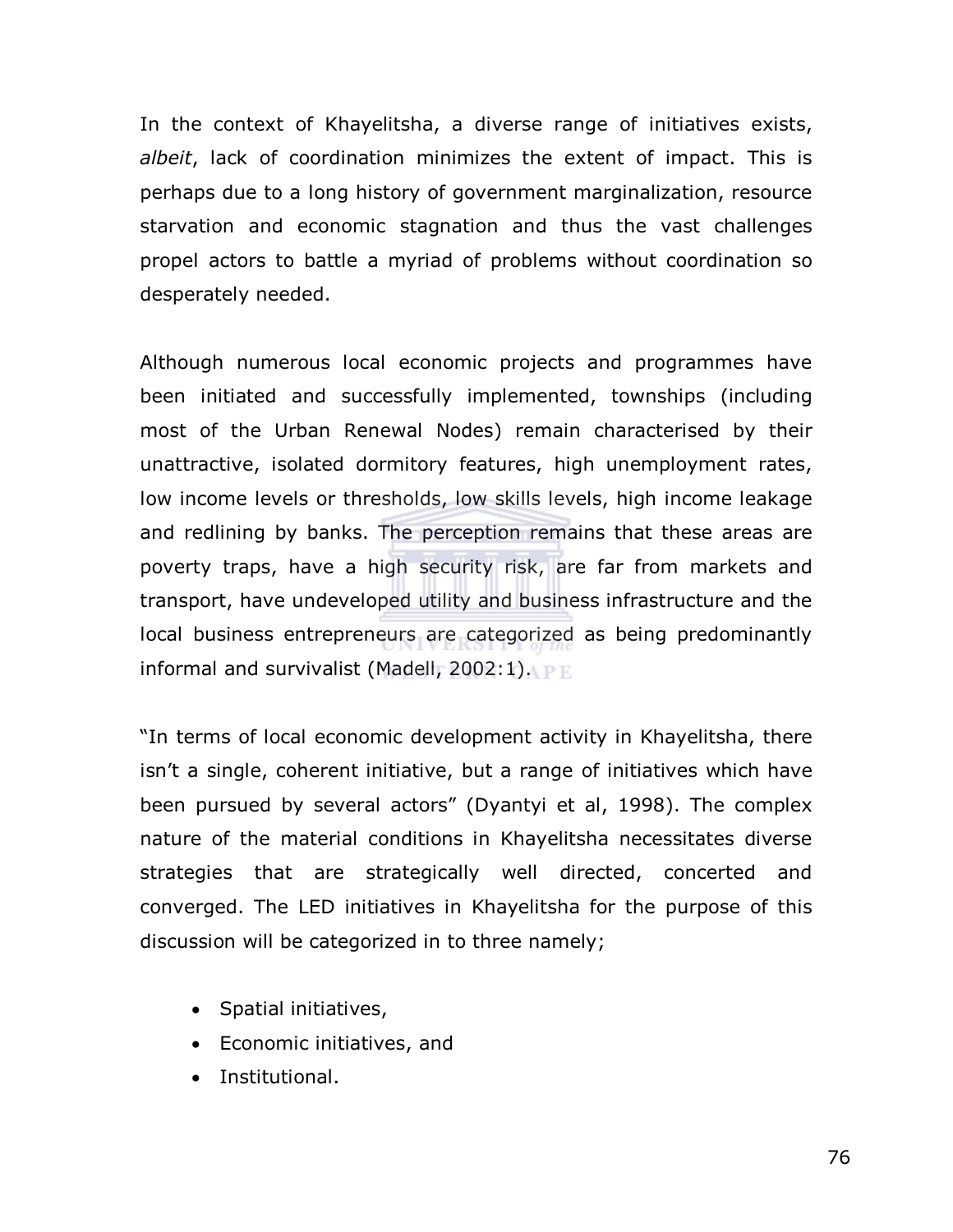#### *Spatial Initiatives*

This section encompasses spatial initiatives by the City of Cape Town in collaboraton with other role players to revitalize the local economy in Khayelitsha in order to close the gap between this and other parts of the City. The historical marginalization has invoked the City to plan and inject funds for the betterment of Khayelitsha and the surrounding areas. "It is intended that the plans will determine public expenditure and resource allocation, which will in turn attract private investment and resultant job opportunities closer to the poor" (Dyantyi et al, 1998:12). The spatial development framework is aimed at attracting inward investors in the medium and long term to change the outlook of Khayelitsha and enhance employment creation, alleviation of poverty, investment in skills development and creation of business opportunities for local people. These spatial development initiatives present potential for residents to accrue benefits. Notably, there are several major initiatives  $\lim_{k \to \infty} K$ hayelitsha including, inter alia, Khayelitsha Central Business District, Swartklip, Monwabisi Resort, Mew Way Mall and Look-out Hill Tourism node.

#### · **Khayelitsha Central Business District (CBD)**

This initiative proposes development of commercial and light industries as a stimulus for further investment and development in the area. The KBD initiative is an integral part of the anchor projects of the Urban Renewal Project. As Dyantyi et al (1998:13) highlights, "The completed spatial framework proposes a commercial core adjacent to the Khayelitsha Station of two-three storey buildings with mixed land use embracing clean industries, public open space, retail, offices and high density residential units". In addition an open market and a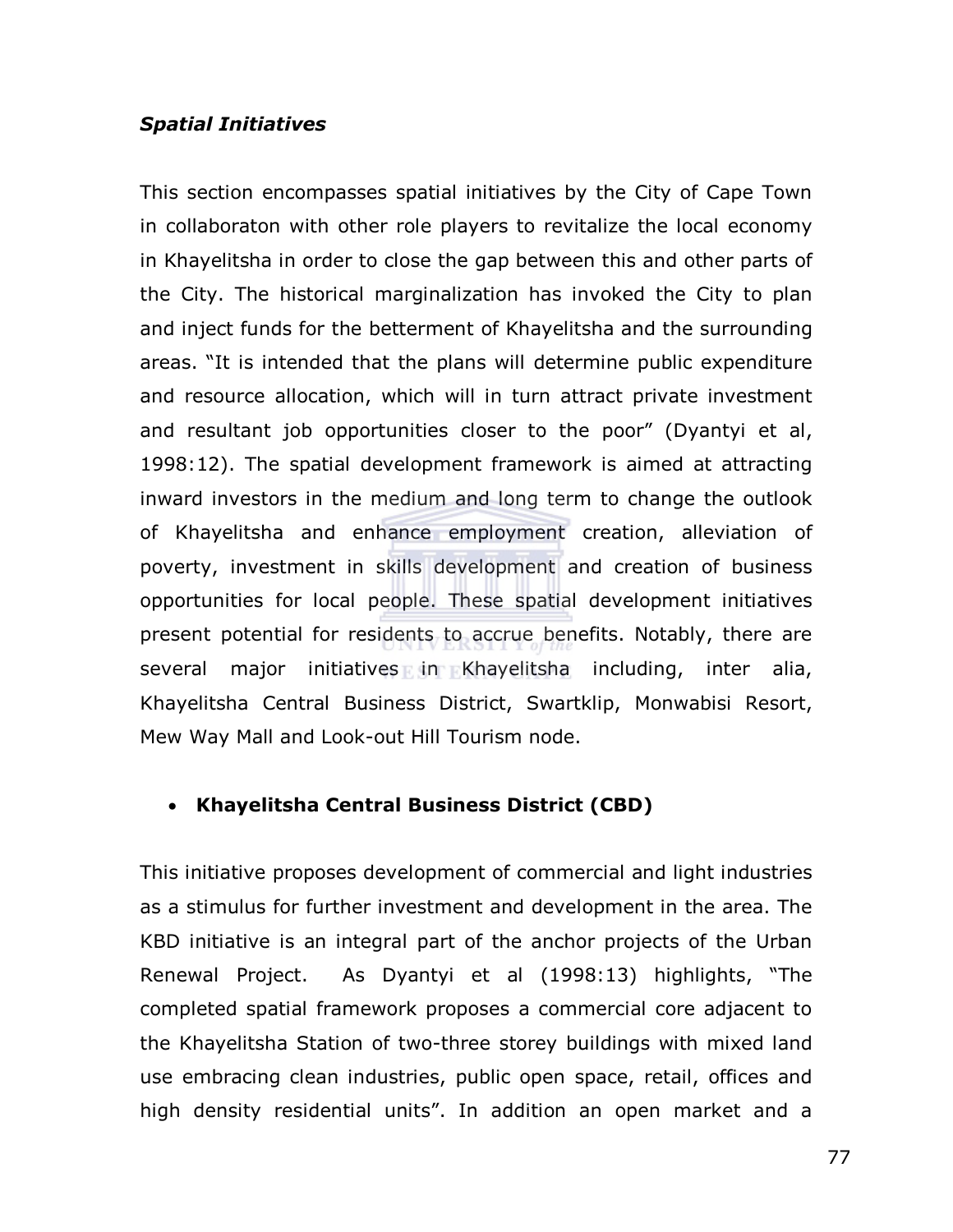shopping centre have also been proposed for Khayelitsha CBD. The main driver of the CBD project was Khayelitsha Community Trust which has partnerships with local community organizations and the private sector.

*The comprehensive business plan developed helped to secure support at all levels of government. Co-operation agreement with Rand Merchant Bank secured the expertise and funding for market research and the packaging of funding proposals –RMB agreed to secure R425m for the project (COGTA, 2009)* 

The KBD has changed the landscape and outlook of Khayelitsha in terms of opportunities to develop the retail economic sector. It is critically important to note these specific developments as highlighted in the assessment of the URP Anchor Projects by COGTA (2009) which asserts that, "The 17 500m² retail centre was completed in December 2006 at a total capital cost of R86,5 million. Due to the high demand for trading space, a further 2 000m² is currently under construction at a cost of some R9,325 million". The developmental initiative which involves employment creation, improving market access and integration into the city through viable transport infrastructure is a great investment into the improvement of the living conditions of Khayelitsha residents.

*With the aim of leveraging private investment, and generating job opportunities and disposable income for the local community, the partnership between government, business and the civil society has initiated the R380m development of the Khayelitsha mixeduse business district, which is located next to a train station through which thousands of people travel every day. It consists of the following elements: a transport interchange, public space,*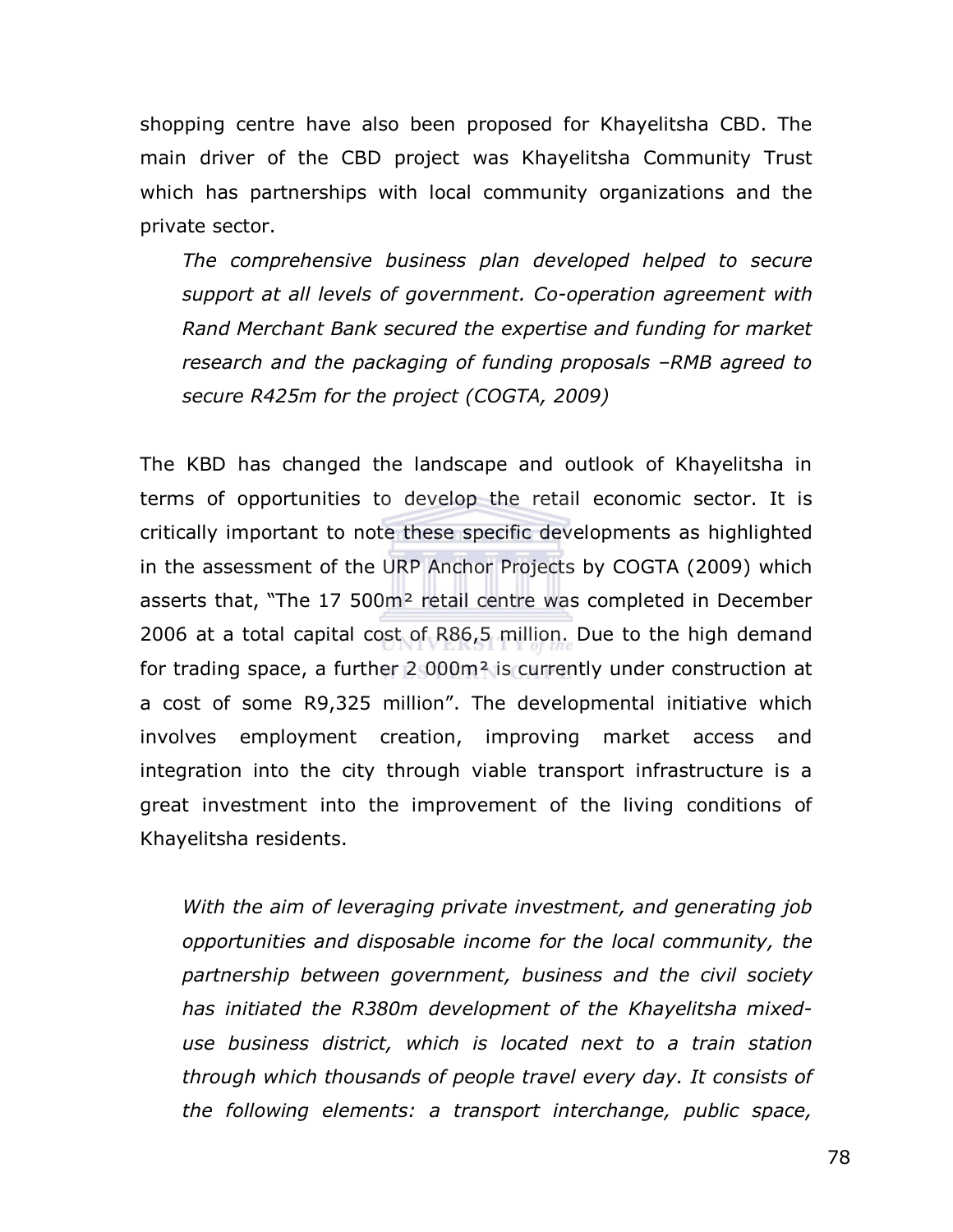*sports facilities, a retail centre, municipal offices, a service station, housing and a magistrate's court* (COGTA, 2009).

The developmental imperatives have to take into cognizance the spatial development and integration of areas, previously in the periphery, into the City's economic network and development.

The government brought public administration facilities in order to improve accessibility and service delivery; this has the potential to draw investors to further develop the area as noted by Mr Gaula, KCT CEO, with the following commendation:

*In order to ensure that further potential investors see Khayelitsha as an investment opportunity, the national government spearheaded the accessibility of state facilities to the local community. As a result, the Home Affairs and Social Services Departments established offices in the KBD. A Khayelitsha Magistrates Court has also been established and is fully operational.* 

Mr Gaula further commented that:

*KCT has also partnered with Passenger Rail Agency of South Africa (PRASA) and will be leasing a portion of KBD land to PRASA as an income-generating initiative.* 

These are indeed positive public investments to provide comprehensive development in the area to ensure access to government services, trading and markets as well as much needed infrastructure and recreational facilities.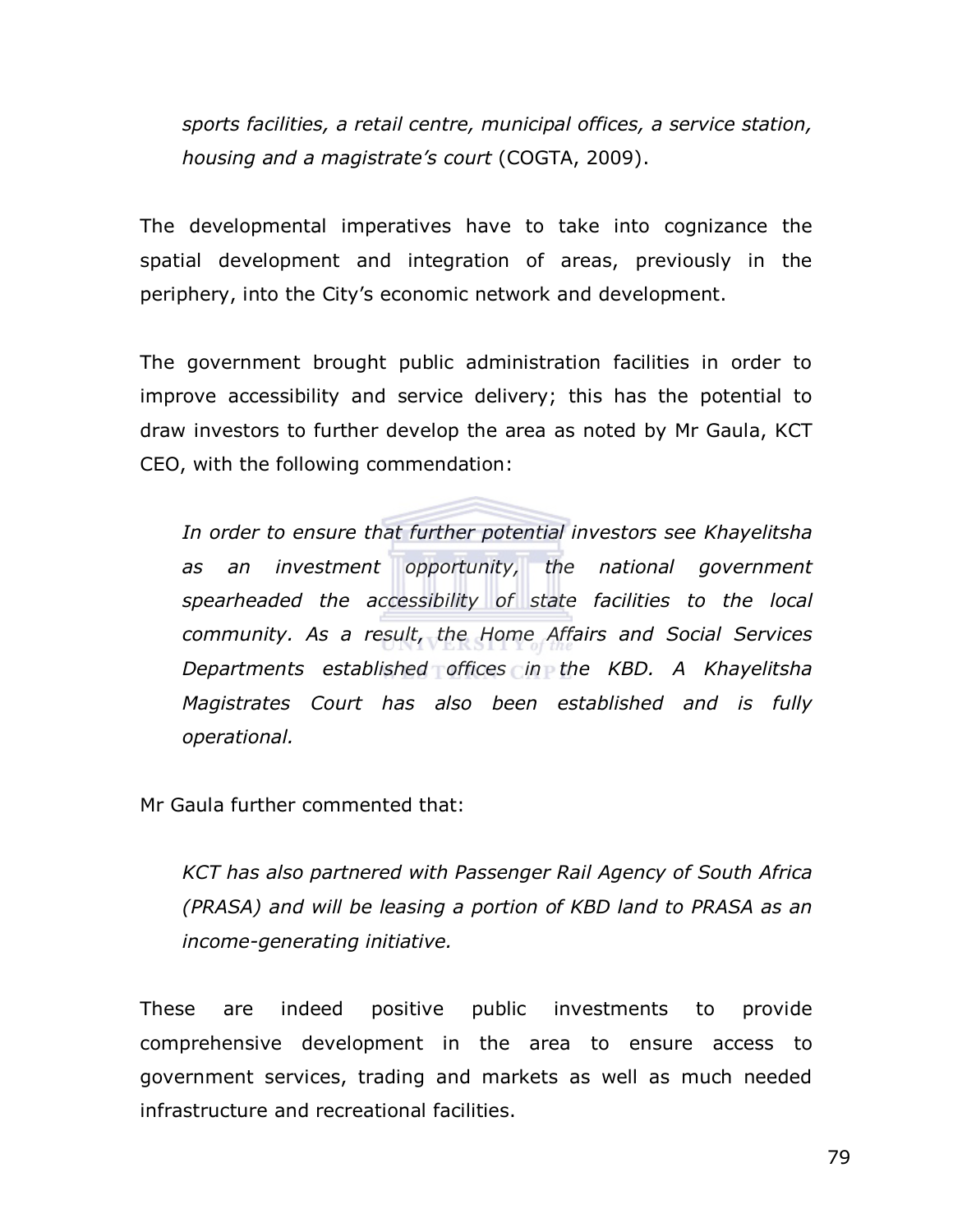## · **Swatklip**

This site is located to the west of Khayelitsha forming a land barrier between Khayelitsha and Mitchells Plain. The current major stakeholder is Denel and the site is strategically located because of its frontage with both Khayelitsha and Mitchells Plain. In this initiative land will be developed and utilized for commercial, retail and light industrial operations with the intention to use SMMEs in manufacturing processes (Dyantyi et al, (1998:14).

## · **Monwabisi Coastal Resort**

The resort would cater for the African population and tourists, it is located in a position next to the sea and the wolfgat nature reserve. The planned developments in the area include commercial, retail, tourism,recreation, golf course upgrading of resort facilities and residential areas (Wesgro, 2000:6)

## · **Mew Way Mall and Look-out Hill Toursim**

This development is located around the intersection of Mew Way and spine road – the key access through Mitchells Plain and near the Good Hope College (Wesgro, 2000:6). The Look-out Hill Tourism facility has a magnificent view across the cape flats, is set to become the key township tourism attraction for foreign tour buses and local visitors. Facilities include restaurants, tour bus parking, formal crafts trading, open air ampitheatre, tourism information centre (Wesgro, 2000:6).

The Mew Way Mall and Look-out Hill was also meant to develop a retail centre hence the name Mew Way Mall however this component is currently missing nine years since the inception of the R48 million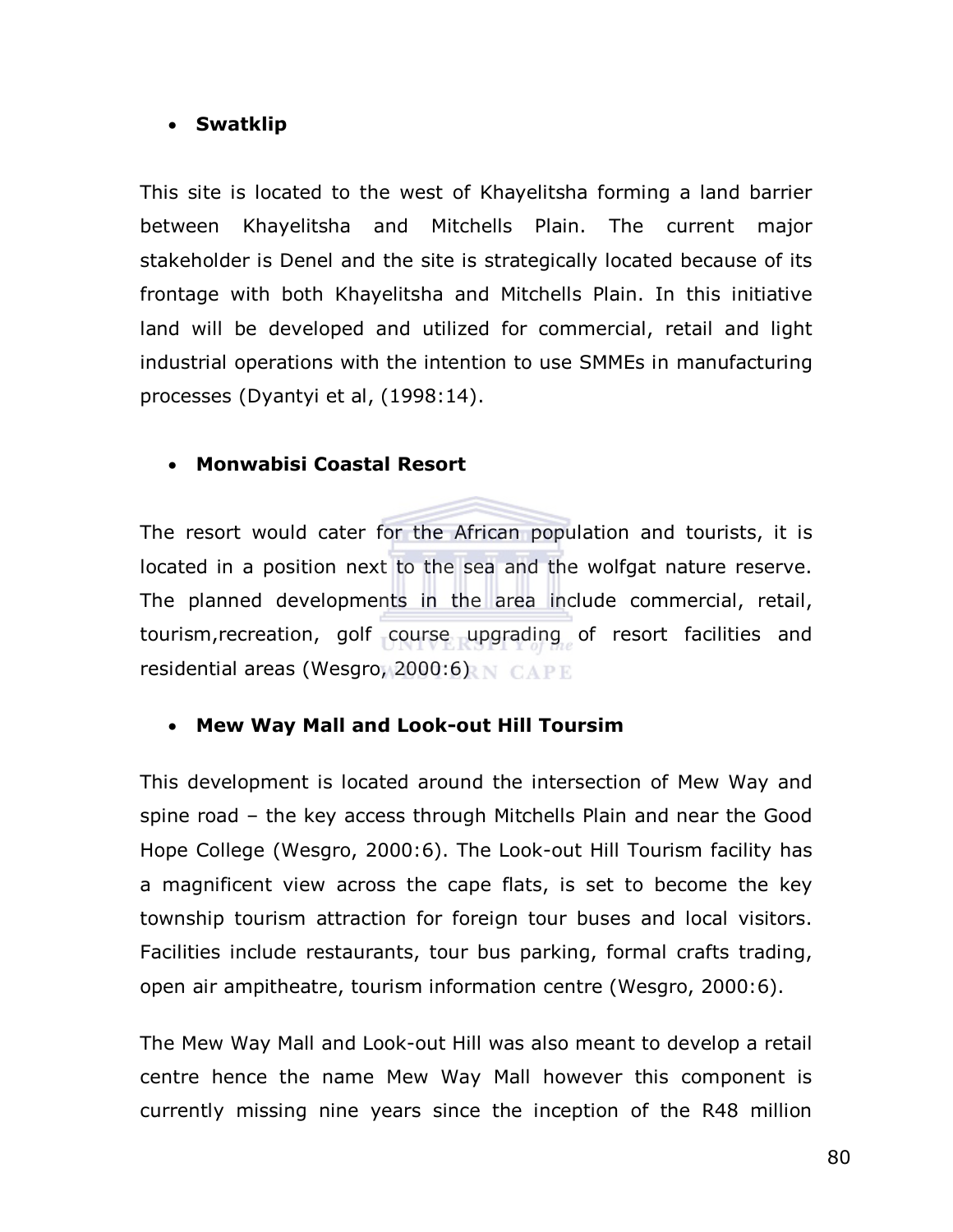project. The strategic idea of developing a tourism centre combined with commercial activity to create more attraction tourism of locals and outsiders was incredible. The lack of total implementation of the original project idea is not explained. Further, due to the fact that this element of the Mew Way development removes the vibrancy complementarity between small traders, crafts and retail centre compromised this development. It is evident that this development is neglected as the infrastructure is collapsing due to lack of maintenance in order to facilitate the site as an attraction centre with all the health and safety concerns taken into account.

| Project                         | <b>Status</b> | <b>Detail</b>                                    | <b>Estimated value</b> | Key stakeholders               |
|---------------------------------|---------------|--------------------------------------------------|------------------------|--------------------------------|
| Khayelitsha CBD                 | Phase 1       | Commercial, retail, light                        | R500 million           | PPP between the City           |
|                                 | complete.     | industrial, residential, social                  |                        | of Cape Town and               |
|                                 |               | and community facilities, 75                     |                        | Khayelitsha Community          |
|                                 |               | hactre site, Devco to                            |                        | Trust, Rand Merchant           |
|                                 |               | manage and own market                            |                        | Bank and DBSA                  |
|                                 |               | property, RMB to provide                         |                        |                                |
|                                 |               | project feasibility, project<br>management and   |                        |                                |
|                                 |               | $\mathsf{assistance} \top \mathbb{R} \mathbb{N}$ |                        |                                |
| Swartklip                       | Approved      | Businesses, industrial and                       | R200 million           | Denel, Public Works,           |
|                                 |               | residential                                      |                        | City of Cape Town              |
| <b>Washington Square</b>        | Planned       | Retail development                               | Not available          | <b>Old Mutial Asset</b>        |
|                                 |               |                                                  |                        | Management, Kuyasa             |
|                                 |               |                                                  |                        | developers                     |
| Site C node                     | Planned       | Business node with                               | Not available          | Intersite and City of          |
|                                 |               | transportation interchange                       |                        | Cape Town                      |
| Mew Way/ Look-Out               | Under         | Gateway tourism node and                         | R48 million            | City of Cape Town,             |
| Hill                            | construction  | retail centre                                    |                        | <b>Provincial and National</b> |
|                                 |               |                                                  |                        | Government                     |
| Monwabisi Resort                | Planned       | Commercial, retail, tourism,                     | R200 million           | City of Cape Town              |
|                                 |               | recreation, golf course,                         |                        |                                |
|                                 |               | residential                                      | Not available          | <b>BP</b> and Inkwekwezi       |
| Greenpoint<br>commercial centre | Proposed      | Filling station, estate                          |                        |                                |
| site                            |               | agency etc                                       |                        | Group                          |
| <b>Oliver Tambo Hall</b>        | Proposed      | Commercial development                           | Not available          | City of Cape Town              |
| Commercial                      |               |                                                  |                        |                                |
| Development                     |               |                                                  |                        |                                |
| Extension of                    | On-going      | Extending Khayelitsha                            | R430 million           | South African Railway          |
| Khayelitsha Railway             |               | railway towards South                            |                        | <b>Commuter Corperation</b>    |
| Line                            |               | Eastern area                                     |                        | (SARCC) and City of            |
|                                 |               |                                                  |                        | Cape Town                      |

Table 3: The Programmes and Projects in Khayelitsha

Source: adapted from Madell (2002:16)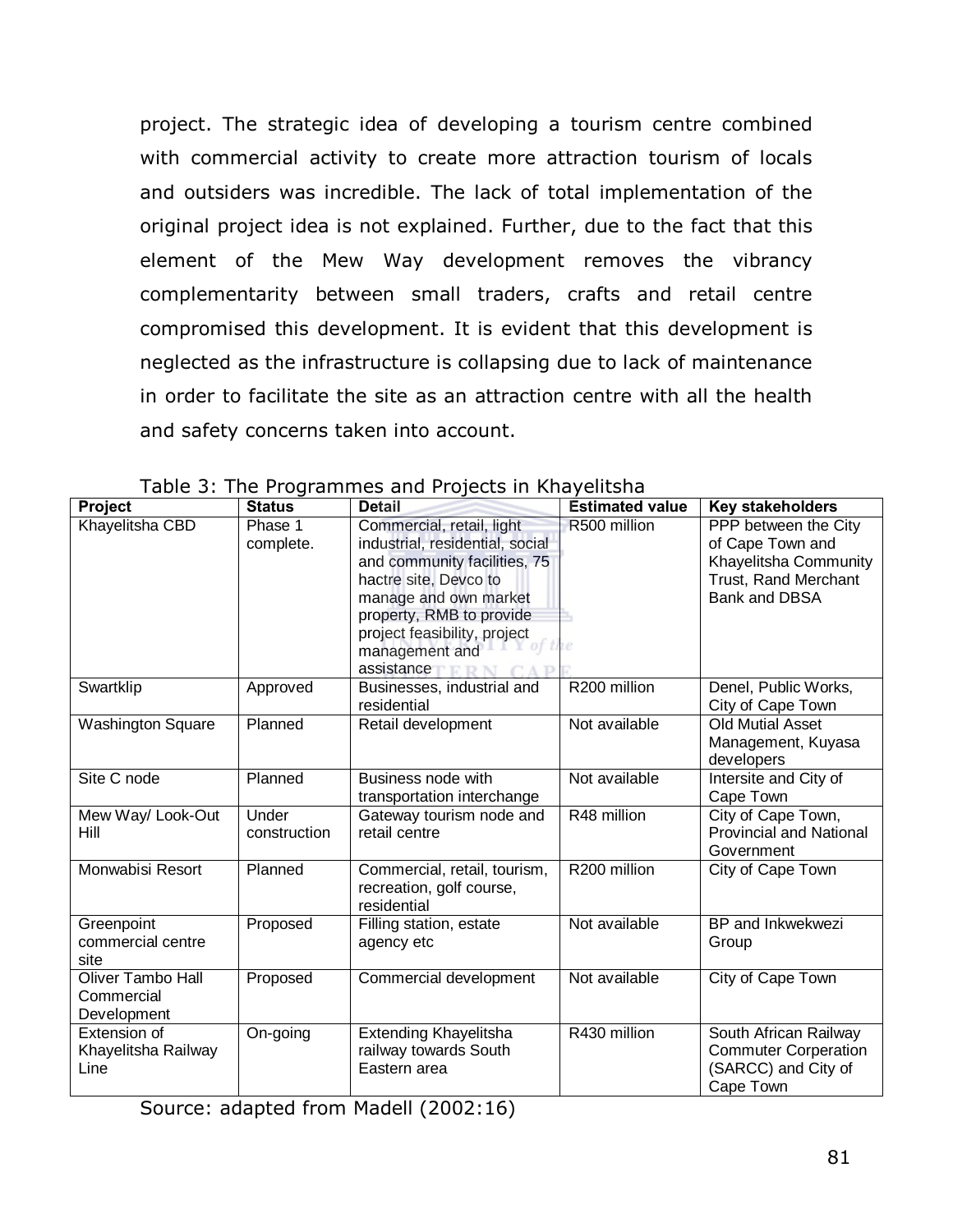#### *Economic Initiatives*

The economic dynamics in Khayelitsha necessitate a range of concerted interventions to harness and grow the economy, and ultimately ensure active contribution by residents in the country's Growth Domestic Product (GDP). The prevalence of high unemployment levels, poverty and lack of economic activity cannot be overemphasised, hence this area should be prioritized for business development. Residents have the buying power but for long have been subjected to paying transport costs to buy in areas like Mitchell's Plain. To stimulate economic activities some initiatives which have been implemented, although far from perfect, have contributed immensely to ease the burden on the poor of greater Khayelitsha. These initiatives include, inter alia, Sanlam Centre, Shoprite Park, Inkaka Security Services, Vukani Makhosikazi Sewing Project.

#### **UNIVERSITY** of the · **Sanlam Centre WESTERN CAPE**

The establishment of the centre provided, in part, a good countermeasure to the problem of lack of retail facilities in Khayelitsha, related transport costs, lack of employment opportunities and developed scope for SMME growth. "Prior to the development of Sanlam Centre, there was very little commercial activity around Nonkqubela station. The area was considered too risky for businesses" (Dyantyi et al, 1998:9). However, the establishment of the centre was not smooth sailing; perhaps the imperative of growing the local economy was not properly implemented in its entirety. The local CBO known as KDF negotiated for the reduction of rent for SMMEs but Sanlam did not agree because that was not beneficial. Subsequently,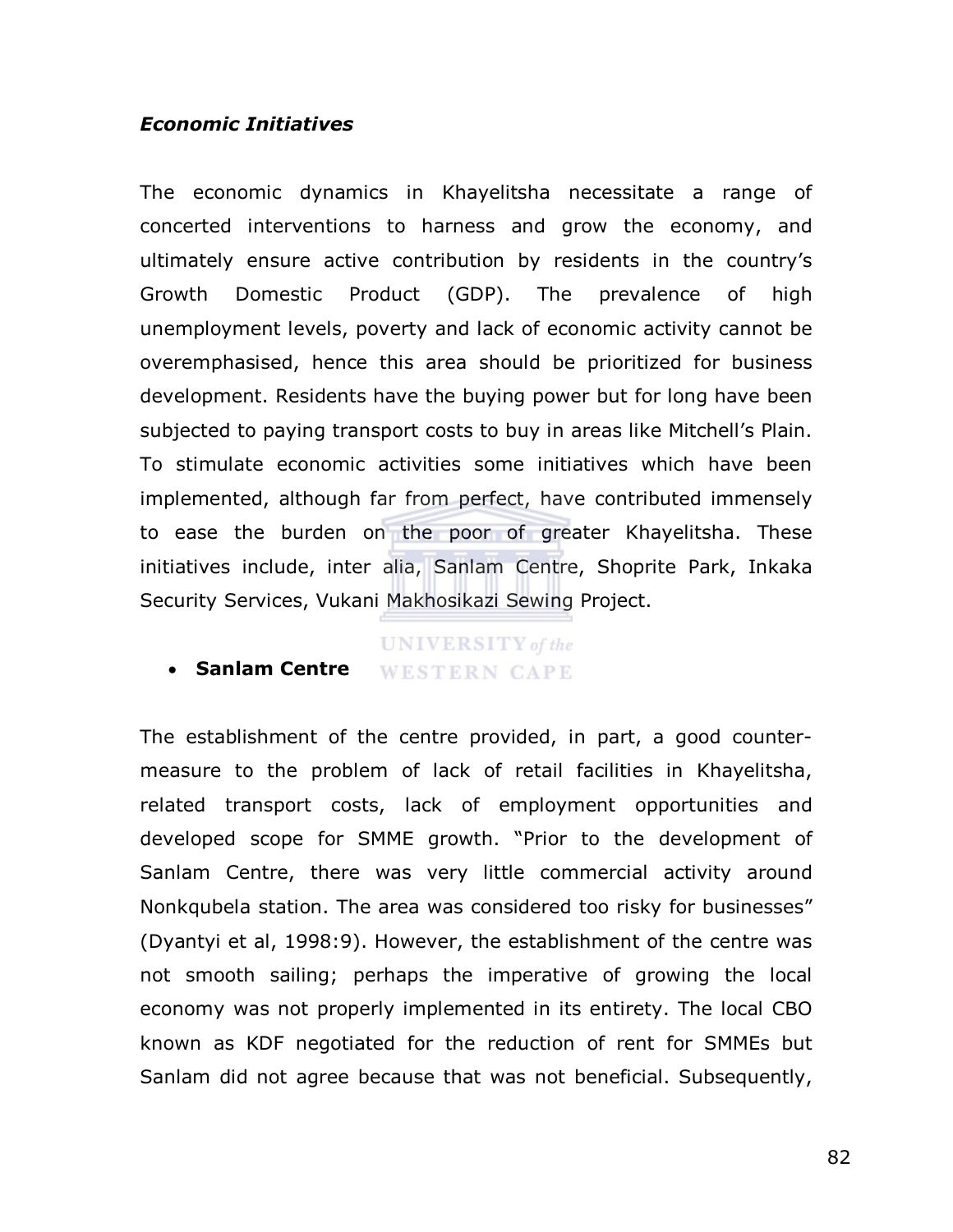only two people were able to sustain their businesses (Sogayise – KDF Chairperson). The benefits of the establishment of the centre include:

- · The creation of 300 permanent jobs and 200 temporary jobs during construction,
- · A start-up fund for stalls,
- · Dramatic growth in informal activity in surrounding areas,
- · Household savings on transport, and
- · Joint ventures with local contractors.

There are also threatening features to the relatively successful venture namely;



- · Targeted armed robbery. Despite the fact that First National Bank had not been robbed, they withdrew from Khayelitsha citing robberies as the reason.  $ITV$  of the
- · Lack of expansion of the centre to include essential services needed by the community.
- · Unlawful erection of structures around the centre and occupation of land around the centre (Dyantyi et al, 1998:16).

## · **Shoprite Park**

Shoprite Park was also established to serve the community and bring retail services closer to the poor who desperately needed such services. Similar challenges to those confronted by Sanlam Centre also surfaced, in particular, affordability and sustainability were experienced. Shoprite allocated bigger spaces to small and emerging businesses, KDF contested this based on the notion that big spaces were expensive thus unaffordable for emerging businesses but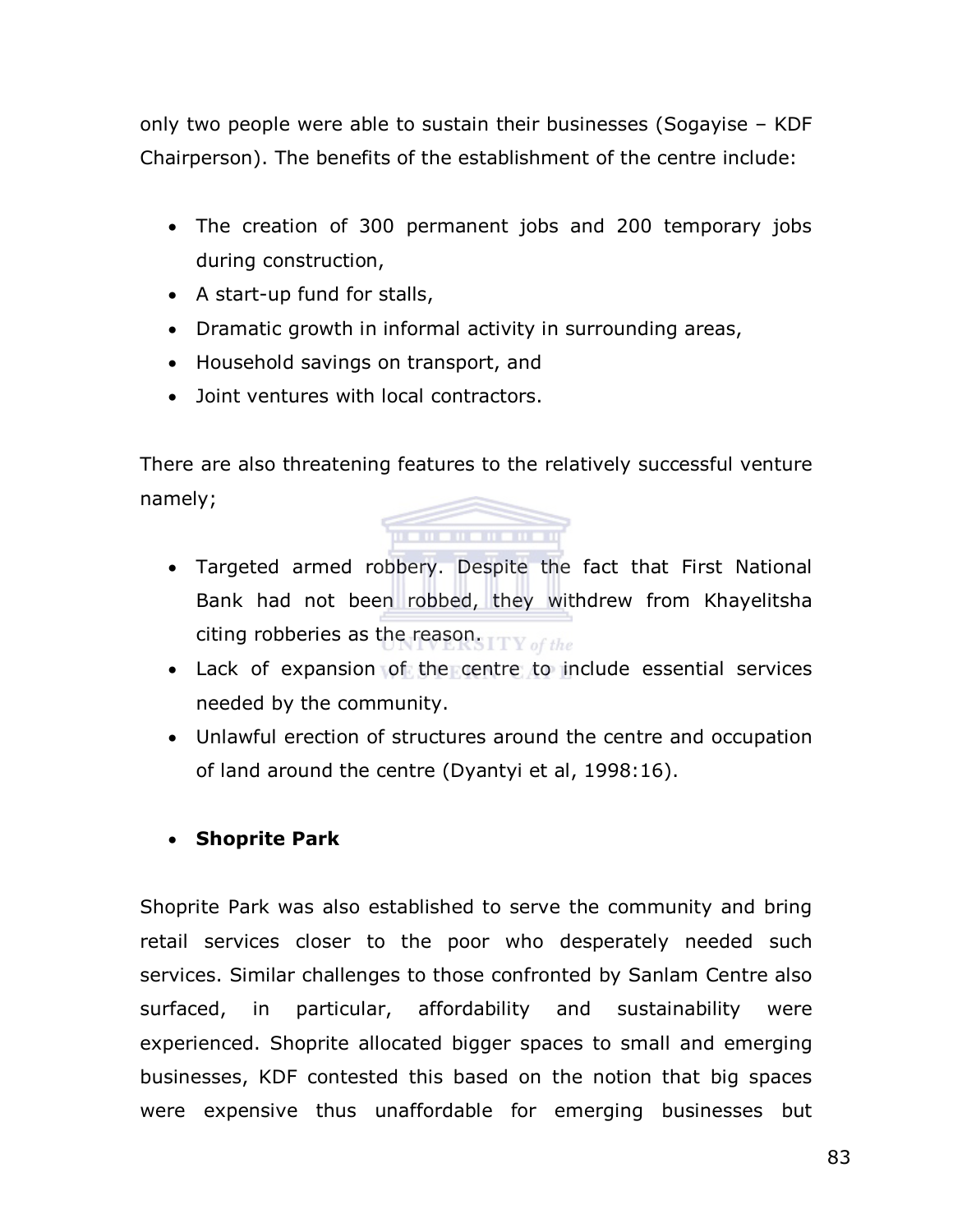Shoprite disagreed. The private sector is not friendly towards local people and is exclusively profit driven (Mr Sogayise).

### · **Ikhaka Security Services cc**

This company was established in 1997 due to the realization that investors in turn demand certain services and guarantees such as security and cleaning services. Its founding members are from Khayelitsha and the company currently employs ten people, they have secured contracts the Olympic Bid Company and Sanlam Properties. "Central to Ikhaka's mission is empowerment of its members with skills to manage the business efficiently and professionally" (Dyantyi et al, 1998:15). In the pipeline is the establishment of the security academy by Ikhaka Security Services in response to the growing needs for security services in the Western Cape.

#### **UNIVERSITY** of the

#### · **Vukani Makhosikazi Sewing Project**

Khayelitsha Education Forum and KDF initiated this project and a group of seventeen women were recruited and formed a cooperative for sewing. Investors included Sanlam who contributed through funding and business courses, and the Triple Trust Organisation who provided skills and business training. The project provided school uniforms but is handicapped due to lack of financial assistance, accommodation and adequate equipment (Dyantyi et al, 1998:15).

#### · **Zenzele Enterprises**

"This organization focuses on training courses such as pottery, sewing, woodwork and welding and has thus far trained more than 2 610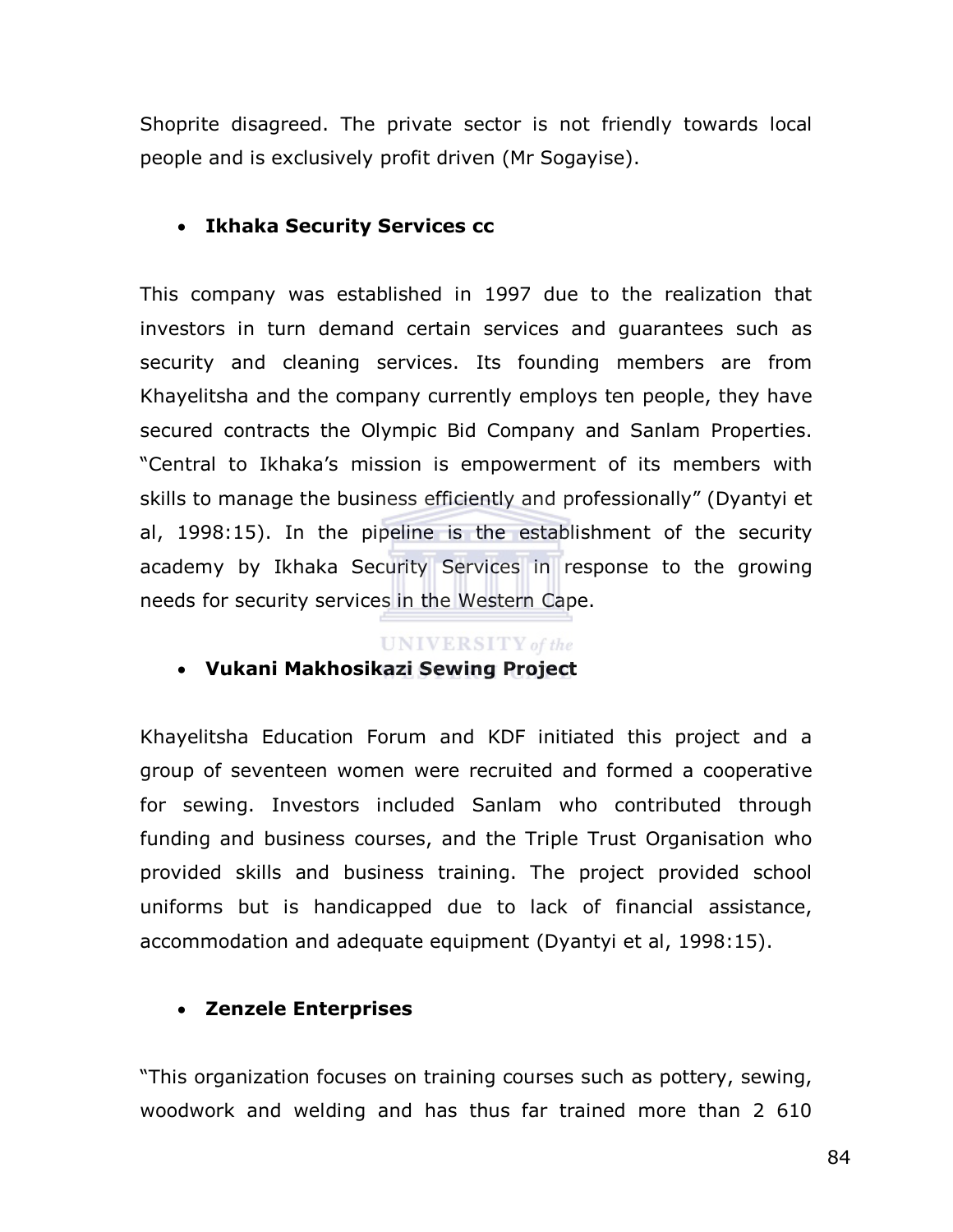people in Khayelitsha and has been in operation in the area since 1988" (Madell, 2002:14). Training and development is a strategic area to focus on in Khayelitsha due to availability of human capital. Mr Siswana (in charge of Business Support and Development in the City of Cape Town) noted, "Khayelitsha contributes to the city through human capital, hence Human Resource Development is the key focus area".

## · **Nathi Sinako**

This is a six hundred member women's' business organization that was established in 1995 with membership including hawkers, spaza shops, small markets, dressmakers, hairdressers and florists. Members have additional business interests in brick making, sewing training programmes, meat distribution and waste recycling (Madell, 2002:14).

#### **UNIVERSITY** of the

#### **4.4 PROGRESS OF LED IN KHAYELITSHA**

*Albeit* the objective of the study is not to conduct an evaluation of the impact of LED in Khayelitsha it became important to gauge the confidence of the people on the prospects of the community economic development. This section, in a rudimentary manner, seeks to point perception of the respondents about the current and future trajectory of LED in Khayelitsha.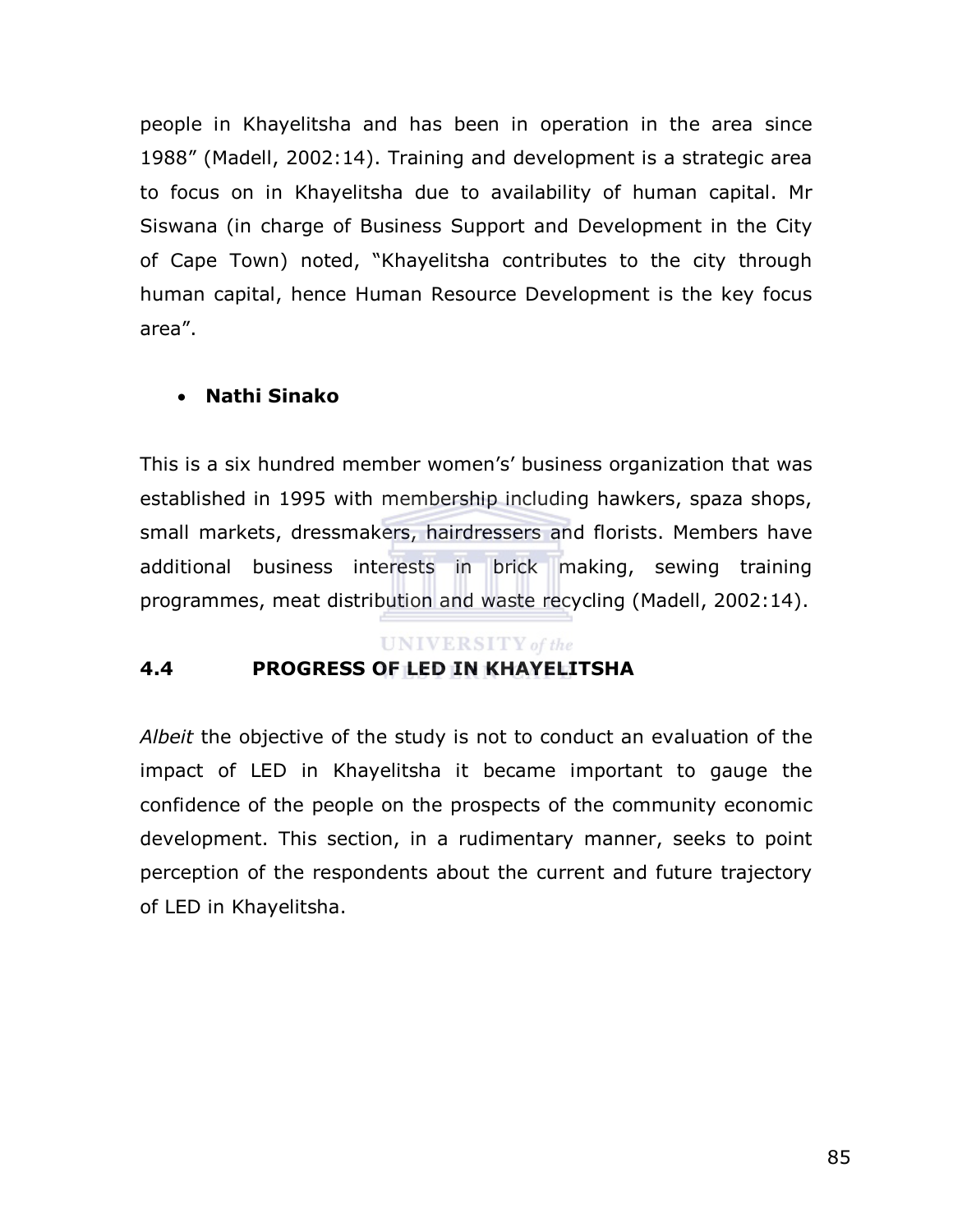



Respondents were asked to indicate the state of progress of LED implementation in Khayelitsha and approximately 68 per cent of the sample indicated that LED progress is average. This is an indication of optimism and hope that indeed LED is progressively attaining its objectives of eradicating poverty, unemployment and chronic skills shortage. Whilst 15 per cent stated that progress is good and another 15 per cent said it is poor. None of the respondent thought that progress is impressive or excellent.

#### **4.5 GOVERNANCE IN LED IMPLEMENTATION IN KHAYELITSHA**

The significance of local governance is extremely important as it fosters trust, communication and accountability between the community and local authorities. This sentiment is underscored by the emphasis placed on the importance of democratizing local government and thus creating a more developmental government. Local government is the sphere closest to the people thus able to establish structures and systems for community participation. The ward committee system is one of the instruments developed in order to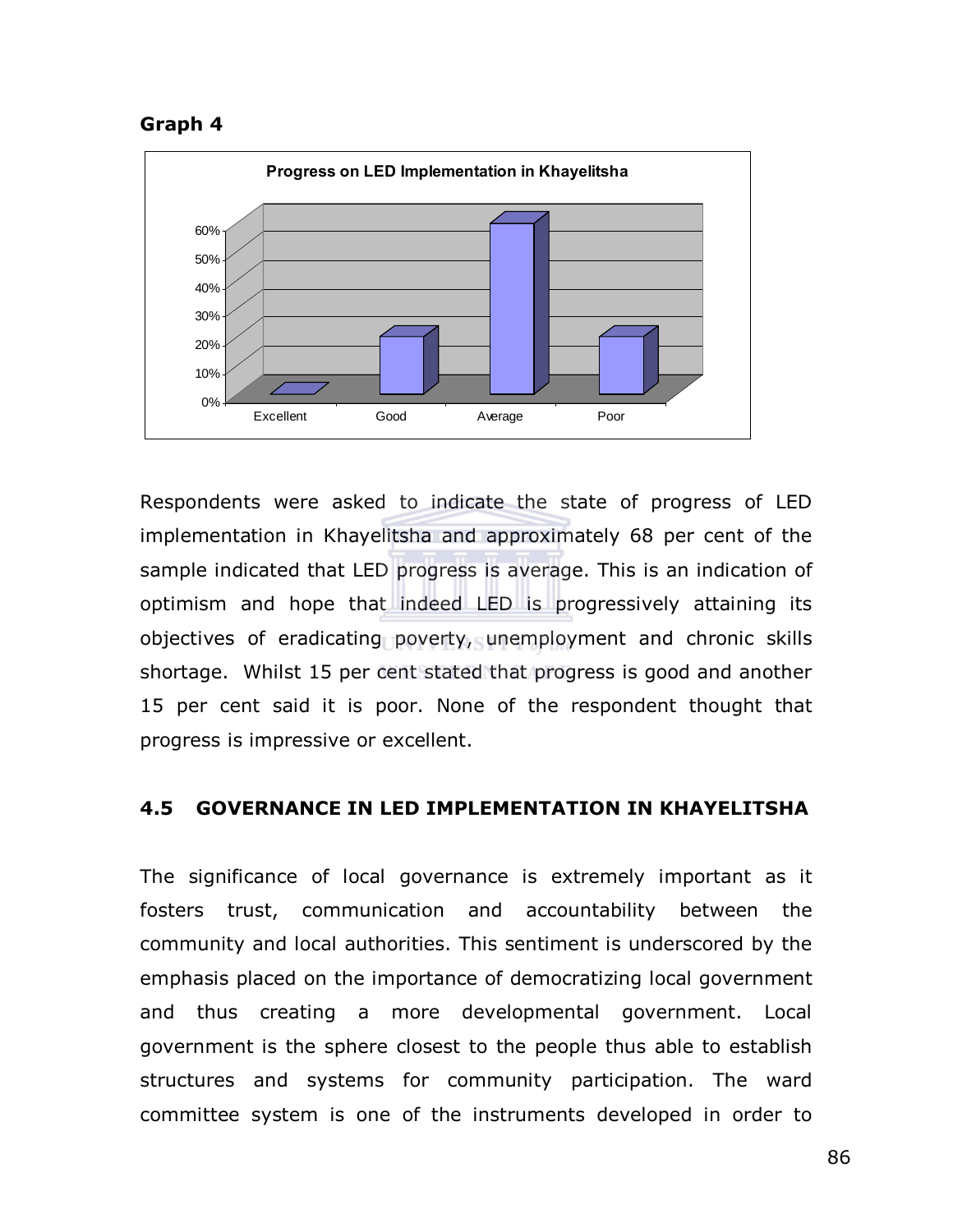bring governance to the people. The Constitution, Municipal Systems Act and Municipal Structures Act respectively are consistent in prescribing that local authorities must progressively strive to ensure good governance in areas within their jurisdiction. Communities have specific rights, duties and responsibilities set out in the Municipal Systems Act (2000) that they must exercise in order to fulfill the ideals of direct democracy.

It must be noted that political power in the City of Cape Town has changed hands democratically and this has implications on developmental community priorities because political parties tend to implement their own programmes. As an example the Democratic Alliance (DA) wrested political power from the African National Congress (ANC) through a coalition in 2006 local government elections. Subsequently the emphasis on strengthening ward committees changed because the Municipal Structures Act provides a leeway for municipalities to do away with such structures.

It is primarily important to have leadership to give strategic direction, mobilise resources and people to partake in the activities on the municipality. Strategic decision making and operational management must always work closely to ensure effective planning and implementation of projects and programmes. Surprisingly, quite a number of councillors do not have indepth knowledge about LED and this begs the question as to how they can facilitate discussions and take decisions about this process of stimulating local economies.

There is also a general lack of convergence of strategies between the various spheres of government for example the Department of Trade and Industry, Khula and Intsika Enterprises should be playing an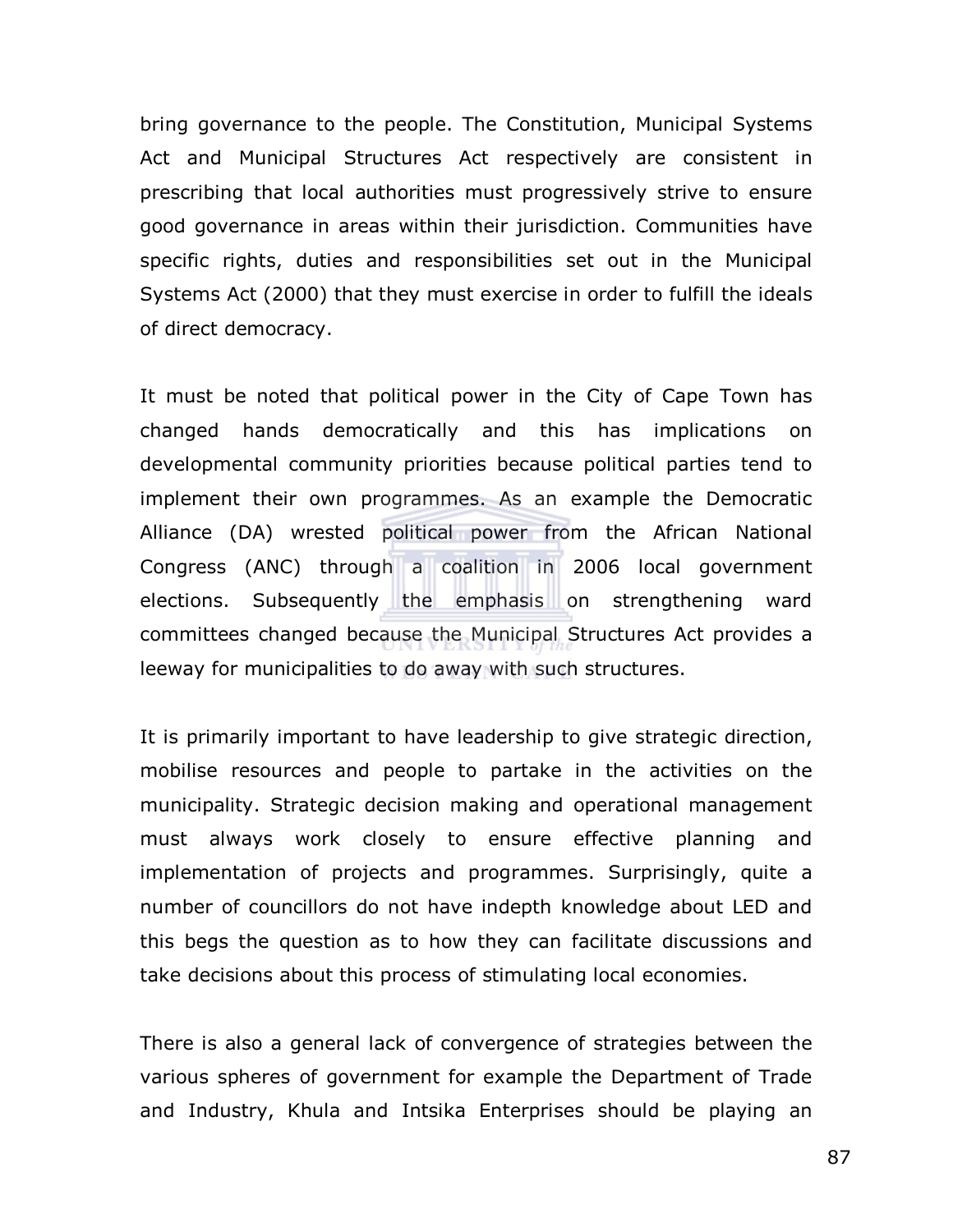instrumental role in supporting SMMEs in Khayelitsha. This lack of convergence in planning and implementation defeats the whole process of economic development if necessary assistance is not sufficiently rendered when required. In order to close this gap senior officials from the two upper spheres are supposed to attend IDP meetings in order to make commitments in developing communities jointly with municipalities.

In this study, the point of emphasis has been squarely on the significance of coordination in order to draw maximum benefits from collective resources and avoid fragmentation across all spheres. The illustration below indicates that participation of sector departments in the formulation of IDPs specifically is average. Only 7 per cent believe that participation of sector departments is satisfactory whilst 13 per cent believe that it is poor.

> **UNIVERSITY** of the WESTERN CAPE



#### **Graph 5**

The IDP as a planning instrument which is supposed to detail short – medium term development plans must be viewed within the prism of provincial growth and development strategies as well as the overall national policy framework. In the context of the Western Cape it is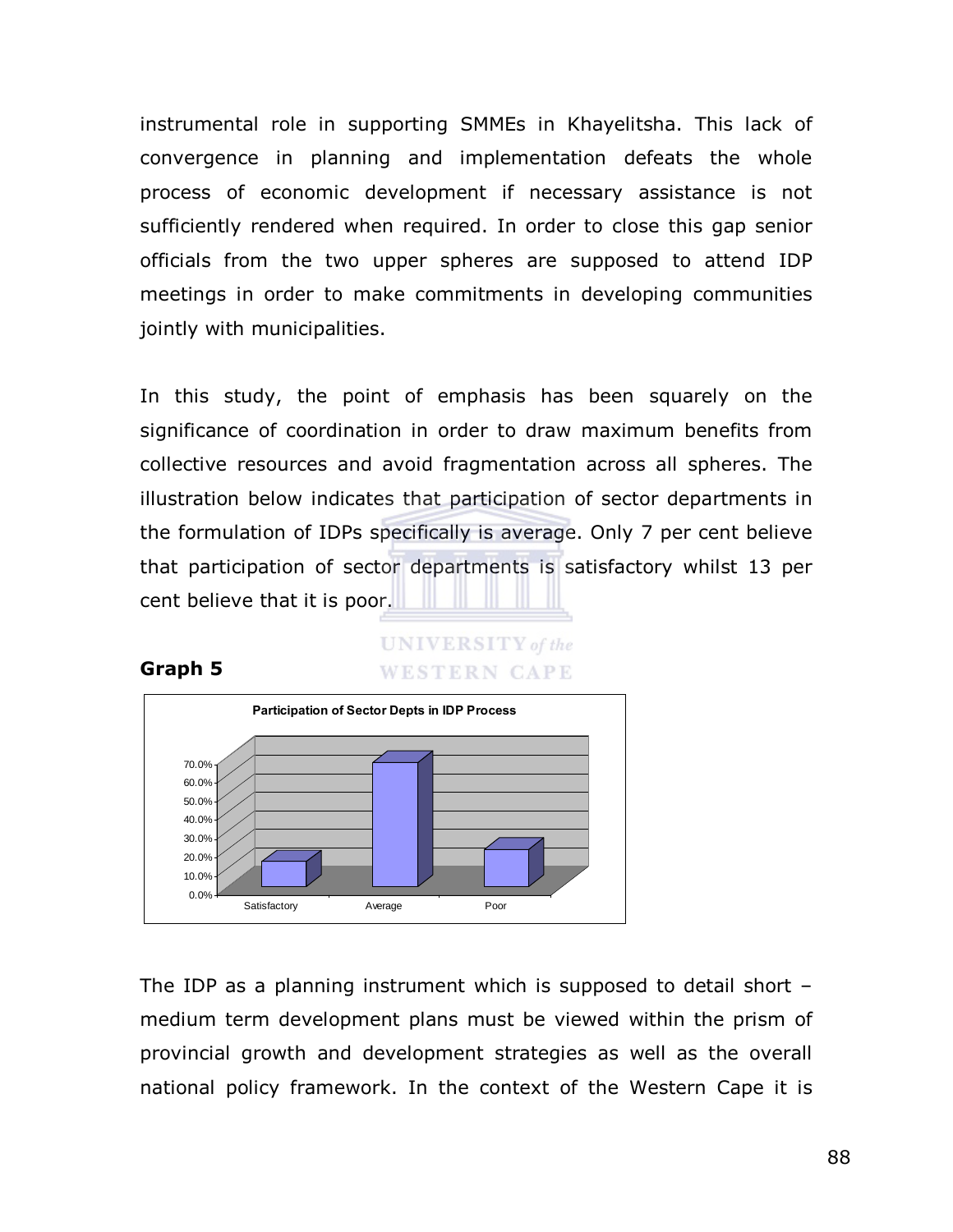important for IDP and LED strategy to be able to bring linkages with the provincial strategy known as *IKapa Elihlumayo Strategy*. Against this understanding, respondents were asked if the current IDP and LED link with the provincial strategy.

Graph 6 below demonstrates that 50 per cent of the respondents understand that the linkage between the two local and provincial strategies exists. Notably, 37 per cent are uncertain if indeed that is the case. One respondent observes that the IDP and LED are linked with the provincial strategy "……but could be better supported on spatial integration and economic opportunities".



There are also other fundamental linkages at the local level including SMME development which should be linked to business support and economic development. Otherwise emerging businesses in the retail sector at least should not be allowed to collapse shortly after inception. Quite clearly, the URP and LED programmes have common objectives, the difference lies in the fact that URP is a medium term intervention and LED is long term.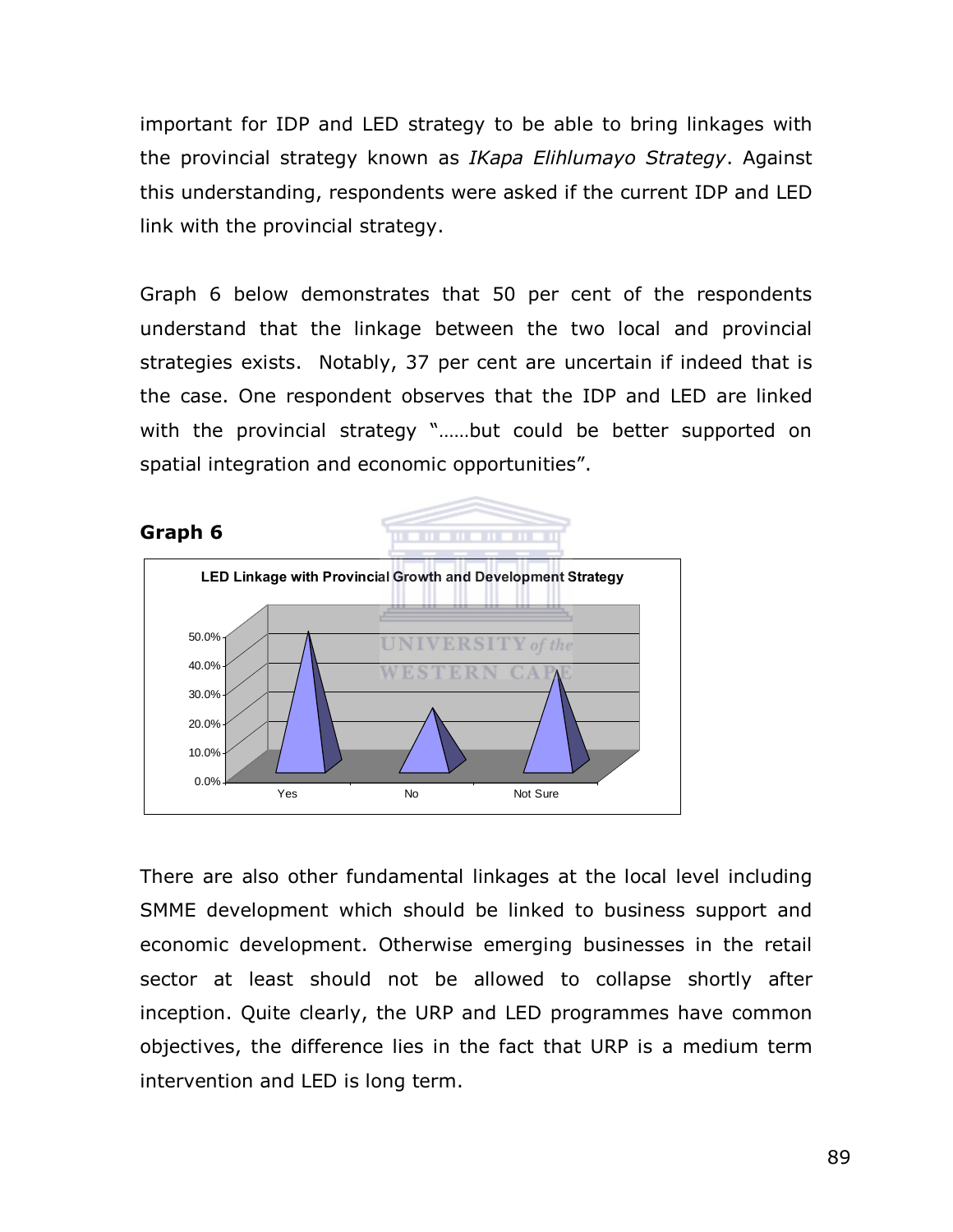### **4.5.1 The significance of Civil Society**

In the case of Khayelitsha, as outlined above, there is a vibrant community based organization known as Khayelitsha Development Forum (KDF) which tackles, through various ways, development issues in the area. The KDF plays a profound role in establishing programmes to eradicate poverty and restore the dignity of the peoples of Khayelitsha. Furthermore, it continues to engage even the private sector in the area to ensure affordability and appreciation of the history of the area.

Councillors on an individual basis have relationships and work closely with KDF on some community projects. Interestingly, the City of Cape Town is ambivalent when it comes to working with KDF. This in many ways is reminiscent of the past. As Graham (2005:7) notes, "However, in the City's general approach there is very little evidence of the type of participatory governance and processes envisioned in the Municipal Systems Act. The City has yet to show any commitment for meaningful partnerships with other stakeholders or any willingness to delegate decision making power".

#### **4.5.2 The Need to Deepen Accountability**

Accountability is one of the central tenets of good governance – officials have a duty to account and citizens have the right to hold those in office accountable. Through the establishment of ward development committees or forums, communities are able to call councillors to account on the progress pertaining to the predetermined objectives and priorities. Priorities are comprehensively captured in the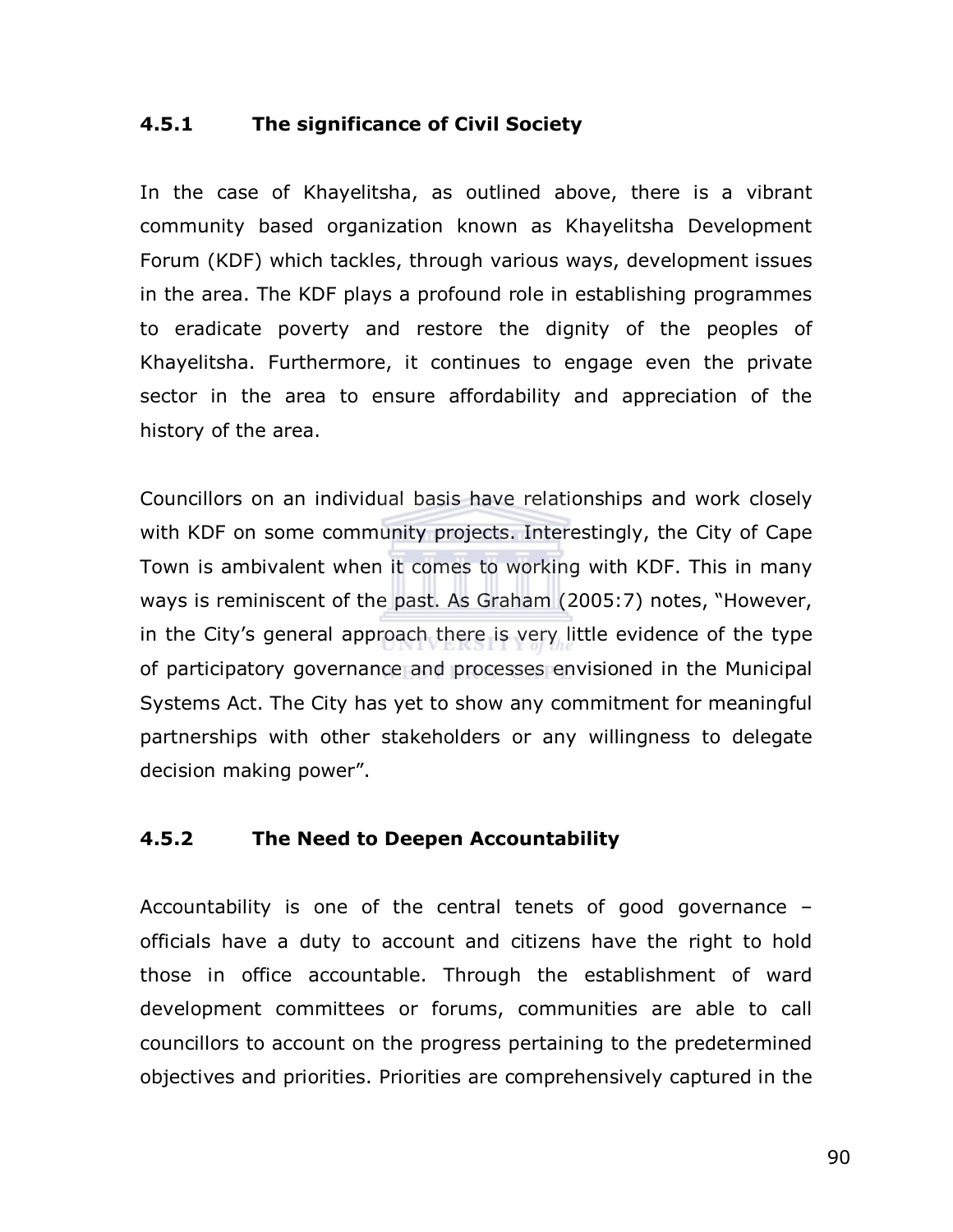IDP and evaluation of progress on these priorities is done through amongst others:

- · Ward committee meetings where the councillor accounts
- · Imbizos or public meetings
- · Mayoral listening campaigns-where the mayor interacts with the community





Public participation and consultation are deemed to be average according to the respondents while 20 per cent believe that public participation is satisfactory and 13 per cent feel that it is poor.

To this end, structures have been established to provide room for community participation such as ward forums to discuss issues surrounding development in Khayelitsha. Graph 8 below illustrates that participation of ward forums in the formulation of the IDP and LED in order to give prominence to the local priority developmental issues. Approximately 60 per cent of the respondents feel that the involvement of the ward forum in this process is average and therefore can be improved significantly.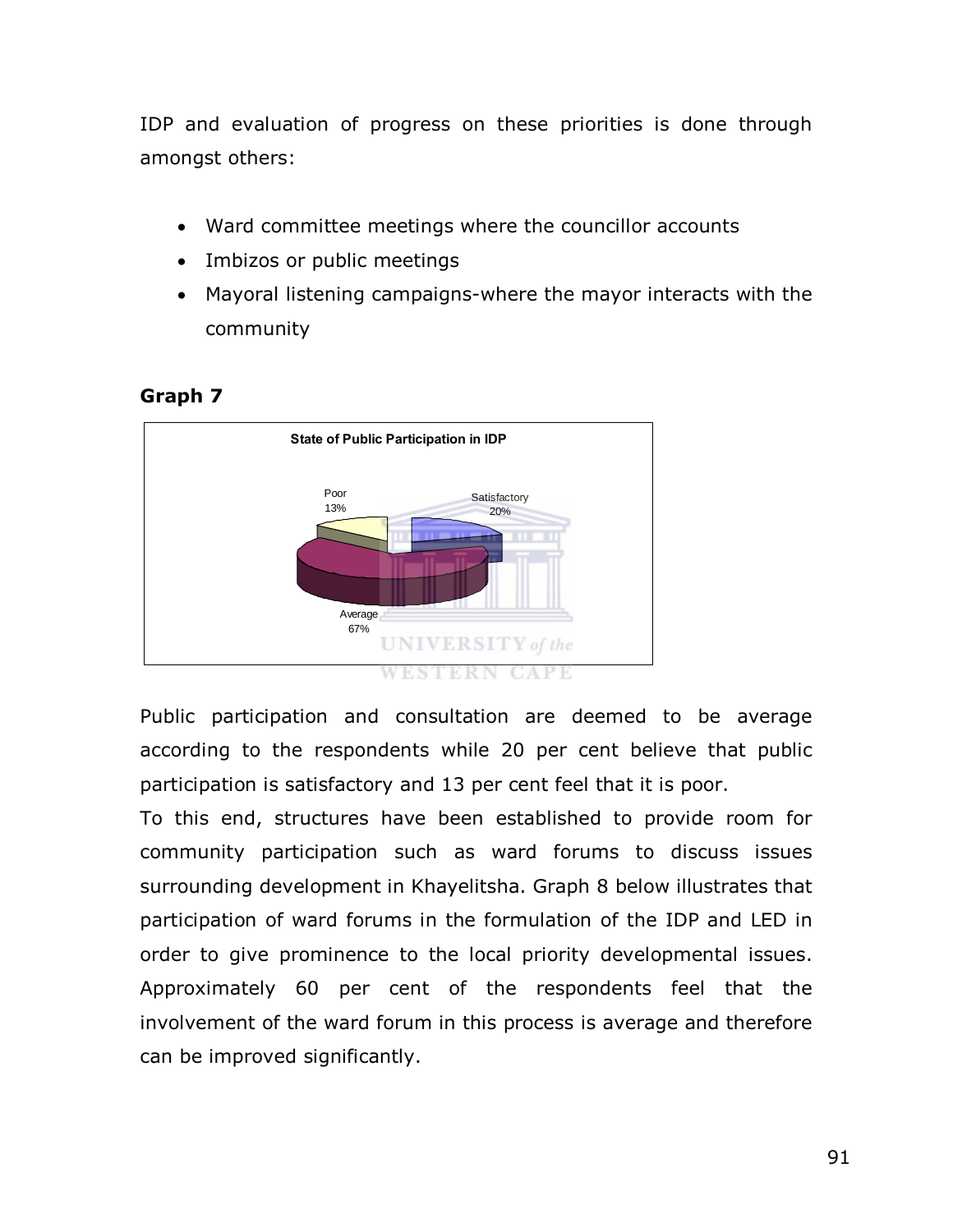#### **Graph 8**



The ward forums must be given teeth to take decisions about the development priorities; this will culminate in more qualitative contribution by the community. It is important for councillors to maintain and strengthen relations with their constituencies in order to get or review mandates.

#### **UNIVERSITY** of the

In recent months, there has been proliferation of protests against lack of service delivery and allegations of corruption; Khayelitsha has not been an exception. Scenes of burning tires, blockading of roads and general littering or dumping refuse on the roads has been a regular feature in Khayelitsha prompting Parliament to constitute an ad hoc committee to intervene in Khayelitsha and elsewhere in the country.

## **4.6 PLANNING, BUDGETING AND PROGRAMMING**

Graph 9 below reveals that the majority (47 per cent) of respondents believe that local priorities are encapsulated in the IDP and LED documents. It is astonishing that 33 per cent of the respondents are not sure whether the IDP and LED give priority to local interests or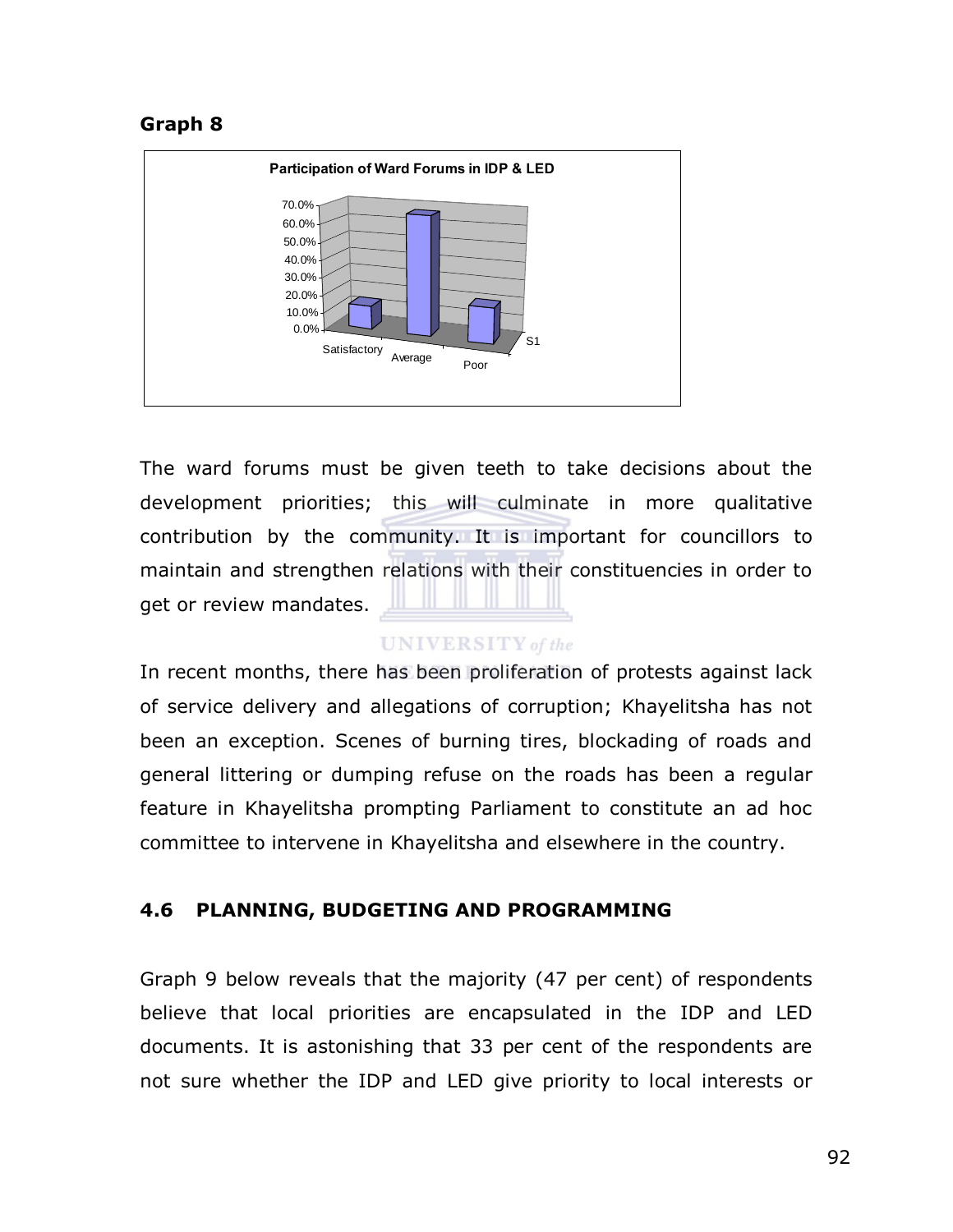not. It is important to note that 20 per cent believe that the IDP and LED do not focus on local priorities.

## **Graph 9**



The IDP process warrants broader participation in order to reflect the priorities of the community. The IDP and Budget Implementation Plans must be consistent with each other for the purposes of implementation and accountability. Benefits of IDP and LED implementation must accrue to the community. It must be noted that capacity building is one of the neglected aspects in Khayelitsha. Infrastructure development is leading and thus business opportunities are present. The failure to boost SMMEs remains a challenge for the City of Cape Town as emerging businesses find it difficult to sustain themselves for various reasons. The Service Delivery Budget Implementation Plan (SDBIP) of the City of Cape Town focuses on service delivery spend but not on budgeting for productive investments in LED in Khayelitsha. The City of Cape Town needs to intensify resources mobilisation for LED in the area through partnerships with other sectors of society.

Sound management practices result in effective and efficient planning, managing and implementation of programmes. Senior managers in consultation with senior leadership must be able to translate policy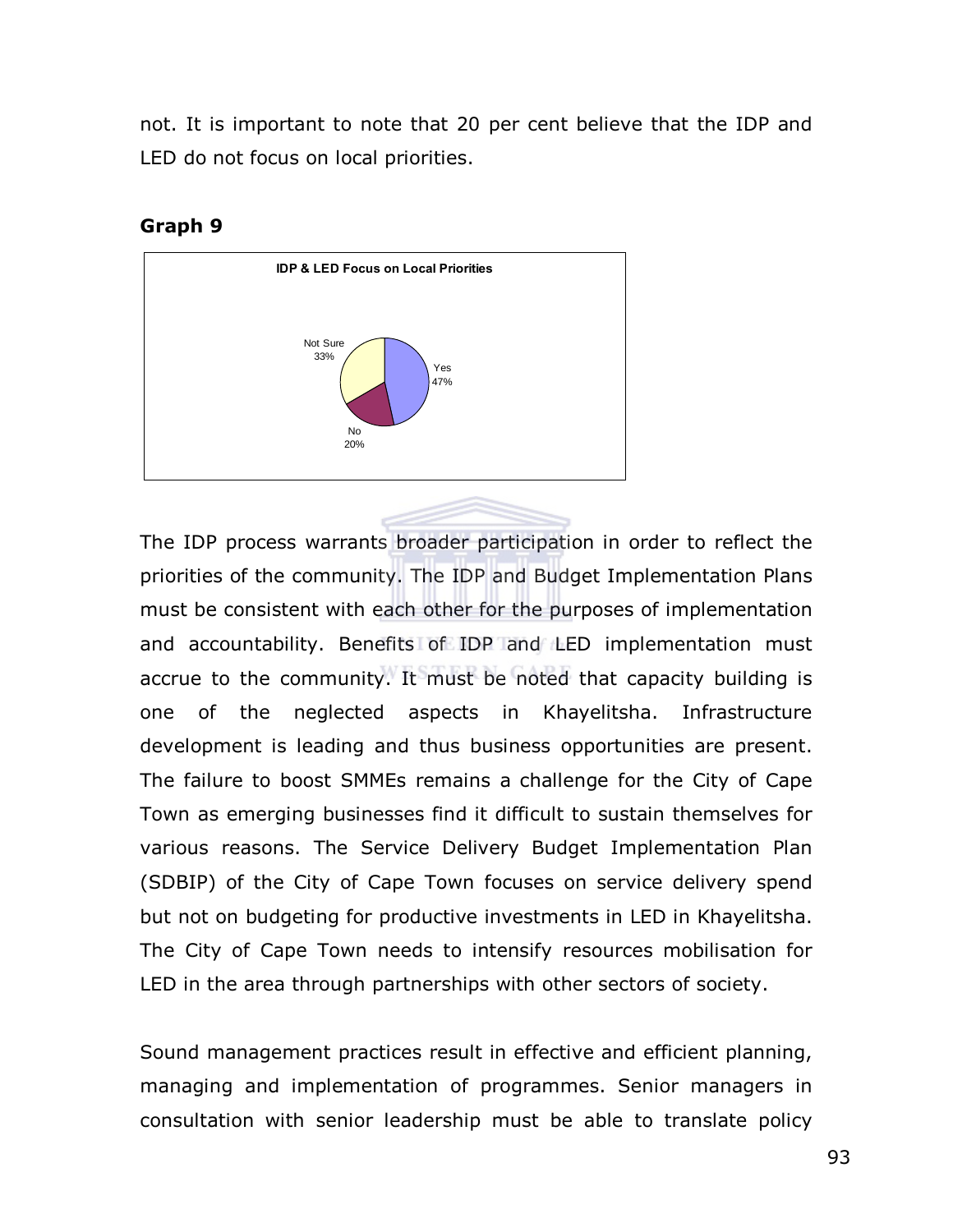objectives into operational levels. Project and programme management skills are extremely important particularly at local government where implementation of development interventions which cascade from national and provincial spheres. There is often shortage of project management skills in local government, which hamper effective implementation.

# **4.7 INSTITUTIONAL CAPACITY**

Any good project or progarmme must be complemented by a strong institutional capacity to be effective. The institutional framework would also play a pivotal role in synthesizing the necessary systems for the programme to flourish. As Madell (2002:1) highlights,

*"A major obstacle to local economic and business development in these areas is the insufficient capacity amongst the few institutions responsible for implementation that do not exist, to provide support and advice to emerging businesses. This lack of capacity is compounded by the absence of support infrastructure, such as utility services and business premises that are affordable and appropriately located".* 

Installation of adequately equipped institutional capacity and necessary support mechanisms or systems would provide the basis for meaningful economic and business development.

The purpose of this section is to review the existing institutional capacity for LED in Khayelitsha, namely;

· LED Unit;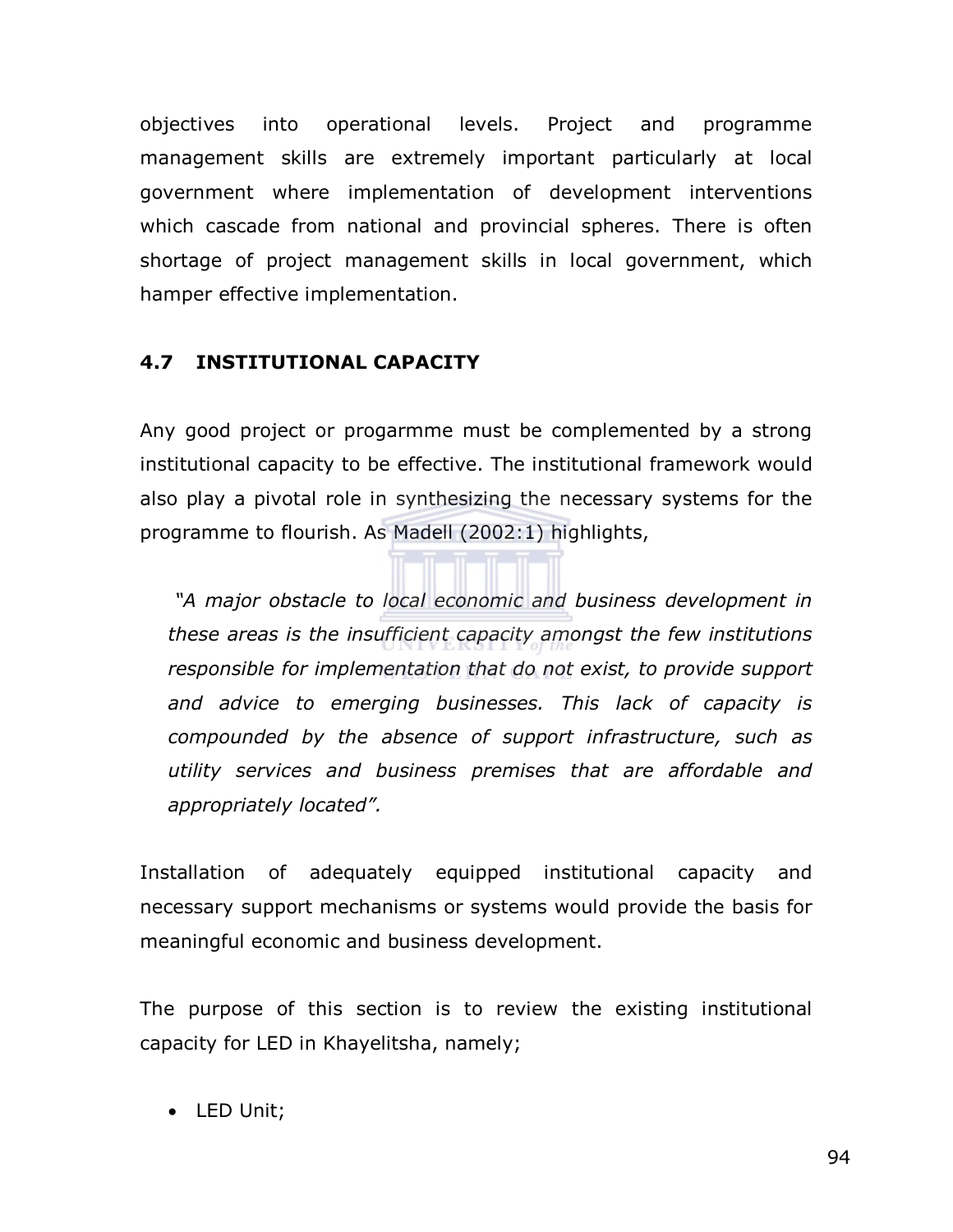- · Khayelitsha Business Support Centre; and
- · Urban Renewal Unit

## **4.7.1 LED Unit**

*Hitherto* there is no comprehensive LED strategy focusing specifically on Khayelitsha because, it is argued, 'Khayelitsha is inextricably linked to Cape Town'. However Khayelitsha is also a nodal area which therefore warrants specific attention to eradicate poverty. There is no LED office that is dedicated to LED issues in Khayelitsha but rather LED activities operate under the rubric of the Business and Development Support Directorate in the City of Cape Town. This resembles a trend in most municipalities wherein LED is managed by officials who already have other portfolios or officials with no project management expertise, which might defeat the good intentions of the programme. Clearly this shows that management capacity is non-existent or is not considered a priority for the council in order to implement LED. It must be stated upfront however, that LED is not a stand alone but needs to be given appropriate status, managerial capacity and specific scope.

## **4.7.2 Khayelitsha Business Support Centre**

The major problem confronting Khayelitsha that impedes implementation of development of business development processes is lack of adequate institutional capacity. Khayelitsha has enormous human capital hence training and development becomes paramount.

Few large local and district municipalities have established business advice centres, the majority of survivalist and micro-enterprises that are located in poor townships, rural towns and villages remain largely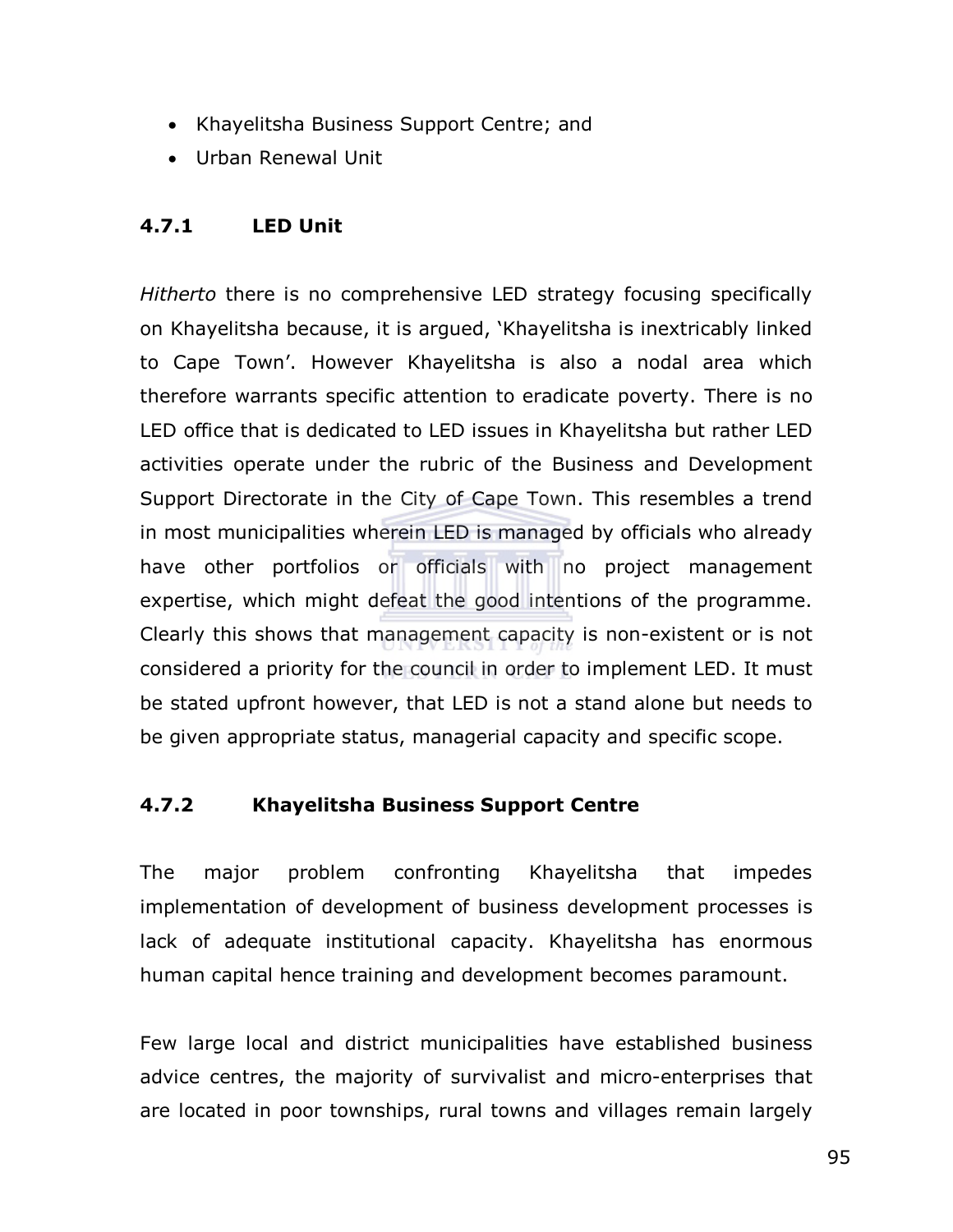dependent on national government for this service. This has resulted in the provision of business support services that are not easily or readily accessible at local level. This situation also limits the potential of LED institutions to respond to the local business conditions and circumstances (Madell, 2002:7).

There is a great need for business support particularly due to lack of necessary skills, capacity and collateral to qualify for conventional loans from commercial banks. Although there is funding of micro enterprises there is lack of skills to complete applications and business plans for funding purposes. Business support centre is meant to provide business support and advice to new emerging businesses and functions mainly as a referral agent to other business support organizations. The Khayelitsha Business Support Centre is however, only staffed with one person and is not properly resourced and capacitated to respond to the ongoing needs of the small business community (Madell:2002:11). The importance of this aspect demands a lot of material and human resources to be able to make a significant contribution to the needs of the business community. More capacity and strategic plan is necessary for this organization to function and make a meaningful impact. Due to size of the community it serves, perhaps establishing other branches to capacitate and support emerging businesses would benefit the community.

The Provincial government established Real Enterprise Development (RED) Door Business Advice Centres across the province to overcome the challenge of inadequate business support which was often fragmented. There is a RED Door centre in Khayelitsha and other parts of the province which aims for:

96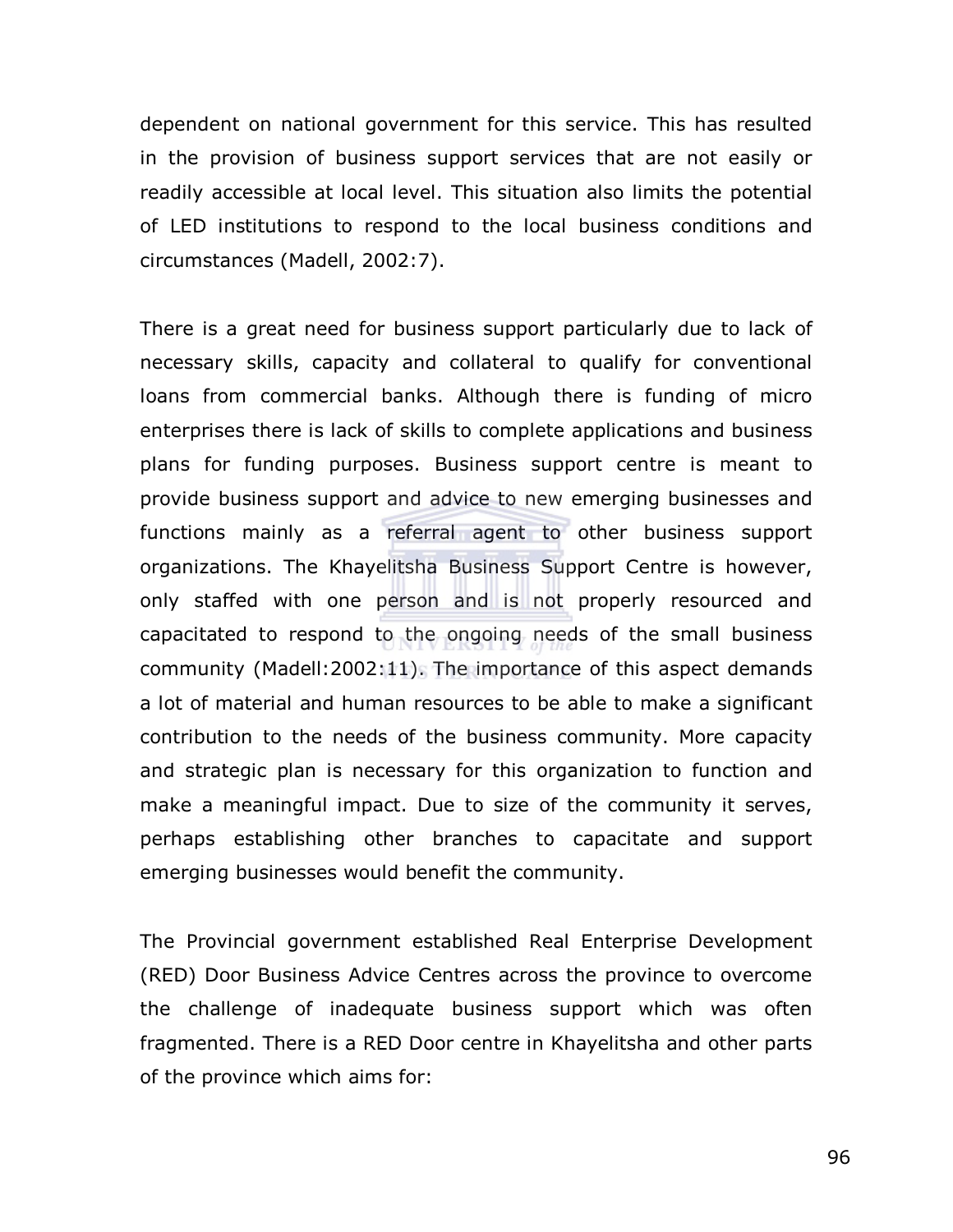- · *The increased formation of small businesses from the predominantly previously disadvantaged communities;*
- · *Increased entrepreneurial talent, whereby job seekers become job creators, especially among the youth, women and the disabled;*
- · *Increased rate of enterprises graduating micro-enterprises into small and medium sized enterprises;*
- · *Increased viability (survival rate) of small and micro-enterprises;*
- · *The Red Door is branded as a one-stop hub for the provision of quality small business services.* (Department of Economic Development and Tourism, 2004:4)

Part of its programmes in Khayelitsha is to provide training and support through Zenzele which *trains unemployed people in welding, woodwork, sewing, catering and tourism. It helps graduates to form co-operatives, and also provides business development and incubation services*

[\(http://www.capegateway.gov.za/eng/pubs/public\\_info/R/128596](http://www.capegateway.gov.za/eng/pubs/public_info/R/128596))

**UNIVERSITY** of the The effectiveness of the Business Support Centre is rated as average by the majority 47 per cent of respondents in this study. This can be ascribed to the vastness of the area and enormous demands for technical, financial and operational assistance.

# **Graph 10**

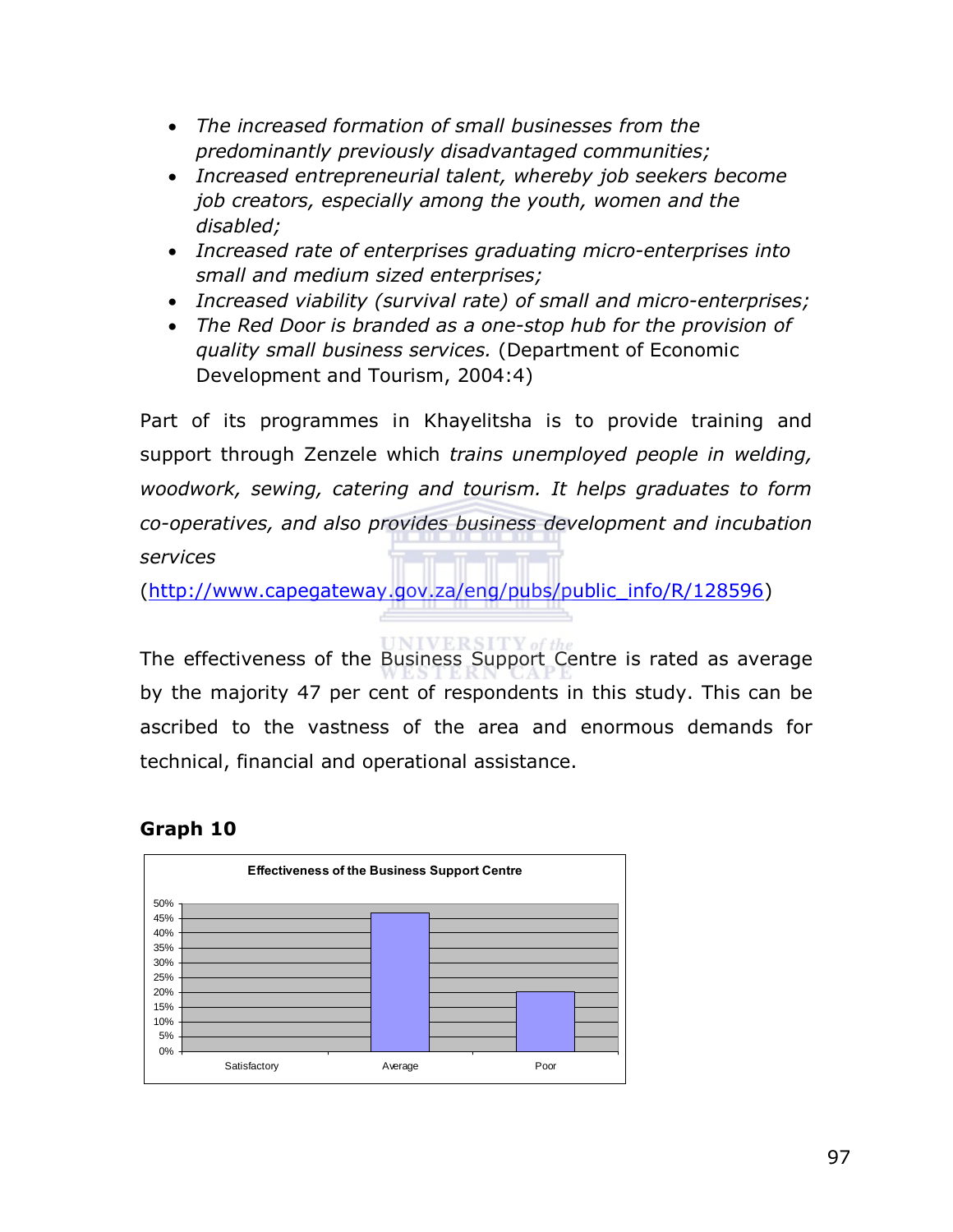Another area of interest for the effectiveness of the Business Support and Advice Centre is its ability to link emerging businesses to opportunities and mentoring services. This requires regular interaction with registered businesses or entrepreneurs in the database of the centre. The graph below indicates that monitoring of the successes or challenges confronting small businesses is inadequate. It is important to acknowledge that it is the responsibility of emerging businesses themselves to bring forth their challenges and constraints for assistance.

# **Graph 11**



In this graph it is evident that advice and mentoring service rendered by the Business Advice Centre is poor (60 per cent) as indicated by the majority of respondents. This can be ascribed to the level of thriving business ventures or evidence of demonstrable assistance for emerging businesses to grow or even visibility in the business community through holding business expo's and exhibitions to open new markets and opportunities for entrants and existing enterprises.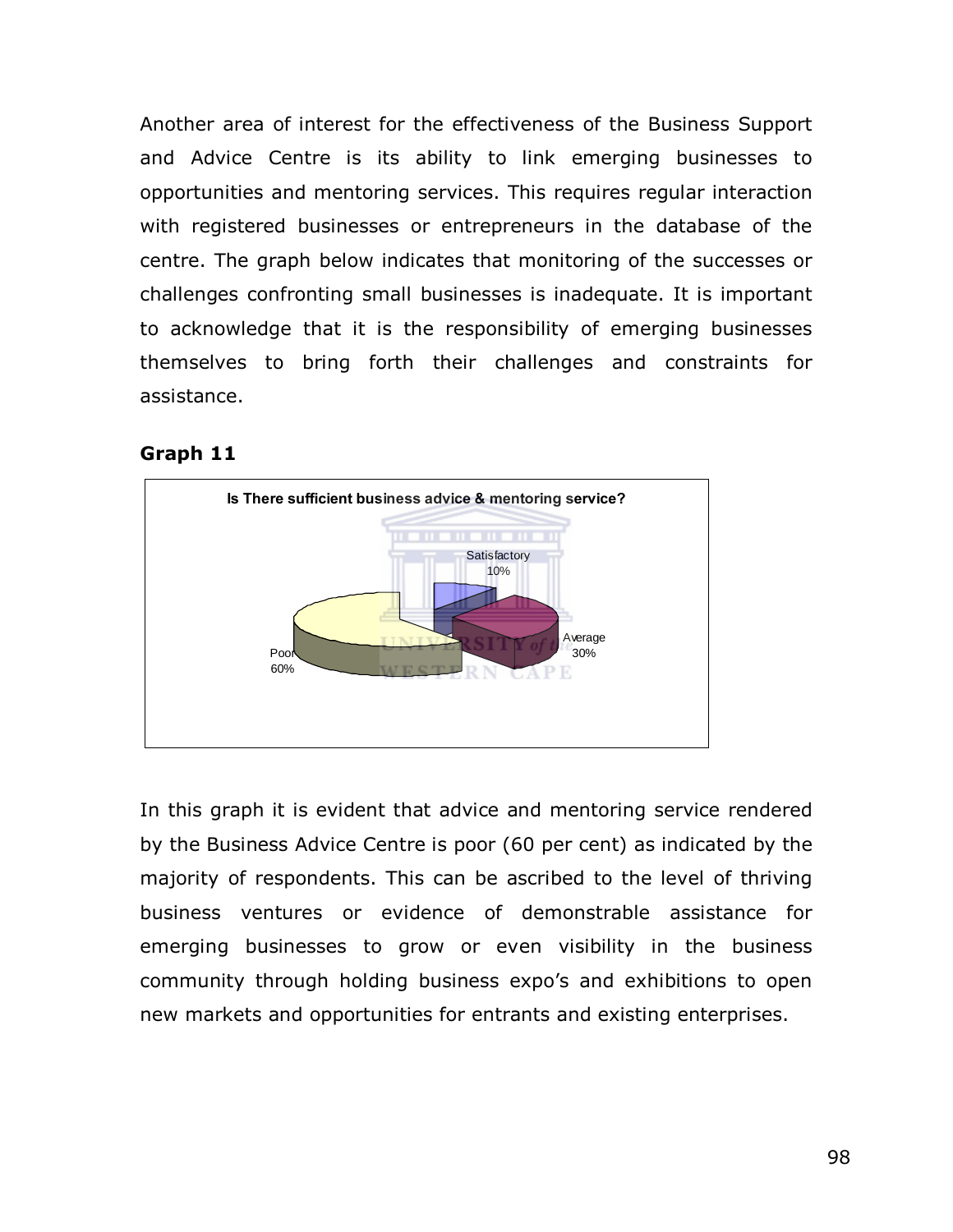# **4.7.3 Urban Renewal Unit**

Urban renewal is a national Presidential Project, which necessitates prioritization of nodal areas for development initiatives, and Khayelitsha has been identified as a nodal district. Khayelitsha Development Forum Chairperson, Mr Sogayise asserts that, "because of the political dynamics in the Western Cape Urban Renewal was not prioritized by the Democratic Alliance government".<sup>3</sup> The Mayor currently champions urban renewal. The City took a position that Khayelitsha is inextricably part of Cape Town thus there is no need for a specific strategy for Khayelitsha, but action plans depicting the profile of the area must be developed by the people of Khayelitsha which can be pursued through LED. On the contrary, the nature of Khayelitsha and the fact that it is nodal district necessitates that a specific LED implementation strategy must be adopted to enhance community economic development. SITY of the

# **WESTERN CAPE**

Mr Siswana stated that:

*The municipality appointed a dedicated internal Urban Renewal project leader on a three year performance contract, a dedicated internal technical support team on nine months performance contracts and coordinators of logistics, projects, information technology systems and Business Plan Development. An office to oversee and review Urban Renewal has been established in Khayelitsha.4* 

 3 Interview with KDF Chairperson Mr Sogayise (2005)

<sup>&</sup>lt;sup>4</sup> Inteview with Mr Siswana . Business and Development Support . City of Cape Town (2005)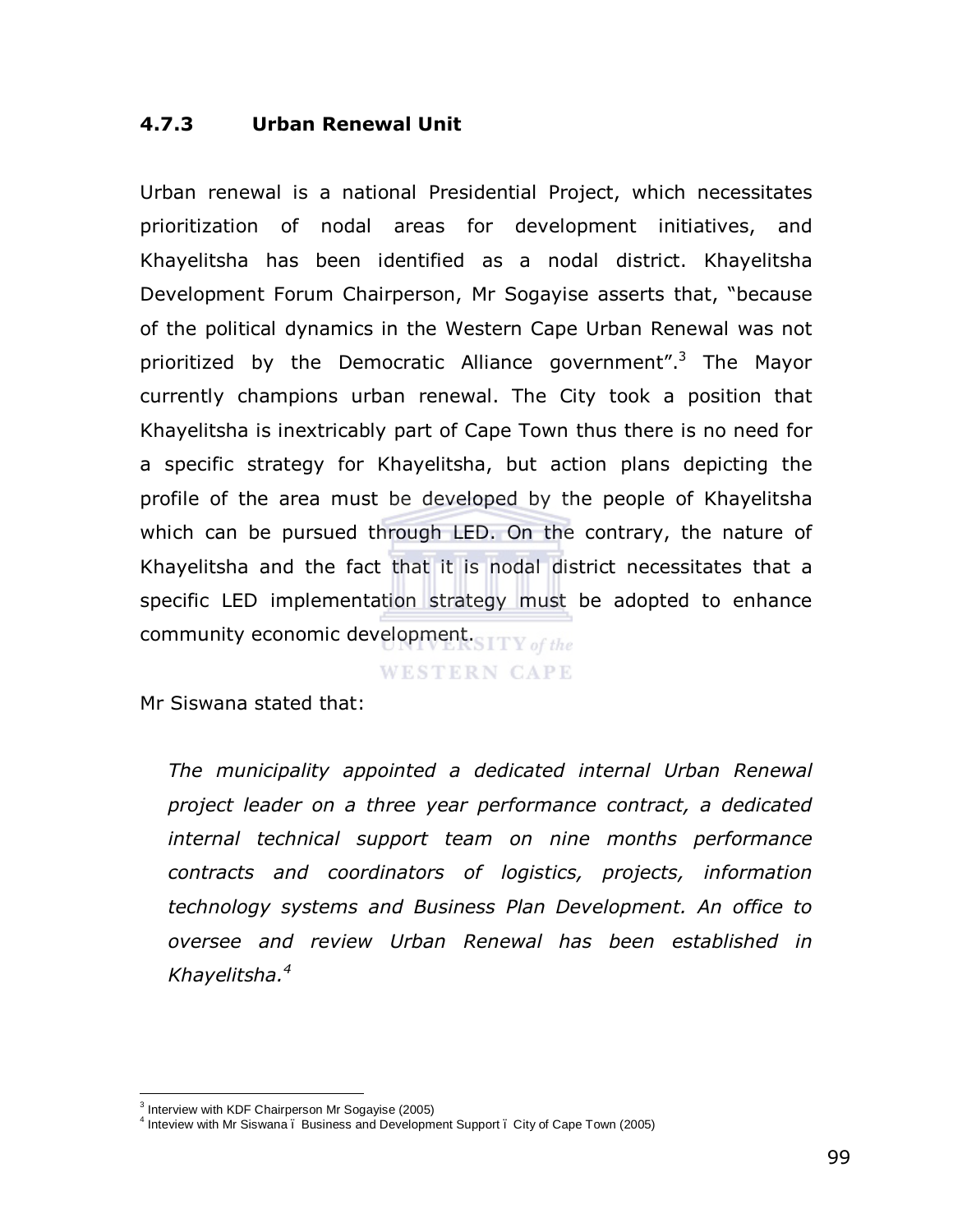There is no LED specific unit in the Metro but LED activities are housed within the Business and Development Support which is not adequately staffed to cope with the needs of the entire City. This state of affairs poses serious challenges to the enormous work of the LED Unit in ensuring coordinated implementation of LED programmes as well as thorough resource mobilization. There is also an important task of stakeholder engagement and ongoing assessment to determine areas of short, medium and long terms investments which can be done effectively by the LED office. In order to undertake these comprehensive tasks the unit needs to be adequately resourced and its performance measured on its own merits.

One of the respondents provides the reason that explains the constraints of both LED unit and URP as follows:

*Budget for these units are mainstreamed across other budget's in the City, they therefore have little control over the rate, extent and impact of the interventions undertaken.* 

Whilst it is important that there is integration and coordination the fact there is no budget may compromise the effectiveness of these critical units. Perhaps in a polemical way one respondent views the situation a reduction of the respective units into Community Liaison Office function. This imposes challenges in respect to what the LED and URP can do drawing of course from the resource base of all the units including the IDP office. Another startling revelation is forcefully articulated by one of the respondents that "There is little clarity of what the LED unit in the City does itself that is not outsourced – M&E is one of those areas".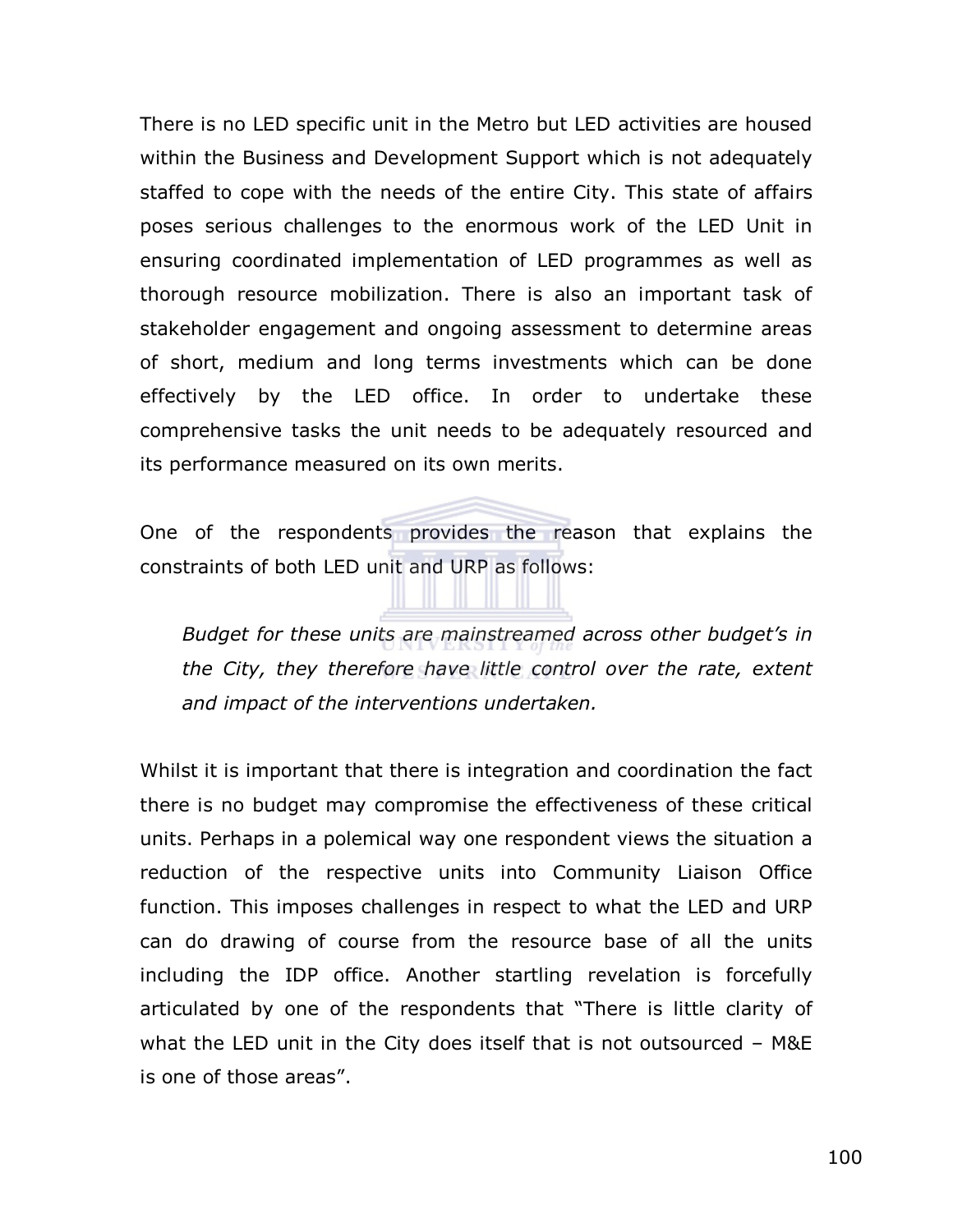## **Graph 12**



The expectation for existence of sufficient capacity also holds for the URP office. Albeit it is not an implementing agency but it plays a critical facilitative and planning role and therefore must have the requisite capacity to conduct assessments as well as feasibility and impact studies. The graph above indicates 54 per cent of the respondents believe that the respective offices ie LED and URP are not sufficiently resourced in order to carry out the critical tasks they ought to perform. It is important to state that in fact the URP office only has one coordinator for Khayelitsha.

# **Graph 13**

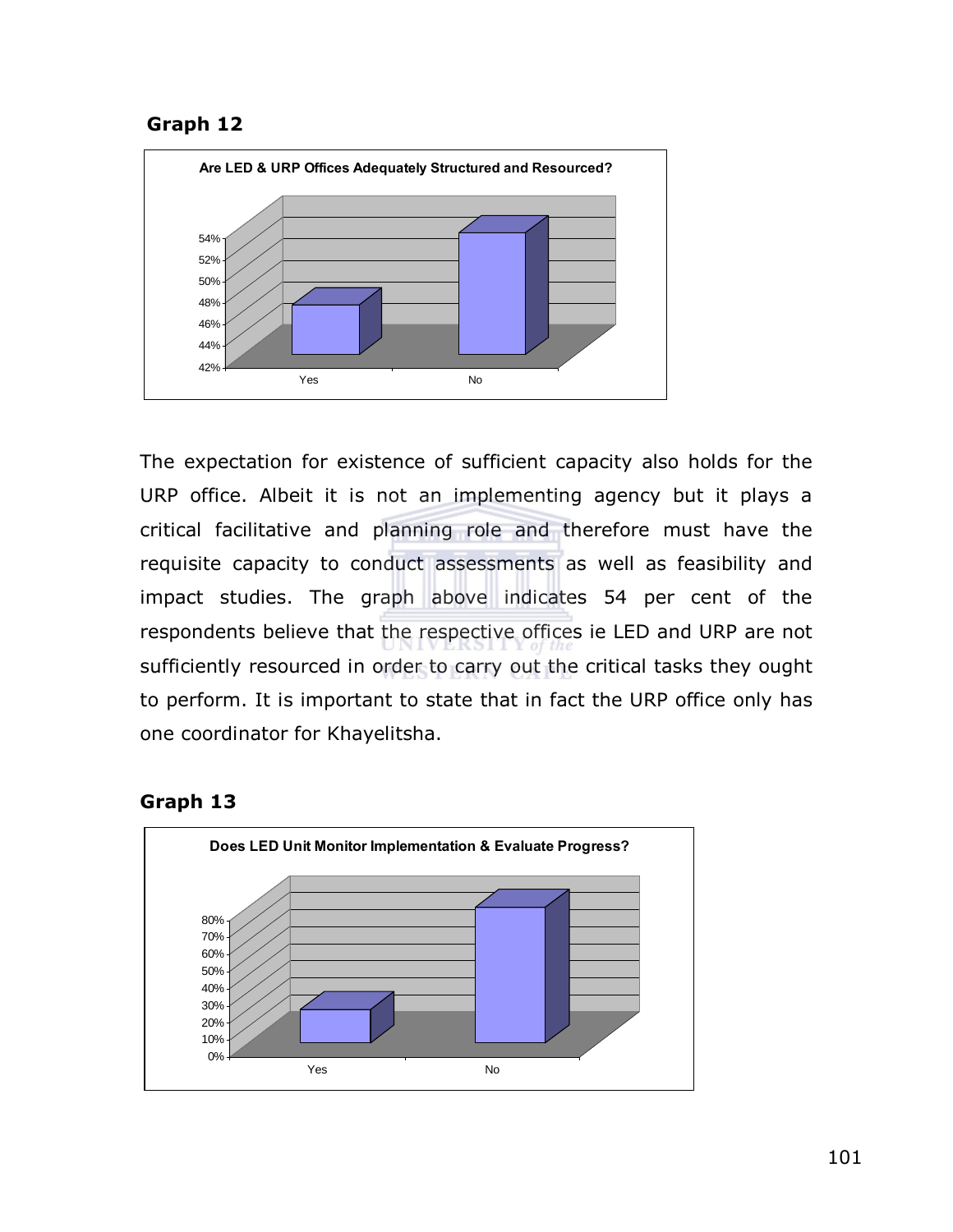Graph 13 above shows clearly that over 80 per cent believe that the LED office does not monitor implementation and also does not evaluate progress on an ongoing basis. This may be ascribed to the fact that there is no dedicated capacity or the fact that most of this responsibility is shifted to the Khayelitsha Community Trust as an implementing agency. One of the respondents explained that "Perhaps monitoring and evaluation are not visible and all that is happening is quarterly reporting on LED programmes not necessarily evaluation/monitoring". Another LED practitioner pointed to a much deeper problem confronting the LED unit which is a cause for concern. The following statement puts bluntly the limitation of the conception of LED:



# **4.8 SUMMARY**

Khayelitsha has its share of complexities and dynamics that cannot be addressed by one initiative but needs a multipronged approach. The challenges underpinning proverty that afflicts the area necessitates plethora of interventions, however, interventions must be coordinated and integrated. There is enormous human capital and potential for development and growth. The LED interventions and structures that are currently operational need a specific focus, resources and coherent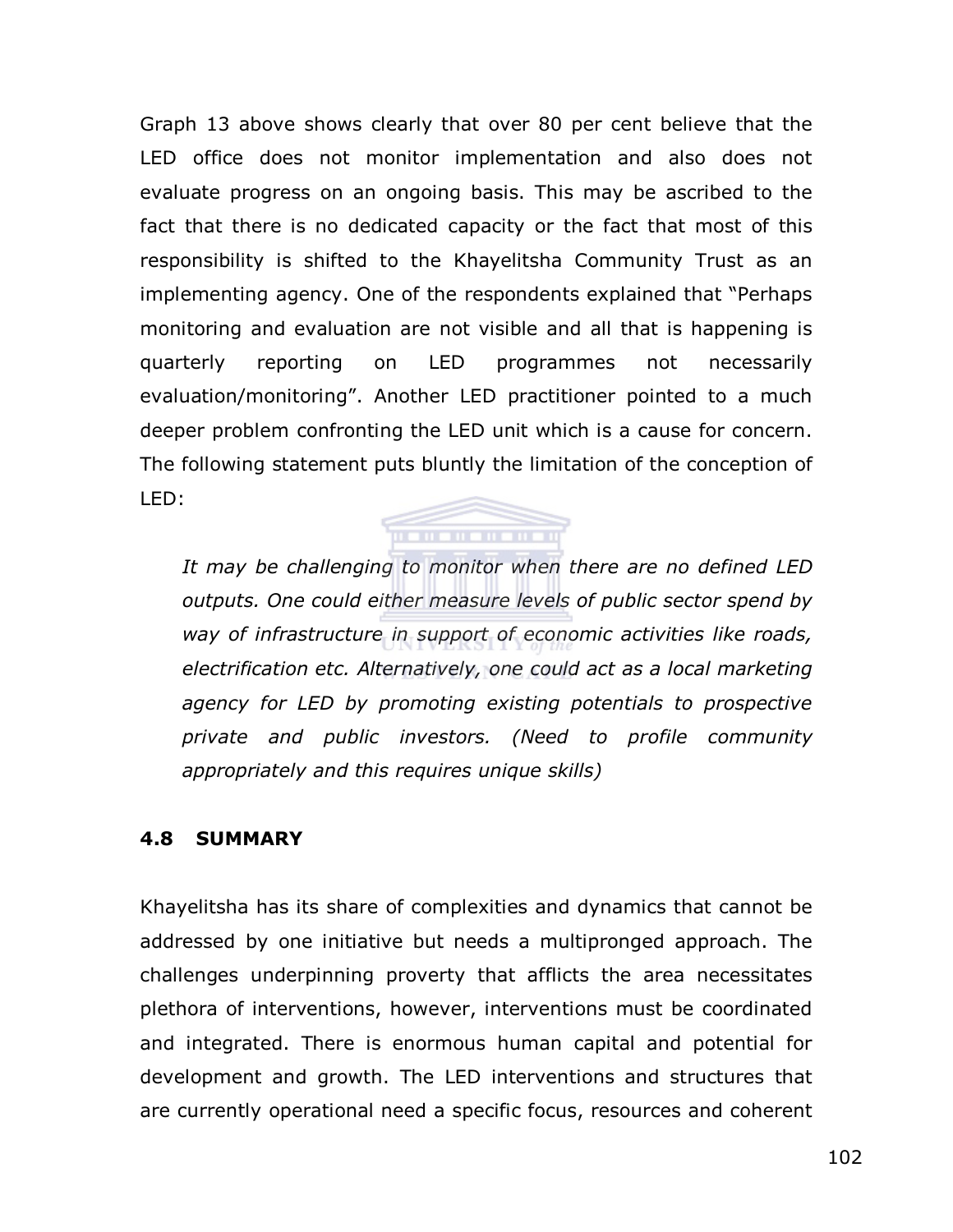implementation in order to achieve the desired outcomes. There is insufficient institutional capacity for LED and other related programmes aimed at contributing to the betterment of Khayelitsha. For SMMEs to flourish, training and support are necessary preconditions in ensuring a creation of a conducive environment. There are worrisome factors pertaining to SMMEs in the area due to the fact that private investors are not friendly towards their existence and sustainability.



**UNIVERSITY** of the **WESTERN CAPE**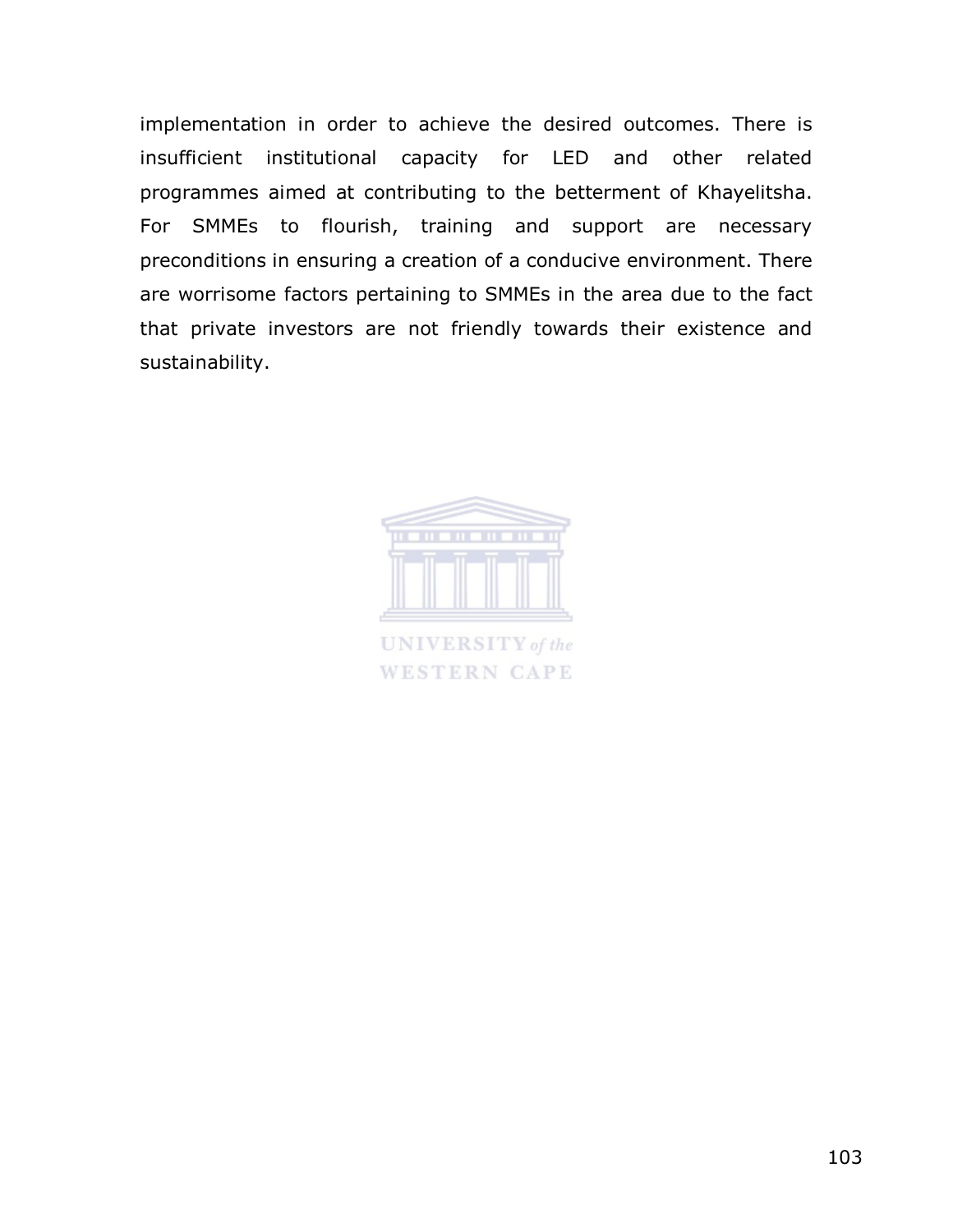# **CHAPTER FIVE**

# **RESEARCH FINDINGS**

## **5.1 INTRODUCTION**

The purpose of this chapter is to present findings emerging from particular areas of focus in this study. It is extremely crucial to record the research findings and draw certain lessons to provide information for progressive realization of the broader goals of LED in Khayelitsha. Some general observations emanating from the case are drawn from the macro-policy environment and particularly areas, including governance, management and institutional capacity. It is important, in this chapter, to remind ourselves about the significance of the LED process for the actualization of the thesis of a developmental local government on the edifice of the developmental state.

# **WESTERN CAPE**

The context and history of Khayelitsha cannot be ignored because fundamentally it is crucial to understand the environment and therefore develop instruments that advance a developmental trajectory informed by historical and material conditions. The creation and designation of Black townships by the apartheid regime was to serve a pool of supply of cheap labour hence their location on the urban fringes with severe evidence of underdevelopment and human concentration. The challenges of unemployment, poverty, backlogs in service delivery and economic underdevelopment are embedded in Khayelitsha therefore radical transformation of the structural and systemic features must be implemented. LED in Khayelitsha must be understood against this backdrop.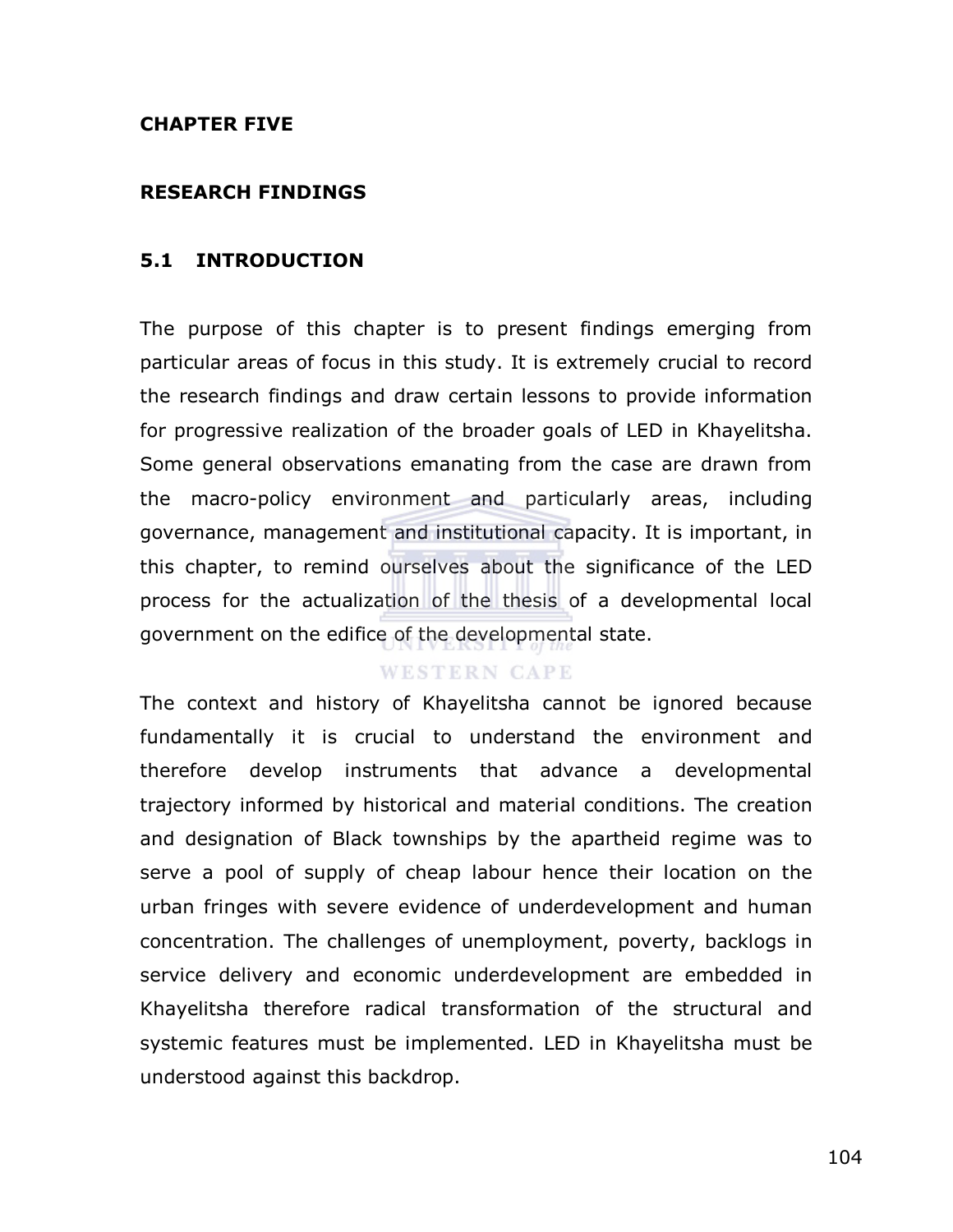These specific findings grounded on the unique situation confronting Khayelitsha are important and analysis, observations and interventions are suggested. Some conclusions are drawn based on the theoretical formulations and foundations in order to concretise practical findings. It is important to note the link between the findings, conclusion and recommendations. These could be utilized in order to improve the governance systems, management mechanisms and implementation processes of the LED in Khayelitsha.

# **5.2 GENERAL OBSERVATIONS AND ANALYSIS**

Some general comments on the historical and policy context of local government and Khayelitsha in particular. Until the demise of apartheid local government was merely an instrument for regulation. Post apartheid local government was then confronted with a challenge of democratization and transformation to better position itself in the democratic dispensation focusing primarily on service delivery in a developmental and sustainable manner.

# **5.2.1 Comments on Policy and Approach**

Most certainly the policy environment underpinning national policy imperatives invariably impact on local policy issues and approach. Specific reference in this case is drawn from the debate about the appropriate approach to LED between market oriented approach on one hand and pro-poor approach on the other. On the face of it, this debate seems to correspond with the decade long debate about the Reconstruction and Developmental Programme (RDP) and Growth, Employment and Redistribution (GEAR) macro-economic strategy. The approaches in particular are not mutually exclusive as we have seen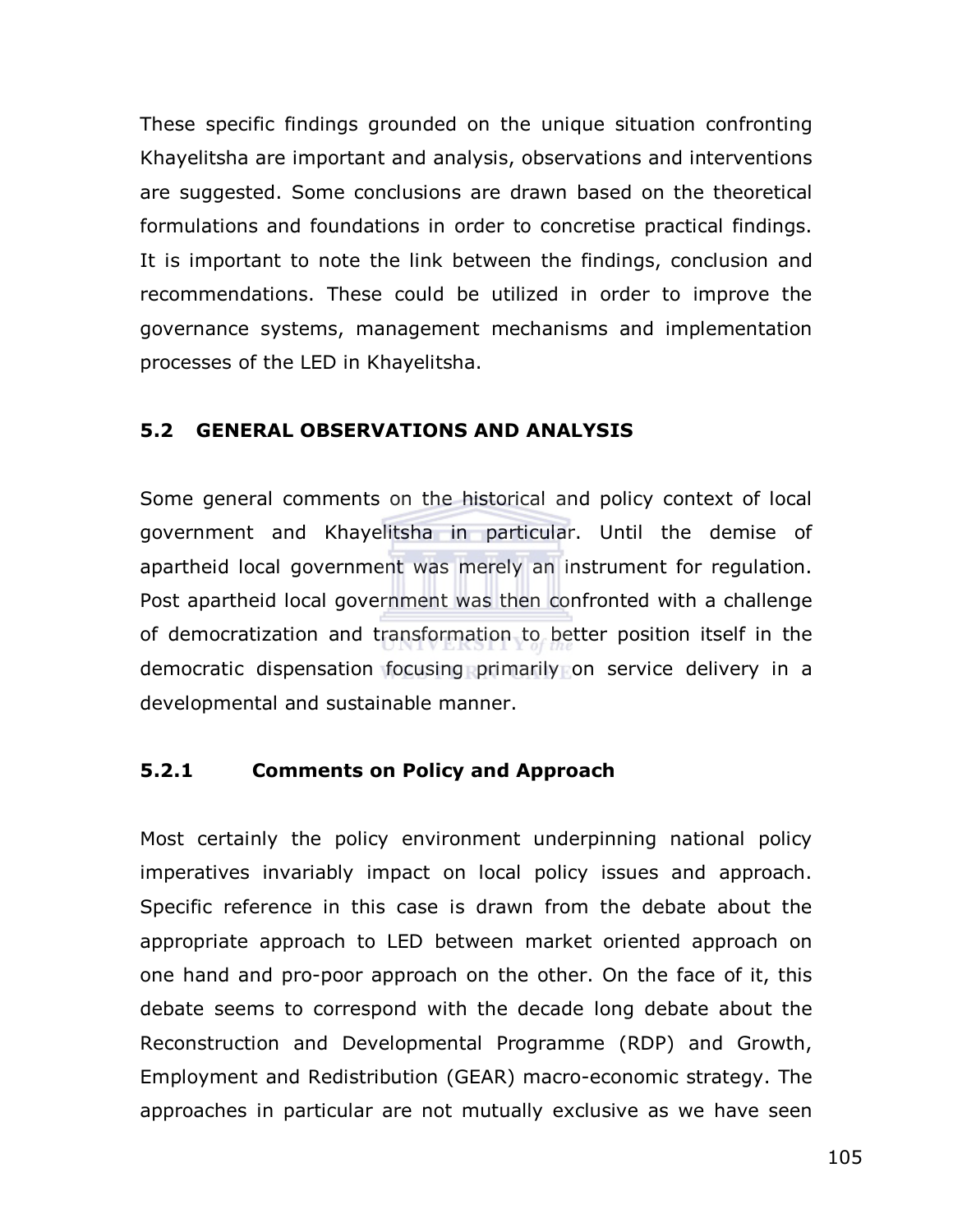that developmental local government integrates the two approaches to effectively develop the local economy and improve the well-being of communities.

In the case of Khayelitsha evidence suggests that in the context of LED specifically the two approaches are not mutually exclusive due to the fact that most of the current developments were born out of the KDF initiatives. The case in point is the housing market in Khayelitsha wherein KDF with FRC initiated a bond repayment programme which improved bond servicing to 65 per cent. The KDF has also been a prominent player in the Khayelitsha Business District programme. This illustrates a point that all players ie public sector, community organizations and the private sector can forge partnerships for development. Of course there are different interests in that business wants return on their investment, whilst the community wants achievement of local needs and government wants development and improved living conditions. These interests are mutually reinforcing in that as community developmental priorities are achieved then the ability of residents to pay rates and taxes increases and their purchasing power improves. With specific reference to the experience of Khayelitsha with the KBD project Madell (2006:19) augments this point:

*Although Khayelitsha has its share of complexities, with community divisions, uncoordinated interventions and high levels of crime, it*  has demonstrated the capacity to rally around *issues*, including *economic development opportunities. Success, in terms of community involvement in Khayelitsha CBD, can be ascribed to the establishment of a number of institutional vehicles to effectively channel the participation of the local community. This includes the*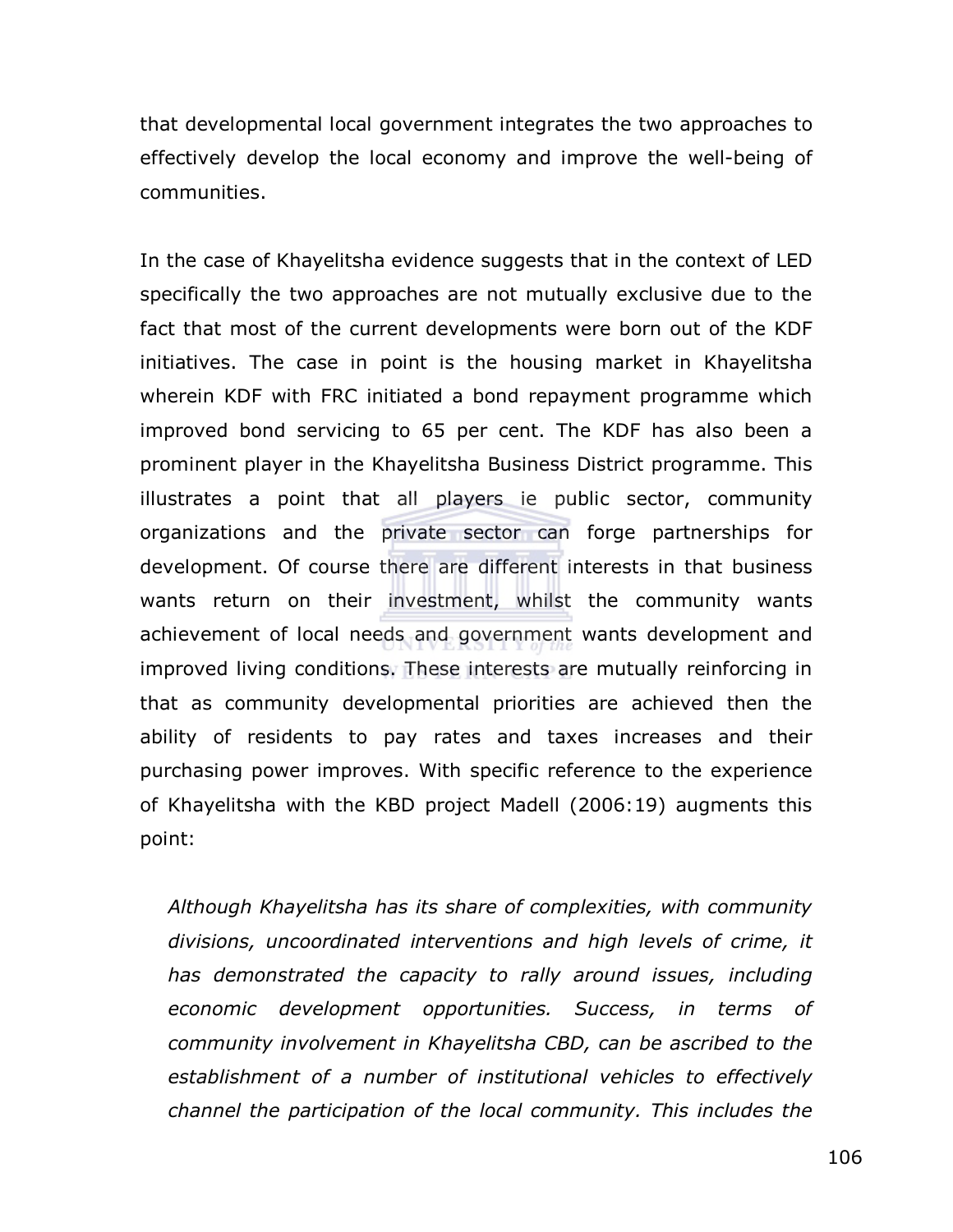*Khayelitsha Community Trust, the Khayelitsha Development Company as well as the much broader based Khayelitsha Development Forum.* 

Madell further elaborates on additional ingredients to successful private public community Partnership as follows:

*Another success factor is the role of the municipality as a key driver and ensuring that a dedicated operational team remains committed to the project. The success of the partnership can also be attributed to the role allocation of a wide range of public, private and community based organisations, resulting in interdependency and the need for close co-operation.* 

*This platform provided confidence to the private investment bank that the technical, financial and management issues of the CBD development are is dealt with effectively.* 

It is important to point out the discrepancy which is emerging between LED plans and implementation particularly in relation to Mew Way Mall and Look-out Hill Tourism Centre, and Monwabisi Resort. These multimillion projects have not been implemented as originally envisaged specifically the retail centre developments which may curtail the economic viability and visitor attractions which invariably compromises the economic participation of the local intended beneficiaries.

# **5.2.2 LED Approach of the City Of Cape Town**

The City of Cape Town took a position consistent with the SMME development to ensure that 80 per cent franchise or ownership of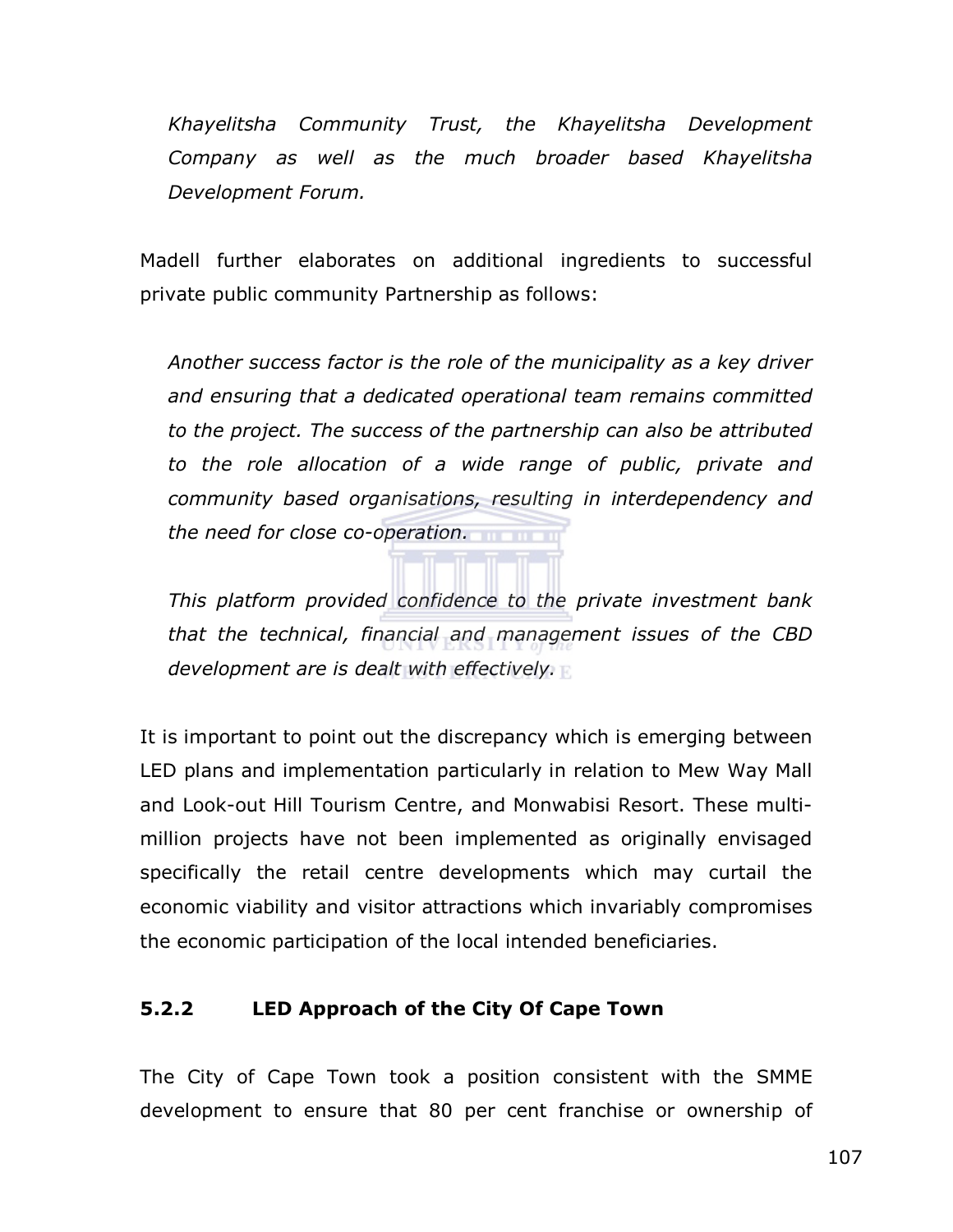economic development ie retail stores by local businesses. To realise this objective the business community must be involved particularly the Khayelitsha Business Forum (KBF). It is important however, to ensure that institutional support for business to flourish and benefit from this policy. This also warrants improved coordination between SMME office and LED processes to support and equip local business to engage in the new developments in a sustainable manner.

In terms of leadership, the Executive Mayor has been the champion of the URP. This nature of involvement by the Mayor is extremely necessary to ensure that the political commitment coupled with support and resources is available. The political instability has for many years robbed the project of consistent political support and leadership. Essentially, this support must be aligned with the LED initiatives because URP as a short term measure must be used as an impetus towards strong LED implementation.

# **WESTERN CAPE**

# **5.2.3 Private Sector and Local Conditions**

The private sector must continue to invest and develop the area. Whilst conventional financial institutions expressed unease at investing in so-called volatile communities like Khayelitsha, RMB and other companies stepped in to invest. Their efforts, far from enough, but are commendable nonetheless. Necessarily, government must also encourage investment in the area through tax cuts and other measures. This would also encourage the private sector to invest more while taking account of the realities of the people as well as emerging businesses. The tendency to alienate emerging businesses by the big businesses through exorbitant charges for space etc must be a thing of the past as it causes small businesses to collapse. The relations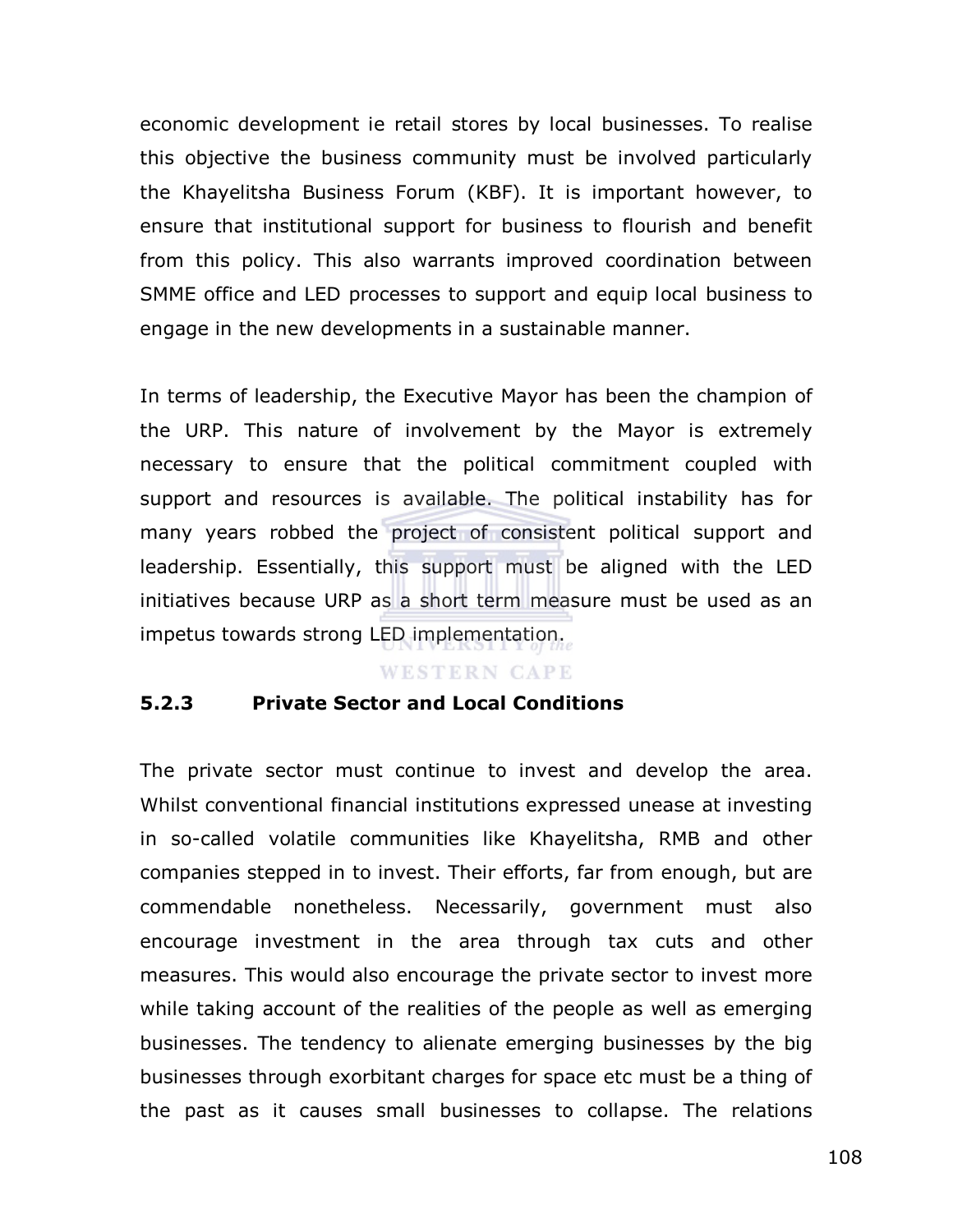between government, civil society and the private sector can yield significant results for the growing business community in Khayelitsha. Government made significant investments in providing better accessibility to public services which would be stimulus for private sector investments. Having made this observation the CEO of KCT acknowledged the contribution of the private sector. He recognizes the positive role played by this sector in the development of Khayelitsha as follows:

*Private sector formations have come to the party and contributed to the construction of various community assets, including a public swimming pool, a multi-purpose community centre, a cricket oval, a basketball court and many more facilities for the community to enjoy!*  **TITLE** 

# **5.3 FINDINGS ON GOVERNANCE**

#### **UNIVERSITY** of the

Governance plays a fundamental role in ensuring that necessary and effective decisions taken at a strategic level cascade down into operational levels of implementation. Good governance structures and committed leadership creates an enabling environment for implementation. The political drive to deliver on the mandate coupled with the necessary will to commit resources is crucial. The political fluidity in the Cape Metro impacted negatively on the LED implementation process in Khayelitsha.

# **5.3.1 The Importance of Leadership**

The role played by committed and decisive leadership in the implementation of any programme is important regarding resources allocation and as well as elevating the programme to the right level.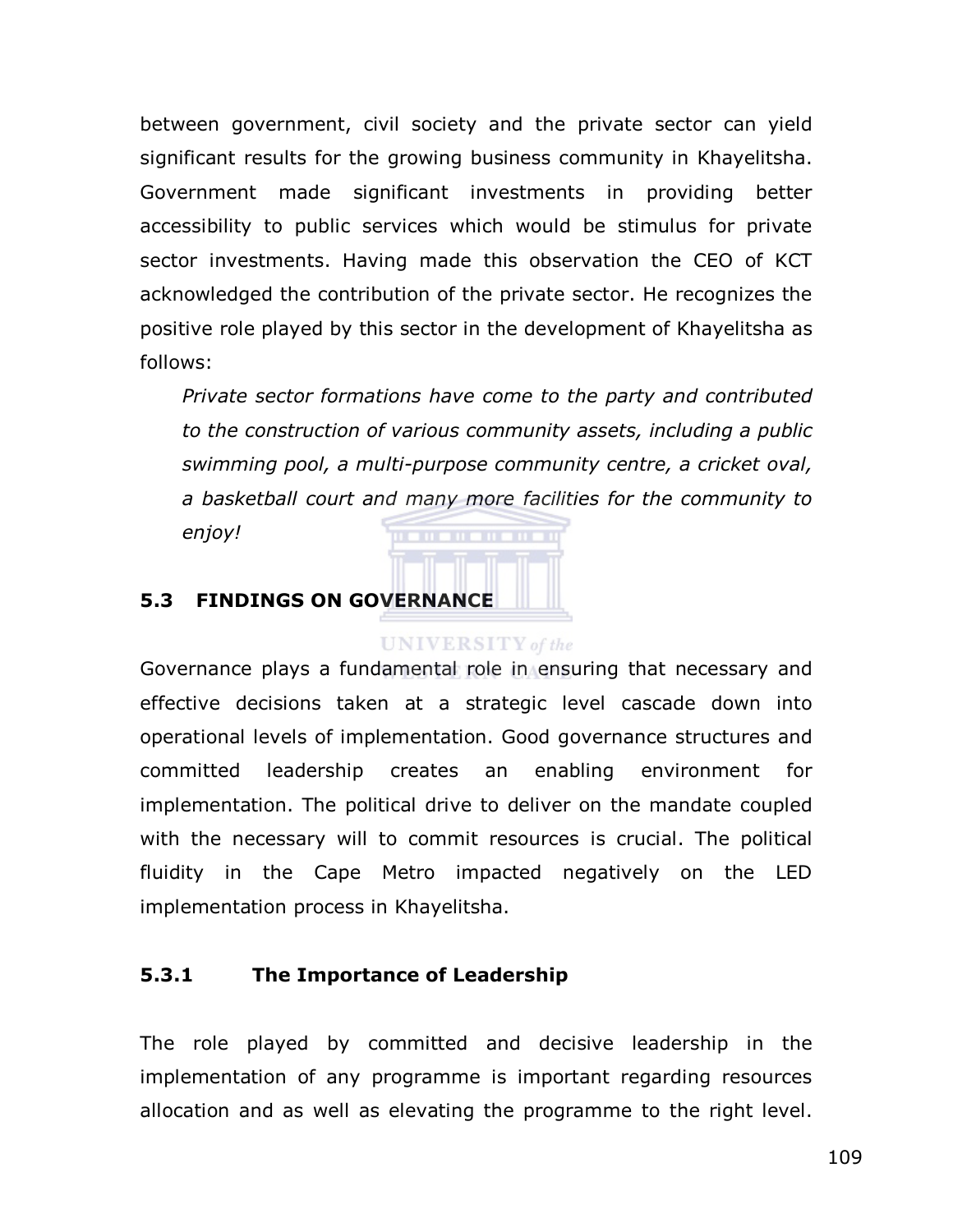Political precariousness is detrimental to the successful implementation of programmes. Political uncertainty or instability has been a serious feature in the Western Cape due to political fluidity. This fluidity also means as Zille stated in the Cabinet lekgotla held in January 2010 recently that the DA has a different mandate and therefore national imperatives do not necessarily override that particular mandate. In essence this means that national priorities can be undermined. This was true several years ago in the Metro when the DA did not prioritise the Urban Renewal Programme which compromised the residents of Khayelitsha.

The Mayor only started to champion the Urban Renewal Programme later which at least meant that decisive steps to create a catalyst for implementation would emerge. Visionary leadership is important is important in providing direction and building linkages between community interests and what is practically possible in the short term as well as the long term. In the context of LED in Khayelitsha the councillors ought to provide leadership and facilitate public participation in the decision-making structures. However, the shocking reality is that most councillors do not know what the LED is about, its purpose and objectives. Needless to say, it is difficult to imagine how such councillors facilitate and encourage participation of community members on forums deliberating on the issues such as LED. Most councillors approached for interviews indicated they were not suitably knowledgeable to give interviews.

# **5.3.2 Community Participation in Decision Making**

Constitutionally, local authorities are obliged to create space for community participation, which warrants accessibility and availability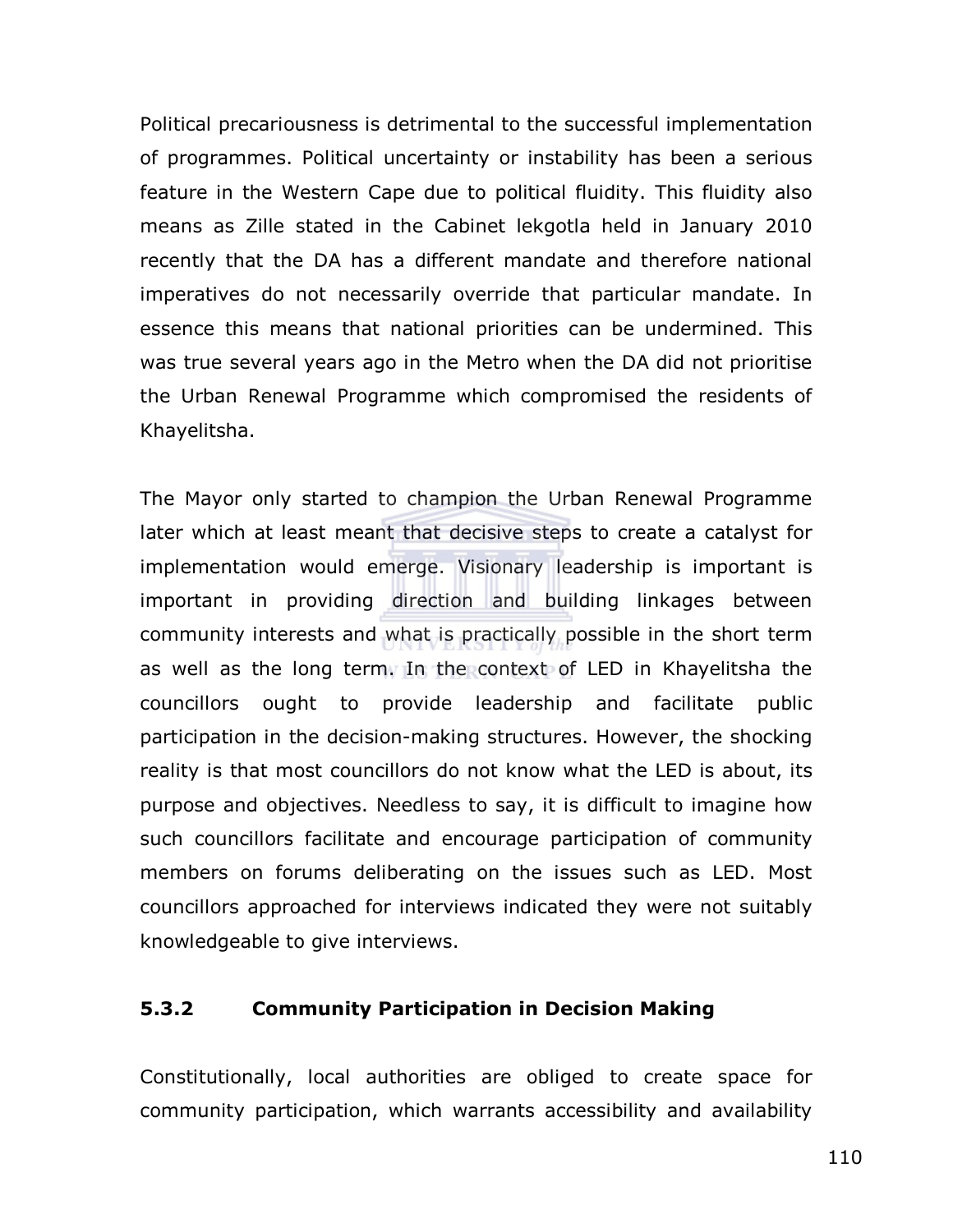of information to local communities to enable them to participate effectively. As Ismail et al (1999:110) argues, "Thus, suitable structures and positive support must be provided to encourage individuals and groups to participate in the decision-making processes if and when they wish to do so, and also to sustain their involvement beyond the initial process of voting".

The paramount reason for participatory governance in the form of community participation not only in voting but in formulation and implementation of government programmes is to ensure that local priorities are given prominence in order for government to respond effectively, efficiently and economically. The focus and emphasis on local priorities must be discernible in the plans and budget processes in order to ensure a reasonable expectation or opportunity for implementation and monitoring thereof.

#### **UNIVERSITY** of the

The involvement of organized civil society is imperative however the City of Cape Town treats civil society organizations with ambivalence which is a cause for concern. To enhance qualitative participation, civil society organizations must be provided with opportunities to participate in the decision making and policy formulating bodies to ensure a culture of good governance. The City does not recognise KDF as a partner in the development process but instead is very ambivalent about their existence and role. The interesting thing is that local councillors work with KDF and some are even members but the institution (City of Cape Town) does not have or maintain any networks with KDF. The organization has an array of programmes and initiatives that seek to ameliorate the living conditions in Khayelitsha. In the current initiatives by the City of Cape Town to establish businesses with specific intentions to promote ownership by local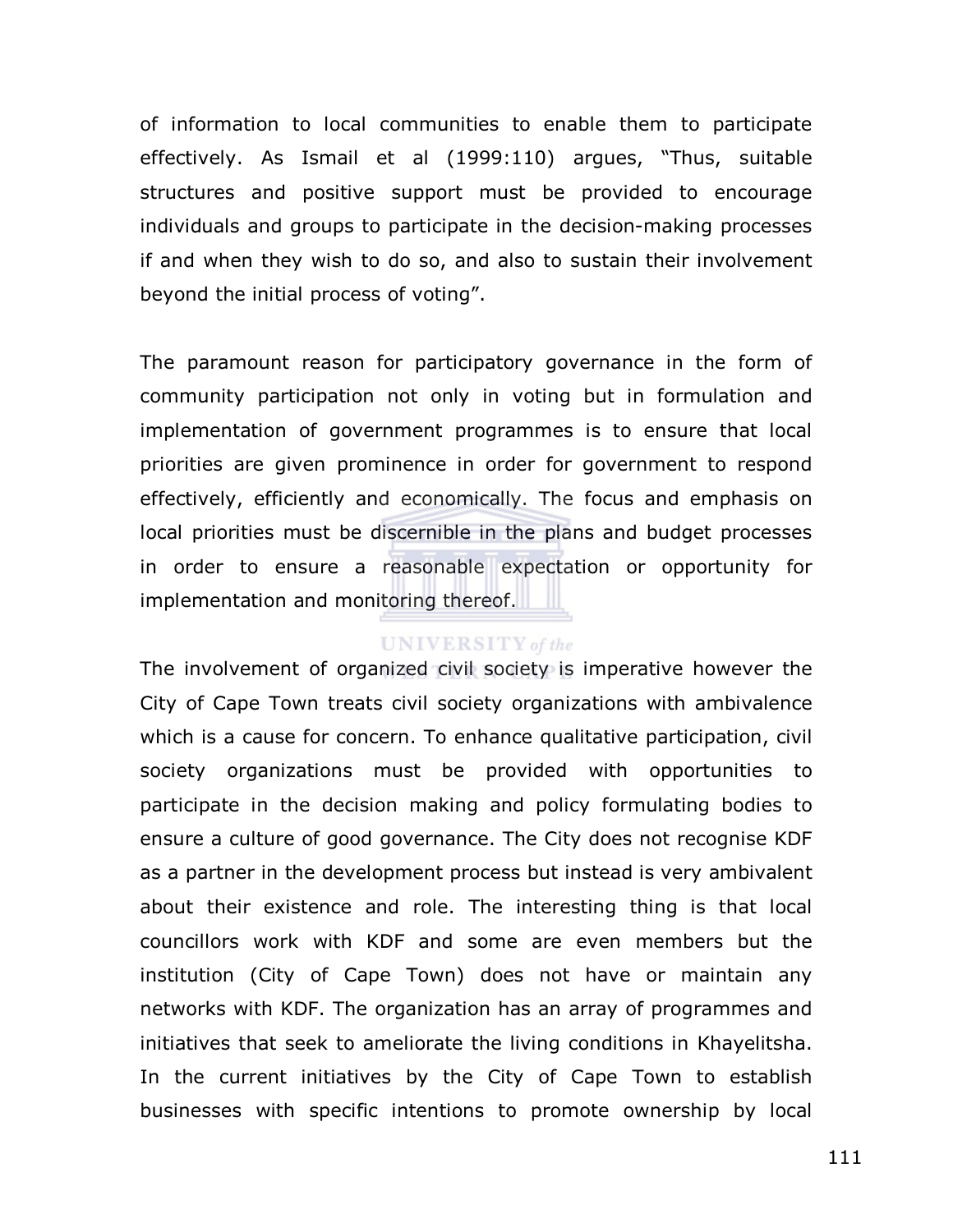business, it is necessary to consult and agree in terms with the local business community. Khayelitsha Business Forum is a viable structure to approach but unfortunately this has not been done.

# **5.4 FINDINGS ON MANAGEMENT PRACTICES AND INSTITUTIONAL CAPACITY**

Management and institutional capacity are essential ingredients without which the implementation process of any project or programme is doomed to fail. There is no legitimate question about the significance of management and institutional capacity but rather what appropriate systems must be put in place in order to complement these fundamental mechanisms. Institutions ought to be managed by people with requisite skills to achieve the predetermined objectives. In the local government sphere currently there is a major problem of dearth of technical, managerial and financial skills which hamper the process of service delivery. It is important to identify the institutional competencies that are necessary for implementation of programmes as crucial as LED. The Local Government: Sector Education and Training Authority (LGSETA) has been conducting skills audit for municipalities for several years and the problem of chronic shortage of skills remains critical. Therefore appointment of properly qualified people with the necessary aptitude and emphasis on continuous training must be a priority for all municipalities and various units charged with service delivery.

It is critically important for management to be adequately capacitated in order to guide operational strategies and deploy resources efficiently, effectively and economically. Management provides the necessary linkage between leadership and operational staff, while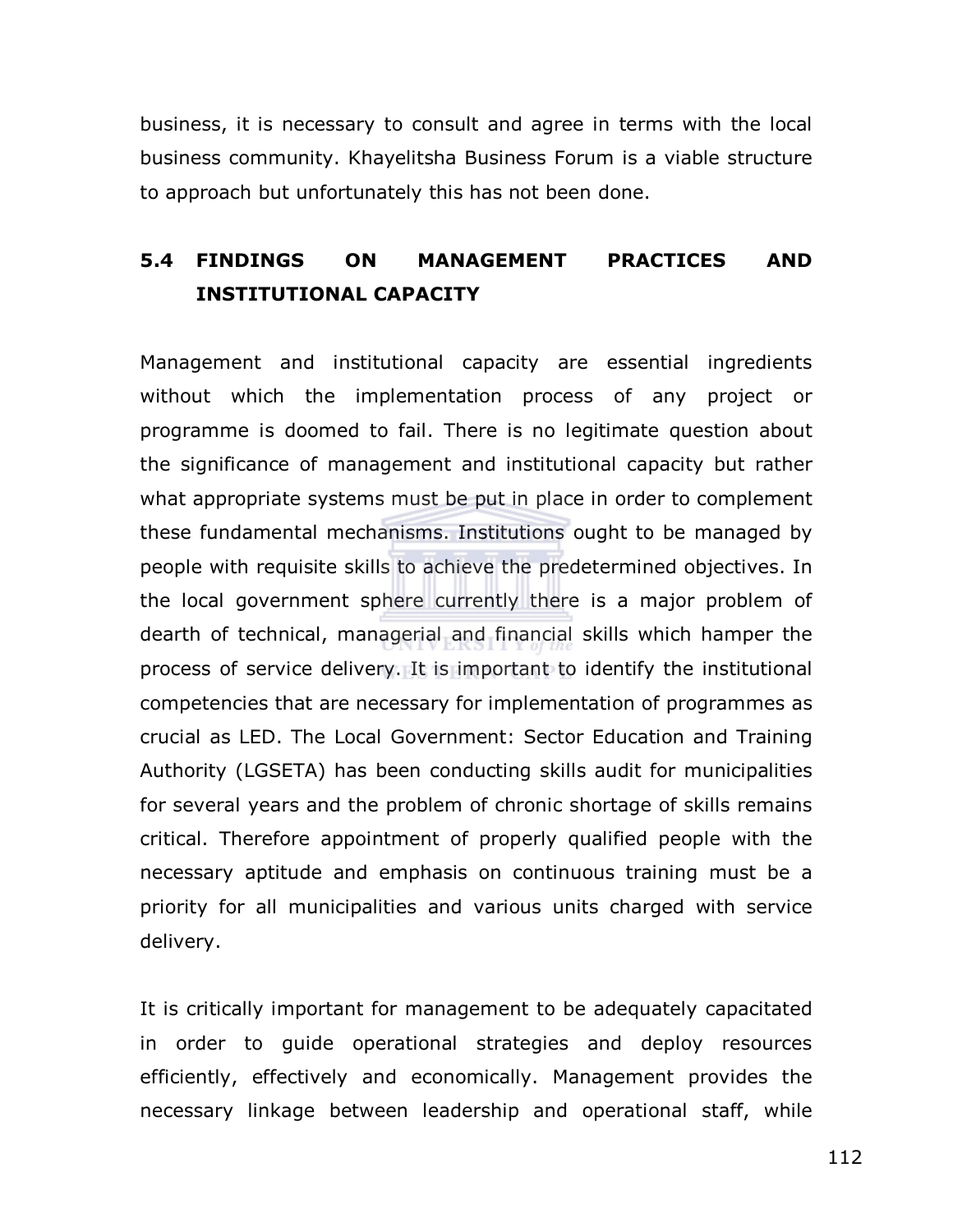leadership is the centerpiece and conduit for community participation. These linkages are important to ensure that policy formulation is done through a democratic process, and that these policy objectives are realistic and affordable. There important variables for management and institutional capacity, including inter alia, planning and budgeting, integration and coordination, performance management and capacity building.

The South African Local Government Association (SALGA) conducted an assessment, in 2009, of LED in municipalities. The following sentiments emerged from the study with specific reference to Cape Town:

**............** 

- *• The City of Cape Town reviewed its IDP for 2009-2010 IDP through a community participation process. The City has a compliant and credible IDP, along with an approved Economic and Human Development Strategy. Its budget for the 2009-2010 financial year is responsive and the budget is geared towards strategic infrastructure-led investment.*
- *• The City of Cape Town has sufficient capacity to implement its targeted priorities for the financial year 2009-2010. Although faced with broader institutional capacity problems, the LED component remains fully functional.*
- *• There is no significant prioritisation to sector-focused intervention aside from telecommunications (Fibre Optic project), tourism (with 2010 as an impetus) and the creative industries – of which the link to second economy priorities is not clearly articulated.*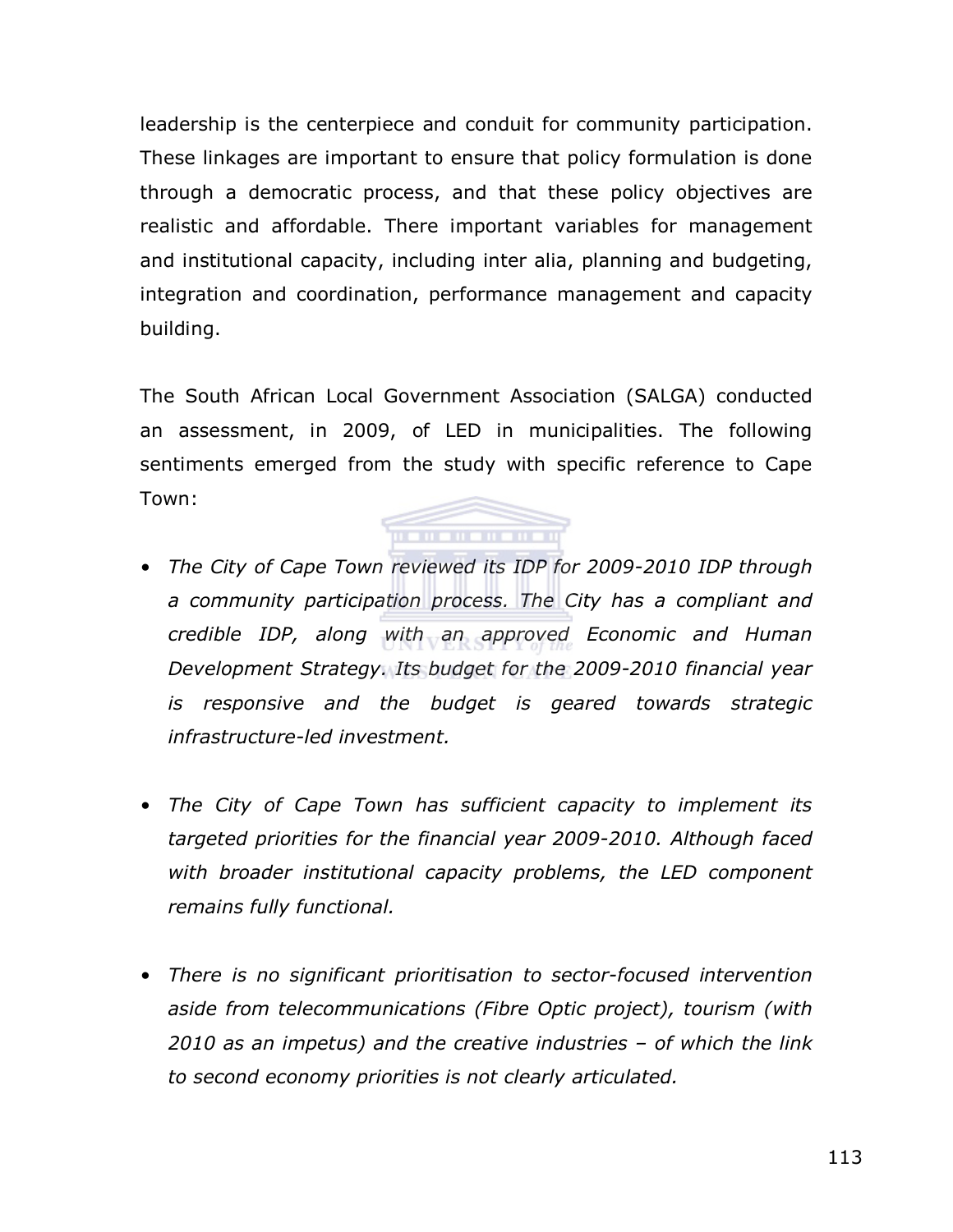*• Second economy interventions are limited to the arena of enterprise development. It is not clear how the budget and intended policies aim to create jobs, nor is it clear how it will contribute to an 8% growth target set for the city. LED or Local Economic Area Development plans by the city are not clear in how it will address the priorities of unemployment and job creation which is predominantly reported to be very high.* (SALGA, 2010: 21)

# **5.4.1 Planning and Budgeting**

The planning instrument for local government that places public participation as a cornerstone of the process is the IDP, which also seeks to integrate various government programmes and local priorities. The Municipal Finance Management Act of 2003 stipulates that the municipality must table a budget in Council at the beginning of the municipal financial year for adoption. Importantly the budget must be contain measurable indicators and must be in line with the IDP priorities. South Africa applies multi-year planning framework known as the Medium Term Expenditure Framework (MTEF) which makes projections of allocations, revenue and expenditure over a three year period but is reviewed annually to align budget allocation or adjustments with development priorities. However, evidence according to assessment by SALGA suggests that "LED or Local Economic Area Development plans by the city are not clear in how it will address the priorities of unemployment and job creation which is predominantly reported to be very high" (2010:21).

The budgeting process needs to establish priorities of the community. Public participation can be a lengthy process in which municipalities may be reluctant to embark upon but the benefits of mutual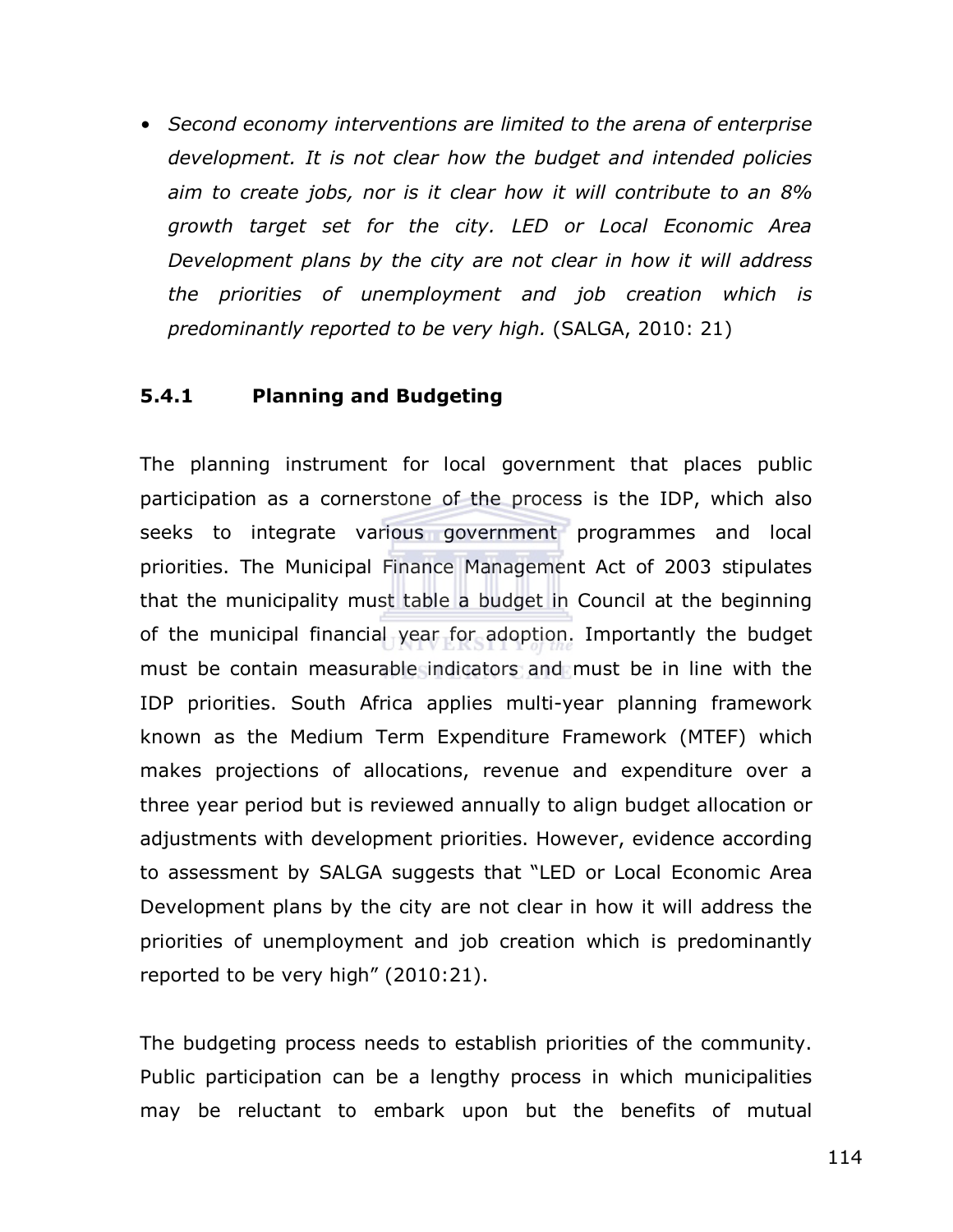agreement, community buy-in and ownership are much more significant throughout the lifespan of the programme.

Budgeting is an important process of translating policy objectives into practical operations and this is inherently a politically driven process to ensure that the mandate of the electorate is implemented. Equally, budget should not be divorced from strategic management because policy and strategic objectives are unlikely to be achieved without the requisite resources. Conversely, without clear objectives emanating from policy and strategic management processes, the budget is reduced to the numbers game unrelated from actual delivery. It is important to ensure that the IDP addresses and actually implements the aspirations of the people and this must be guided by budget and timeframes to ensure feasibility. The critical report conducted by SALGA (2010:21) concludes that "LED objectives are not clearly reflected or prioritised in the budget". In this scenario the situation of recycling of plans every year is going to continue to prevail. The plans to build light industries in Khayelitsha remains a pipe dream because there are insufficient resources channeled to this end. This is a case of budgeting that is not aligned to IDP.

# **5.4.2 Integration and Coordination**

The IDP is designed to integrate a plethora of government programmes and community priorities. On paper the IDP integrates virtually all programmes ranging from Water Services Plan, Transport Plan, Health Facilities Plan and numerous other broader sectoral plans. In order for these plans to find practical and meaningful expression in the daily lives of the communities all government departments and relevant entities must participate in order to ensure synergies in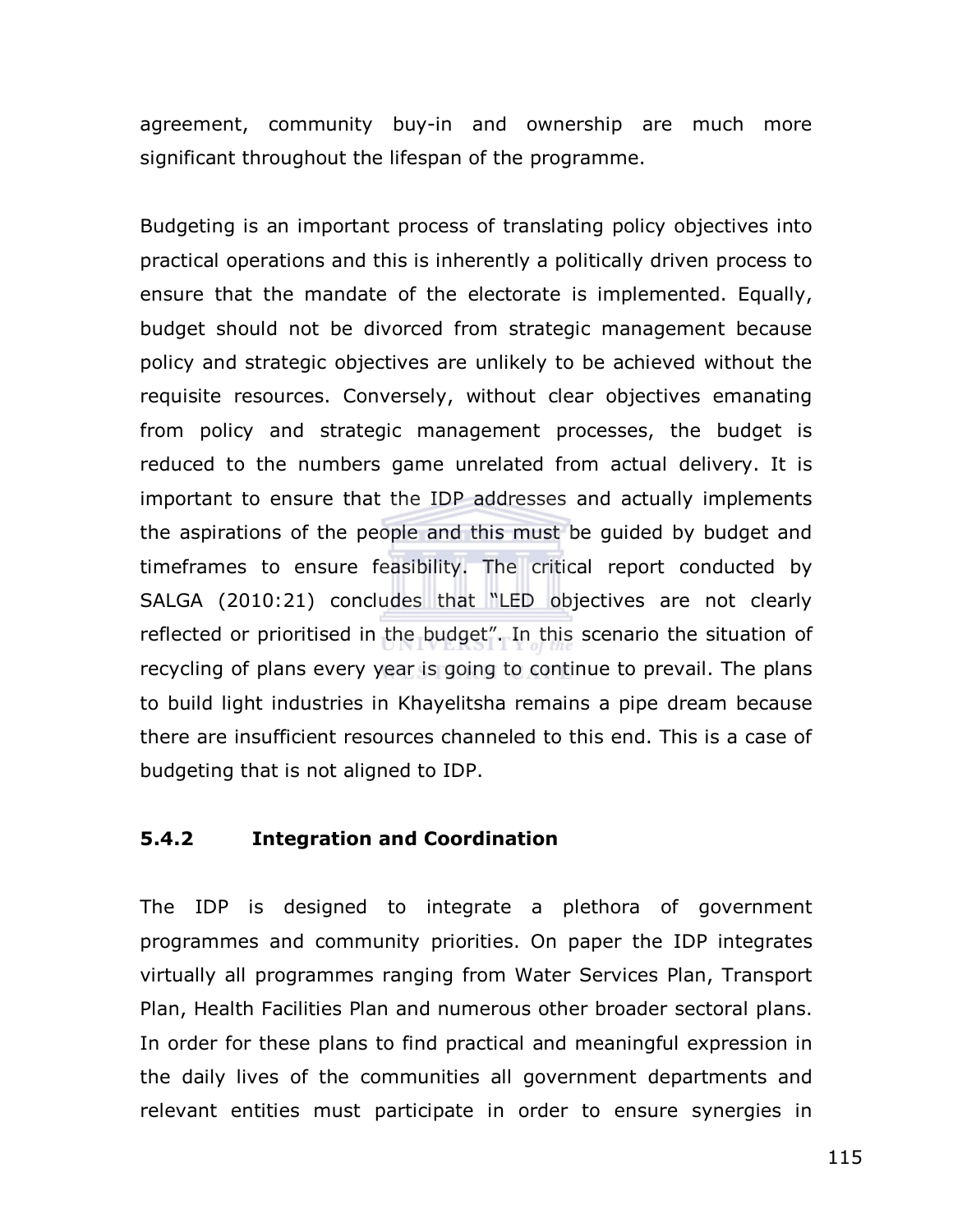planning and budgeting processes. Evidence on the ground suggests that government departments both national and provincial do not attend these planning processes whilst entities have never made any attempt historically.

It is strange that the City of Cape Town believes that there is no need to have a focused economic development strategy for Khayelitsha as a nodal point. The LED or Local Area Economic Development of the City of Cape Town does not have the specifics and therefore the response to the peculiar dynamics and demands of Khayelitsha. Interestingly, the City of Cape Town has developed a Violence Prevention through Urban Upgrading (VPUU) strategy for only a small section of Khayelitsha which is Site C/TR Section. The angle or basis of this strategy seems to be reacting to the challenge of concentration of crime as opposed to a holistic economic regeneration to eradicate poverty, create employment and economic opportunities and thus deal with the disease not the symptoms. The City of Cape Town's resistance to formulating a focused LED strategy for the Khayelitsha node is also at odds with the strategy of the Urban Renewal Programme. The URP has, as at September 2010, developed a Local Economic Development Strategy for the Metro South-East which includes Phillipi, Khayelitsha and Mitchells Plain. This strategy seeks to prioritise economic development in the largest townships in the Cape Metro as a whole. This is a better conception of economic development particularly in attempting to unravel economic potential amid severe backlogs of bulk infrastructure and service delivery. In fact the URP objectives are:

- · Promoting local economic development to relieve poverty and unemployment
- · Providing a safe and secure environment by fighting crime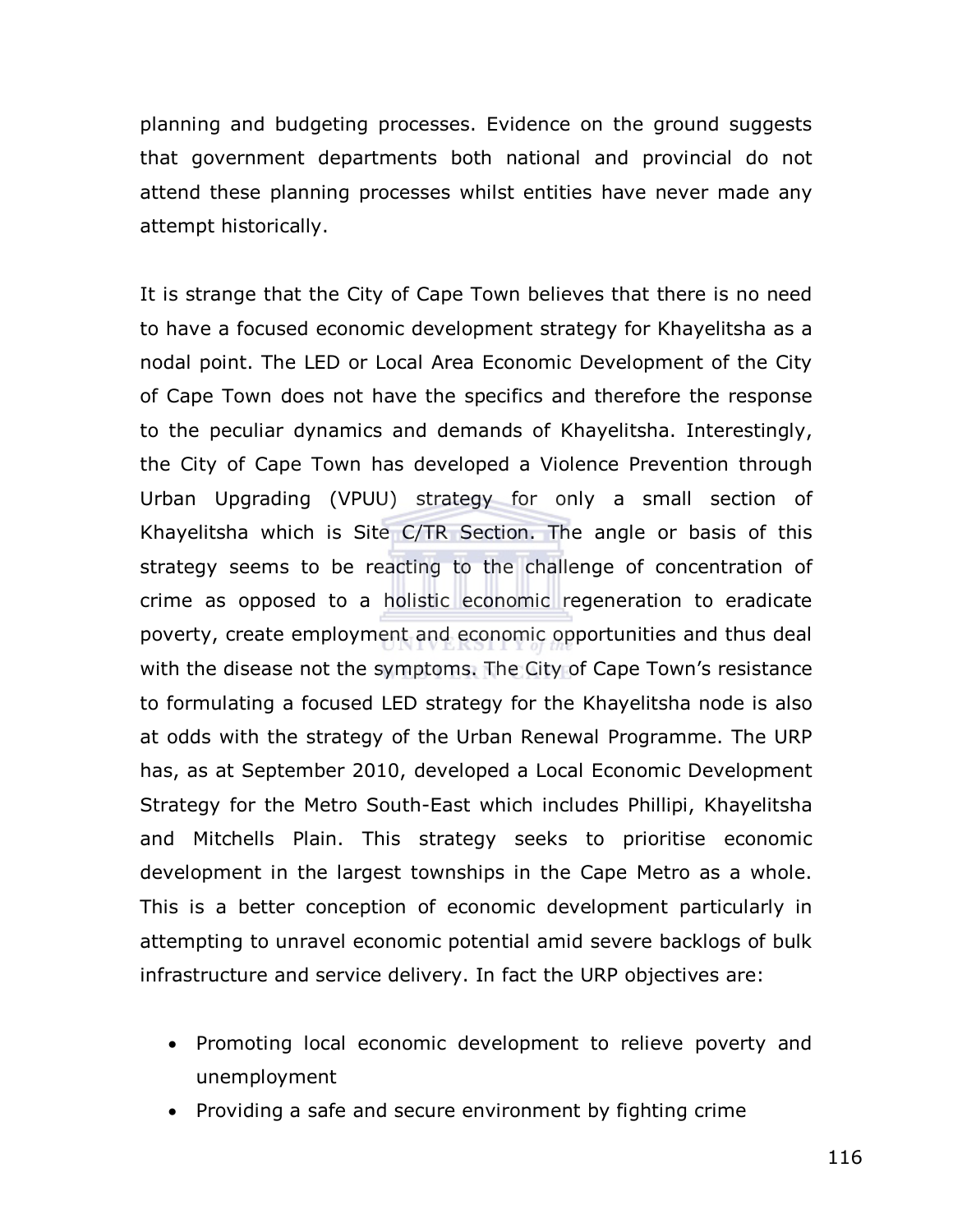- · Supporting education, training and skills development
- · Creating a quality urban environment where people can live with dignity and pride
- · Developing efficient, integrated and user-friendly transport systems
- · Creating job opportunities through the Expanded Public Works Programme (EPWP)
- · Delivering well-managed safety nets

Against these specific objectives it is fitting that URP in the identified nodes, Khayelitsha in this context, must pursue a focused local economic development strategy. It must be stated that so far the urban renewal process in Khayelitsha has placed more emphasis on bulk infrastructure and other objectives have not been pursued vigorously.

#### **UNIVERSITY** of the

There are different role-players seeking to advance community development through various interventions in Khayelitsha that are not well coordinated and synchronized. Various poverty alleviation targeted programmes by KDF and other players including the municipality need to be integrated and the convergence of objectives will make maximum impact when implemented.

In the recent past there was a study about LED in the City of Cape Town and the conclusions are as relevant today as they were back then. In a study entitled *investigating pro-poor LED in South Africa* (Nel and Goldman 2006:61) the following conclusions and recommendations were reached: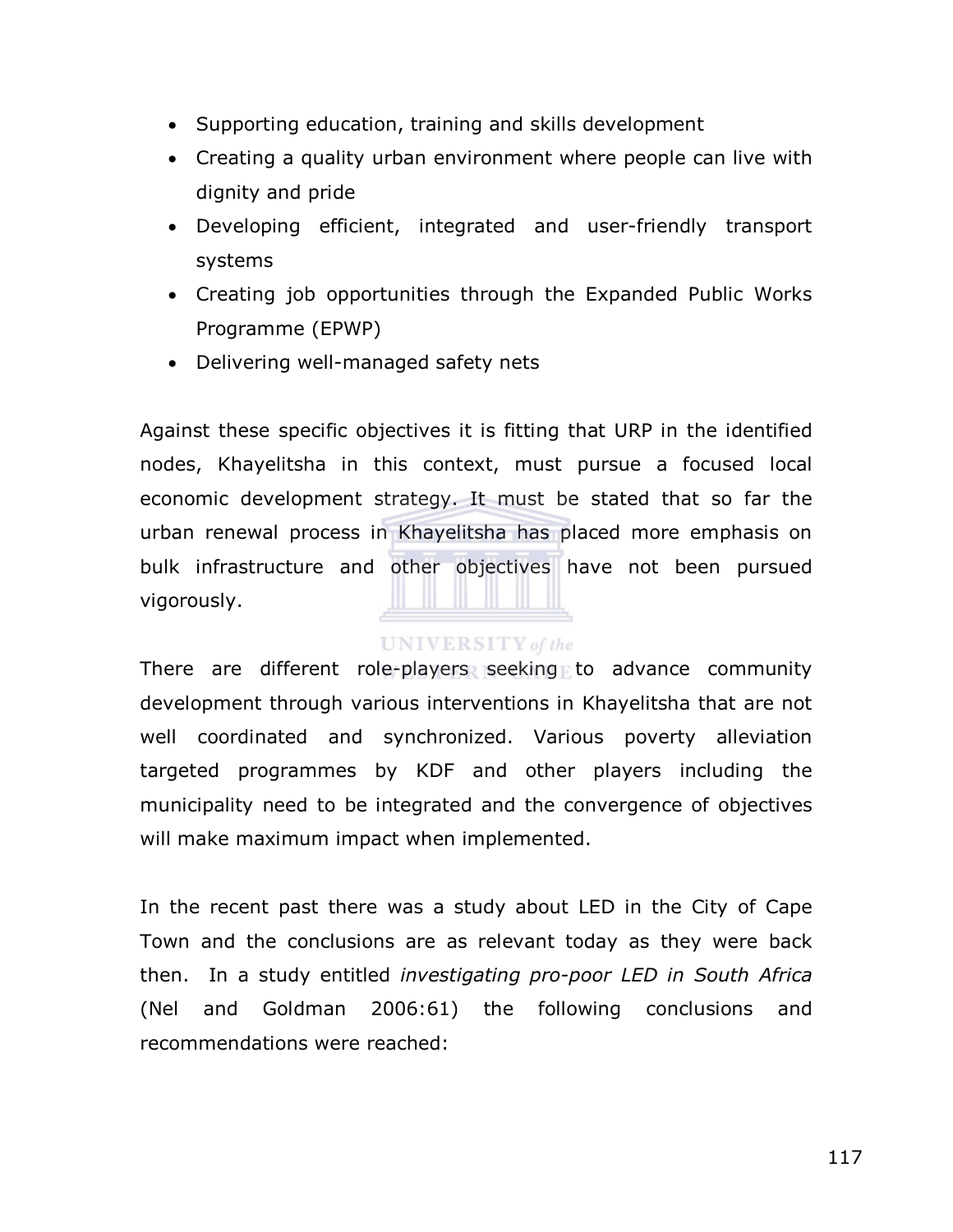*Overall it is apparent that the policy and development context in Cape Town is conducive to support pro-poor development. However, while the 1999 and 2003 policy is committed to a comprehensive understanding poverty, delivery is a challenge and it is questionable whether interventions are cost-effective. There is poor integration of poverty interventions with other programmes and ultimately pro-poor interventions are only a small component of overall LED in the City. Key lessons which emerge, which are important to ensure the effectiveness of pro-poor LED are:* 

- · *There needs to be a conducive policy environment;*
- · *Appropriate institutional mechanisms need to be in place;*
- · *The physical environment provides scope for development;*
- · *Poverty is not one dimensional;*
- · *Programmes implemented must be sustainable;*
- · *The need to understand the multi-dimensional nature of poverty and the need to look beyond temporary income improvement solutions; and*
- · *The importance of having effective institutional structures for poverty relief.*

*As the case indicates, an effective M&E system needs to be in place.* 

# **5.4.3 Capacity Building**

The case demonstrates that there is insufficient capacity to deliver particularly in areas of small business support. The environment is not conducive for emerging business and the business support centre is not capacitated to meet the often diverse and complex needs of the emerging business community in Khayelitsha. Subsequently the small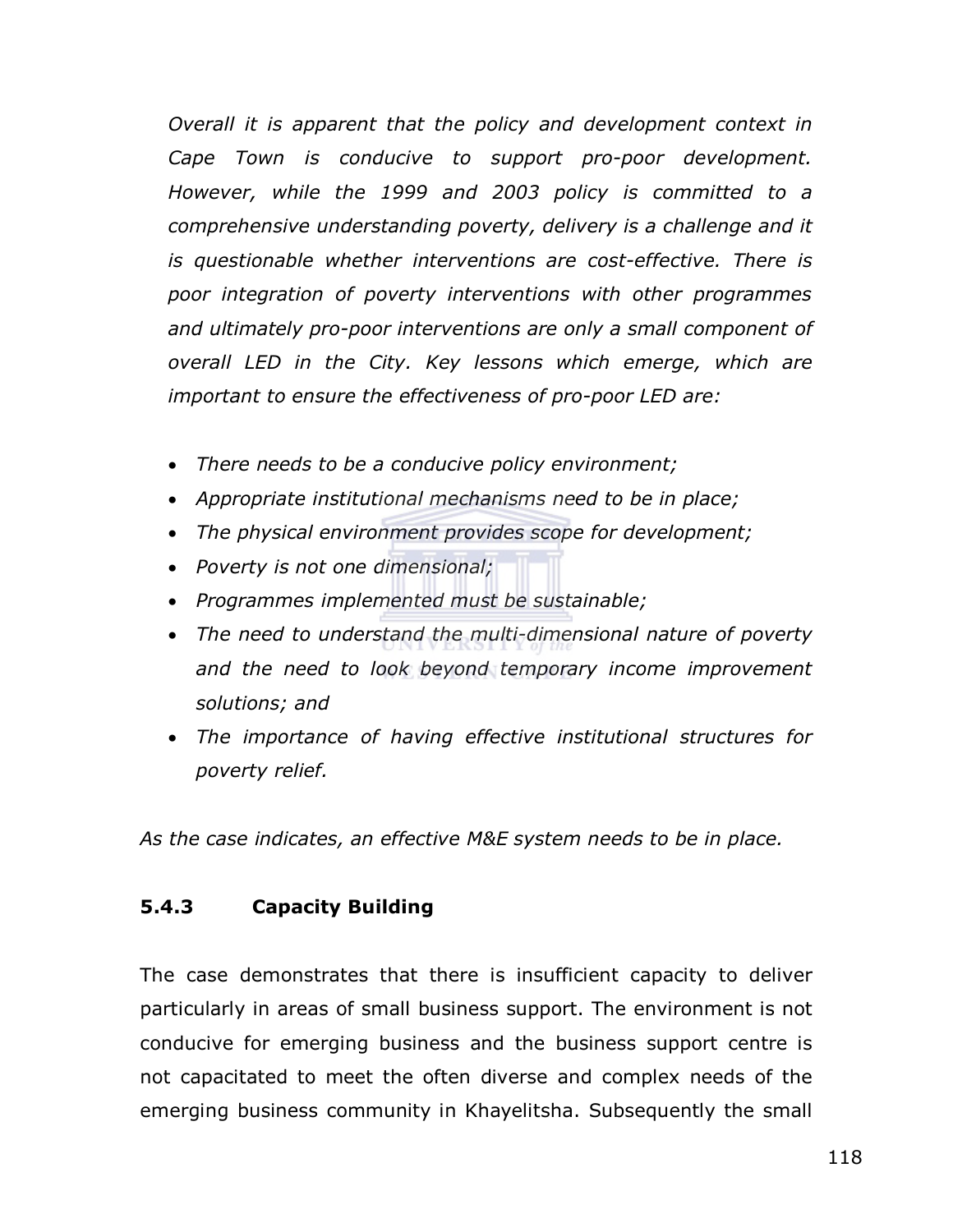businesses that were established within the parameters of the retail centres did not survive. There is insufficient budget, human resource and mentoring services rendered by the business centre to effectively develop and maintain entrepreneurs and ensure expansion of opportunities in the Khayelitsha region. The LED and URP offices are both hamstrung by the same challenges of insufficient resources as well as lack of evident areas where cooperation exists.

The introduction of the RED Door business support and training was a good initiative particularly its orientation towards linking entrepreneurs to government services through the Department of Trade and Industry, Intsika and Youth Development Agencies. It is important to ensure that this strategy emphasizes the significance of eliminating fragmentation and rescuing the Business Support and Advice Centre which was experiencing capacity constraints. It is clear from the respondents however, that there remain significant gaps in the provision of support for sustainable business growth and development.

# **5.5 FINDINGS ON LED IMPLEMENTATION IN KHAYELITSHA**

The results of the case study reveal that the dominant economic mode of Khayelitsha is still survivalist or informal sector. This indicates that more resources and developments are still needed to break the stranglehold of poverty and economic deprivation in the area. It is worth acknowledging that the bulk infrastructure interventions by government through providing public service buildings including the magistrate court, home affairs and others changes the landscape of the area.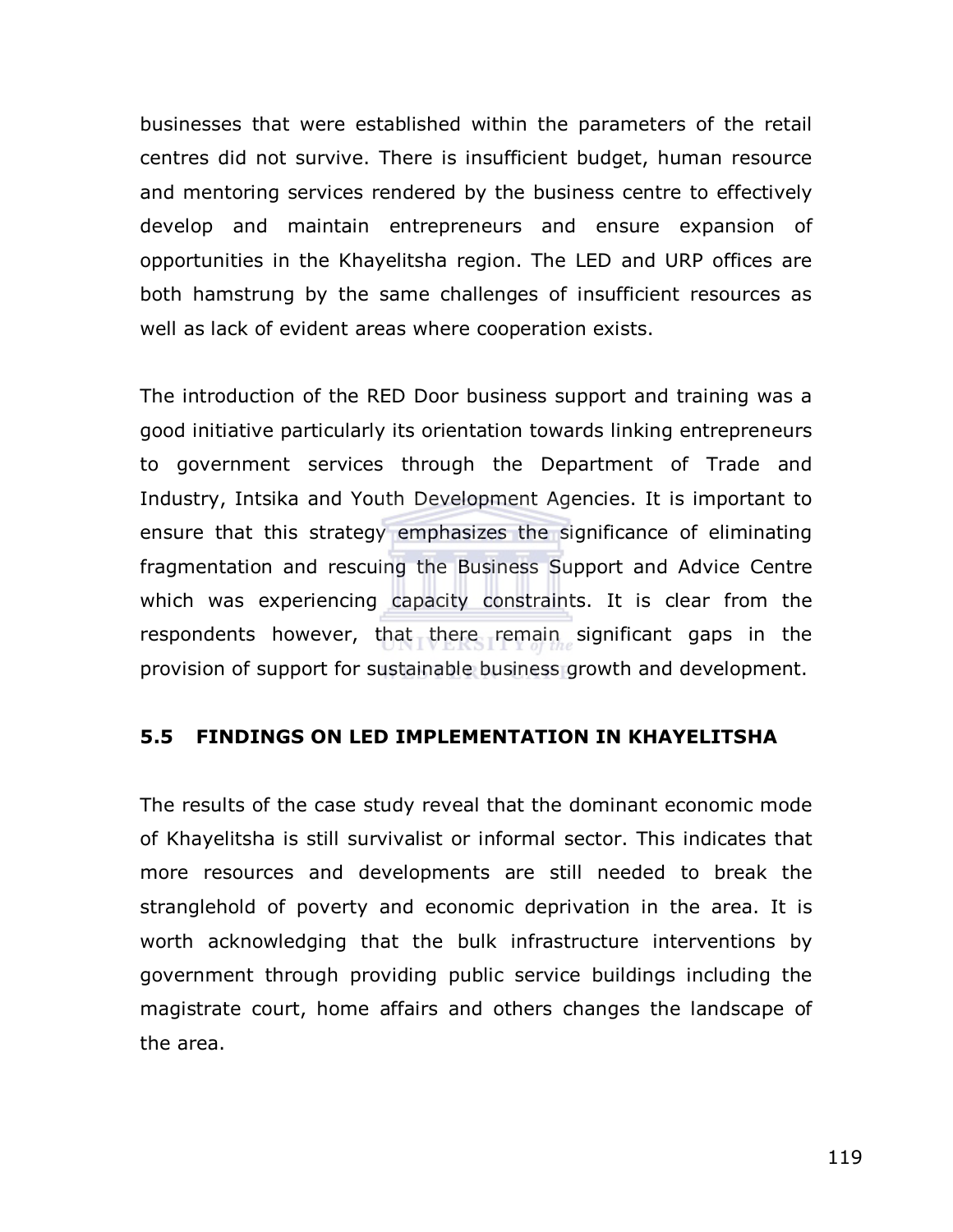## **5.5.1 Governance structures and the economic situation**

At the level of governance structures and development agencies working together, there is evidence to suggest that NGOs, CBOs and the private sector can work together. The example cited earlier of FCR and KDF collaborating to encourage the bond repayment augurs well for more partnerships. The role of the KCT is proving very critical in drawing resources and setting up project teams to manage development projects and ensure successful implementation of projects and ensure sustainability.

The economic opportunities and developments are largely in the retail sector which is an indication that chain stores recognise the economic potential as well as the buying power of the residents of Khayelitsha and surrounds. This saves the residents enormous amounts usually incurred for travelling to buy goods in distant locations. The availability of big retail stores such as Shoprite, Spar, Metro to mention a few also helps small *spaza* shops to get quick access to big retailers to buy stock.

# **5.5.2 Lack of industrial development**

The drawback mainly, which the leaves Khayelitsha's economic situation significantly unchanged, is the fact that no real industrial growth and expansion has been done. Failure in this regard compromises the huge employment generating capacity of industries. In addition, development of industries would give rise and opportunities to secondary industries to flourish. The status quo unfortunately leaves many people jobless and therefore the standard of living unchanged. The LED programme for Khayelitsha lists many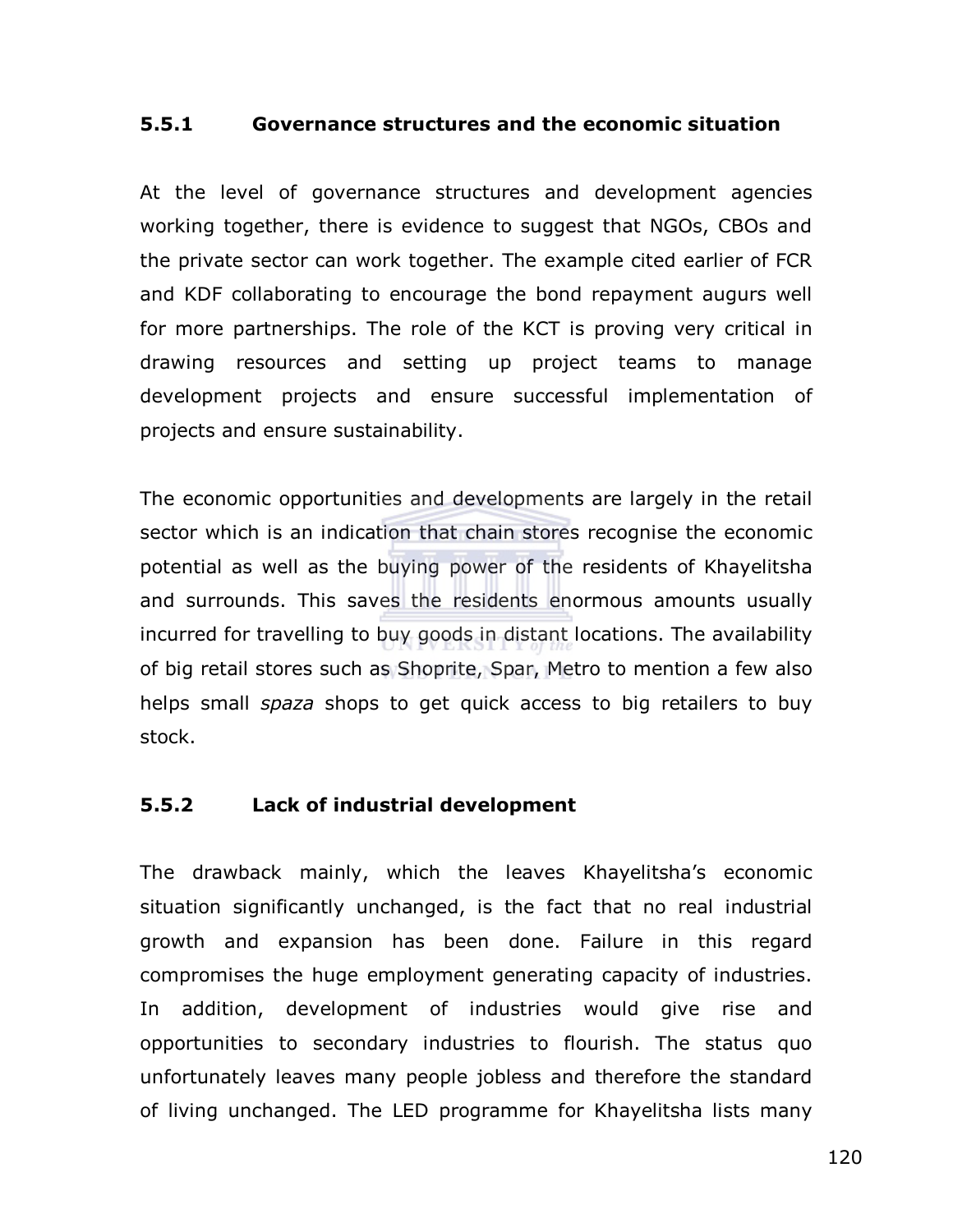industrial development projects ie CBD and Swartklip (see table 3 above). A real effort drawing resources from all relevant actors needs to be made to ensure that not only the promise industries in the two projects highlighted above but also for the Look-out Hill and Monwabisi Resort retail developments as envisaged in the original plans. The lack of implementation of these projects unfortunately undermines progress made in various other areas such as the CBD, Sanlam centre etc.

# **5.5.3 Bulk infrastructure: a competitive edge**

It is abundantly clear that Khayelitsha could grow significantly if adequate attention and leverage is drawn from massive government spending in this area in line with URP priorities. The bulk infrastructure in terms of road networks, rail interchanges as well as water and electricity supply means that the capacity to accommodate business and industrial expansion exists. It is imperative to highlight the point that piecemeal strategies currently adopted are not going to make maximum impact. The strategies must converge and develop a niche that will become the catalyst for more expansive growth. The LED, URP, VPUU and the overarching Metro-South East strategy must be streamlined with all the actors to ensure the realization of the aspirations of the residents of Khayelitsha and surrounds as well as contribute the economic growth of the City.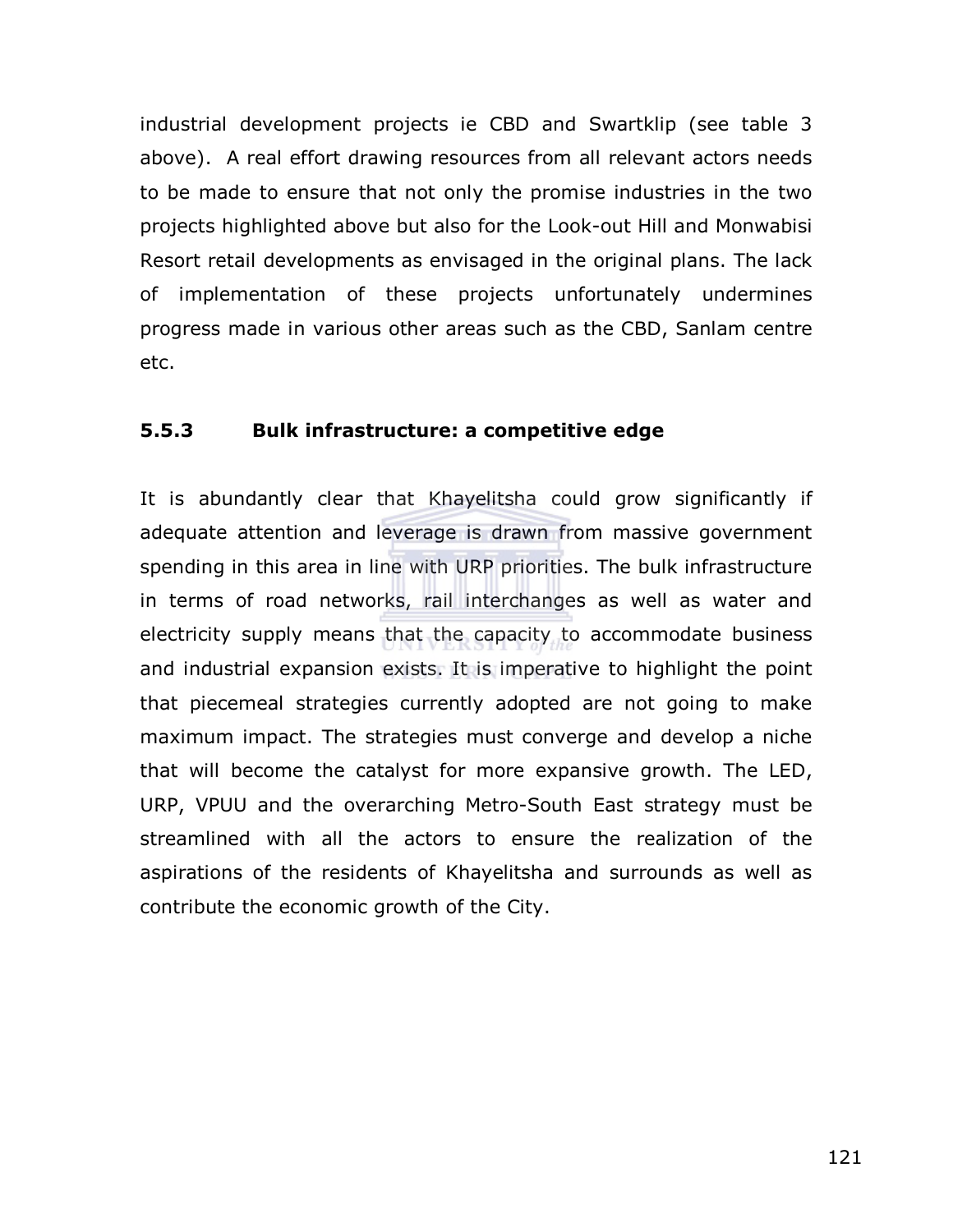# **CHAPTER SIX**

# **CONCLUSION AND RECOMMENDATIONS**

## **6.1 INTRODUCTION**

This ultimate chapter attempts to draw a synthesis of the trends and patterns emerging from the entire study. The study presented a general overview of the theoretical as well as guiding policy principles which then culminate in the presentation of the real experience of Khayelitsha in order to give meaningful treatment to LED implementation in context. The is a dichotomy that emerges in the debates about the appropriate approach to LED however in practice particularly in the case of Khayelitsha there seems to be or there is a great potential for a blending of the two dominant approaches ie market-led and pro-poor LED implementation.

# **WESTERN CAPE**

It is also quite critical to note the recommendations based on the findings that could improve the efficacy of LED implementation. The central recommendation is that more coordination and integration will ensure better prioritization, resource targeting and thus maximum impact to the ordinary lives of residents. Equally important is the clarion call for a focused comprehensive strategy which is based on analysis of the competitive and comparative advantage of the area and informed by long-term sustainable growth and development path. The edifice of this strategy ought to be industrial development and harnessing the development of productive sustainable sectors building bridges with neighboring communities to ensure benefits to the immediate as well as other areas within the radius of the metro.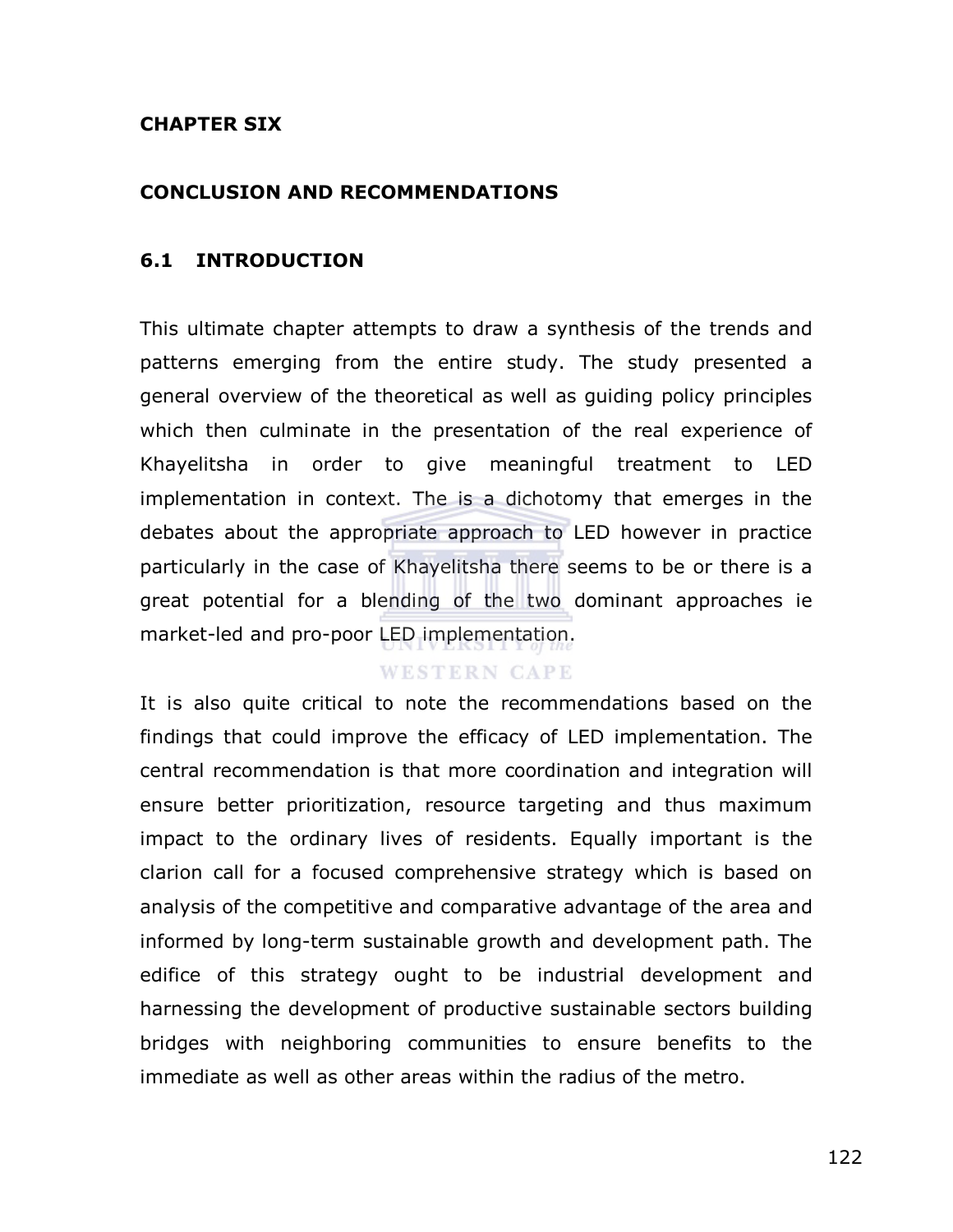#### **6.2 TOWARDS A SYNTHESIS**

The theoretical as well as policy underpinnings of the LED policy framework, since the concept gained prominence both internationally and in South Africa, have tended to create an ideological divide between market-led local economic development and pro-poor LED. In the South African context the South African National Civics Organisation propagated pro-poor LED whilst the private sector preferred the market-led approach based on the North American and European experience. Based on the understanding that these approaches may be diametrically opposed ideologically but, as the study demonstrates, all players are integral in the LED implementation process but government plays a leading role. It is important to stress that government (across all three spheres) has a mandate to spearhead the LED implementation process in order to improve the living conditions of ordinary citizens. Against this backdrop there is a moral obligation, in the context of areas like Khayelitsha which have endured years of gross neglect thus resulting in huge poverty and service backlogs, to radically improve socio-economic profile of the area.

In order to overcome the legacy of years of gross neglect, underdevelopment, lack of economic base and deliberate spatial dislocation, government needs to make deliberate plans to integrate Khayelitsha into the City of Cape Town. This requires spatial development planning using Geographic Information Systems to designate residential areas, business areas and mixed areas. It also requires massive bulk infrastructure roll-out to create an environment that makes economic costs of establishing and running business enterprises viable and sustainable. The Local Economic Development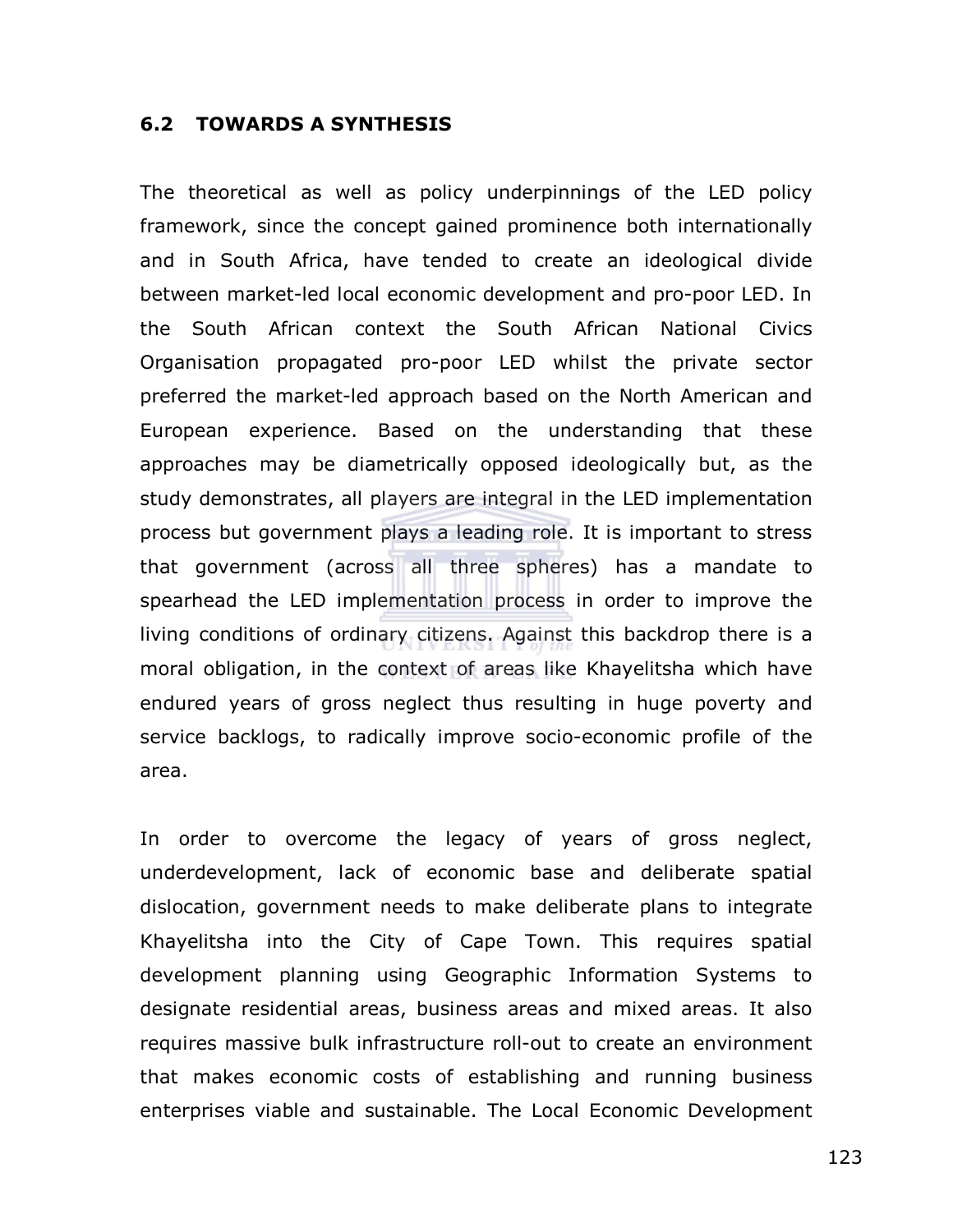framework as a way of entrenching developmental local government by eradicating poverty, the scourge of unemployment, crime and grime, as well as improving the living conditions of the people is extremely useful.

Throughout the study much more emphasis has been placed on structural and systemic considerations for successful implementation of LED. In Khayelitsha, as the study reveals, there are challenges at the level of governance in relation to both LED and IDP. It is imperative to ensure that formulation of both IDP and LED is conducted in the democratic way as envisaged in the Constitution chapter 7 as well as the Municipal Systems Act, Municipal Structures Act and the White Paper on Local Government. These regulatory prescripts prescribe that public participation must be conducted in order to give prominence to local priorities. It is also critical that other government departments and entities must be involved in the formulation of IDPs in order to integrate and coordinate developmental plans. It is a major concern that participation of sector departments in the IDP and LED process is quite average. This results in the fragmented and uncoordinated implementation of programmes which has a propensity for duplication and wastage of resources. The IDP and LED in terms of policy must be aligned to the Provincial Growth and Development Strategy. In the context of the Western Cape the is a strategy known as *Ikapa Elihlumayo* but it is unclear how the LED contributes to the overall strategy nor is it clear how the LED strategy will achieve the envisaged 8 per cent growth in the City.

There are numerous management and institutional instruments which are key vehicles for successful implementation of LED. In Khayelitsha there is a serious challenge that relates to insufficient capacity for LED,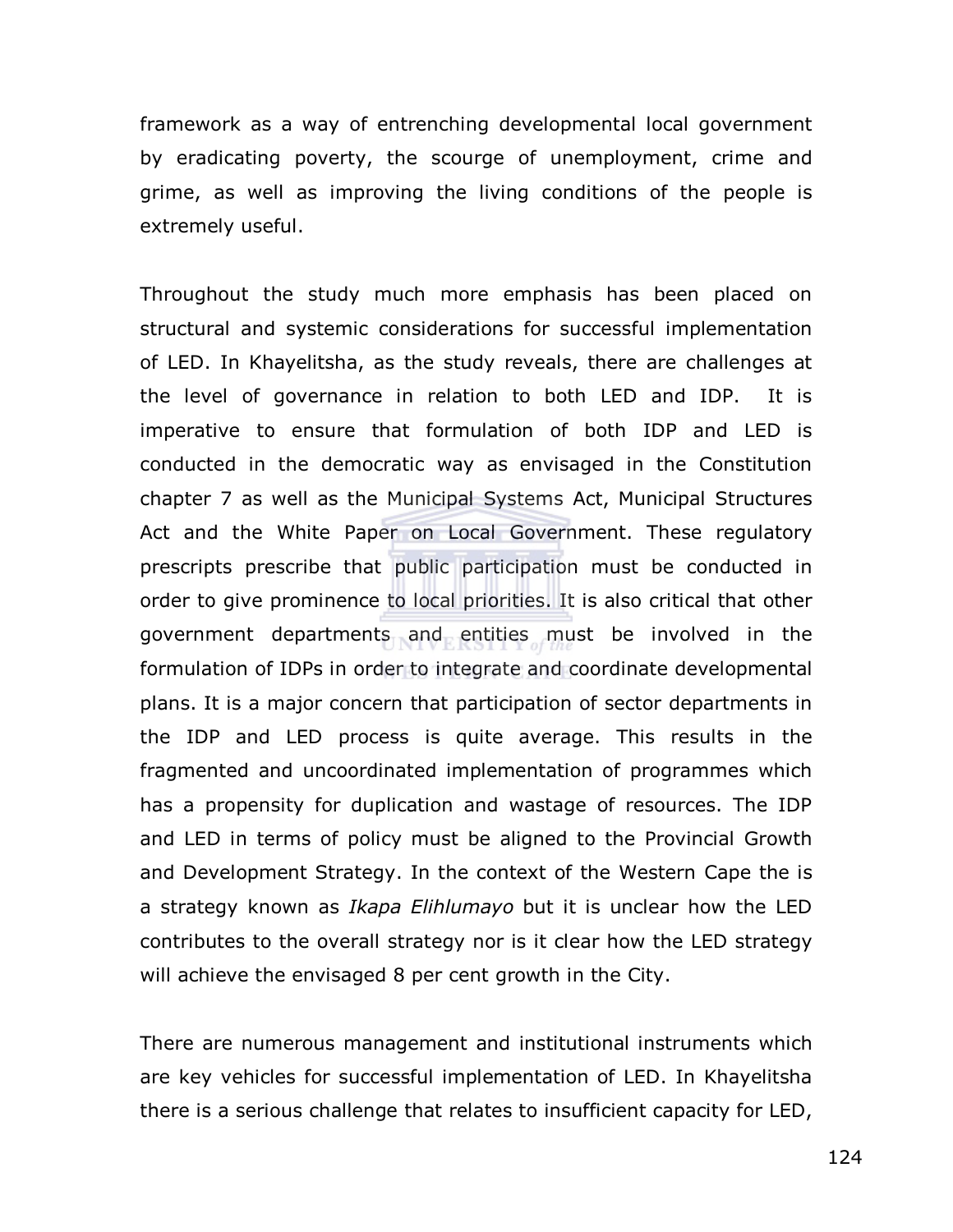URP as well as the Business Support and Advice Centre. The lack of capacity is also coupled with insufficient allocation of resources. The astonishing predicament of the LED and URP units is that they do not have budgets of their own but instead they picky-beg on various departments across the City administration.

Another area of concern is the fact that there is no coherent LED strategy. The City of Cape Town has a Local Area Economic Development (LEAD) under the rubric of the Business and Development Support Directorate. More recently the City adopted its IDP together with the Economic and Human Development Strategy. There is lack of coherence in these strategies through allocation of resources and development of a credible implementation plan. The City of Cape Town adopted an approach which states that there is no need to develop a specific LED strategy for Khayelitsha even though it is a nodal district. In the recent years the City developed a strategy known as VPUU narrowly focusing on one area in Khayelitsha which is in Site C/ TR section. The formulation of VPUU is a depature from the stated approach but its orientation is on crime prevention not necessarily LED. As a sign that, broadly, there is no coherent LED approach, the URP unit which has as its primary objective the promotion of LED to fight poverty and unemployment, has developed a Metro South-East Local Economic Development Strategy for 2010. The Metro South-East includes Phillipi, Khayelitsha and Mitchells Plain. This focused strategy with adequate funding, community mobilsation and political will stands a much greater chance of success based on its focused orientation. There is also no evidence that the Business Support and Advice Centre collaborates with the provincially initiated RED Door business support and training initiative. This shows that there are a lot of resources which are scattered all over but if there is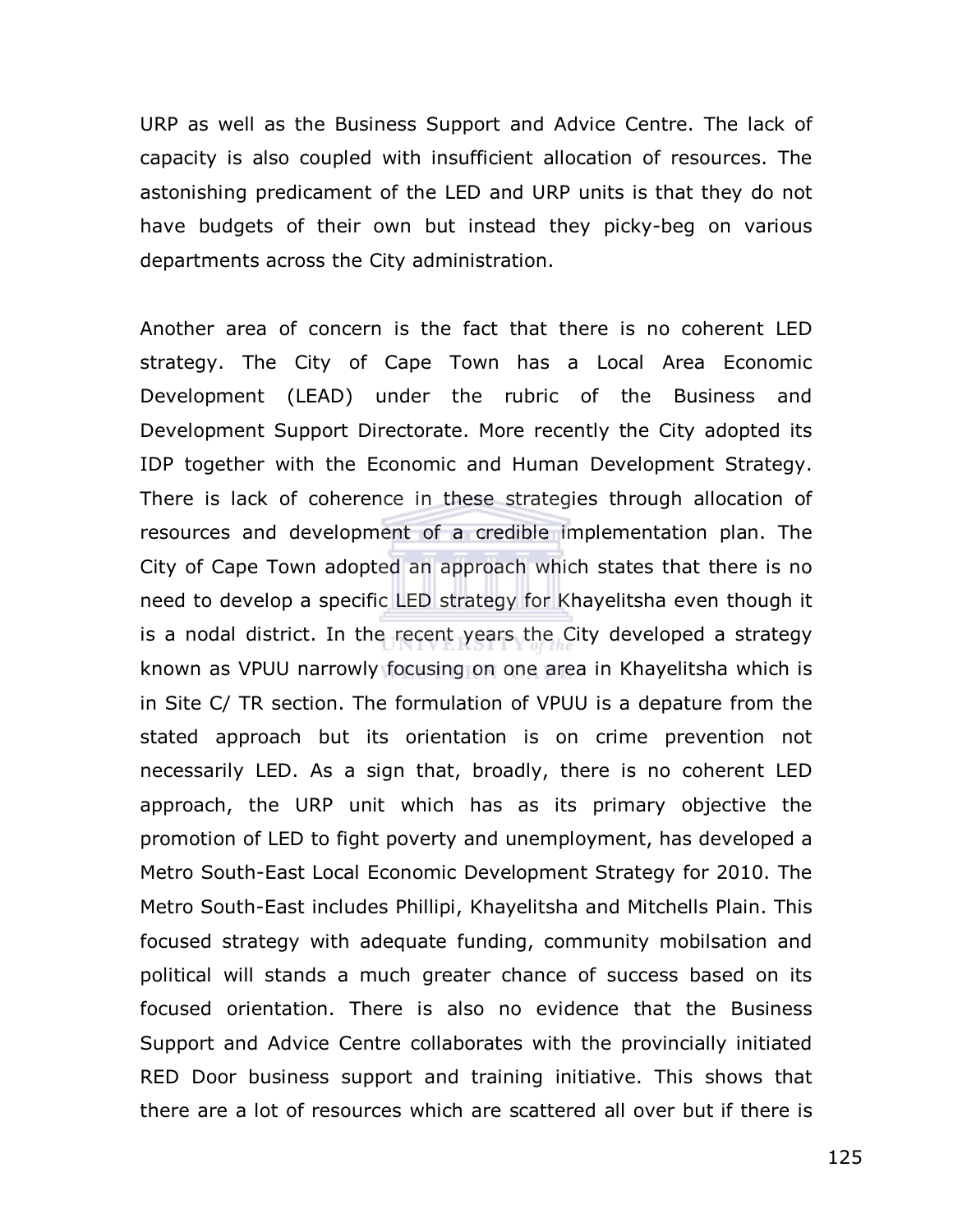a more advanced strategic thinking these synergies can be identified on leveraged to make better impact in the economic outlook of Khayelitsha.

It is important to note that the economic trajectory of Khayelitsha is positive even though there is more room for improvement. The massive bulk infrastructure provision by government ie water, electricity and sanitation as well as built environment including roads, government buildings which improve access to services by the community have created a climate that is conducive for private sector investment. Another critically important proactive step is the KDF initiative to launch a bond repayment project in order to demonstrate to the private sector that their investments are not in vain. It must be pointed out categorically that the LED in Khayelitsha has over the past years been slant towards retail expansion and there is no discernible evidence of the development of the light industries as envisaged in many plans including the Khayelitsha Business District. There is potential for the development of the manufacturing sector and other industries but this is curtailed by the fact that developers prefer the Airport Industria as opposed to exploiting the enormous potential in Khayelitsha.

The plethora of partnerships with private institutions and international donors such as the Rand Merchant Bank, Development Bank of Southern Africa and the German Development Bank (KfW) are extremely critical in the development of the Khayelitsha Business District. It is a concern that overall the involvement of Development Finance Institutions has been below par. These institutions have enormous resources which can make the seemingly insurmountable task of community economic development in Khayelitsha a reality and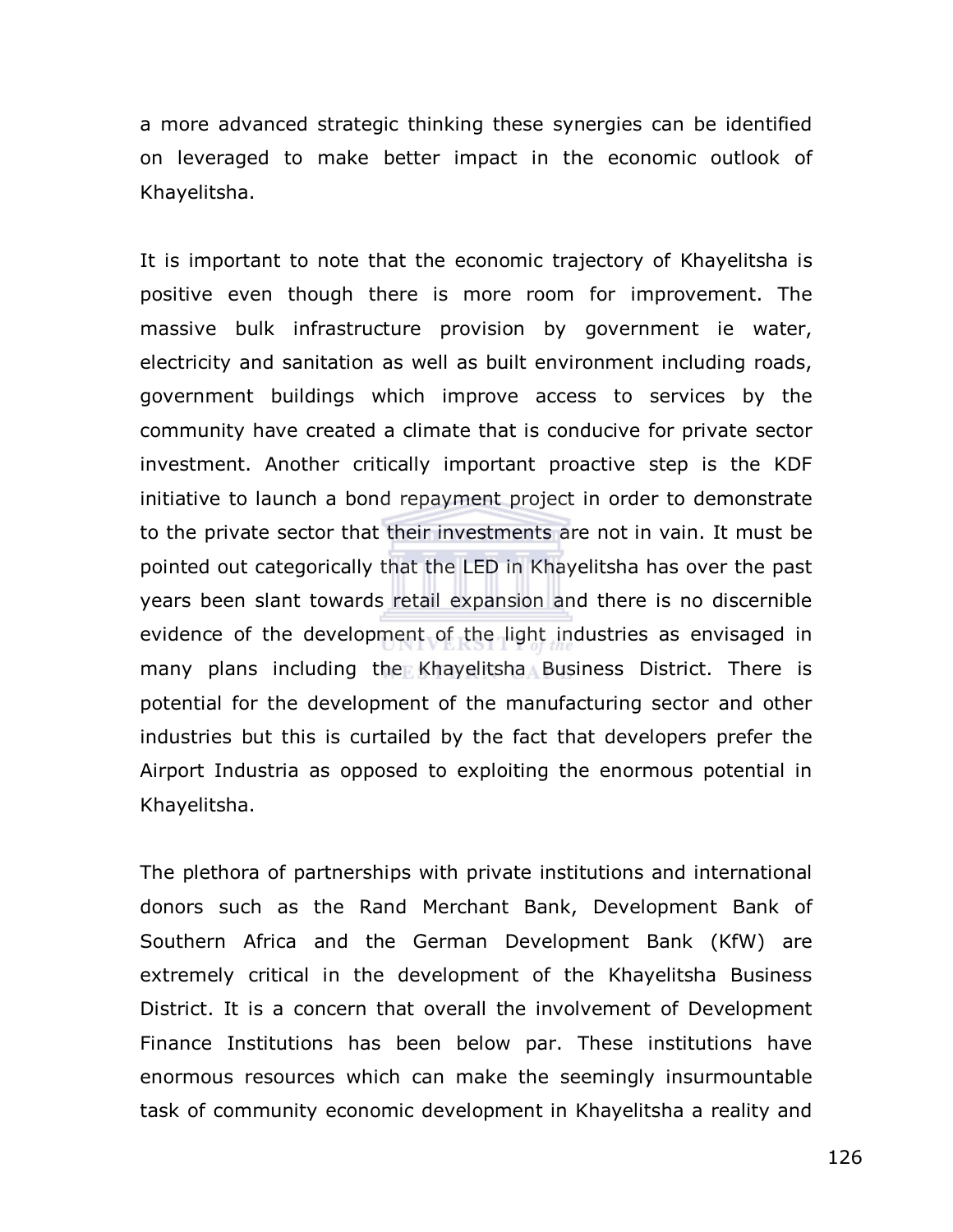eradicate the scourge of poverty, unemployment, lack of opportunities and economic base as well as eliminate the chronic skills shortage. Perhaps it is fitting to end this paper with a critical assessment of the developmental role of the DFIs. In the latest edition of Umrabulo former head of Policy Coordinating and Advisory Unit (PCAS) Joel Netshitenze makes the apt observation that, "The performance of some state-owned enterprises and development finance institutions in relation to the development path the state has chosen is woeful. We have not used the capacities of the state, including the massive infrastructure programme, to leverage industrial development in specific and effective ways; and we cannot claim that our incentives over the years have delivered the outcomes envisaged".

### **6.3 RECOMMENDATIONS**

In view of the situational analysis of LED in Khayelitsha, it is important to record some recommendations to improve the implementation of LED. This set of recommendations is based on the findings from the case study, thus can be applied in order to improve LED implementation as well as governance and management in Khayelitsha and elsewhere. These recommendations also have theoretical as well as practical foundations and thus offer realistic ways for proper implementation and economic advancement.

**THE HEATER** 

#### · **An overarching strategy**

An overarching strategy is necessary to ensure targeted development approach and operational plans that respond to the unique circumstances of Khayelitsha. There is a discord in the existing strategies ie LAED, VPUU and Metro South-East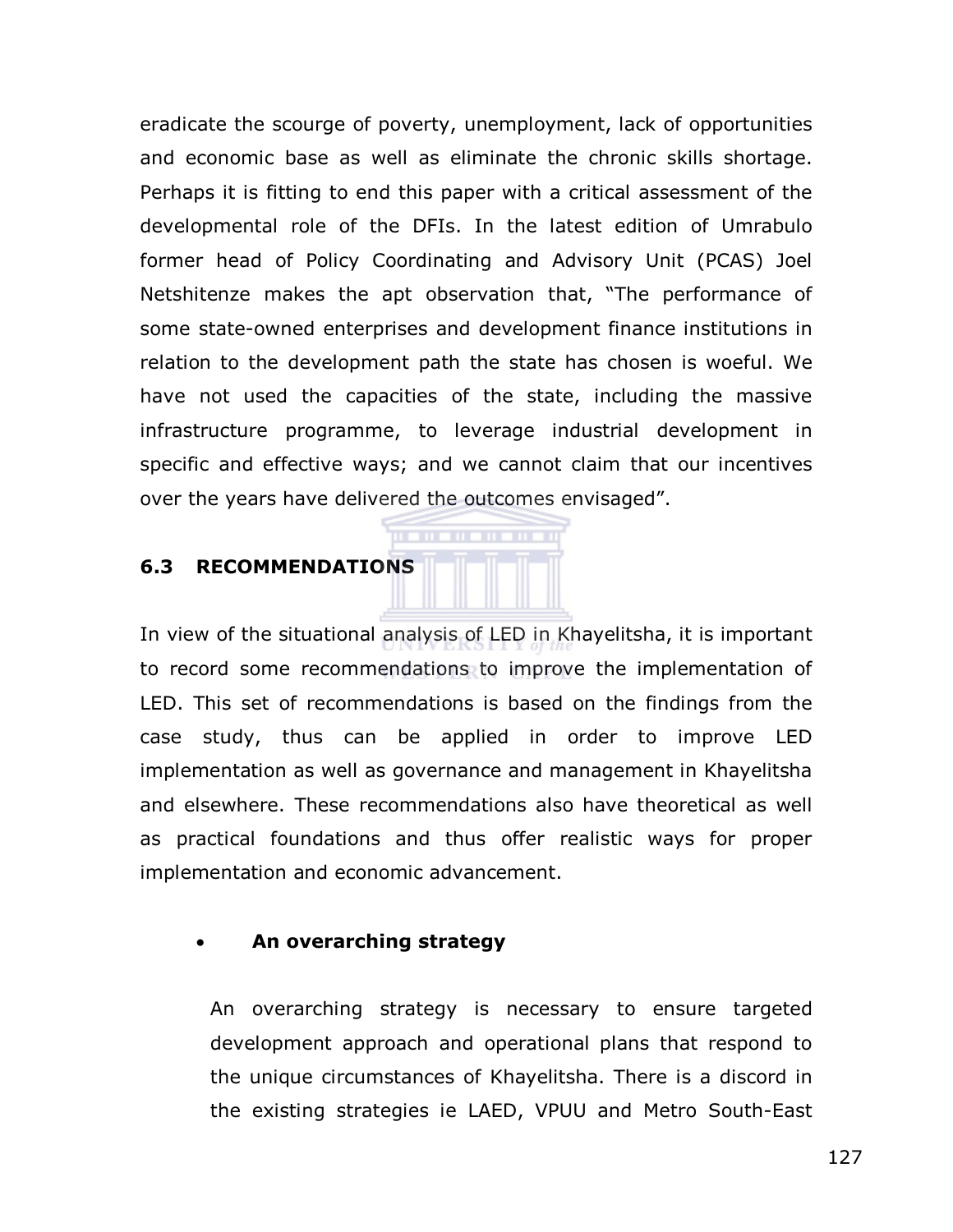LED. A plan that integrates URP and LED strategies and connects the resources into targeted development zones and corridors can pay dividends in this process. A comprehensive strategy would actually assist to pull and attract investors and grow local business through creation of opportunities. This type of strategy would provide an overview of the economic profile of the area and outline comparative and competitive advantages of Khayelitsha. Importantly, such as broad strategy would also highlight the available resources and sources of resource mobilization as well as an outline of the skills base in order to have advanced long-term plans.

# · **Developing partnerships**

It is important that the City encourages development of partnerships with various stakeholders to ensure coherent integration of strategies. The significance of this process is the resourcefulness of various actors to integrate these and build synergies to avoid duplication. This can also serve to create a database or portal to direct investors to key strategic areas identified collectively by stakeholders. This would also give significant and compelling strategies on marketing the area for investment and development. The partnership between the City of Cape Town through its entity the Khayelitsha Community Trust and Rand Merchant Bank is a wonderful venture and therefore commendable. It has brought more focused interventions to improve the economic outlook of the area.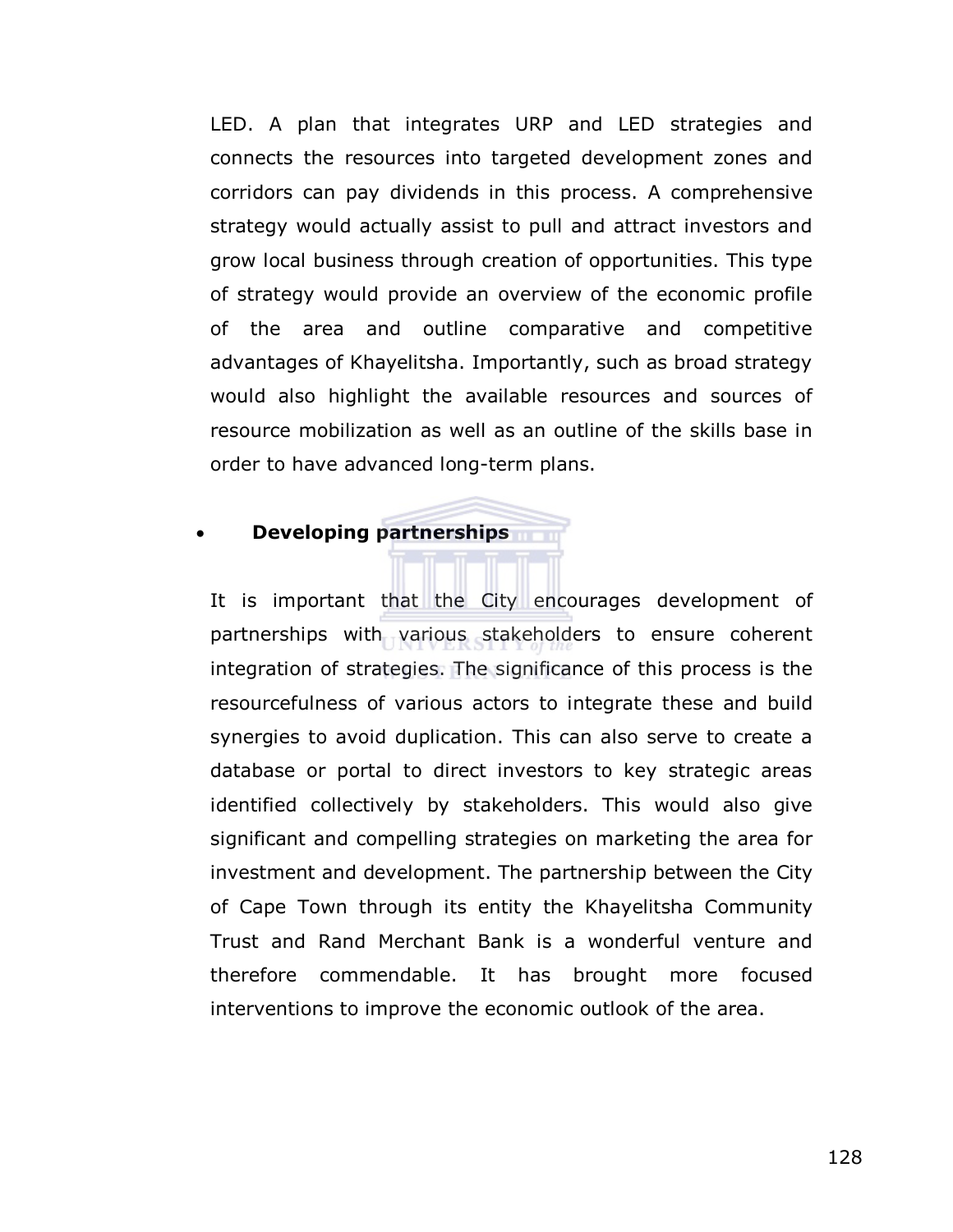## · **Build strong SMME Support Infrastructure**

It is evident that amid developments and some private sector investments in Khayelitsha emerging small businesses are unable to flourish. Small businesses are unsustainable because of various factors including unfriendly private sector demands. This could also be attributed to insufficient SMME support. Sustained support and mentoring would enable small enterprises to seize the opportunities particularly in light of the proliferation of retail centres. Strong SMME support gives effect to the concept of empowering local businesses by adopting and implementing a policy that every business must have certain portion or percentage under the ownership of local businesses to progressively build the economic development potential and capacity of local people. The Business Support and Advice Centre and RED Door Business Support ought to integrate their strategies and resources to serve the growing business and entrepreneurial potential in Khayelitsha.

# · **Strengthen Coordination and Integration**

There are greater benefits for government's delivery mandate if plans, projects and programmes can be more coordinated at the level of conceptualisation in order to developed synergies and use resources efficiently. Participation of sector departments in the IDP process remains low and therefore institutionalisation of the statutory Inter-Governmental Relations must be done as a matter of urgency. Coordination of strategies including more importantly IDP and provincial strategy is critically important for targeted resource allocation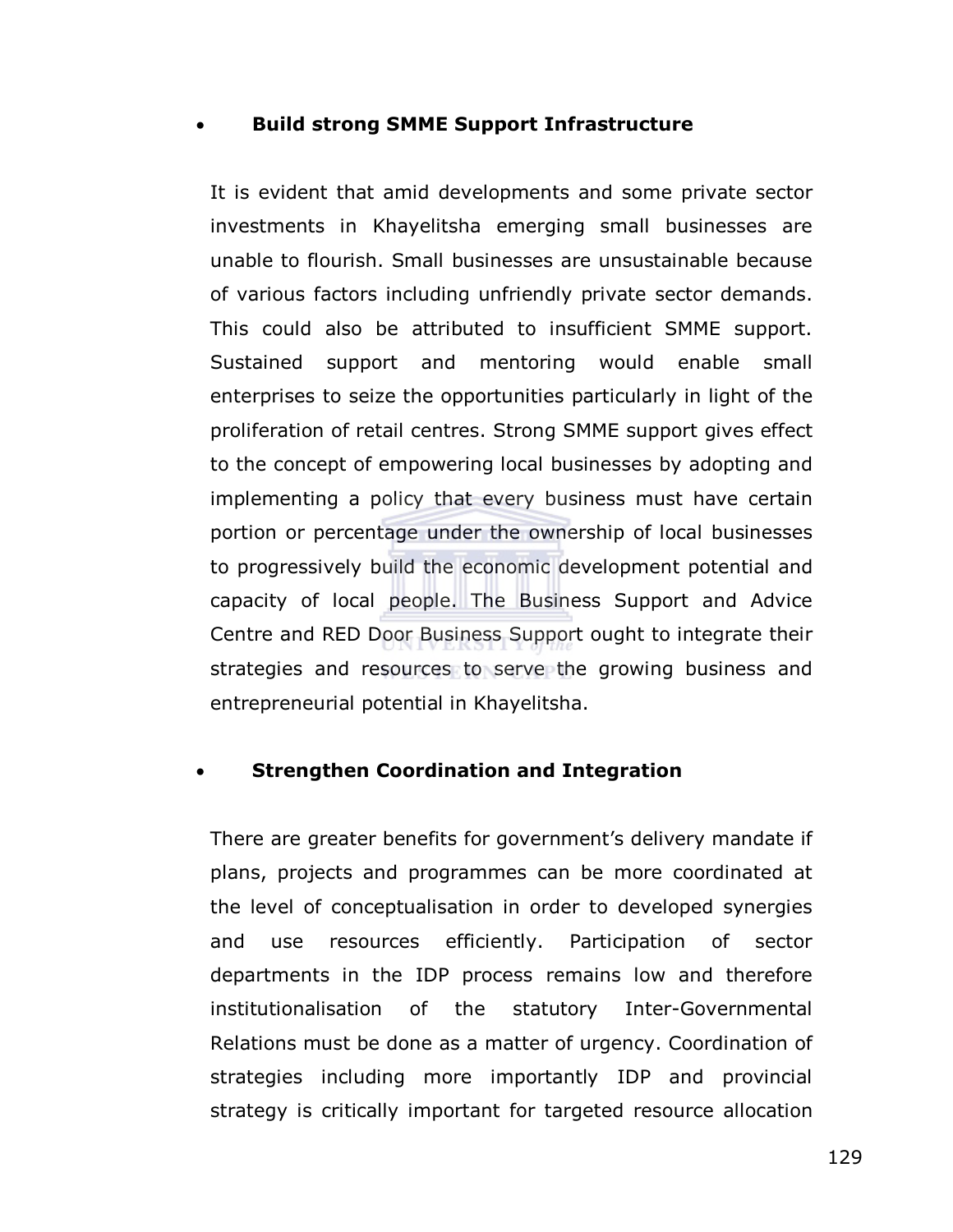and complementary implementation process of LED in areas like Khayelitsha.

# · **Enhance leadership, management and institutional capacity**

The primary responsibility to develop the economic profile of Khayelitsha rests with the City hence it must play a significant role in providing leadership. It is through such leadership that opportunities for other players are created. The functionality of ward forums needs to be prioritized in order to give the broader community an opportunity to participate in development processes as well as hold councillors to account. The immense contribution of the KDF needs to be strengthened and not be treated in an ambivalent fashion.

#### **UNIVERSITY** of the

Training on management skills for municipal employees to build managerial capacity and also professionalization of municipal management remain fundamental. Importantly, the capacity of the LED and URP offices as well as the Business Support Centre needs to be strengthened to vigorously intensify community economic development as well as sustained support to emerging entrepreneurs. These respective units need dedicated staff with technical, managerial, financial and professional expertise in order to unlock the potential and ensure integration of strategies in practice to intensify the economic development in order to eradicate poverty, crime and other social ills. It is important to have an operational team to have costed long-term development plans as well as measurable outputs.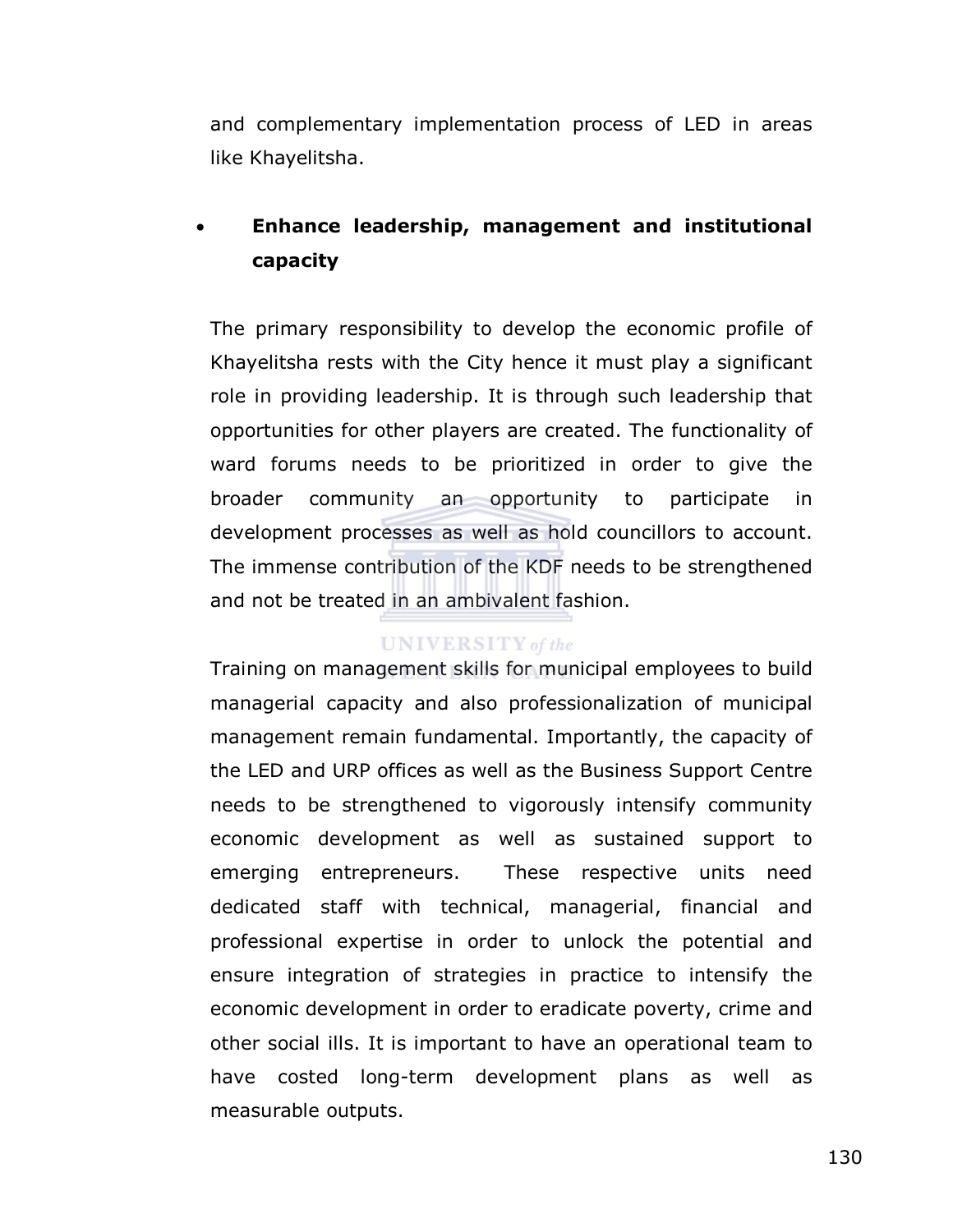## · **Provide incentives for private sector investment**

The situation in Khayelitsha manifests a poverty profile and thus becomes a security risk on the investment returns of the private sector. Under such circumstances there is no predictability, security and certainty of return of investment therefore the private sector would be unwilling to invest. However, engagement between various interested parties would enable business to look beyond the short-term risks and take the full view of the development potential. The government in particular needs to build an enabling environment through providing incentives such as tax cuts and other packages for instance it can be suggested that all big contractors that are awarded tenders by government must invest in the identified urban and rural node.

#### **UNIVERSITY** of the

Government can also provide services that would enable the light industries envisaged in the IDP to flourish through ensuring that things like water supply, land and electricity and infrastructure are adequate for business purposes. There is an already existing abundance of human capital to leverage on.

# · **Development of Light Industries**

In order to unlock the economic potential in a speedy and sustainable way the development and spread of industries in Khayelitsha must be encouraged and intensified. There are existing ventures of small manufacturing business for households and many others. These domestic industries can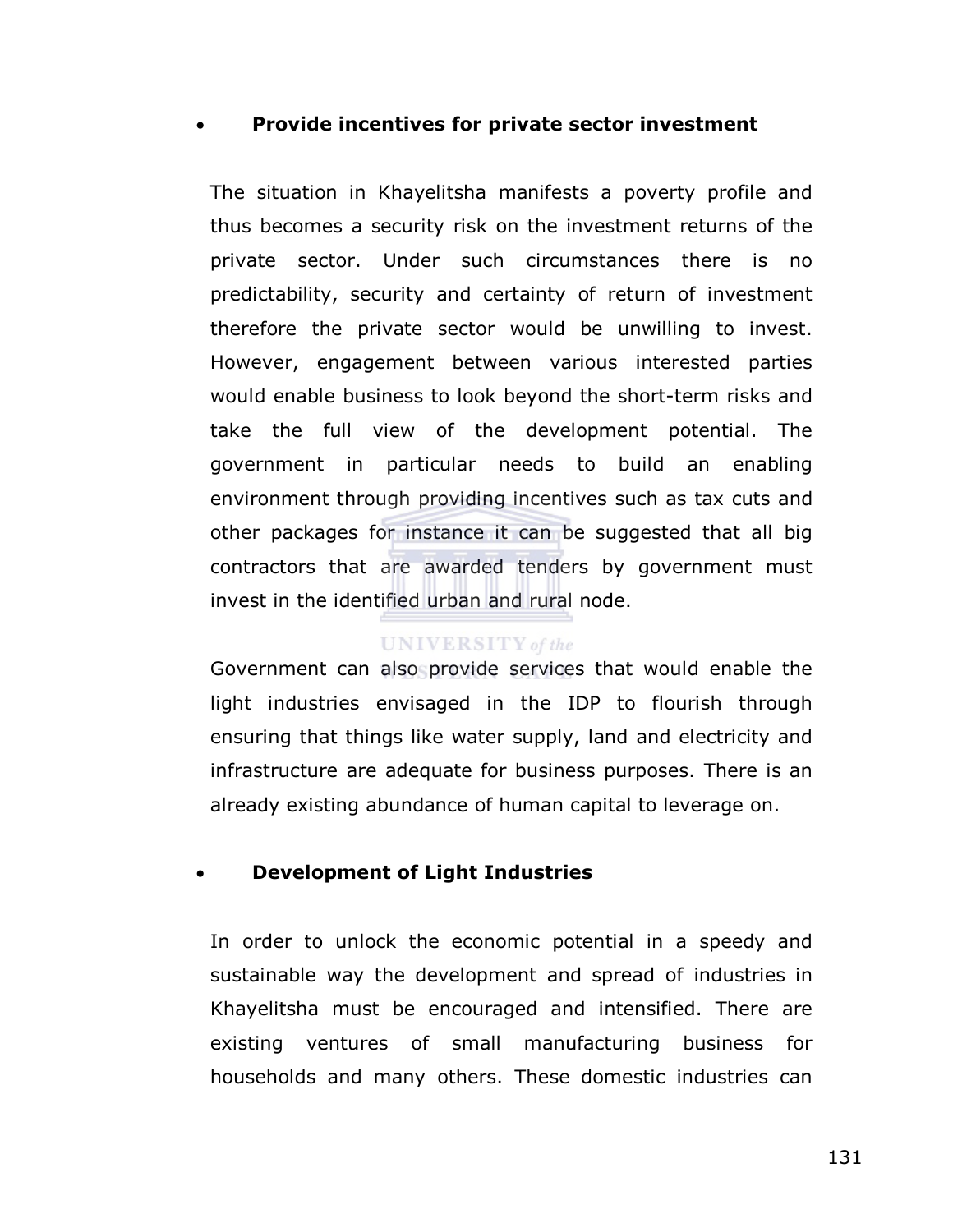grow through spin-offs from the established industries as secondary industries.

These recommendations based on the literature, instructive regulatory frameworks and emerging lessons from the study, *albeit*, not a panacea to successful LED implementation but certainly can contribute towards improving socio-economic conditions in South African townships. The case demonstrates flashes of success and therefore makes recommendations for further improvements for more efficacious LED implementation through maximizing resource utilisation through synchronisation of programmes, strengthening governance systems as well as management and institutional capacity.



**UNIVERSITY** of the **WESTERN CAPE**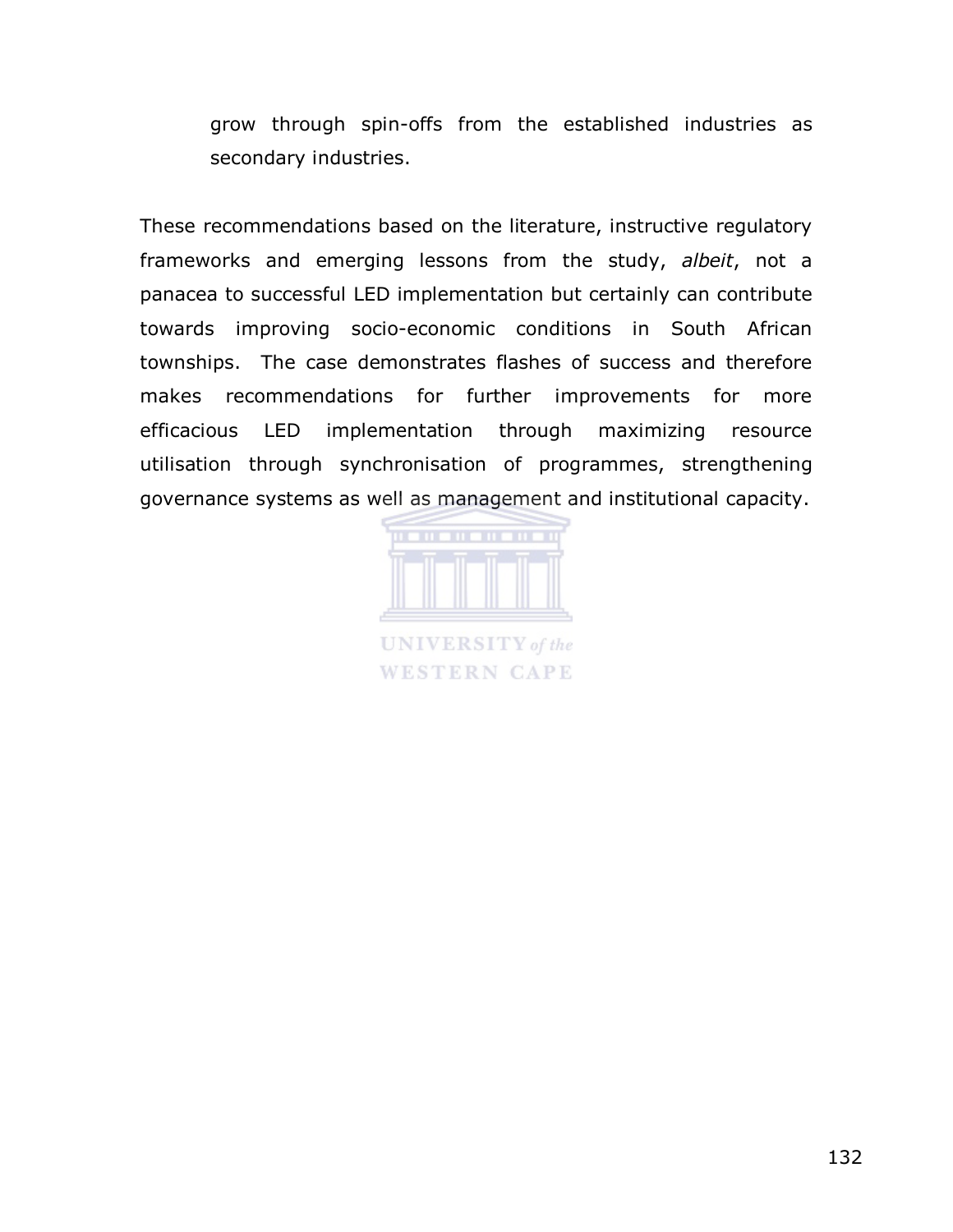## **REFERENCES**

Abrahams, D. (2003) *Local economic development in South Africa: a useful tool for sustainable development*, Urban Forum, 14, 185-200

African Communist no. 164 (2003) *Socialism and Sustainable Local Economic Development* – Gauteng SACP Discussion Document

Atkinson, D. (2002) *Local Government, Local Governance and Sustainable Development*, HSRC Press

Blakely, E.J. (1994) *Planning Local Economic Development: Theory and Practice* (Second edition). Newbury Park: Sage.

Brynard, P. (2004) Policy Implementation in Cloete, F. and Wissink, H. (2004) *Improving Public Policy* Van Schaik Publishers

Cashdan, B. (2002) *Local Government and Poverty in South Africa: Municipal Services Project* Johannesburg

City of Cape Town (2008) *Violence Prevention through Urban Upgrading in Khayelitsha*

Constitution of the Republic of South Africa 108 of 1996 Government Printers Cape Town

Cloete, F and Wissink, H. (2004) *Improving Public Policy* Van Schaik Publishers

Department of Provincial and Local Government (2005) *Guidelines for Local Economic Development* Government Printers, Pretoria, South Africa

Department of Provincial and Local Government (2007) National Framework *for Local Economic Development* (2006-2011) Government Printers, Pretoria, South Africa

Department of Cooperative Governance and Traditional Affairs (2009) URP Anchor Project Booklet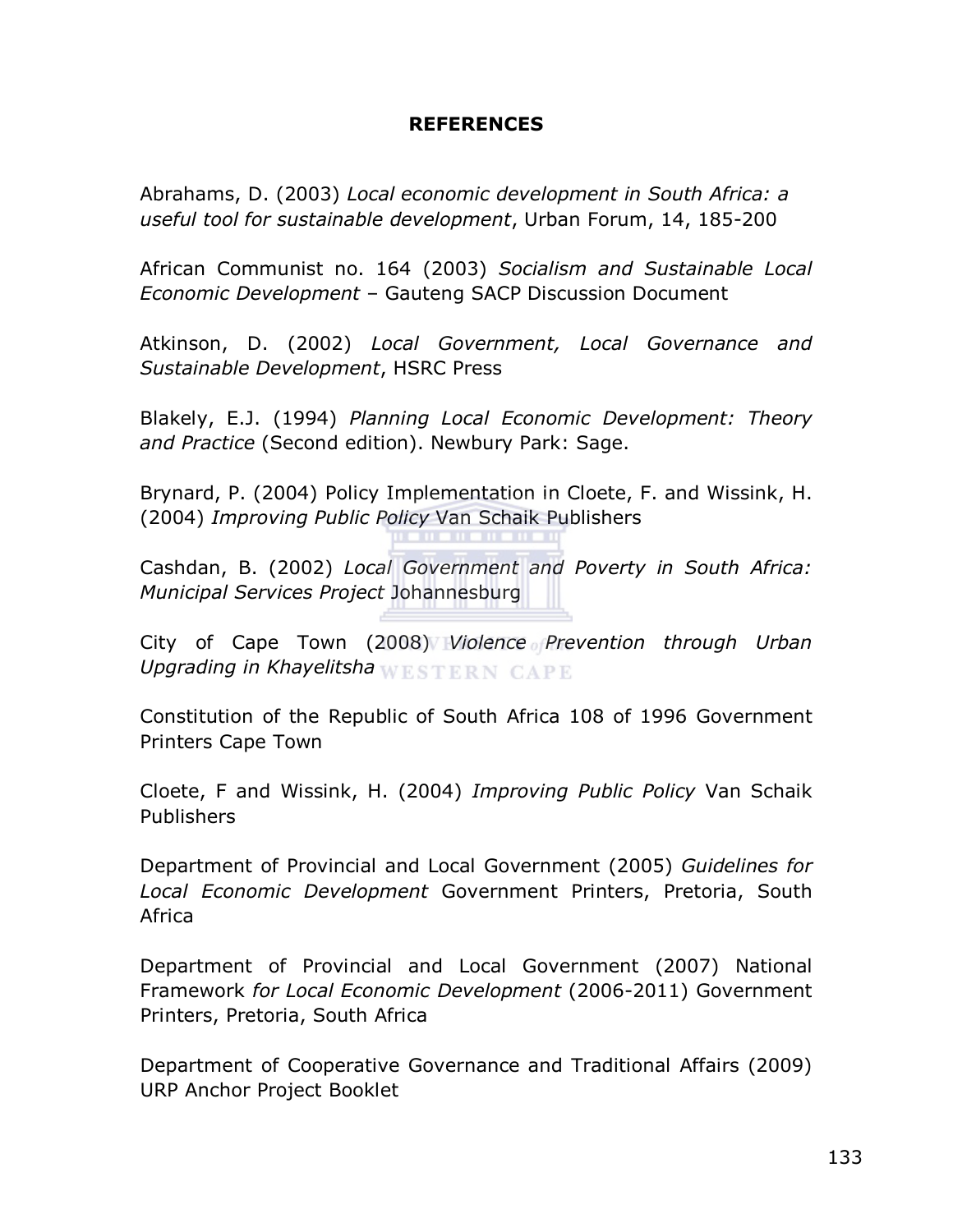Department of Economic Development and Tourism (2004) RED Door Business Plan

De Coning, C. (2004) *Policy Implementation Challenges in the South African Public Sector: Towards Lessons of Experience for the Water Sector*, Water Research Commission (WRC)

De Coning, C. (2005) *Contemporary Trends in Policy Implementation: South African Experiences in the Water Sector* 

Doug, H. (2003) *Connecting Economic Growth and Poverty Alleviation: South Africa's LED Challenge* – Hologram – *Issues and Practice in South African Local Government*, Nolwazi

Dyatyi, R. and Frater, W. (1998) *Local Economic Development Initiatives in Khayelitsha, Foundation for Contemporary Research*, Cape Town . . . . . . . . . . . .

Foundation for Contemporary Research (2002) *Public Participation in the Western Cape*, Cape Town

Graham, N. (2005) Informal Settlement Upgrading in Cape Town: Challenges, constraints and contradictions within local government

Isandla Institute (1997) *Local Economic Development, commissioned by the Department of Constitutional Development*, South Africa

Ismail, N., Bayat, S. and Meyer, I. (1997) *Local Government Management*, Johannesburg International, Thompson Publishing

Hindson, D., 2003: Connecting economic growth with poverty alleviation: South Africa's LED challenge, *Hologram*

Houston, G. Humphries, R. and Liebenberg, I. (2001) *Public Participation in Democratic Governance in South Africa*, HSRC Press

Hollands, G. (2003) *The Performance of Ward Committees* – Hologram – *Issues and Practice in South Africa Local Government* Nolwazi

Khayelitsha Community Trust (2008-2009) Annual Report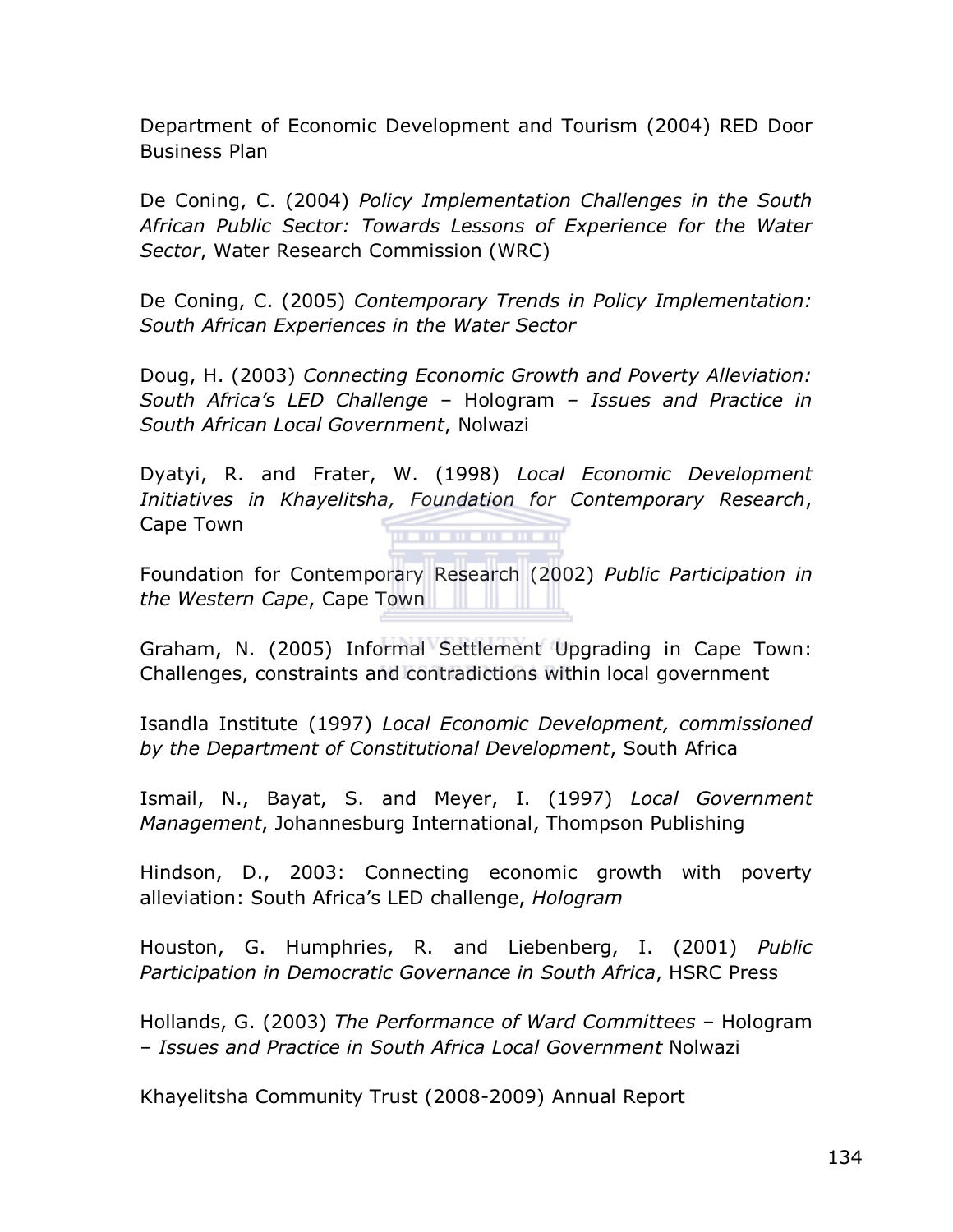Koster – in De Coning, C. (2004) *Policy Implementation Challenges in the South African Public Sector: Towards Lessons of Experience for the Water Sector*, Water Research Commission (WRC)

Khosa, M. (2003) *Towards Effective Delivery: Synthesis Report on the Project Entitled 'Closing the Gap Between Policy and Implementation in South Africa* Centre for Policy Studies, Johannesburg

Local Government: Municipal Structures Act (117 of 1998) Government Printers Pretoria South Africa

Local Government: Municipal Systems Act (32 of 2000) Government Printers Pretoria South Africa

Mc Master in De Coning, C. (2005) *Contemporary Trends in Policy Implementation: South African Experiences in the Water Sector*

Madell, C. (2002) *Local Economic Development: Institutional Models and Guidelines for Economic Development Agencies Implementing LED in Urban Renewal Nodes*, MCA Planners for Department of Provincial **UNIVERSITY** of the and Local Government

WESTERN CAPE

Madell, C. (2006) G*uidelines for the Development of Central Business Districts in Townships in South Africa* MCA

Moya, J. in De Coning, C. (2005) *Contemporary Trends in Policy Implementation: South African Experiences in the Water Sector*

Montsi, G. (2002) *Local Government Policy Development in South Africa* – in C. De Coning, G. Cawthra and P. Thring (2002) *Cases in Policy Management: A Fieldwork Book of Policy Initiatives in South Africa*, Graduate School of Public and Development Management (P&DM) University of Witwatersrand

*Moodley, N. (2003) Performance Management in Developmental Local Government: A search for an effective and workable approach. University of the Western Cape: School of Government , Department of Economic and Management Sciences.1-83( VULA).*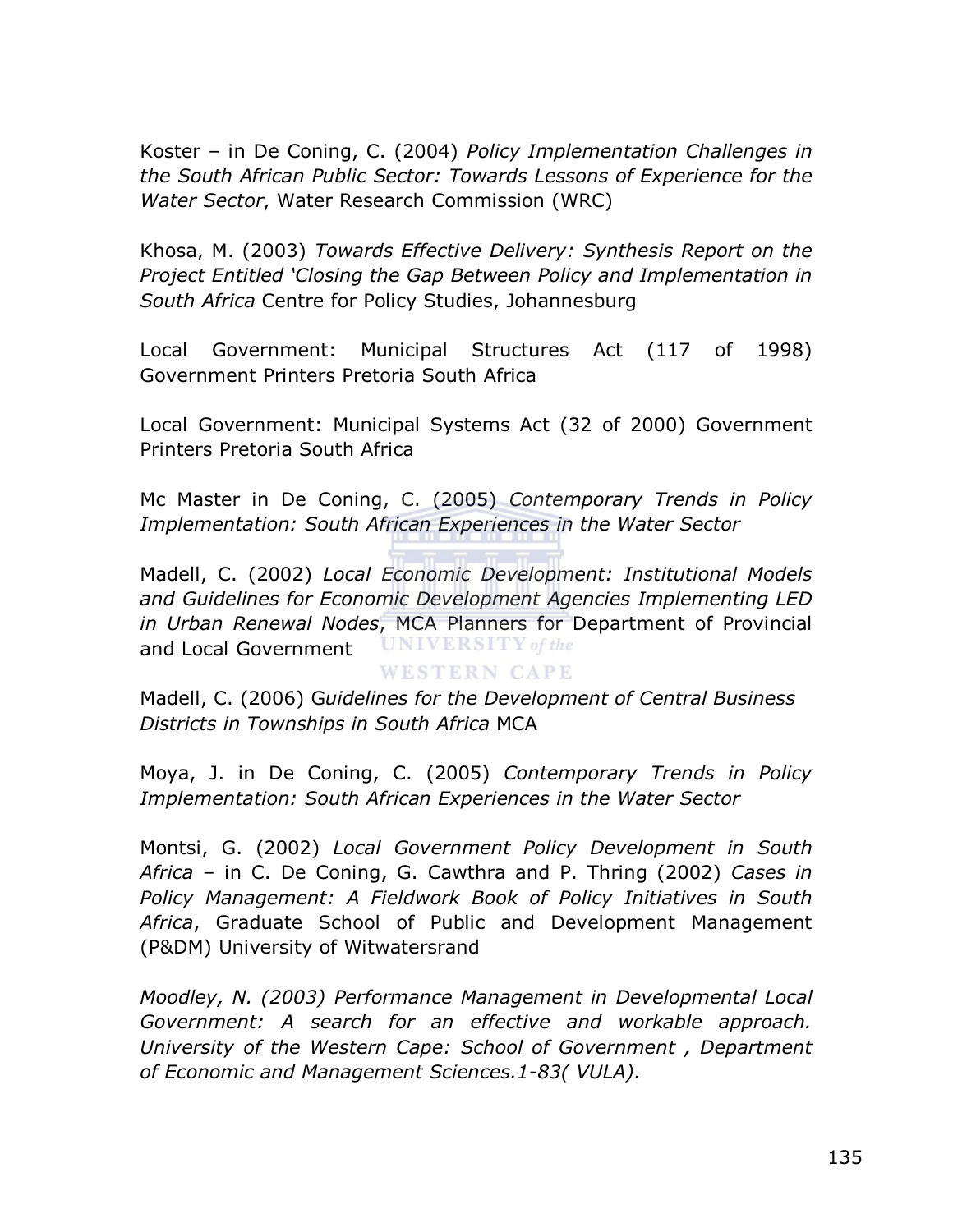Nattrass, N. (2002) *Unemployment, Employment and Labour Force Participation in Khayelitsha/Mitchell's Plain* CSSR Working Paper No. 12

Nel, E. (2000) *Local Economic Development: A Review and Assessment of its Current Status in South Africa* Urban Studies Vol 38, No. 7 (2001).

Nel, E. and Goldman, I. (2006) *Investigation of Pro-Poor Local Economic Development in South Africa* 

Nel, E.L. and John., L. (2006) *The evolution of Local Economic Development policy in South Africa*, in Pillay, J., du Toit, J. and Tomlinson, R., State of the Cities Project, Human Sciences Research Council, Pretoria, 2-8-229.

Netshitenzhe, J. (2010) *State Ownership and National Democratic Revolution; Debating Nationalisation* Number 33, 2nd Quarter 2010, African National Congress

Ndlela, L. (Unpublished paper) *Local Economic Development Crucial for Municipalities,* Local Government Centre **UNIVERSITY** of the

Ntsebeza L. (2001) "Rural development and traditional authorities" Coetzee J, Graaff J, Hendricks F and Wood G (eds). *Development: Theories, Policies and Practice*. Oxford University Press. Pg 317-330

Parnell, S. (2000) *Social Reflections on the Implementation of 'Developmental Local Government'* in *Building Developmental Local Government* Development Bank of Southern African (DBSA) Johannesburg

Pieterse, E. (1998) *Linking Local Economic to Poverty Alleviation*, Isandla Institute Commissioned by the Department of Constitutional Development

Portfolio Committee on Provincial and Local Government (2003) *Report on Study Tour of Municipalities* Parliament, South Africa

Portfolio Committee on Provincial and Local Government (2004) Parliament, Cape Town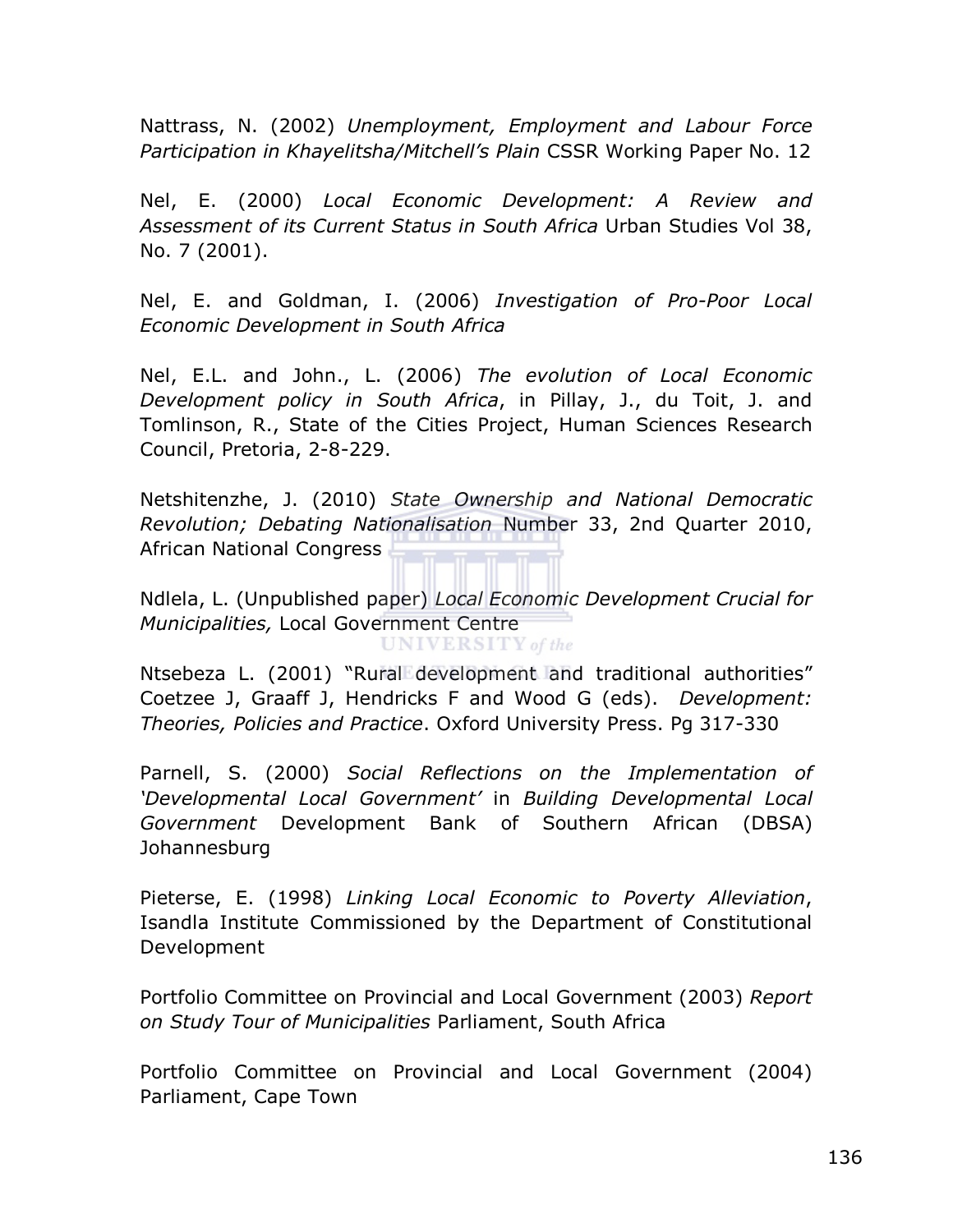Rogerson, C.M. (1999) Planning Spatial Development Initiatives: South Africa's Industrial Development Zones, *Urban Forum*, 10**,** 259- 273.

Rogerson, C.M., (2002) Planning local economic development: policy challenges from the South African experience, *Africa Insight*, 32 (2), 39-45.

Rogerson, C.M., (2003) Towards pro-poor local economic development: the case for sectoral targeting in South Africa, *Urban Forum,* 14, 53-79.

RSA (1995) *Urban Development Strategy of the Government of National Unity*. Government Gazette no. 16679.

Simon, D., (2003) *Contextualising South African local economic development planning within current development debates: the international setting, Urban Forum*, 14, 127-146.

South African Local Government Association (2010) *Key Issues In Local Economic Development in South Africa and A Potential Role For SALGA* **WESTERN CAPE** 

Statistics South Africa (2007) *Community Survey* Stats SA Pretoria

Stohr, W. and Taylor, D (1981) *Development from Above or Below? The Dialectics of Regional Planning in Developing Countries* United Nations Centre for Regional Development

Tomlinson, R. (ed), (1994) *Urban Development Planning: Lessons for the Reconstruction of South Africa's cities*, Johannesburg, Witwatersrand University Press.

Trah, G. (no publication date) *Local Economic Development in South Africa Addressing the Challenges* GTZ

UN Habitat (2005) *Promoting Local Economic Development through Strategic Planning* United Nations Human Settlements Programme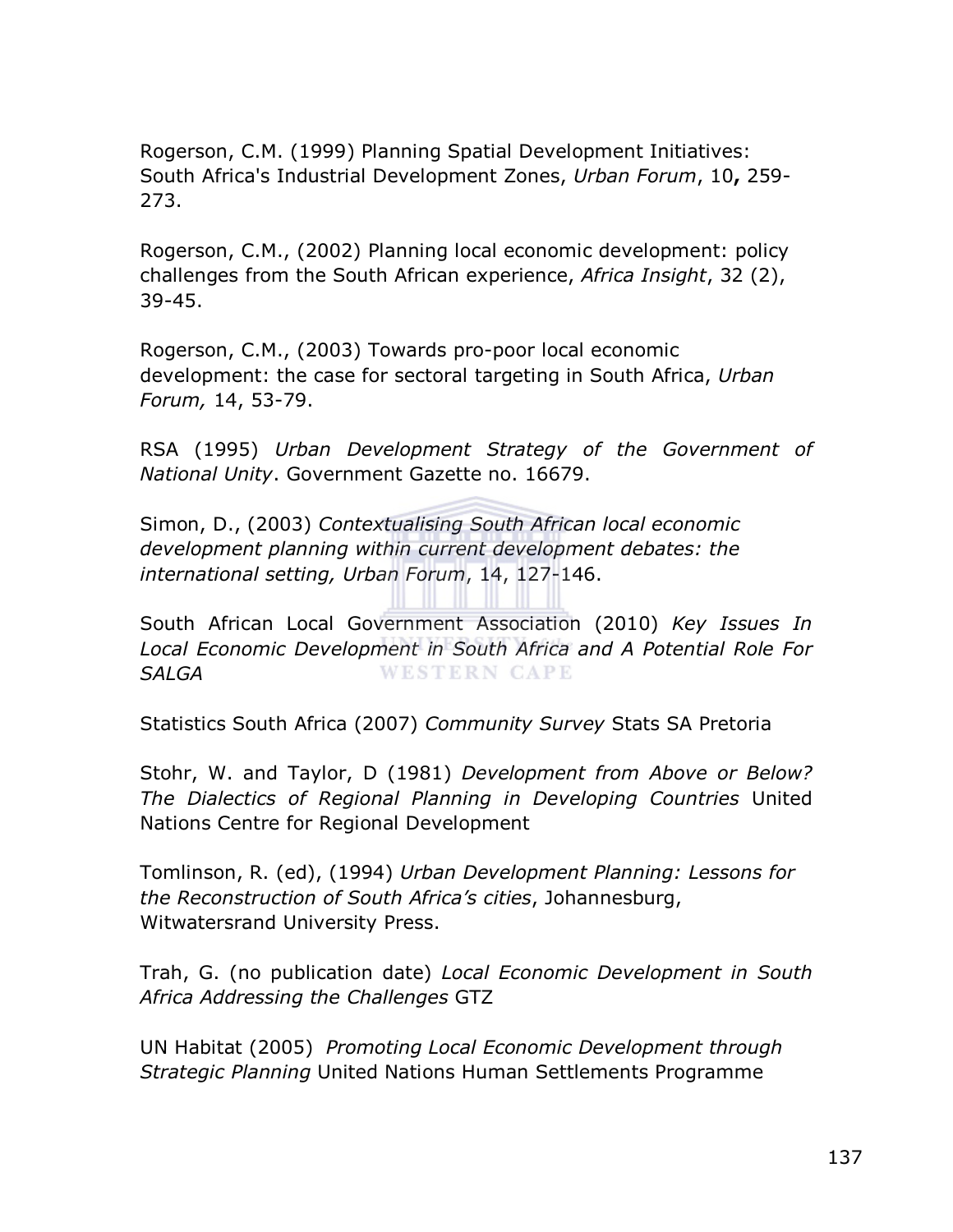Van Baalen, J. (2004) *Project Management and Public Policy Management* in Cloete, F and Wissink, H. (2004) *Improving Public Policy* Van Schaik Publishers

Van Meter and Van Horn (1975) in Cloete, F and Wissink, H. (2004) *Improving Public Policy* Van Schaik Publishers

Wesgro (2000) *Khayelitsha Business District Investment Opportunities*, City of Tygerberg

White Paper on Local Government (1998) Department of Constitutional Development, Government Printers Pretoria South Africa

World Bank (1997) World Development Report: *The State in a Changing World*

World Bank (2000) *Local Economic Development: Quick Reference*, Urban Development Division

Wolrd Bank (2001) *What is LED? Defining LED and the role of LED in Urban Development*

**UNIVERSITY** of the

Xuza, P. and Swiiling, M. (2008) Institutional mechanisms for Local Economic Development Implementation in South Africa – in van Donk, M., Swilling, M., Pieterse, E. and Parnell, S. (2008) *Consolidating Developmental Local Government: Lessons from the South African Experience* UCT Press

ZAAIJER, M. and SARA, L.M. (1993) Local economic development as an instrument for urban poverty alleviation: a case from Lima, Peru, *Third World Planning Review*, 15, 2, pp.127-142.

Zuma, J. (2010) ANC January  $8<sup>th</sup>$  Statement, Luthuli House, Johannesburg

## **INTERNET SOURCES**